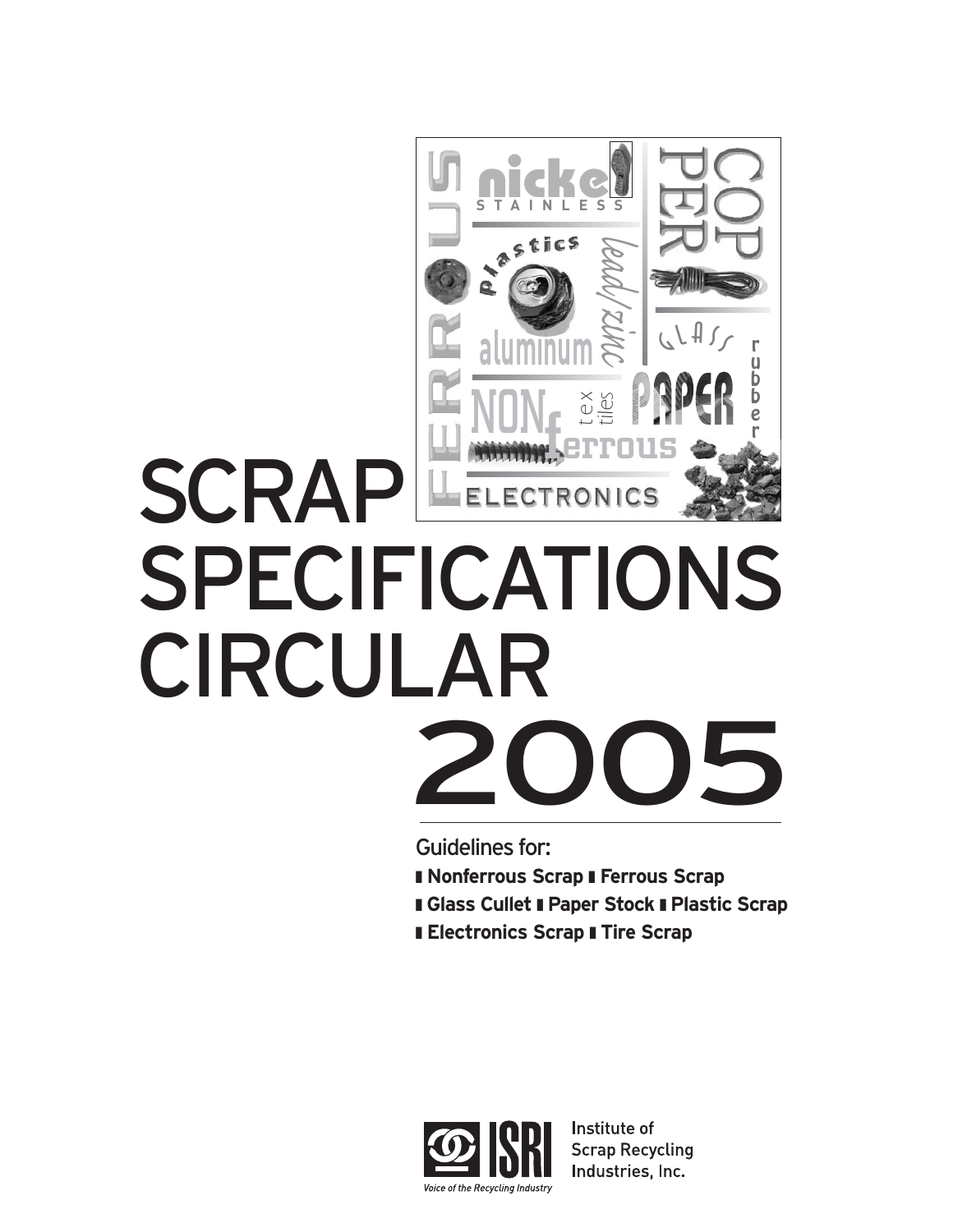# **Scrap Specifications Circular 2005**

# Guidelines for

# **Nonferrous Scrap** ❚ **Ferrous Scrap** ❚ **Glass Cullet Paper Stock** ❚ **Plastic Scrap** ❚ **Electronics Scrap** ❚ **Tire Scrap**

| Rules Governing the Procedures for the Addition, |  |  |
|--------------------------------------------------|--|--|
|                                                  |  |  |
|                                                  |  |  |
|                                                  |  |  |
|                                                  |  |  |
|                                                  |  |  |
|                                                  |  |  |
|                                                  |  |  |
|                                                  |  |  |
|                                                  |  |  |
|                                                  |  |  |
|                                                  |  |  |
|                                                  |  |  |
|                                                  |  |  |



Institute of **Scrap Recycling** Industries, Inc.

1325 G St. NW, Suite 1000 • Washington, DC 20005-3104 Tel. 202/737-1770 • Fax 202/626-0900 • www.isri.org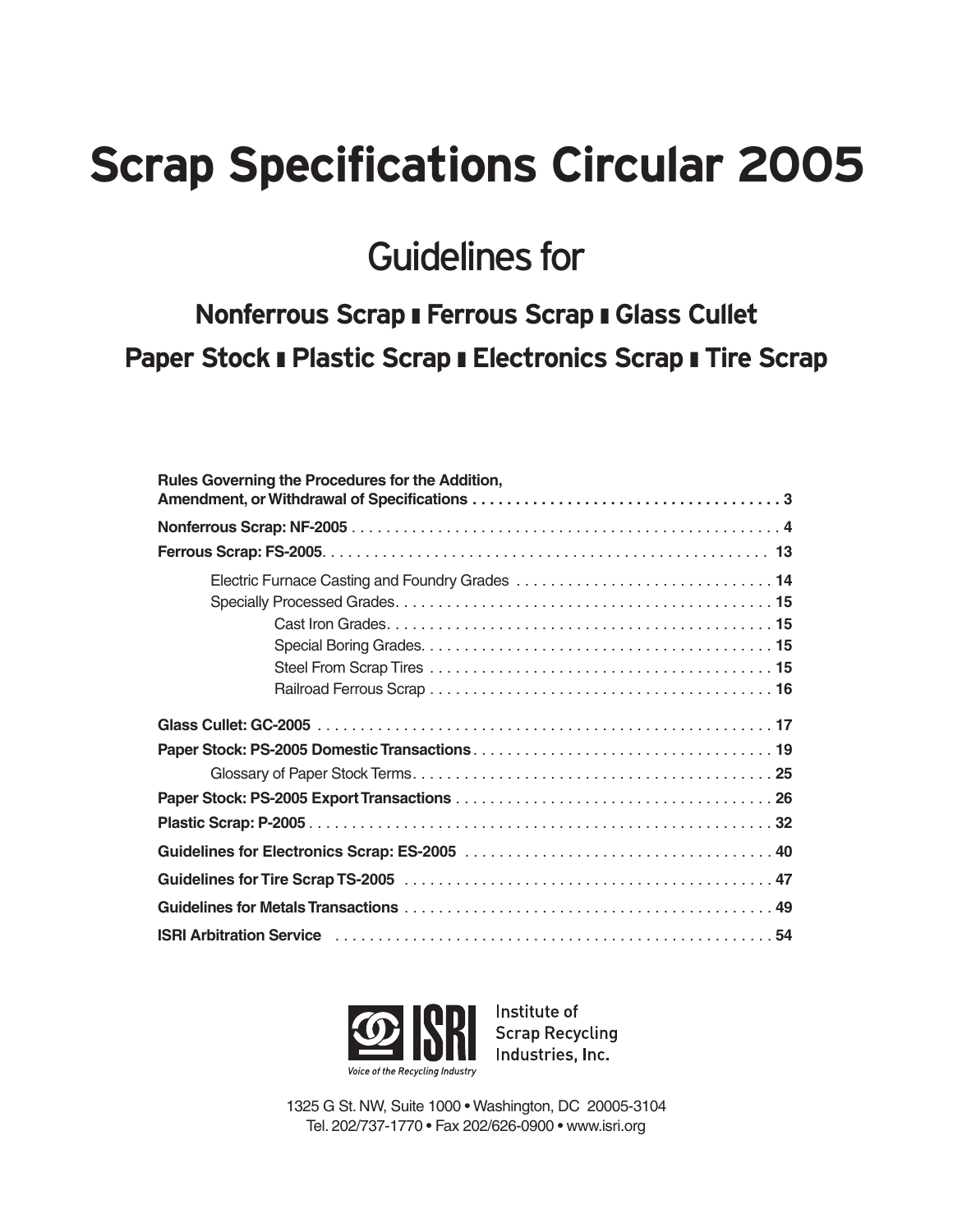# **PREFACE**

The standard specifications included in this Circular are intended to assist members in the buying and selling of their materials and products.

These specifications are derived from many sectors of the metals, paper stock, plastics, glass, and electronics industries and are constructed to represent the quality or composition of the materials bought and sold in the industry. The specifications are internationally accepted and are used throughout the world to trade the various commodities.

Parties to a transaction may specify particular variations or additions to these specifications as are suited for their specific transactions and for their individual convenience. Any deviation from the standard specifications, however, should be mutually agreed to and so stipulated in writing by the parties to the transactions.

ISRI maintains an Arbitration Service as a means of enabling members to settle differences between themselves or between one of them and a non-member.

In addition, the "Guidelines for Metals Transactions" contain supplementary information that will aid members in completing their business transactions. It is recommended that these Guidelines be reviewed and that members use them in conjunction with the actual specifications in the conduct of their business.

Issued by:



Institute of **Scrap Recycling** Industries, Inc.

**Copyright © 2005 Institute of Scrap Recycling Industries, Inc. This document may not be reprinted in whole or in part without the prior written permission of the Institute of Scrap Recycling Industries, Inc.**

**CIRCULAR 2005 BECAME EFFECTIVE May 13, 2005, AND PREVAILS UNTIL SUPERSEDED.**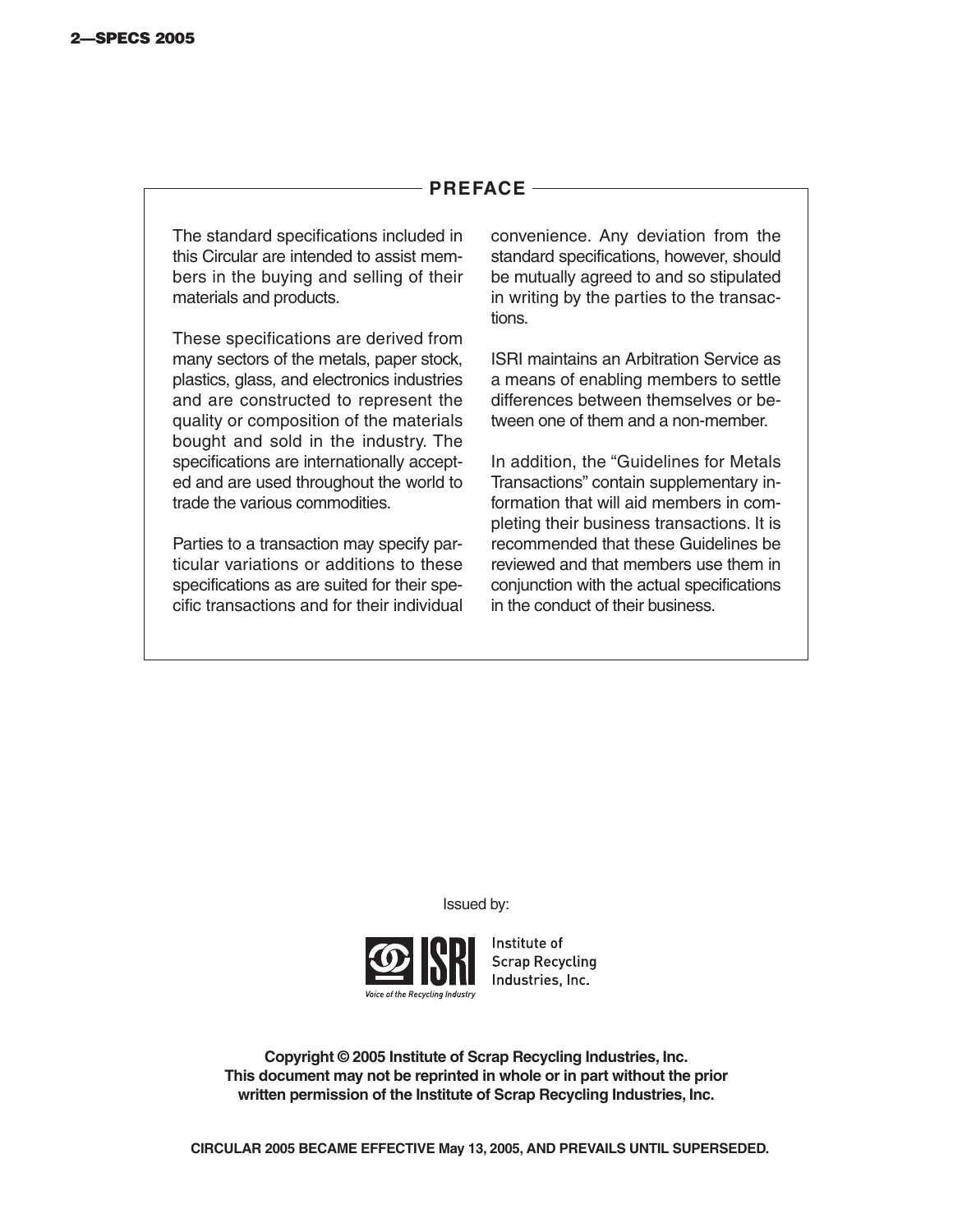# **RULES GOVERNING THE PROCEDURES FOR THE ADDITION, AMENDMENT, OR WITHDRAWAL OF SPECIFICATIONS**

1.0. Initiation of Request. Any person may file a request to add, amend or withdraw a specification by submitting such request in writing to the ISRI President.

2.0. The President shall refer such request to the Chairman of ISRI's Specifications Committee (the "Committee"), with copies to:

A. ISRI's Officers;

B. The chairman of any ISRI Division and/or Committee that might be affected by the specification.

3.0. Notice. Following its receipt, notice of the request shall be inserted in the ISRI FOCUS and a daily national trade publication such as American Metal Market. Such notice shall state:

A. The date, time and place at which the request will be considered by the Committee;

B. That the proceeding at which the request will be considered shall be open to the public;

C. That interested parties may participate in the proceeding by personal appearance or by submitting written comments.

D. A summary of the specification and the matter to be considered at the hearing.

4.0 Committee Action. Following presentation by all interested parties, the Committee shall review the request and:

A. Act upon it immediately, as set forth in Section 4.1; or

B. Refer it to a subcommittee for review and recommendation for action by the full Committee at its next meeting.

4.1. The Committee shall summarize the positions advocated by the various parties interested in the request and recommend to ISRI's Board of Directors what action should be taken.

5.0. Board of Directors Action.The Board of Directors, at its quarterly meeting at which the report and recommendation of the Committee has been made, shall adopt, amend, or reject the recommendation or table it pending further review and recommendation by the Committee.

5.1. Notice of the action taken by the Board shall be given to all interested parties who actively participated in the Committee proceeding and any other persons who have requested in writing notice of the Board's action. Notice of said action also shall be inserted in the ISRI FOCUS following the Board meeting at which said action was taken.

6.0. Appeal. On or before thirty days after the date of the notice required in Section 5.1, any party may appeal the decision of the Board by written notice to the President. Said appeal shall state the reasons thereof and the requested action to be taken. Notice of said appeal shall be given in accordance with Section 3.0.

6.1. The appeal shall be heard by the Board at its next quarterly meeting following receipt thereof.

6.2. The appellant and all interested parties shall be given at least twenty days notice of the date, time and place of the hearing, and like notice shall be inserted in the ISRI FOCUS at least twenty days prior to the hearing.

6.3. At the hearing, the appellant and any other interested party may appear either in person or by written presentation and state their reasons for the appeal.

6.4. The Board, following said hearing, shall review and act upon the appeal request. Notice of the Board's action shall be given in accordance with Section 5.1.

7.0. Records. ISRI shall maintain for not less than five years following the date of termination of the proceedings, records of the original request, summaries of the deliberations and recommendations of the Committee, action of the Board, summaries of the appeal and final decision, if any, of the Board, together with the positions of interested parties, copies of notices sent to interested parties and inserted in the ISRI Focus and national trade publications, written statements, and the reasons for recommendation and final action by the Committee and the Board.

7.1. Said records shall be available for review by the public upon reasonable notice.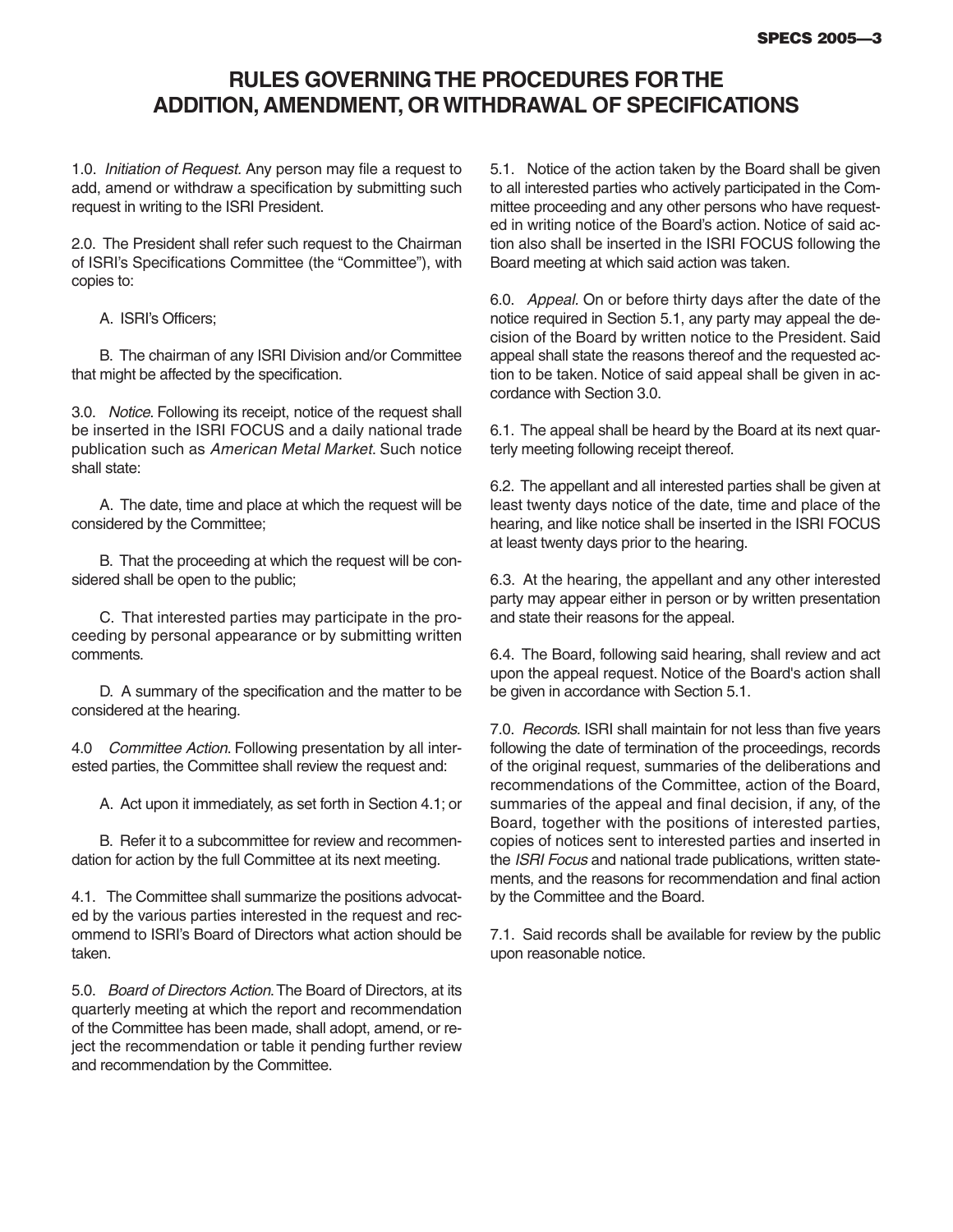# Guidelines for Nonferrous Scrap: NF-2005

**Note:** When the individual scrap grades in this Circular, denoted by the various code words, are used, an agreement between parties is also bound by the terms of "Apple" as it appears below, unless the terms and conditions of a specific contract provide otherwise, in which case the specific contractual provisions shall govern.

**ISRI Code Item Word**

#### **Apple—Nonferrous Terms**

- a. Delivery of more or less of the specified quantity up to 3 percent is permissible.
- b. A ton shall be understood to be 2,000 pounds, unless otherwise specified.
- c. If any portion of the goods covered by a contract are unshipped or undelivered within the time specified in a contract, then that portion is subject to cancellation by the buyer and/or the buyer has the right to hold the seller responsible for substantiated damages.

If, because of embargo and/or other conditions of force majeure, a delivery or shipment cannot be made by the time specified, the contract shall remain valid and shall be completed promptly upon lifting of the embargo and/or conditions of force majeure and the terms of said contract shall not be changed.

d. If for any portion of a contract the buyer fails in a timely manner to open a Letter of Credit and/or fails to provide proper conveyance and/or shipping instructions as specified in the contract, then that portion is subject to cancellation by the seller and/or the seller has the right to hold the buyer responsible for substantiated damages.

If, because of embargo and/or other conditions of force majeure, a delivery or shipment cannot be made by the time specified, the contract shall remain valid and shall be completed promptly upon lifting of the embargo and/or conditions of force majeure and the terms of said contract shall not be changed.

e. If a significant weight or quality difference is apparent, the seller should be notified promptly and, if requested, another weight or quality determination should be taken. Seller and/or buyer should be given the opportunity to appoint an independent surveyor or a representative to verify weights and/or quality.

For purposes of this section, the meaning of the word "significant" shall be determined by agreement between buyer and seller, depending on the commodities and their values.

f. If it is mutually determined that goods delivered do not conform to the description specified in the contract, then the shipment is subject to rejection or downgrade.

Disposition of, replacement of, and/or financial adjustment for rejected material shall be subjected to mutual agreement between buyer and seller. Seller is responsible for freight costs.

Buyer is expected, however, to exert every effort to limit rejections only to that portion of the shipment which is unsortable and to return the rejected portion promptly upon request, if government regulations permit.

**ISRI Code Item Word**

#### **Barley—No. 1 COPPER WIRE**

Shall consist of No. 1 bare, uncoated, unalloyed copper wire, not smaller than No. 16 B & S wire gauge. Green copper wire and hydraulically compacted material to be subject to agreement between buyer and seller.

#### **Berry—No. 1 COPPER WIRE**

Shall consist of clean, untinned, uncoated, unalloyed copper wire and cable, not smaller than No. 16 B & S wire gauge, free of burnt wire which is brittle. Hydraulically briquetted copper subject to agreement.

#### **Birch—No. 2 COPPER WIRE**

Shall consist of miscellaneous, unalloyed copper wire having a nominal 96% copper content (minimum 94%) as determined by electrolytic assay. Should be free of the following. Excessively leaded, tinned, soldered copper wire; brass and bronze wire; excessive oil content, iron, and non-metallics; copper wire from burning, containing insulation; hair wire; burnt wire which is brittle; and should be reasonably free of ash. Hydraulically briquetted copper subject to agreement.

#### **Candy—No. 1 HEAVY COPPER**

Shall consist of clean, unalloyed, uncoated copper clippings, punchings, bus bars, commutator segments, and wire not less than 1/16 of an inch thick, free of burnt wire which is brittle; but may include clean copper tubing. Hydraulically briquetted copper subject to agreement.

#### **Cliff—No. 2 COPPER**

Shall consist of miscellaneous, unalloyed copper scrap having a nominal 96% copper content (minimum 94%) as determined by electrolytic assay. Should be free of the following: Excessively leaded, tinned, soldered copper scrap; brasses and bronzes; excessive oil content, iron and non-metallics; copper tubing with other than copper connections or with sediment; copper wire from burning, containing insulation; hair wire; burnt wire which is brittle; and should be reasonably free of ash. Hydraulically briquetted copper subject to agreement.

#### **Clove—No. 1 COPPER WIRE NODULES**

Shall consist of No. 1 bare, uncoated, unalloyed copper wire scrap nodules, chopped or shredded, free of tin, lead, zinc, aluminum, iron, other metallic impurities, insulation, and other foreign contamination. Minimum copper 99%. Gauge smaller than No. 16 B & S wire and hydraulically compacted material subject to agreement between buyer and seller.

#### **Cobra—No. 2 COPPER WIRE NODULES**

Shall consist of No. 2 unalloyed copper wire scrap nodules, chopped or shredded, minimum 97% copper. Maximum metal impurities not to exceed 0.50% aluminum and 1% each of other metals or insulation. Hydraulically compacted material subject to agreement between buyer and seller.

#### **Cocoa—COPPER WIRE NODULES**

Shall consist of unalloyed copper wire scrap nodules, chopped or shredded, minimum 99% copper. Shall be free of excessive insulation and other non-metallics. Maximum metal impurities as follows: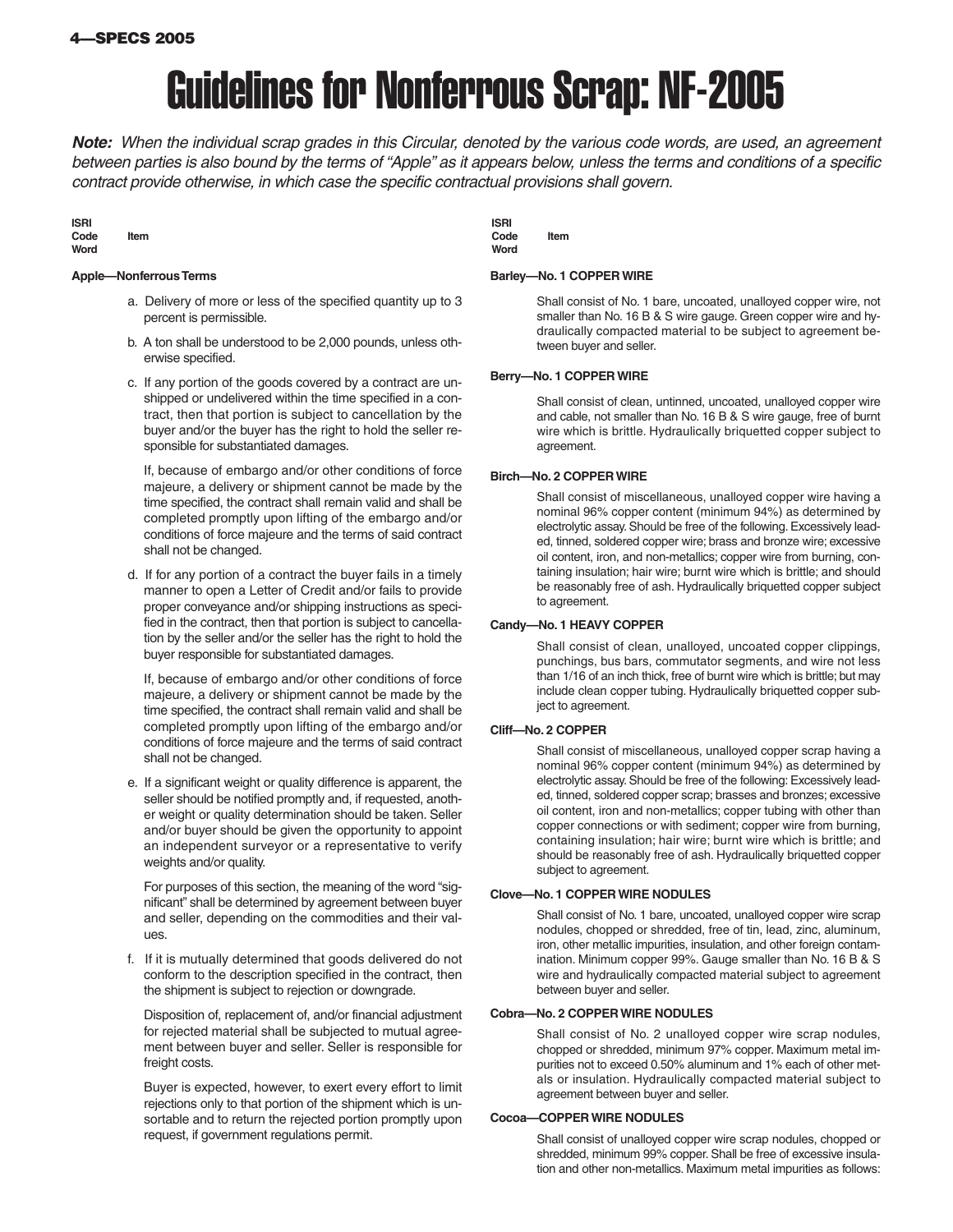**ISRI Code Item Word**

| Aluminum      | .05%    |  |
|---------------|---------|--|
| Tin           | .25%    |  |
| <b>Nickel</b> | .05%    |  |
| Antimony      | $.01\%$ |  |
| Iron          | .05%    |  |
| $\cdots$      |         |  |

Hydraulically compacted material subject to agreement between buyer and seller.

#### **Dream—LIGHT COPPER**

Shall consist of miscellaneous, unalloyed copper scrap having a nominal 92% copper content (minimum 88%) as determined by electrolytic assay and shall consist of sheet copper, gutters, downspouts, kettles, boilers, and similar scrap. Should be free of the following: Burnt hair wire; copper clad; plating racks; grindings; copper wire from burning, containing insulation; radiators, fire extinguishers; refrigerator units; electrotype shells; screening; excessively leaded, tinned, soldered scrap; brasses and bronzes; excessive oil, iron and non-metallics; and should be reasonably free of ash. Hydraulically briquetted cop-per subject to agreement. Any items excluded in this grade are also excluded in the higher grades above.

#### **Drink—REFINERY BRASS**

Shall contain a minimum of 61.3% copper and maximum 5% iron and to consist of brass and bronze solids and turnings, and alloyed and contaminated copper scrap. Shall be free of insulated wire, grindings, electrotype shells and non-metallics. Hydraulically briquetted material subject to agreement.

#### **Drove—COPPER-BEARING SCRAP**

Shall consist of miscellaneous copper-containing skimmings, grindings, ashes, irony brass and copper, residues and slags. Free of insulated wires; copper chlorides; unprepared tangled material; large motors; pyrophoric material; asbestos brake linings; furnace bottoms; high lead materials; graphite crucibles; and noxious and explosive materials. Fine powdered material by agreement. Hydraulically briquetted material subject to agreement.

#### **Druid—INSULATED COPPER WIRE SCRAP**

Shall consist of copper wire scrap with various types of insulation. To be sold on a sample or recovery basis, subject to agreement between buyer and seller.

#### **Ebony—COMPOSITION OR RED BRASS**

Shall consist of red brass scrap, valves, machinery bearings and other machinery parts, including miscellaneous castings made of copper, tin, zinc, and/or lead. Should be free of semi-red brass castings (78% to 81% copper); railroad car boxes and other similar high-lead alloys; cocks and faucets; closed water meters; gates; pot pieces; ingots and burned brass; aluminum, silicon, and manganese bronzes; iron and non-metallics. No piece to measure more than 12" over any one part or weigh over 100 lbs.

#### **Enerv—RED BRASS COMPOSITION TURNINGS**

Shall consist of turnings from red brass composition material and should be sold subject to sample or analysis.

#### **Elder—GENUINE BABBITT-LINED BRASS BUSHINGS**

Shall consist of red brass bushings and bearings from automobiles and other machinery, shall contain not less than 12% high tin-base babbitt, and shall be free of iron-backed bearings.

#### **Eland—HIGH GRADE-LOW LEAD BRONZE SOLIDS**

It is recommended these materials be sold by analysis.

#### **Elias—HIGH LEAD BRONZE SOLIDS AND BORINGS**

It is recommended that these materials be sold on sample or analysis.

| <b>ISRI</b> |      |
|-------------|------|
| Code        | ltem |
| Word        |      |

#### **Engel—MACHINERY OR HARD BRASS SOLIDS**

Shall have a copper content of not less than 75%, a tin content of not less than 6%, and a lead content of not less than 6%-—nor more than 11%, and total impurities, exclusive of zinc, antimony, and nickel of not more than 0.75%; the antimony content not to exceed 0.50%. Shall be free of lined and unlined standard red car boxes.

#### **Erin—MACHINERY OR HARD BRASS BORINGS**

Shall have a copper content of not less than 75%, a tin content of not less than 6%, and a lead content of not less than 6%—nor more than 11%, and the total impurities, exclusive of zinc, antimony, and nickel of not more than 0.75%, the antimony content not to exceed 0.50%.

#### **Fence—UNLINED STANDARD RED CAR BOXES (CLEAN JOURNALS)**

Shall consist of standard unlined and/or sweated railroad boxes and unlined and/or sweated car journal bearings, free of yellow boxes and iron-backed boxes.

#### **Ferry—LINED STANDARD RED CAR BOXES (LINED JOURNALS)**

Shall consist of standard babbitt-lined railroad boxes and/or babbitt-lined car journal bearings, free of yellow boxes and iron-backed boxes.

#### **Grape—COCKS AND FAUCETS**

Shall consist of mixed clean red and yellow brass, including chrome or nickel-plated, free of gas cocks, beer faucets, and aluminum and zinc base die cast material, and to contain a minimum of 35% semi-red.

#### **Honey—YELLOW BRASS SCRAP**

Shall consist of brass castings, rolled brass, rod brass, tubing and miscellaneous yellow brasses, including plated brass. Must be free of manganese-bronze, aluminum-bronze, unsweated radiators or radiator parts, iron, excessively dirty and corroded materials.

#### **Ivory—YELLOW BRASS CASTINGS**

Shall consist of yellow brass castings in crucible shape, no piece to measure more than 12 inches over any one part; and shall be free of brass forgings, silicon bronze, aluminum bronze and manganese bronze, and not to contain more than 15% nickel plated material.

#### **Label—NEW BRASS CLIPPINGS**

Shall consist of the cuttings of new unleaded yellow brass sheet or plate, to be clean and free from foreign substances and not to contain more than 10% of clean brass punchings under ¼ inch. To be free of Muntz metal and naval brass.

#### **Lace—BRASS SHELL CASES WITHOUT PRIMERS**

Shall consist of clean fired 70/30 brass shell cases free of primers and any other foreign material.

#### **Lady—BRASS SHELL CASES WITH PRIMERS**

Shall consist of clean fired 70/30 brass shell cases containing the brass primers and which contain no other foreign material.

#### **Lake—BRASS SMALL ARMS AND RIFLE SHELLS, CLEAN FIRED**

Shall consist of clean fired 70/30 brass shells free of bullets, iron and any other foreign material.

#### **Lamb—BRASS SMALL ARMS AND RIFLE SHELLS, CLEAN MUFFLED (POPPED)**

Shall consist of clean muffled (popped) 70/30 brass shells free of bullets, iron and any other foreign material.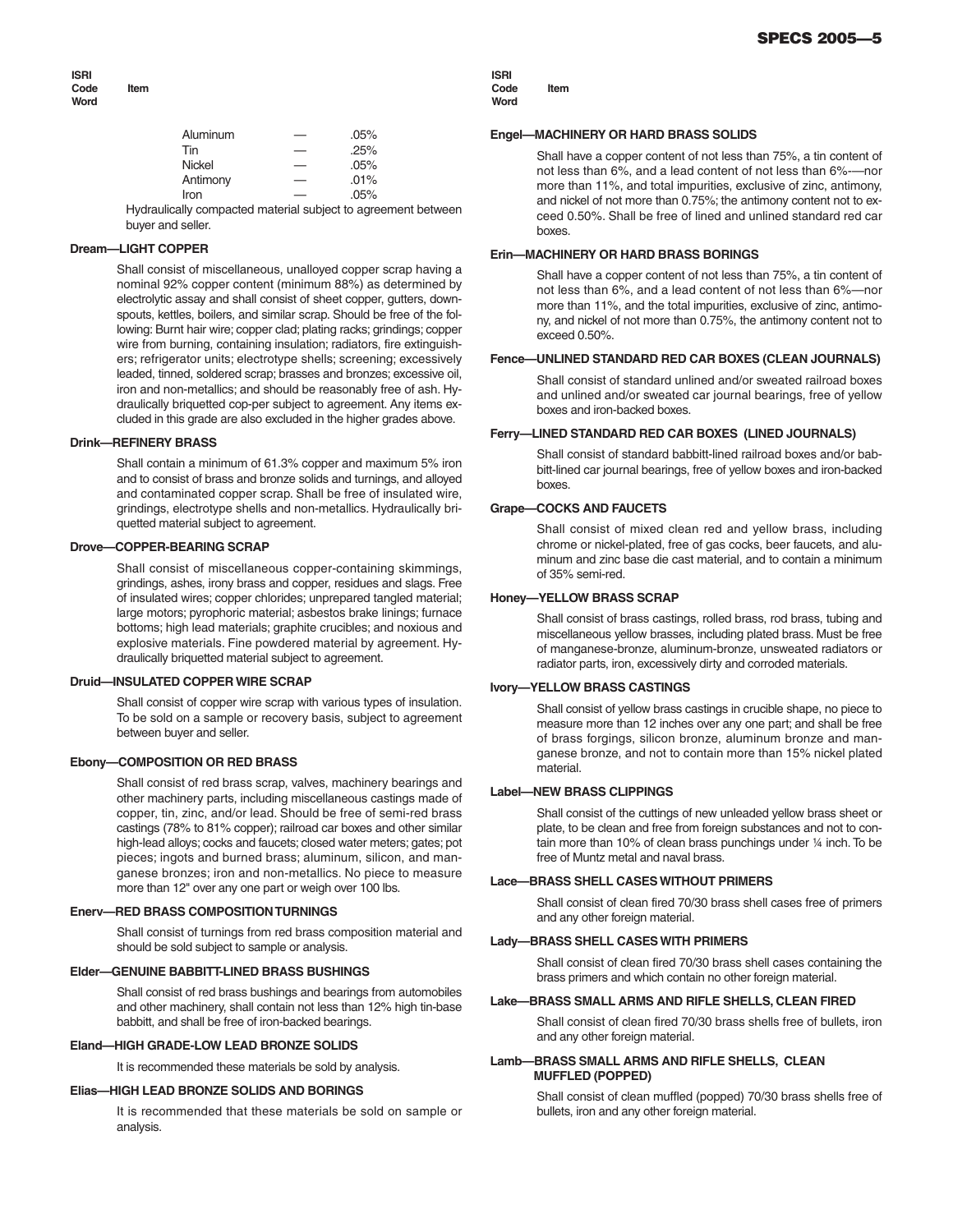**ISRI Code Item Word**

#### **Lark—YELLOW BRASS PRIMER**

Shall consist of clean yellow brass primers, burnt or unburnt. Free of iron, excessive dirt, corrosion and any other foreign material.

#### **Maize—MIXED NEW NICKEL SILVER CLIPPINGS**

Shall consist of one or more nickel silver alloys and the range of nickel content to be specified, free of chrome or any other plating material. Leaded nickel silver clippings should be packed and sold separately. Not to contain more than 10% of clean punchings under ¼ inch.

#### **Major—NEW NICKEL SILVER CLIPPINGS AND SOLIDS**

Shall consist of new, clean nickel silver clippings, plate, rod and forgings, and other rolled shapes, free of chrome or any other plating material. Must be sold on nickel content specifications such as 10%–12%–15%–18%–20%. Leaded nickel silver clippings should be packed and sold separately. A description as to its physical characteristics should be made in offering all nickel silver material.

#### **Malar—NEW SEGREGATED NICKEL SILVER CLIPPINGS**

Shall consist of one specified nickel silver alloy. Not to contain more than 10% of clean punchings under ¼ inch.

#### **Malic—OLD NICKEL SILVER**

Shall consist of old nickel silver sheet, pipe, rod, tubes, wire, screen, soldered or unsoldered. Must not be trimmed seams alone and it is also to be free of foreign substances, iron rimmed material and other metals.

#### **Melon—BRASS PIPE**

Shall consist of brass pipe free of plated and soldered materials or pipes with cast brass connections.To be sound, clean pipes free of sediment and condenser tubes.

#### **Naggy—NICKEL SILVER CASTINGS**

To be packed and sold separately.

#### **Niece—NICKEL SILVER TURNINGS**

To be sold by sample or analysis.

#### **Night—YELLOW BRASS ROD TURNINGS**

Shall consist of strictly rod turnings, free of aluminum, manganese, composition, Tobin and Muntz metal turnings; not to contain over 3% free iron, oil or other moisture; to be free of grindings and babbitts; to contain not more than 0.30% tin and not more than 0.15% alloyed iron.

#### **Noble—NEW YELLOW BRASS ROD ENDS**

Shall consist of new, clean rod ends from free turning brass rods or forging rods, not to contain more than 0.30% tin and not more than 0.15% alloyed iron. To be free of Muntz metal and naval brass or any other alloys.To be in pieces not larger than 12" and free of foreign matter.

#### **Nomad—YELLOW BRASS TURNINGS**

Shall consist of yellow brass turnings, free of aluminum, manganese and composition turnings, not to contain over 3% of free iron, oil or other moisture; to be free of grindings and babbitts. To avoid dispute, to be sold subject to sample or analysis.

#### **Ocean—MIXED UNSWEATED AUTO RADIATORS**

Shall consist of mixed automobile radiators, to be free of aluminum radiators, and iron finned radiators. All radiators to be subject to deduction of actual iron. The tonnage specification should cover the gross weight of the radiators, unless otherwise specified.

#### **Pales—ADMIRALTY BRASS CONDENSER TUBES**

Shall consist of clean sound Admiralty condenser tubing which

**ISRI Code Item Word**

> may be plated or unplated, free of nickel alloy, aluminum alloy, and corroded material.

#### **Pallu—ALUMINUM BRASS CONDENSER TUBES**

Shall consist of clean sound condenser tubing which may be plated or unplated, free of nickel alloy and corroded material.

#### **Palms—MUNTZ METAL TUBES**

Shall consist of clean sound Muntz metal tubing which may be plated or unplated, free of nickel alloy, aluminum alloy, and corroded material.

#### **Parch—MANGANESE BRONZE SOLIDS**

Shall have a copper content of not less than 55%, a lead content of not more than 1%, and shall be free of aluminum bronze and silicon bronze.

#### **Racks—SCRAP LEAD—SOFT**

Shall consist of clean soft scrap lead, free of other materials such as drosses, battery plates, lead covered cable, hard lead, collapsible tubes, foil, type metals, aluminum, zinc, iron and brass fittings, dirty chemical lead and radioactive materials. Review packaging specifications and regulatory status pertaining to shipping with buyer prior to sale.

#### **Radio—MIXED HARD/SOFT SCRAP LEAD**

Shall consist of clean lead solids, free of other materials, such as drosses, battery plates, lead covered cable, collapsible tubes, type metals, aluminum, zinc, iron and brass fittings, dirty chemical lead and radioactive materials. Review packaging specifications and regulatory status pertaining to shipping with buyer prior to sale.

#### **Rails—LEAD BATTERY PLATES**

Specify whether automotive, industrial or mixed. Also whether they are groups or loose. The only other metallic that might be included could be lead connectors.To be free of non-metallics, i.e., plastic or rubber, with the exception that separators may be included. Material to be dry. May be bought on an assay basis or a flat price. Submarine plates subject to negotiation. Review packaging specifications and regulatory status pertaining to shipping with buyer prior to sale.

## **Rains—SCRAP DRAINED/DRY WHOLE INTACT LEAD**

To be free of any liquid. Cases to be either plastic or rubber and be complete including caps. Non-lead (nicad, ni-fe, carbonaire, etc.) not acceptable. Industrial, steel cased, aircraft (aluminum cased) and partial, cracked or broken batteries and batteries without caps subject to special agreement. Review packaging specifications and regulatory status pertaining to shipping with buyer prior to sale.

#### **Rakes—BATTERY LUGS**

To be free of scrap lead, wheel weights, battery plates, rubber and/or plastic case material and other foreign material. A minimum of 97% metallic content is required. Review packaging specifications and regulatory status pertaining to shipping with buyer prior to sale.

#### **Ranks—PEWTER**

Shall consist of tableware and soda-fountain boxes but should contain a minimum of 84% tin. Siphon tops to be accounted for separately. Material must be free of brass, zinc, and other foreign metals.

#### **Ranch—BLOCK TIN**

Block Tin must assay minimum of 98% tin, and to be free of liquids, solder, and brass connections, pewter, pumps, pot pieces, dirt.

#### **Raves—HIGH TIN BASE BABBITT**

Shall contain a minimum of 78% tin and be free of brassy or zincy metals.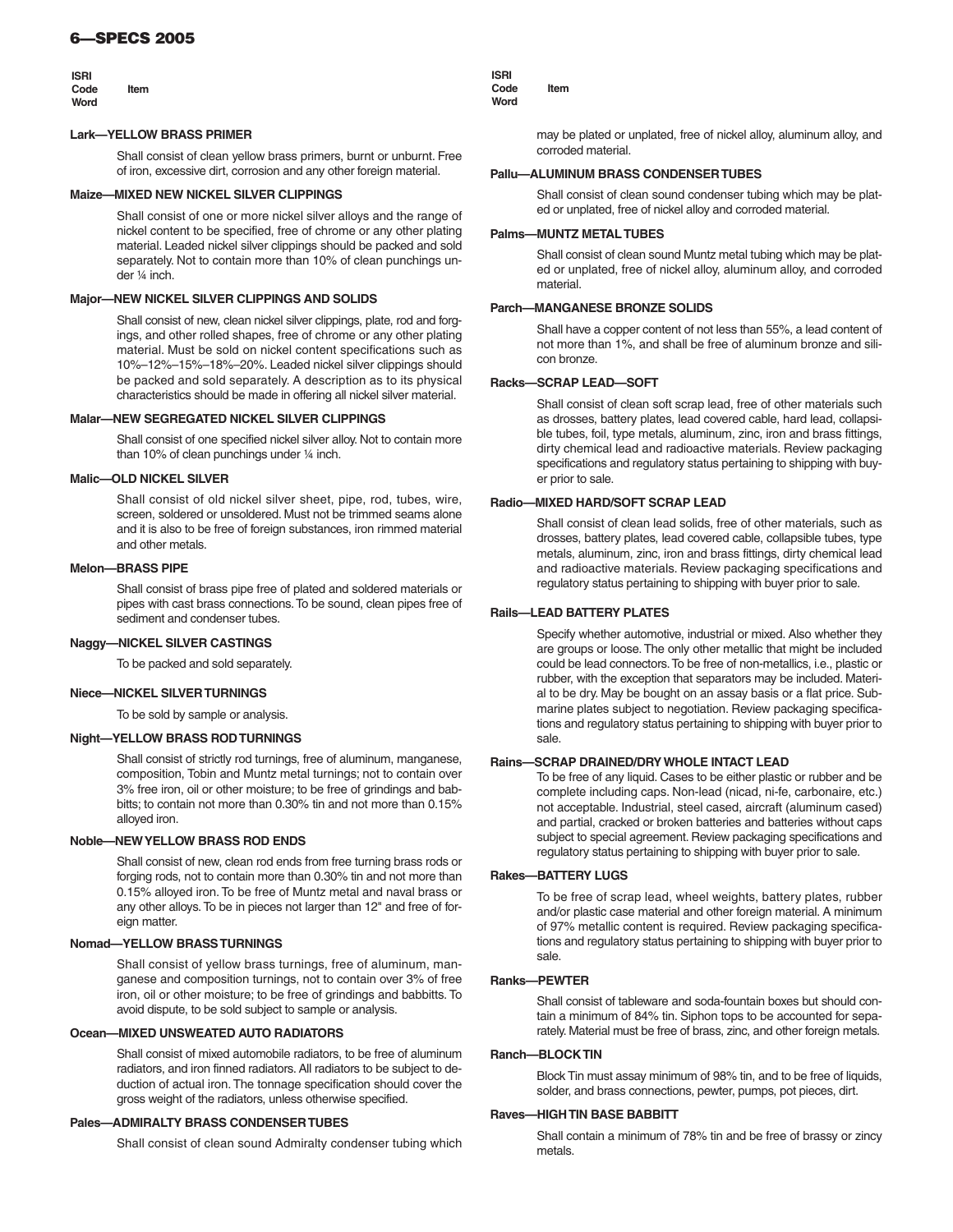**ISRI Code Item Word**

#### **Relay—LEAD COVERED COPPER CABLE**

Free of armored covered cable, and foreign material.

#### **Rents—LEAD DROSS**

Should be clean and reasonably free of other materials such as iron, dirt, harmful chemicals or other metals. To be free of radioactive materials, aluminum and zinc. May be bought on an assay basis or as agreed to by buyer and seller. Other metals present such as antimony, tin, etc., to be accounted for as agreed between buyer and seller. Material to be readily dumped from drums. An extra charge may be assessed if material has to be mechanically removed. Review packaging specification and regulatory status pertaining to shipping with buyer prior to sale.

#### **Rink—SCRAP WET WHOLE INTACT LEAD BATTERIES**

Consisting of SLI (starting, lighting & ignition), automotive, truck, 8- D and commercial golf cart and marine-type batteries. Cases to be either plastic or rubber and to be complete. Non-lead (i.e., ni-cad, ni-fe, carbonaire, etc.) not acceptable. Other types i.e. aircraft (aluminum) gel-cel, lawnmower, etc., and partial, cracked or broken batteries or batteries without caps and the amount of liquid content and any variations to the specification subject to special agreement. Review packaging specifications and regulatory status pertaining to shipping with buyer prior to sale.

#### **Rono—SCRAP INDUSTRIAL INTACT LEAD CELLS**

Consisting of plates enclosed by some form of complete plastic case. Partial, cracked or broken cells, cells without caps and the amount of liquid content and any variations to the specification subject to special agreement. Review packaging specifications and regulatory status pertaining to shipping with buyer prior to sale.

#### **Roper—SCRAP WHOLE INTACT INDUSTRIAL LEAD BATTERIES**

Consisting of bus, diesel, locomotive, telephone and/or steel cased batteries. Submarine batteries subject to negotiation. Partial, cracked, broken or batteries without caps and the amount of liquid content and any variations to the specification subject to special agreement. Review packaging specifications and regulatory status pertaining to shipping with buyer prior to sale.

#### **Ropes—WHEEL WEIGHTS**

To consist of lead tire balances with or without iron clips. Not to include scrap lead, lugs or plates unless specifically agreed to.To be free of foreign material. Review packaging specifications and regulatory status pertaining to shipping with buyer prior to sale.

#### **Roses—MIXED COMMON BABBITT**

Shall consist of lead base bearing metal containing not less than 8% tin, free from Allens metal, ornamental, antimonial and type metal. Must be free from all zinc and excessive copper in the alloy.

#### **Saves—OLD ZINC DIE CAST SCRAP**

Shall consist of miscellaneous old zinc base die castings, with or without iron and other foreign attachments. Must be free of borings, turnings, dross pieces, chunks, melted pieces and skimmings. All unmeltables, dirt, foreign attachments, and volatile substances (such as rubber, cork, plastic, grease, etc.) are deductible. Material containing in excess of 30% iron will not constitute good delivery.

#### **Scabs—NEW ZINC DIE CAST SCRAP**

Shall consist of new or unused, clean, zinc base die castings. Castings to be unplated, unpainted, and free from corrosion.

#### **Scope—NEW PLATED ZINC DIE CAST SCRAP**

Shall consist of new or unused clean, plated zinc base die castings, free from corrosion.

**ISRI Code Item Word**

#### **Scoot—ZINC DIE CAST AUTOMOTIVE GRILLES**

Shall consist of clean, old or used zinc base die cast automotive grilles, free from soldered material. All foreign attachments and extraneous materials are deductible.

#### **Score—OLD SCRAP ZINC**

Shall consist of clean dry scrap zinc, such as sheets, jar lids, clean unalloyed castings and anti-corrosion plates. Borings and turnings are not acceptable. Material must not be excessively corroded or oxidized. All foreign attachments and extraneous materials are deductible.

#### **Screen—NEW ZINC CLIPPINGS**

Shall consist of any new pure zinc sheets or stampings free from corrosion. To contain no foreign material or attachments. Printers zinc, such as engravers zinc, lithograph sheets and addressograph plates subject to special arrangements. Printers zinc to be free of routings.

#### **Scull—ZINC DIE CAST SLABS OR PIGS**

Shall consist of melted zinc base die cast materials, in smooth clean solid slabs or pigs. Material to be free from drosses and to contain a minimum zinc content of 90%. To contain a maximum of 0.1% nickel and maximum of 1% lead. Blocks are acceptable upon mutual agreement.

#### **Scribe—CRUSHED CLEAN SORTED FRAGMENTIZERS DIE CAST SCRAP, AS PRODUCED FROM AUTOMOBILE FRAGMENTIZ-ERS**

To be clean, free of dirt, oil, glass, rubber, and trash. To contain a maximum of 5% unmeltables such as free iron, copper, aluminum and other metals.

#### **Scroll—UNSORTED ZINC DIE CAST SCRAP**

Produced from automobile fragmentizers. Material to contain about 55% zinc-bearing scrap. Other nonferrous metals such as aluminum, stainless steel, red metal, etc., to be about 40%. Insulated copper wire about 1%. Trash, dirt, glass, rubber, oil, iron, not to exceed 5%. Any variations to be sold by special arrangement between buyer and seller.

#### **Scrub—HOT DIP GALVANIZERS SLAB ZINC DROSS (Batch Process)**

Shall consist only of galvanizers unsweated zinc dross in slab form from hot dip galvanizing (Batch Process) with a minimum zinc content of 92% and shall be free of skimmings and tramp iron. Broken pieces under 2" in diameter shall not exceed 10% of the weight of each shipment. Slabs shall not weigh over 100 pounds each. Heavier pieces acceptable upon mutual agreement between buyer and seller. Material from continuous galvanizing operation is not acceptable. Blocks are acceptable upon mutual agreement.

#### **Seal—CONTINUOUS LINE GALVANIZING SLAB ZINC TOP DROSS**

Shall consist of unsweated zinc dross removed from the top of a continuous line galvanizing bath, in slab form not weighing in excess of 100 pounds each, with a minimum zinc content of 90% Heavier pieces acceptable upon mutual agreement between buyer and seller. Shall be free of skimmings. Broken pieces under 2" in diameter shall not exceed 10% of the weight of each shipment.

#### **Seam—CONTINUOUS LINE GALVANIZING SLAB ZINC BOTTOM DROSS**

Shall consist of unsweated zinc dross removed from the bottom of a continuous line galvanizing bath, in slab form not weighing in excess of 100 pounds each, with a minimum zinc content of 92%. Heavier pieces acceptable upon mutual agreement between buyer and seller. Shall be free of skimmings. Broken pieces under 2" in diameter shall not exceed 10% of the weight of each shipment.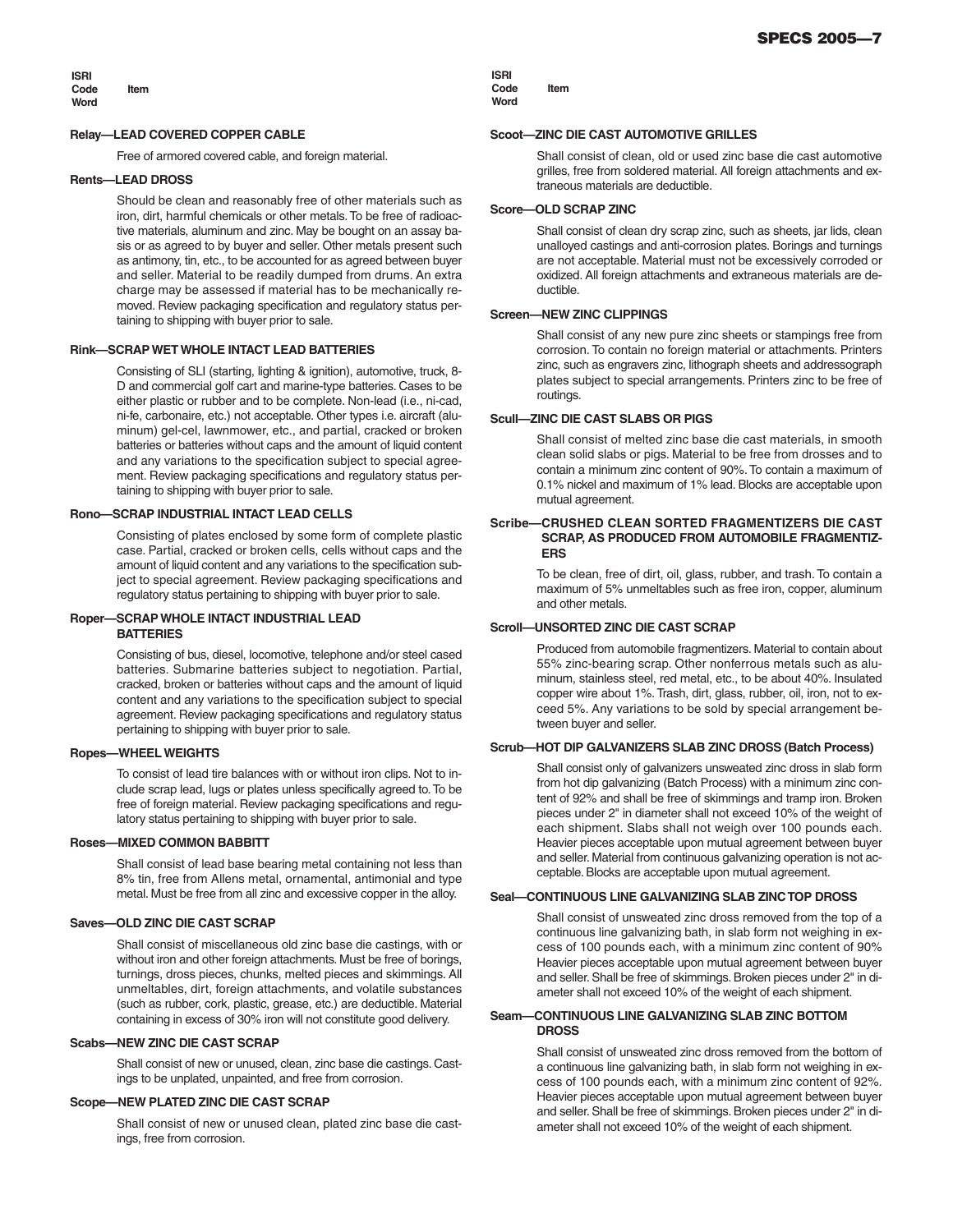**ISRI Code Item Word**

#### **Shelf—PRIME ZINC DIE CAST DROSS**

Shall consist of metal skimmed from the top of pot of molten zinc die cast metal. Must be unsweated, unfluxed, shiny, smooth, metallic and free from corrosion or oxidation. Should be poured in molds or in small mounds weighing not over 75 pounds each. Zinc shall be minimum of 85%.

#### **Tablet—CLEAN ALUMINUM LITHOGRAPHIC SHEETS**

To consist of 1000 and/or 3000 series alloys, to be free of paper, plastic, excessively inked sheets, and any other contaminants. Minimum size of 3" (8 cm) in any direction.

#### **Tabloid—NEW, CLEAN ALUMINUM LITHOGRAPHIC SHEETS**

To consist of 1000 and/or 3000 series alloys, uncoated, unpainted, to be free of paper, plastic, ink, and any other contaminants. Minimum size of 3" (8 cm) in any direction.

#### **Taboo—MIXED LOW COPPER ALUMINUM CLIPPINGS AND SOLIDS**

Shall consist of new, clean, uncoated and unpainted low copper aluminum scrap of two or more alloys with a minimum thickness of 0.015 inches (.38 mm) and to be free of 2000 and 7000 series, hair wire, wire screen, punchings less 1/2 inch (1.25 cm) diameter, dirt, and other non-metallic items. Grease and oil not to total more than 1%. Variations to this specification should be agreed upon prior to shipment between the buyer and seller.

#### **Taint/Tabor—CLEAN MIXED OLD ALLOY SHEET ALUMINUM**

Shall consist of clean old alloy aluminum sheet of two or more alloys, free of foil, venetian blinds, castings, hair wire, screen wire, food or beverage containers, radiator shells, airplane sheet, bottle caps, plastic, dirt, and other non-metallic items. Oil and grease not to total more than 1%. Up to 10% Tale permitted.

#### **Take—NEW ALUMINUM CAN STOCK**

Shall consist of new low copper aluminum can stock and clippings, clean, lithographed or not lithographed, and coated with clear lacquer but free of lids with sealers, iron, dirt and other foreign contamination. Oil not to exceed 1%.

#### **Talc—POST-CONSUMER ALUMINUM CAN SCRAP**

Shall consist of old aluminum food and/or beverage cans.The material is to be free of other scrap metals, foil, tin cans, plastic bottles, paper, glass, and other non-metallic items. Variations to this specification should be agreed upon prior to shipment between the buyer and seller.

#### **Talcred—SHREDDED ALUMINUM USED BEVERAGE CAN (UBC) SCRAP**

Shall have a density of 12 to 17 pounds per cubic foot (193 to 273 kg/m<sup>3</sup>). Material should contain maximum 5% fines less than 4 mesh (U.S. standard screen size) (6.35 mm). Must be magnetically separated material and free of steel, lead, bottle caps, plastic cans and other plastics, glass, wood, dirt, grease, trash, and other foreign substances. Any free lead is basis for rejection. Any and all aluminum items, other than used beverage cans, are not acceptable.Variations to this specification should be agreed upon prior to shipment between the seller and buyer.

#### **Taldack—DENSIFIED ALUMINUM USED BEVERAGE CAN (UBC) SCRAP**

Shall have a biscuit density of 35 to 50 pounds per cubic foot (562 to 802 kg/m<sup>3</sup>). Each biscuit not to exceed 60 pounds (27.2 kg). Nominal biscuit size range from 10" to 13" x 10¼" (25.4 x 33 x 26 cm) to 20" x 61 /4" x 9" (50.8 x 15.9 x 22.9 cm). Shall have banding slots in both directions to facilitate bundle banding. All biscuits comprising a bundle must be of uniform size. Size: Bundle range dimensions acceptable are 41" to 44" x 51" (104 to 112 cm) to 54" x 54" (137 x 137 cm) to 56" (142 cm) high.The only acceptable tying method shall be as follows: Using minimum  $\frac{5}{6}$ " (1.6 cm) wide by .020" (.05 cm) thick **ISRI Code Item Word**

> steel straps, the bundles are to be banded with one vertical band per row and a minimum of two firth (horizontal) bands per bundle. Use of skids and/or support sheets of any material is not acceptable. Must be magnetically separated material and free of steel, lead, bottle caps, plastic cans and other plastic, glass, wood, dirt, grease, trash, and other foreign substances. Any free lead is basis for rejection. Any and all aluminum items, other than used beverage cans, are not acceptable. Items not covered in the specifications, including moisture, and any variations to this specification should be agreed upon prior to shipment between the seller and buyer.

#### **Taldon—BALED ALUMINUM USED BEVERAGE CAN (UBC) SCRAP**

Shall have a minimum density of 14 pounds per cubic foot (225 kg/m<sup>3</sup>), and a maximum density of 17 pounds per cubic foot (273 kg/m<sup>3</sup>) for unflattened UBC and 22 pounds per cubic foot (353 kg/m<sup>3</sup>) for flattened UBC. Size: Minimum 30 cubic feet (.85 m<sup>3</sup>), with bale range dimensions of 24" to 40" (61 to 132 cm) by 30" to 52" (76 to 132 cm) by 40" to 84"(102 to 213 cm). The only acceptable tying method shall be as follows: four to six 5 /8" (1.6 cm) x .020" (5 mm) steel bands, or six to ten #13 gauge steel wires (aluminum bands or wires are acceptable in equivalent strength and number). Use of skids and/or support sheets of any material is not acceptable. Must be magnetically separated material and free of steel, lead, bottle caps, plastic cans and other plastic, glass, wood, dirt, grease, trash, and other foreign substances. Any free lead is basis for rejection. Any and all aluminum items, other than used beverage cans, are not acceptable. Variations to this specification should be agreed upon prior to shipment between the buyer and seller.

#### **Taldork—BRIQUETUED ALUMINUM USED BEVERAGE CAN (UBC) SCRAP**

Shall have a briquette density of 50 pounds per cubic foot (800 kg/m<sup>3</sup>) minimum. Nominal briquette size shall range from 12" to 24" (30.5 x 61 cm) x 12" to 24" (30.5 x 61 cm) in uniform profile with a variable length of 8" (20.3 cm) minimum and 48" (122 cm) maximum. Briquettes shall be bundled or stacked on skids and secured with a minimum of one vertical band per row and a minimum of one girth band per horizontal layer. Briquettes not to overhang pallet. Total package height shall be 48 (122 cm) maximum. Banding shall be at least 5 /8" (1.6 cm) wide by .020" (5 mm) thick steel strapping or equivalent strength.The weight of any bundle shall not exceed 4,000 pounds (1.814 mt). Material must be magnetically separated and free of steel, plastic, glass, dirt and all other foreign substances. Any and all aluminum items other than UBC are unacceptable. Any free lead is basis for rejection. Items not covered in the specification, including moisture, and any variations to this specification should be agreed upon prior to shipment between the buyer and seller.

#### **Tale—PAINTED SIDING**

Shall consist of clean, low copper aluminum siding scrap, painted one or two sides, free of plastic coating, iron, dirt, corrosion, fiber, foam, or fiberglass backing or other non-metallic items.

#### **Talk—ALUMINUM COPPER RADIATORS**

Shall consist of clean aluminum and copper radiators, and/or aluminum fins on copper tubing, free of brass tubing, iron and other foreign contamination.

#### **Tall—E.C. ALUMINUM NODULES**

Shall consist of clean E.C. aluminum, chopped or shredded, free of screening, hair-wire, iron, copper, insulation and other non-metallic items. Must be free of minus 20 mesh material. Must contain 99.45% aluminum content.

#### **Talon—NEW PURE ALUMINUM WIRE AND CABLE**

Shall consist of new, clean, unalloyed aluminum wire or cable free from hair wire, ACSR, wire screen, iron, insulation and other nonmetallic items.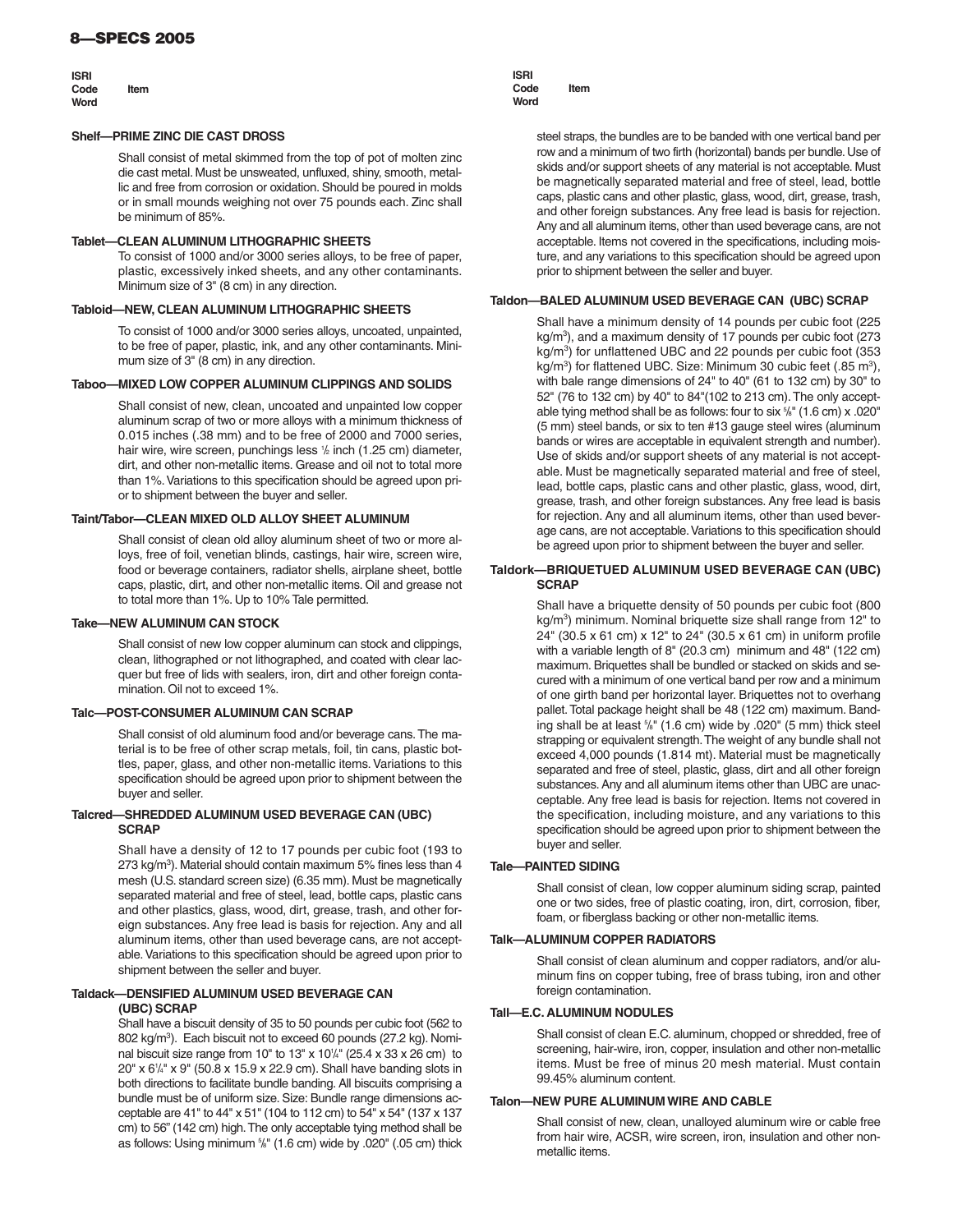**ISRI Code Item Word**

#### **Tann—NEW MIXED ALUMINUM WIRE AND CABLE**

Shall consist of new, clean unalloyed aluminum wire or cable which may contain up to 10% 6000 series wire and cable free from hair wire, wire screen, iron, insulation and other non-metallic items.

#### **Taste—OLD PURE ALUMINUM WIRE AND CABLE**

Shall consist of old, unalloyed aluminum wire and cable containing not over 1% free oxide or dirt and free from hair wire, wire screen, iron, insulation and other non-metallic items.

#### **Tassel—OLD MIXED ALUMINUM WIRE AND CABLE**

Shall consist of old, unalloyed aluminum wire and cable which may contain up to 10% 6000 series wire and cable with not over 1% free oxide or dirt and free from hair wire, wire screen, iron, insulation and other non-metallic items.

#### **Tarry A—CLEAN ALUMINUM PISTONS**

Shall consist of clean aluminum pistons to be free from struts, bushings, shafts, iron rings and non-metallic items. Oil and grease not to exceed 2%.

#### **Tarry B—CLEAN ALUMINUM PISTONS WITH STRUTS**

Shall consist of clean whole aluminum pistons with struts. Material is to be free from bushings, shafts, iron and non-metallic items . Oil and grease not to exceed 2%.

#### **Tarry C—IRONY ALUMINUM PISTONS**

Shall consist of aluminum pistons with non-aluminum attachments to be sold on a recovery basis or by special arrangement between buyer and seller.

#### **Teens—SEGREGATED ALUMINUM BORINGS AND TURNINGS**

Shall consist of aluminum borings and turnings of one specified alloy. Material should be free of oxidation, dirt, free iron, stainless steel, magnesium, oil, flammable liquids, moisture and other nonmetallic items. Fines should not exceed 3% through a 20 mesh (U.S. standard) screen.

#### **Telic—MIXED ALUMINUM BORINGS AND TURNINGS**

Shall consist of clean, uncorroded aluminum borings and turnings of two or more alloys and subject to deductions for fines in excess of 3% through a 20 mesh screen and dirt, free iron, oil, moisture and all other non-metallic items. Material containing iron in excess of 10% and/or free magnesium or stainless steel or containing highly flammable cutting compounds will not constitute good delivery. To avoid dispute, material should be sold on basis of definite maximum zinc, tin and magnesium content.

#### **Tense—MIXED ALUMINUM CASTINGS**

Shall consist of all clean aluminum castings which may contain auto and airplane castings but no ingots, and to be free of iron, brass, dirt and other non-metallic items. Oil and grease not to total more than 2%.

#### **Tepid—AIRCRAFT SHEET ALUMINUM**

Should be sold on recovery basis or by special arrangements with purchaser.

#### **Terse—NEW ALUMINUM FOIL**

Shall consist of clean, new, pure, uncoated 1000 and/or 3000 and/or 8000 series alloy aluminum foil, free from anodized foil, radar foil and chaff, paper, plastics, or any other non-metallic items. Hydraulically briquetted material and other alloys by agreement between buyer and seller.

#### **Tesla—POST CONSUMER ALUMINUM FOIL**

Shall consist of baled old household aluminum foil and formed foil containers of uncoated 1000, 3000 and 8000 series aluminum **ISRI Code Item Word**

> alloy. Material may be anodized and contain a maximum of 5% organic residue. Material must be free from radar chaff foil, chemically etched foil, laminated foils, iron, paper, plastic and other nonmetallic contaminants.

#### **Tetra—NEW COATED ALUMINUM FOIL**

Shall consist of new aluminum foil coated or laminated with ink, lacquers, paper, or plastic. Material shall be clean, dry, free of loose plastic, PVC and other non-metallic items.This foil is sold on a metal content basis or by sample as agreed between buyer and seller.

#### **Thigh—ALUMINUM GRINDINGS**

Should be sold on recovery basis or by special arrangements with purchaser.

#### **Thirl—ALUMINUM DROSSES, SPATTERS, SPILLINGS, SKIMMINGS AND SWEEPINGS**

Should be sold on recovery basis or by special arrangements with purchaser.

#### **Throb—SWEATED ALUMINUM**

Shall consist of aluminum scrap which has been sweated or melted into a form or shape such as an ingot, sow or slab for convenience in shipping; to be free from corrosion, dross or any non-aluminum inclusions. Should be sold subject to sample or analysis.

#### **Tooth—SEGREGATED NEW ALUMINUM ALLOY CLIPPINGS AND SOLIDS**

Shall consist of new, clean, uncoated and unpainted aluminum scrap of one specified aluminum alloy with a minimum thickness of .015" (.38 mm) and to be free of hair wire, wire screen, dirt and other non-metallic items. Oil and grease not to total more than 1%. Also free from punchings less than 1 /2" (1.27 cm) in size.

#### **Tough—MIXED NEW ALUMINUM ALLOY CLIPPINGS AND SOLIDS**

Shall consist of new, clean, uncoated and unpainted aluminum scrap of two or more alloys with a minimum thickness of .015" (.38 mm) and to be free of hair wire, wire screen, dirt and other nonmetallic items. Oil and grease not to total more than 1%. Also free from punchings less than  $\frac{1}{2}$ " (1.27 cm) in size.

#### **Tread—SEGREGATED NEW ALUMINUM CASTINGS, FORGINGS AND EXTRUSIONS**

Shall consist of new, clean, uncoated aluminum castings, forgings, and extrusions of one specified alloy only and to be free from sawings, stainless steel, zinc, iron, dirt, oil, grease and other nonmetallic items.

#### **Troma – ALUMINUM AUTO OR TRUCK WHEELS**

Shall consist of clean, single-piece, unplated aluminum wheels of a single specified alloy, free of all inserts, steel, wheel weights, valve stems, tires, grease and oil and other non-metallic items. Variations to this specification should be agreed upon prior to shipment between the buyer and seller.

#### **Trump—ALUMINUM AUTO CASTINGS**

Shall consist of all clean automobile aluminum castings of sufficient size to be readily identified and to be free from iron, dirt, brass, bushings, and non-metallic items. Oil and grease not to total more than 2%.

#### **Twang—INSULATED ALUMINUM WIRE SCRAP**

Shall consist of aluminum wire scrap with various types of insulation. To be sold on a sample or recovery basis, subject to arrangement between buyer and seller.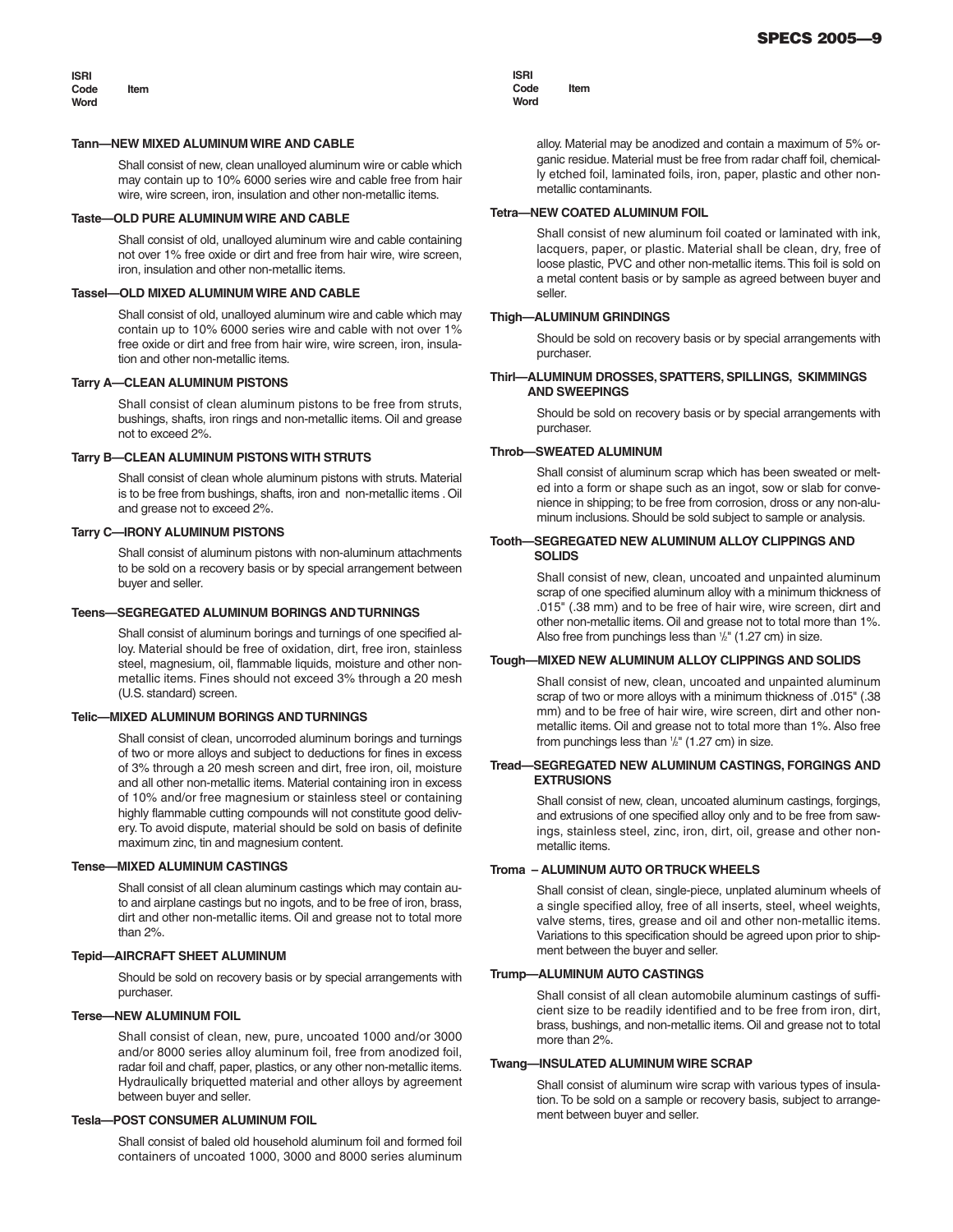**ISRI Code Item Word**

#### **Tweak—FRAGMENTIZER ALUMINUM SCRAP (from Automobile Shredders)**

Derived from either mechanical or hand separation, the material must be dry and not contain more than 4% maximum free zinc, 1% maximum free magnesium, and 1.5% maximum of analytical iron. Not to contain more than a total 5% maximum of nonmetallics, of which no more than 1% shall be rubber and plastics. To be free of excessively oxidized material, air bag canisters, or any sealed or pressurized items. Any variation to be sold by special arrangement between buyer and seller.

#### **Twire—BURNT FRAGMENTIZER ALUMINUM SCRAP (from Automomobile Shredders)**

Incinerated or burned material must be dry and not contain more than X% (% to be agreed upon by buyer and seller) ash from incineration, 4% maximum free zinc, 1% maximum free magnesium, and 1.5% maximum of analytical iron. Not to contain more than a total 5% maximum of non-metallics, of which no more than 1% shall be rubber and plastics.To be free of excessively oxidized material, air bag canisters, or any sealed pressurized items. Any variation to be sold by special arrangement between buyer and seller.

#### **Twist—ALUMINUM AIRPLANE CASTINGS**

Shall consist of clean aluminum castings from airplanes and to be free from iron, dirt, brass, bushings, and non-metallic items. Oil and grease not to total more than 2%.

#### **Twitch—FLOATED FRAGMENTIZER ALUMINUM SCRAP (from Automobile Shredders)**

Derived from wet or dry media separation device, the material must be dry and not contain more than 1% maximum free zinc, 1% maximum free magnesium, and 1% maximum of analytical iron. Not to contain more than a total 2% maximum of nonmetallics, of which no more than 1% shall be rubber and plastics. To be free of excessively oxidized material, air bag canisters, or any sealed or pressurized items. Any variation to be sold by special arrangement between buyer and seller.

#### **Wafer—MAGNESIUM CLIPS**

Shall consist of clean magnesium clips in crucible size, free of copper, aluminum, and zinc flashings and excessive oil and grease.To be free of all foreign attachments.

#### **Walnut—MAGNESIUM SCRAP**

Shall consist of magnesium castings, magnesium engine blocks and transmission casings, bomber and car wheels, extrusions, and sheet. Material to be free from brass and copper inserts and all foreign attachments.To be free of anodes, hollow castings and explosives. Percentages of and penalties for dirt, oil, grease, and iron to be subject to agreement between buyer and seller. Excessively large pieces to be negotiated between buyer and seller.

#### **Wine—MAGNESIUM ENGRAVER PLATES**

To be free of copper, aluminum, zinc, and electrotype plates.To be clean and free of all foreign attachments. Magnesium plates shipped loose by agreement between buyer and seller.

#### **Wood—MAGNESIUM DOCKBOARDS**

Shall consist of clean magnesium dockboard cut or broken to size agreed upon by buyer and seller. To be free of all foreign attachments.

#### **World-—MAGNESIUM TURNINGS**

It is recommended that these materials be sold by special arrangement between buyer and seller.

**ISRI Code Item Word**

#### **Zorba—RECYCLABLE CONCENTRATES OF SHREDDED MIXED NONFERROUS SCRAP METAL IN PIECES—DERIVED FROM FRAGMENTIZERS FOR FURTHER SEPARATION OF CONTAINED MATERIALS**

Shall be made up of a combination of the nonferrous metals: aluminum, copper, lead, magnesium, stainless steel, nickel, tin, and zinc, in elemental or alloyed (solid) form.The percentage of each of these metals within the nonferrous concentrate shall be subject to agreement between buyer and seller, may vary from shredder to shredder and may, in some cases, be zero for a particular metal. Shall be obtained by air separation, flotation, screening, eddy current, other segregation technique(s) or a combination of the same. Shall have passed one or more magnets to reduce or eliminate free iron and/or iron attachments. Shall be free of radioactive material, dross or ash. May be screened to permit description by specific size ranges. May contain high density non-metallics such as rock, glass, rubber, plastic and wood. Items of exclusion, inclusion or limitation not set out in the above specifications, such as moisture and free iron and/or attachments or the presence or absence of other metals, are subject to agreement between buyer and seller. Material to be traded under this guideline shall be identified as ZORBA with a number to follow indicating the estimated percentage nonferrous metal content of the material (e.g. ZORBA 63 - means the material contains approximately 63% nonferrous metal content).

- **Zebra—(High Density)** Shall consist of high-density nonferrous metals produced by media separation technology containing brass, copper, zinc, nonmagnetic stainless steel, and copper wire. Material to be dry and free from excess oxidation. The percentage and types of metals other than these, as well as the percentage and types of nonmetallic contamination are to be agreed upon between the buyer and seller.
- **Zeppelin—(Light Density)** Shall consist of light-density nonferrous metals produced by media separation technology and contain thin-gauge aluminum and magnesium. Material to be dry and free from excess oxidation.The percentage and types of metals other than aluminum and magnesium, as well as the percentage and types of nonmetallic contamination are to be agreed upon between the buyer and seller.

#### **Aroma—NEW NICKEL SCRAP**

Shall consist of clean new sheet, plate, bar, tube, and any other wrought nickel scrap solids. Nickel minimum 99%; Cobalt maximum 0.25%; Copper maximum 0.50%. Free of castings, as well as any foreign attachments or other contamination.

#### **Burly—OLD NICKEL SCRAP**

Shall consist of old and/or new sheet, plate, bar, tube, and any other wrought nickel scrap solids. Material to contain a minimum of 98% nickel; Copper maximum 0.50%.This grade to be free of castings, soldered, brazed, sweated, or painted material, other metallic coating, foreign attachments, and any other contamination.

#### **Dandy—NEW CUPRO NICKEL CLIPS AND SOLIDS**

Shall consist of clean, new, segregated (normally accepted analysis grades) either 70/30, 80/20, or 90/10 cupro nickel tube, pipe, sheet, plate, or other wrought solid forms. Must be free of foreign attachments or any other contamination.

#### **Daunt—CUPRO NICKEL SOLIDS**

Shall consist of old, and/or new, segregated (normally accepted analysis grades either 70/30, 80/20, 90/10 cupro nickel tube, pipe, sheet, plate, or other wrought solid forms. Maximum 2% sediment allowable. Any other forms of cupro nickel solids such as castings, gates, risers, spills, etc., packaged separately, may or may not be included, only upon agreement between buyer and seller. Must be free of foreign attachments and all other contamination. Other particulars concerning physical description, analysis and packaging to be agreed upon between buyer and seller.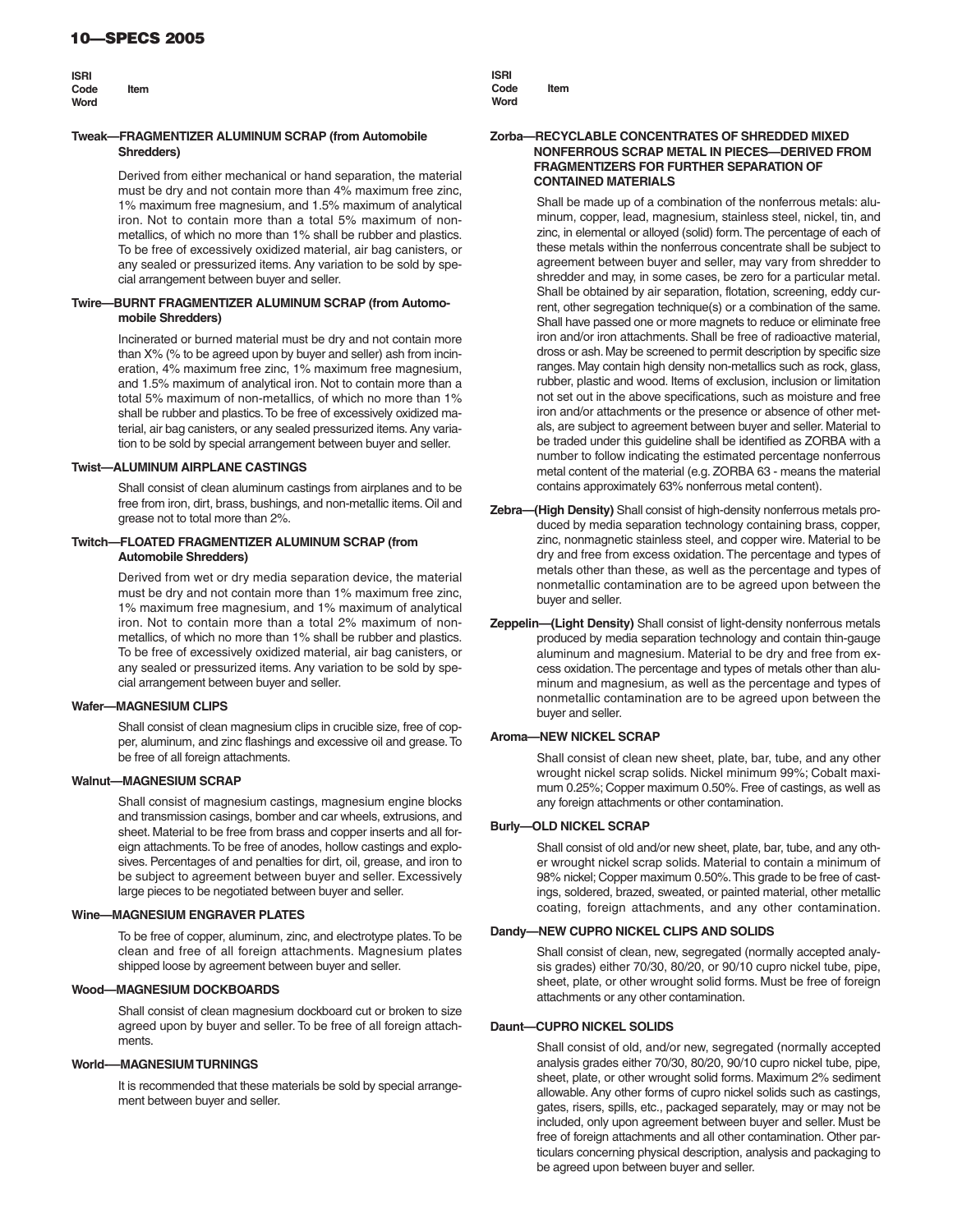**ISRI Code Item Word**

#### **Delta—SOLDERED CUPRO NICKEL SOLIDS**

Shall consist of segregated (normally accepted analysis grades) either 70/30, 80/20, 90/10 cupro nickel solids, soldered, brazed, or sweated, must be free of trimmed seams and edges and all other contamination.

#### **Decoy—CURPO NICKEL SPINNINGS,TURNINGS, BORINGS**

Shall consist of clean segregated (normally accepted analysis grades) either 70/30, 80/20, 90/10 cupro nickel spinnings, turnings, or borings. Particulars concerning physical description, analysis, packaging, to be agreed upon between buyer and seller.

#### **Depth—MISCELLANEOUS NICKEL-COPPER AND NICKEL-COPPER IRON**

Shall consist of miscellaneous scrap in which the basic elements, by weight, are nickel and copper, such as copper nickel peelings, plating racks, and hangers, and all nickel and copper in attached or combined form. In all cases, miscellaneous nickel copper scrap should be sold by description and analysis.

#### **Hitch—NEW R-MONEL CLIPPINGS AND SOLIDS**

Shall consist of clean, new, R-Monel sheet, plate, bar, rod, tube, pipe, or any other wrought scrap, free of any foreign attachments or any other contamination.

#### **House—NEW MIXED MONEL SOLIDS AND CLIPPINGS**

Shall consist of new, clean R and K-Monel solids and clippings. Free of cast material, foreign attachments and all other contamination.

#### **Ideal—OLD MONEL SHEET AND SOLIDS**

Shall consist of clean R and K-Monel solids such as sheet, plate, pipe, rods, forgings, screen and wire cloth. Must be free of soldered, brazed, welded, or sweated material, cast material, foreign attachments, and all other contamination.

#### **Indian—K-MONEL SOLIDS**

Shall consist of clean K-Monel solids.

**ISRI Code Item Word**

#### **Junto—SOLDERED MONEL SHEET AND SOLIDS**

Shall consist of soldered and/or brazed miscellaneous grades of Monel alloys in either wrought or cast form. Must be free of trimmed seams and edges, non-metallic filling, foreign attachments, and all other contamination. Particulars concerning physical description, assay, and packaging to be agreed upon between buyer and seller.

#### **Lemon—MONEL CASTINGS**

Shall consist of various types of clean Monel castings, assaying minimum 60% nickel. Must be free of foreign attachments or any other contamination.

#### **Lemur—MONEL TURNINGS**

Shall consist of mixed Monel turnings and borings containing a minimum of 60% nickel content, on a dry basis.

#### **Pekoe—200 SERIES STAINLESS STEEL SCRAP SOLIDS**

Shall consist of all types of clean AISI Series Stainless Steel Scrap Solids, which contain a maximum of .5% copper, free of foreign attachments and other contamination.

#### **Sabot—STAINLESS STEEL SCRAP**

Shall consist of clean 18-8 type stainless steel clips and solids containing a minimum 7% nickel, 16% chrome, and have a maximum of .50% molybdenum, .50% copper, .045% phosphorous, and .03% sulfur, and otherwise free of harmful contaminants. Particulars concerning physical description, grading, additional analysis, and preparation to be agreed upon between buyer and seller.

#### **Ultra—STAINLESS STEEL TURNINGS**

Shall consist of clean 18-8 type stainless steel turnings containing a minimum 7% nickel and 16% chrome, and to be free of nonferrous metals, nonmetallics, excessive iron, oil and other contaminants. Particulars concerning physical description, assay, packaging to be agreed upon between buyer and seller.

#### **Vaunt—EDISON BATTERIES**

Nickel-iron batteries to be sold free of crates, copper terminal connectors, and excess liquid. Free of nickel cadmium batteries.

# **IDENTIFICATION CHECKLIST FOR PRECIOUS METALS**

This Identification Check List for Precious Metals sets up a general basis for identifying types and grades of precious metals scrap by the scrap processor who will be familiar both to the precious metal refiner and to the plants generating precious metal scrap.

By checking this identification list, the scrap processor gives the refiner a fairly accurate conception of the material the processor has

on hand and offers a basis for the refiner to quote an estimated price for the material.

Due to the high values and the constantly changing character of precious metal scrap, it is often the practice in the industry to require a sample to be submitted before giving refining schedules.

(Identification Check List follows on next page)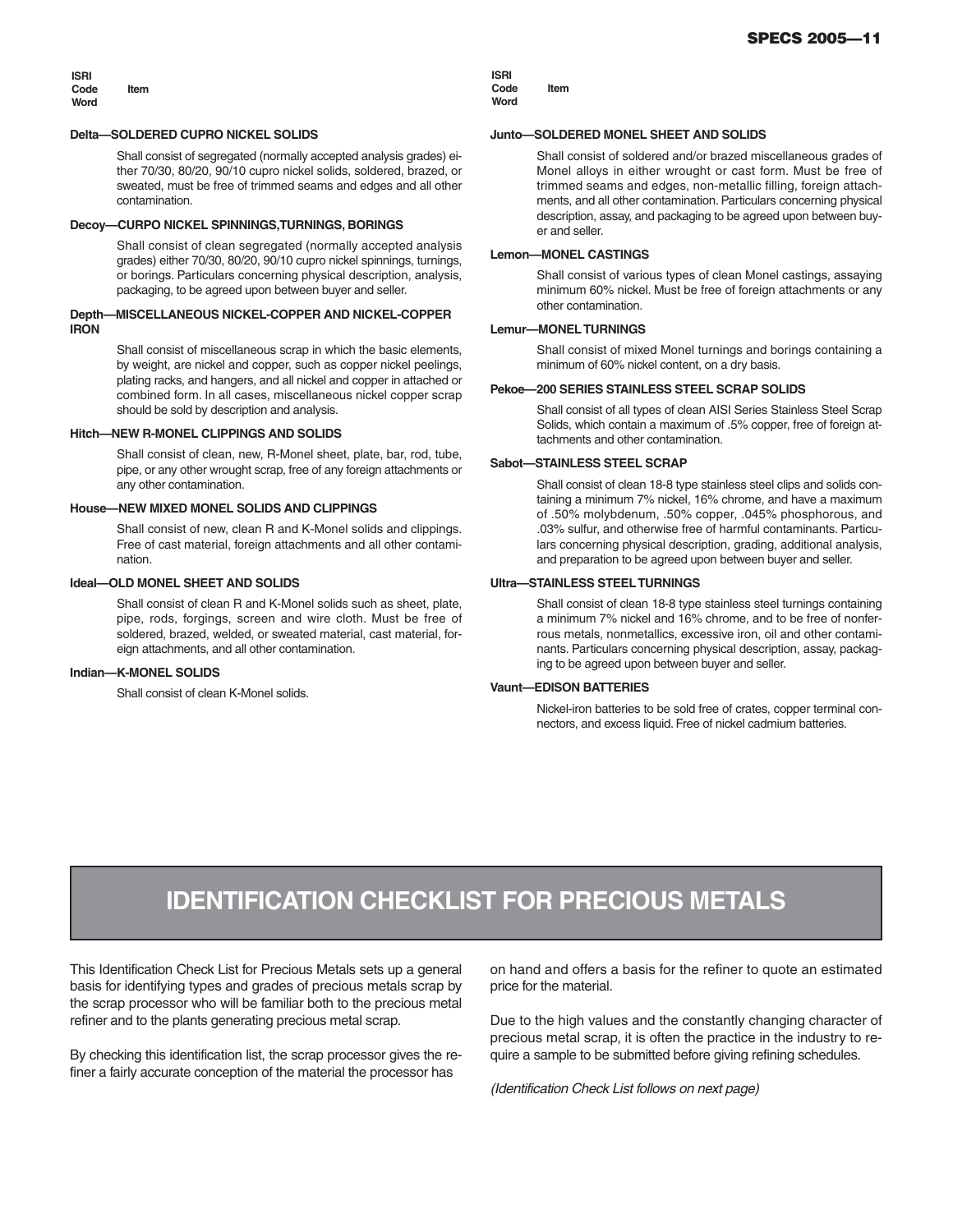# **I. SCRAP SOURCES REFINED SILVER METAL—99.9 MIN. PERCENT**

#### **SILVER-BEARING MATERIALS:**

Anodes Assemblies—Electrical **Batteries** Silver/Copper Plated Silver/Cadmium Silver/Zinc Silver/Magnesium Blanking Scrap—Punchings Brazing Alloys Brushes—Electric Motors Bullion Chemical Salts Clad Bi-Metal Parts Coin Silver **Contacts** Dental Amalgam Films Industrial X-Ray Medical X-Ray Lithographic Photographic Negatives Filters—Plating Flake—From Hypo Solution Recovery Systems

Hooks—Plating—Nodules Jewelry Sweeps Paints—Paste Paper-Reproduction Plated Parts—Electrical— Electronic Plated Serving Pieces Plated Utensils Plated Wire Powders—Granulated **Punchouts** Relays—Electrical Resins Silver Lined Bearings—Diesel Locomotives and Aircraft Sludges—Plating and Precipitates Solutions—Plating Sterling Silver Tin Lead Alloys—Contaminated **Turnings** Wave Guides Wiping Rags

# **REFINED GOLD METAL—99.5 MIN. PERCENT REFINED GOLD SPONGE—99.5 MIN. PERCENT**

#### **GOLD-BEARING MATERIALS:**

Brazing Alloys Cladmetal Parts **Contacts** Dental Alloys Dental Scrap Dental Sweeps and Grindings Diodes Filled Scrap Filters-Plating Flakes Flashings Foil Hooks—Plating—Nodules Jewelry Scrap Jewelry Sweeps and Grindings Paints and Paste Peelings

Placer Gold Plated Parts—Electrical Plated Wire Powders Printed Circuit Boards Printed Circuit Boards with **Components Punchouts** Resins—Plating Salts—Chemical Sludges—Plating **Solutions** Sponge Tin Lead Alloys—Contaminated **Trancictors** Wiping Rags **Wire** 

# **REFINED PALLADIUM METAL—99.9 MIN.PERCENT REFINED PALLADIUM SPONGES—99.9 MIN.**

# **PALLADIUM-BEARING MATERIALS:**

**Catalysts** Clad Materials Contact Points Dental Alloys Dental Scraps Dental Sweeps Jewelry Scrap (Sweeps) Paste

Plated Parts Powders Relays—Electrical Salts—Chemical **Sludges** Solutions Wire

# **REFINED PLATINUM METAL—99.9 MIN.PERCENT REFINED PALLADIUM SPONGES—99.9 MIN. PERCENT**

#### **PLATINUM-BEARING MATERIALS:**

**Catalysts** Chemicals Clad Materials **Contacts** Dental Alloys Dental Scrap Dental Sweeps, Grindings Jewelry Scrap

Jewelry Sweeps Laboratory Ware Magneto Points Powders and Paste Solutions—Plating Spark Plugs—Aircraft Thermocouple Wire

#### **SCRAP CONTAINING COMBINATIONS OF PRECIOUS METALS (GOLD, SILVER, PLATINUM AND PALLADIUM):**

Assemblies—Components Bullion **Carbon Catalysts** Chemicals Chips **Drillings** Electronic Scrap High Temperature Resistant **Alloys Paints** Paste

Powders Relays—Electrical **Resins** Ribbons Rings **Salts** Solutions Sweeps Telephone Switching Scrap Thick Film **Wire** 

# **II. SCRAP CATEGORIES**

#### A. Solution

- 1. Acid
- 2. Basic
- 3. Matrix if known
- B. Resin

#### C. Sludges

- D. Burnable Material
	- 1. Carbon
	- 2. Filters
- 3. Film
- 4. Papers
- 5. Unprepared Sweeps
- 6. Others
- E. Sweeps (Prepared)
- F. Printed Circuit Board
	- 1. Punch Outs
	- 2. Non Assembled
	- 3. Assembled
	-
- G. Glass to metal Tubes, etc. 1. Solid Precious Metal **Parts** 
	- 2. Alloyed Metal Parts
	- 3. Plated Metal Parts
	- 4. Ceramics
	- 5. Thick Film
	- 6. Other....
- H. Metal Scrap
- I. Non-Magnetic
- 1. Impure Gold
- 2. Impure Silver
- 3. Copper Base
- 4. Aluminum Base
- 5. Brass Base
- 6. Bronze Base
- 7. Molybdenum Base
- 8. Beryllium Base
- 9. Lead Base
- 10. Tin Base
- 11. Other....
- II. Magnetic
	- 1. Kovar Base
	- 2. Stainless Steel Base
	- 3. Iron Base
	- 4. Nickel Base
	- 5. Other....
- I. Catalyst
- 1. Carbon
- 2. Alumina
- 3. Rare Earth
- 4. Silica
- 5. Other....
-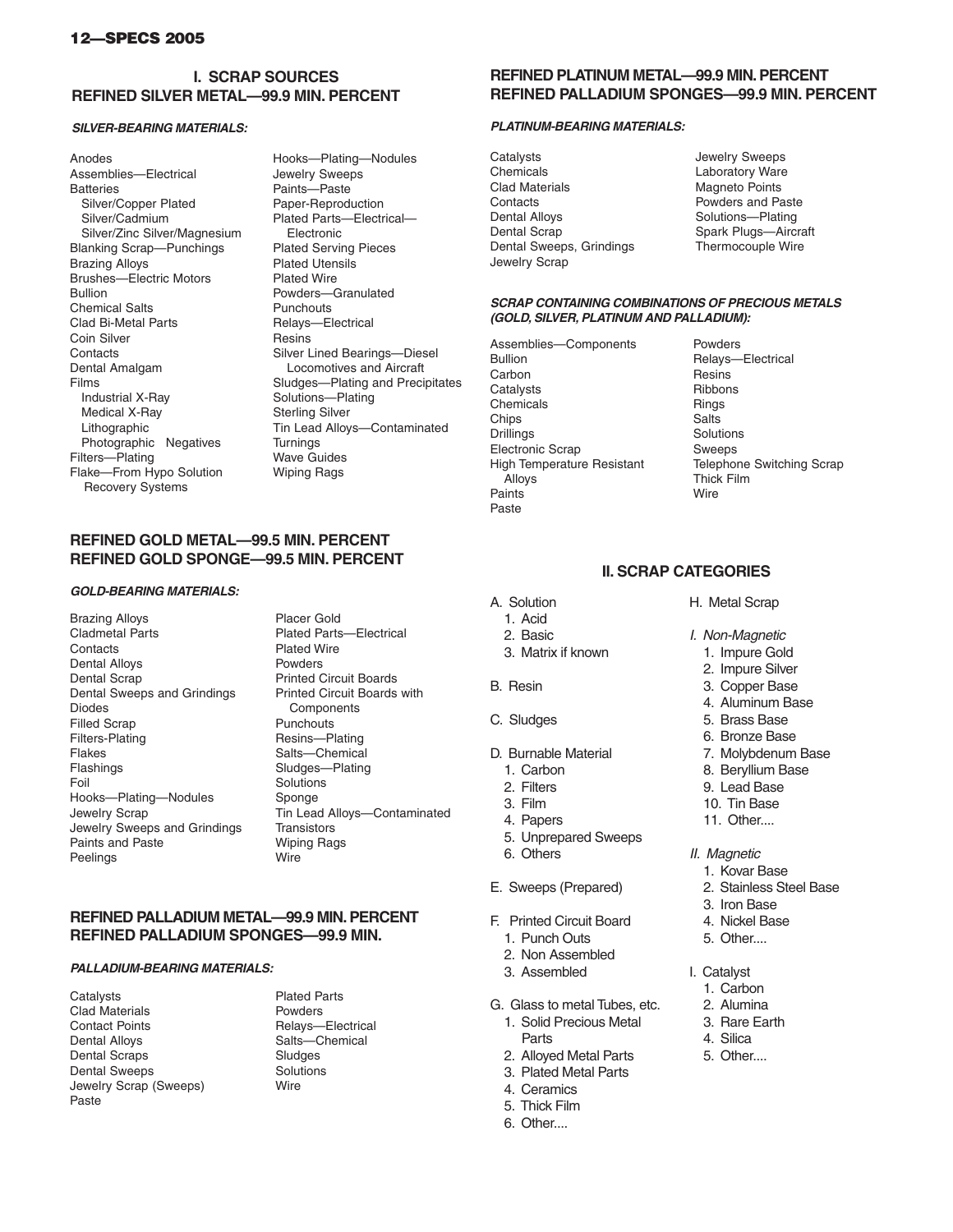# Guidelines for Ferrous Scrap: FS-2005

# **GENERAL INFORMATION**

a. Cleanness. All grades shall be free of dirt, nonferrous metals, or foreign material of any kind, and excessive rust and corrosion. However, the terms "free of dirt, nonferrous metals, or foreign material of any kind" are not intended to preclude the accidental inclusion of negligible amounts where it can be shown that this amount is unavoidable in the customary preparation and handling of the particular grade involved.

b. Off-grade material. The inclusion in a shipment of a particular grade of iron and steel scrap of a negligible amount of metallic material which exceeds to a minor extent the applicable size limitations, or which fails to a minor extent to meet the applicable requirements as to quality or kind of material, shall not change the classification of the shipment, provided it can be shown that the inclusion of such off-grade material is unavoidable in the customary preparation and handling of the grade involved.

c. Residual alloys. Wherever the term "free of alloys" is used in the classifi-

**ISRI Code Item No.**

- **200 No. 1 heavy melting steel.** Wrought iron and/or steel scrap <sup>1</sup>/4 inch and over in thickness. Individual pieces not over 60 x 24 inches (charging box size) prepared in a manner to insure compact charging.
- **201 No. 1 heavy melting steel 3 feet x 18 inches.** Wrought iron and/or steel scrap 1 /4 inch and over in thickness. Individual pieces not over 36 inches x 18 inches (charging box size) prepared in a manner to insure compact charging.
- **202 No. 1 heavy melting steel 5 feet x 18 inches.** Wrought iron and/or steel scrap 1 /4 inch and over in thickness. Individual pieces not over 60 inches x 18 inches (charging box size) prepared in a manner to insure compact charging.
- **203 No. 2 heavy melting steel.\*** Wrought iron and steel scrap, black and galvanized, 1 /8 inch and over in thickness, charging box size to include material not suitable as No. 1 heavy melting steel. Prepared in a manner to insure compact charging.
- **204 No. 2 heavy melting steel.\*** Wrought iron and steel scrap, black and galvanized, maximum size 36 x 18 inches. May include all automobile scrap properly prepared.
- **205 No. 2 heavy melting steel 3 feet x 18 inches.** Wrought iron and steel scrap, black and galvanized, maximum size 36 x 18 inches. May include automobile scrap, properly prepared, however, to be free of sheet iron or thin gauged material.
- **206 No. 2 heavy melting steel 5 feet x 18 inches.** Wrought iron and steel scrap, black and galvanized, maximum size 60 x 18 inches. May include automobile scrap, properly prepared, however, to be free of sheet iron or thin gauged material.
- **207 No. 1 busheling.** Clean steel scrap, not exceeding 12 inches in any dimensions, including new factory busheling (for example, sheet clippings, stampings, etc.). May not include old auto body and fender stock. Free of metal coated, limed, vitreous enameled, and electrical sheet containing over 0.5 percent silicon.
- **207A New Black Sheet Clippings.** For direct charging, maximum size 8 feet by 18 inches, free of old automobile body and fender stock, metal coated, lined, vitreous enameled and electrical sheet containing over 0.5 percent silicon, must lay reasonably flat in car.
- **208 No. 1 bundles.** New black steel sheet scrap, clippings or skeleton scrap, compressed or hand bundled, to charging box size, and

cations given herein, it shall mean that any alloys contained in the steel are residual and have not been added for the purpose of making an alloy steel. Steel scraps shall be considered free of alloys when the residual alloying elements do not exceed the following percentages:

| percent |
|---------|
|         |
|         |
|         |
|         |

The combined residuals other than manganese shall not exceed a total of 0.60 percent.

d. Deviations. Any deviations from the general classifications of iron and steel scrap may be consummated by mutual agreement between buyer and seller.

**ISRI Code Item No.**

> weighing not less than 75 pounds per cubic foot. (Hand bundles are tightly secured for handling with a magnet.) May include Stanley balls or mandrel wound bundles or skeleton reels, tightly secured. May include chemically detinned material. May not include old auto body or fender stock. Free of metal coated, limed, vitreous enameled, and electrical sheet containing over 0.5 percent silicon.

- **209 No. 2 bundles.** Old black and galvanized steel sheet scrap, hydraulically compressed to charging box size and weighing not less than 75 pounds per cubic foot. May not include tin or lead-coated material or vitreous enameled material.
- **210 Shredded Scrap.** Homogeneous iron and steel scrap, magnetically separated, originating from automobiles, unprepared No. 1 and No. 2 steel, miscellaneous baling and sheet scrap. Average density 50 pounds per cubic foot.
- **211 Shredded Scrap.** Homogeneous iron and steel scrap magnetically separated, originating from automobiles, unprepared No. 1 and No. 2 steel, miscellaneous baling and sheet scrap. Average density 70 pounds per cubic foot.
- **212 Shredded Clippings.** Shredded 1000 series carbon steel clippings or sheets. Material should have an average density of 60 pounds per cubic foot.
- **213 Steel Can Bundles.** Steel can scrap compressed to charging box size and weighing not less than 75 pounds per cubic foot. Cans may be baled without removal of paper labels, but free of other nonmetallics. May include up to 5 gallon tin coated containers.
- **214 No. 3 bundles.** Old sheet steel, compressed to charging box size and weighing not less than 75 pounds per cubic foot. May include all coated ferrous scrap not suitable for inclusion in No. 2 bundles.
- **215 Incinerator bundles.** Tin can scrap, compressed to charging box size and weighing not less than 75 pounds per cubic foot. Processed through a recognized garbage incinerator.
- **216 Terne plate bundles.** New terne plate sheet scrap, clip-pings or skeleton scrap, compressed or hand bundled, to charging box size, and weighing not less than 75 pounds per cubic foot. (Hand bundles are tightly secured for handling with a magnet.) May include Stanley balls or mandrel wound bundles or skeleton reels, tightly secured.
- **217** Bundled No. 1 steel. Wrought iron and/or steel scrap 1/8 inch or over in thickness, compressed to charging box size and weighing not less than 75 pounds per cubic foot. Free of all metal-coated material.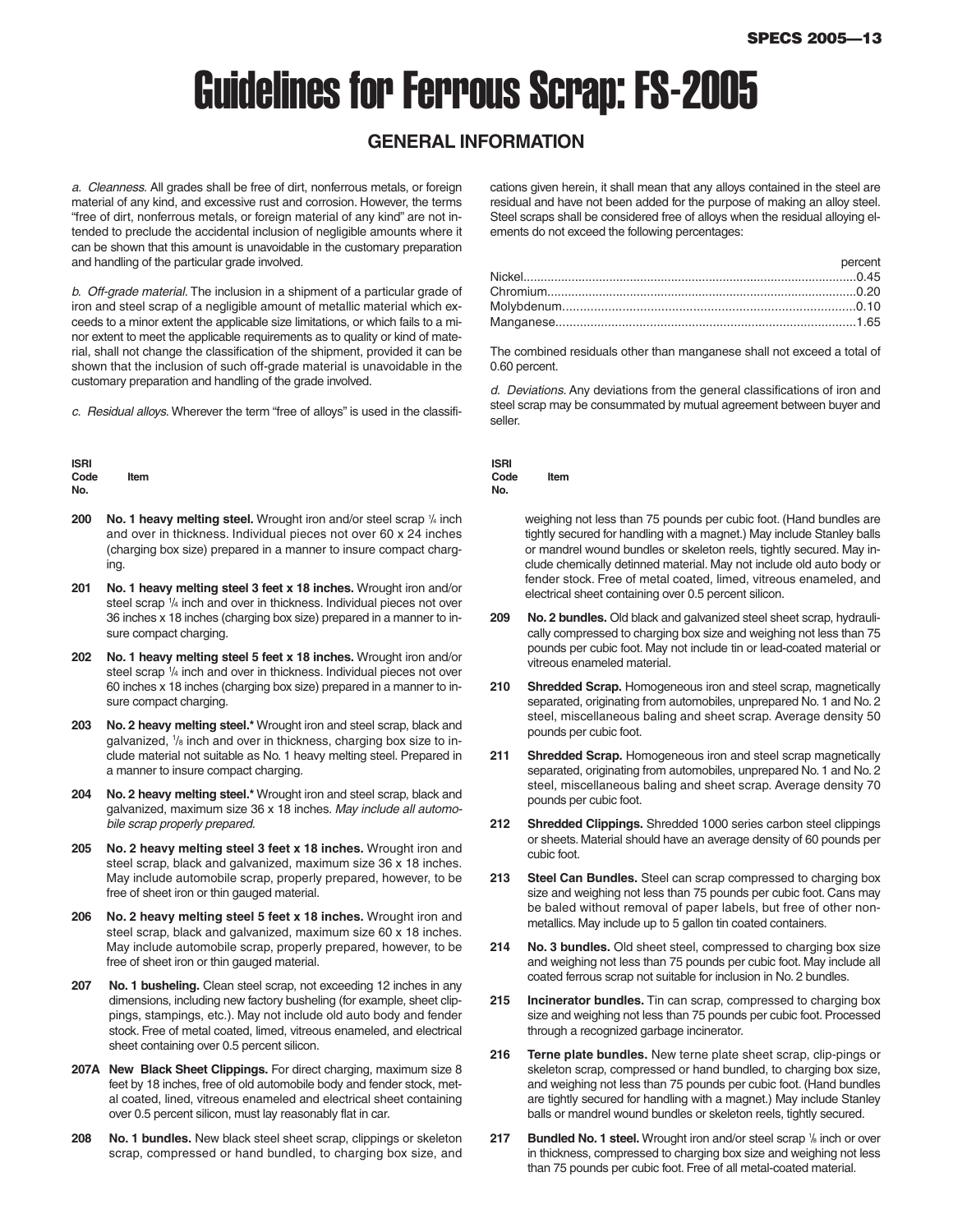**ISRI Code Item No.**

- **218 Bundled No. 2 steel.** Wrought iron or steel scrap, black or galvanized, 1 /8 inch and over in thickness, compressed to charging box size and weighing not less than 75 pounds per cubic foot. Auto body and fender stock, burnt or hand stripped, may constitute a maximum of 60 percent by weight. (This percent based on makeup of auto body, chassis, driveshafts, and bumpers.) Free of all coated material, except as found on automobiles.
- **219 Machine shop turnings.** Clean steel or wrought iron turnings, free of iron borings, nonferrous metals in a free state, scale, or excessive oil. May not include badly rusted or corroded stock.
- **220 Machine shop turnings and iron borings.** Same as machine shop turnings but including iron borings.
- **221 Shoveling turnings.** Clean short steel or wrought iron turnings, drillings, or screw cuttings. May include any such material whether resulting from crushing, raking, or other processes. Free of springy, bushy, tangled or matted material, lumps, iron borings, nonferrous metals in a free state, grindings, or excessive oil.
- **222 Shoveling turnings and iron borings.** Same as shoveling turnings, but including iron borings.
- **223 Iron borings.** Clean cast iron or malleable iron borings and drillings, free of steel turnings, scale, lumps and excessive oil.
- **224 Auto slabs.** Clean automobile slabs, cut 3 feet x 18 inches and under.
- **225 Auto slabs.** Clean automobile slabs, cut 2 feet x 18 inches and under.
- **226 Briquetted iron borings.** Analysis and density to consumer's specifications.
- **227 Briquetted steel turnings.** Analysis and density to consumer's specifications.
- **228 Mill scale.** Dark colored, ranging from blue to black, ferro-magnetic iron oxide forming on the surface of steel articles during heating and working.

\*The identical designations given for these two classifications are in accordance with established industry practices in specifying the materials desired.

## **Electric Furnace Casting and Foundry Grades**

- **229 Billet, bloom and forge crops.** Billet, bloom, axle, slab, heavy plate and heavy forge crops, containing not over 0.05 percent phosphorus or sulphur and not over 0.5 percent silicon, free from alloys. Dimensions not less than 2 inches in thickness, not over 18 inches in width, and not over 36 inches in length.
- **230 Bar crops and plate scrap.** Bar crops, plate scrap, forgings, bits, jars, and tool joints, containing not over 0.05 percent phosphorus or sulphur, not over 0.5 percent silicon, free from alloys. Dimensions not less than ½ inch in thickness, not over 18 inches in width, and not over 36 inches in length.
- **231 Plate and structural steel, 5 feet and under.** Cut structural and plate scrap, 5 feet and under. Clean open hearth steel plates, structural shapes, crop ends, shearings, or broken steel tires. Dimensions not less than ¼ inch thickness, not over 5 feet in length and 18 inches in width. Phosphorus or sulphur not over 0.05 percent.
- **232 Plate and structural steel, 5 feet and under.** Cut structural and plate scrap, 5 feet and under. Clean open hearth steel plates, structural shapes, crop ends, shearings, or broken steel tires. Dimensions not less than ¼ inch thickness, not over 5 feet in length and 24 inches in width. Phosphorus or sulphur not over 0.05 percent.

| <b>ISRI</b> |      |
|-------------|------|
| Code        | ltem |
| No.         |      |

- **233 Cast steel.** Steel castings not over 48 inches long or 18 inches wide, and ¼ inch and over in thickness, containing not over 0.05 percent phosphorus or sulphur, free from alloys and attachments. May include heads, gates, and risers.
- **234 Punchings and plate scrap.** Punchings or stampings, plate scrap, and bar crops containing not over 0.05 percent phosphorous or sulphur and not over 0.5 percent silicon, free from alloys. All materials cut 12 inches and under, and with the exception of punchings or stampings, at least 1/8 inch in thickness. Punchings or stampings under 6 inches in diameter may be any gauge.
- **235 Electric furnace bundles.** New black steel sheet scrap hydraulically compressed into bundles of size and weight as specified by consumer.
- **236 Cut structural and plate scrap, 3 feet and under.** Clean open hearth steel plates, structural shapes, crop ends, shearings, or broken steel tires. Dimensions not less than 1 /4 inch in thickness, not over 3 feet in length and 18 inches in width. Phosphorus or sulphur not over 0.05 percent.
- **237 Cut structural and plate scrap, 2 feet and under.** Same as cut structural and plate scrap, 3 feet and under, except for length.
- **238 Cut structural and plate scrap, 1 foot and under.** Same as cut structural and plate scrap, 3 feet and under, except for length.
- **239 Silicon busheling.** Clean silicon bearing steel scrap, not exceeding 12 inches in any dimensions, including new factory busheling (for example, sheet clippings, stampings, etc.), having a silicon content of 0.05 percent to 5.0 percent.
- **240 Silicon Clippings.** Clean steel scrap, including new factory busheling (for example, sheet clippings, stampings, etc.), may not include old auto body and fender stock. Free of metal coated, limed, vitreous enameled, and electrical sheet containing minimum one percent silicon
- **241 Chargeable ingots and ingot butts.** Chargeable ingots and ingot butts for material to be suitable and acceptable to the consumer containing not over 0.05 percent phosphorus or sulphur and not over 0.05 percent silicon free of alloys.
- **242 Foundry steel, 2 feet and under.** Steel scrap 1/8 inch and over in thickness, not over 2 feet in length or 18 inches in width. Individual pieces free from attachments. May not include nonferrous metals, cast or malleable iron, cable, vitreous enameled, or metal coated material.
- **243 Foundry steel, 1 foot and under.** Same specifications as 2-foot material, except for length.
- **244 Springs and crankshafts.** Clean automotive springs and crankshafts, either new or used.
- **245 Alloy free turnings.** Clean shoveling steel turnings free from lumps, tangled or matted material, iron borings, or excessive oil containing not more than 0.05 percent phosphorus or sulphur, and free of alloys.
- **246 Alloy free short shoveling steel turnings.** Clean shoveling steel turnings, free of lumps, tangled or matted material, iron borings, or excessive oil, containing not more than 0.05 percent phosphorus or sulphur, and free of alloys.
- **247 Alloy free machine shop turnings.** Clean steel turnings, free of iron borings or excessive oil, containing not more than 0.05 percent phosphorus or sulphur, and free of alloys. May not include badly rusted or corroded stock.
- **248 Hard steel cut 30 inches and under.** Automotive steel consisting of rear ends, crankshafts, driveshafts, front axles, springs, and gears prepared 30 inches and under. May not include miscellaneous small shoveling steel or any pieces too bulky for gray iron foundry use.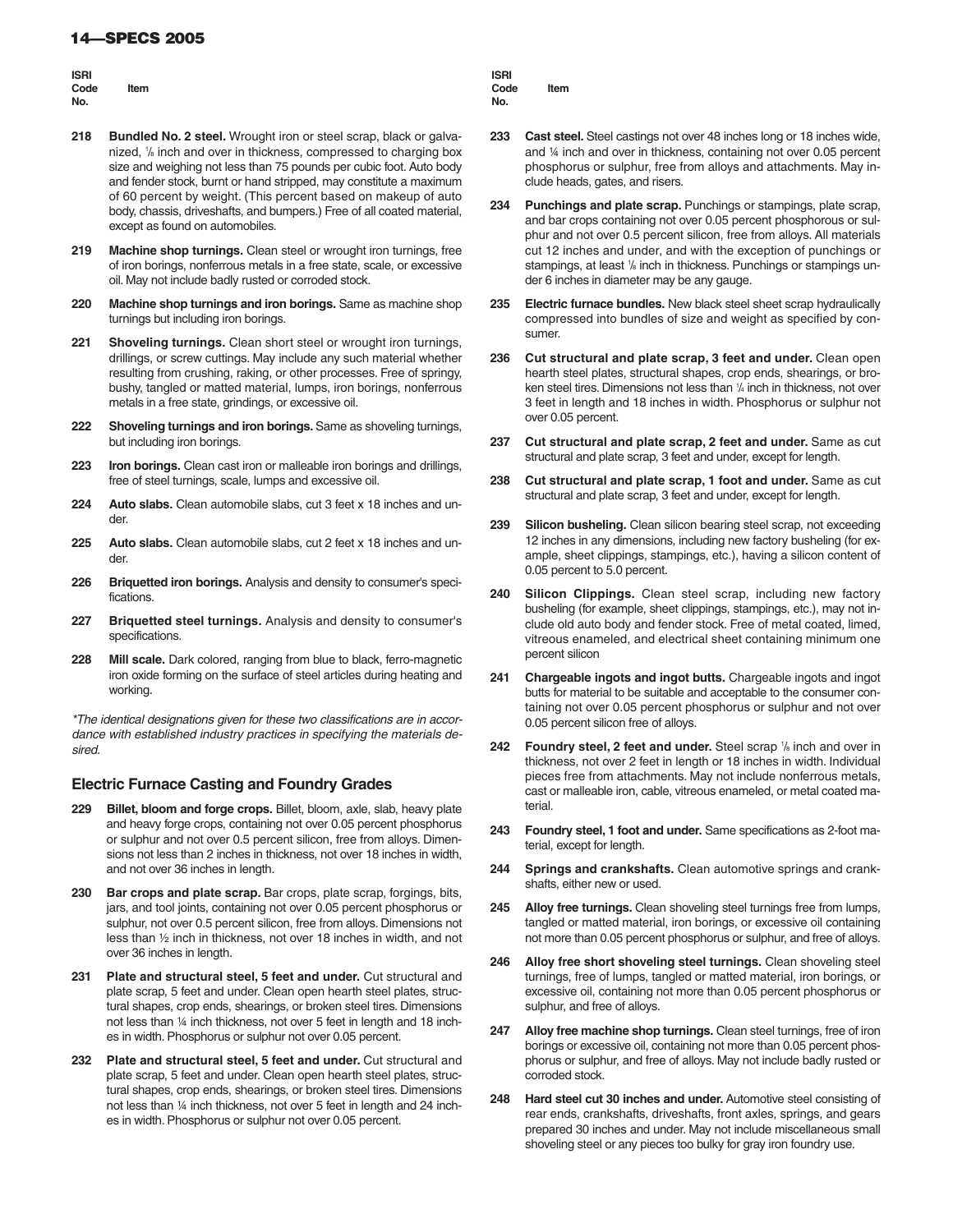**ISRI Code Item No.**

- **249 Chargeable slab crops.** Chargeable slab crops for material to be suitable and acceptable to the consumer containing not over 0.05 percent phosphorus and 0.05 percent sulphur and not over 0.05 percent silicon; free of alloys.
- **250 Silicon bundles.** Silicon sheet scrap, clippings or skeleton scrap, compressed or hand bundled, to charging box size, and weighing not less than 75 pounds per cubic foot, having a silicon content of 0.50 percent to 5.0 percent.
- **251 Heavy tumings.** Short, heavy steel turnings, containing not over 0.05 percent phosphorus or sulphur and free of alloys. May include rail chips. May not include machine shop or other light turnings and must weigh not less than 75 pounds per cubic foot in the original state of production.

# **Specially Processed Grades to Meet Consumer Requirements**

Grades of scrap prepared especially to meet with steel mill or foundry requirements, individual specifications to be agreed on between consumer and supplier.

#### **Cast Iron Grades**

- **252 Cupola cast.** Clean cast iron scrap such as columns, pipes, plates, and castings of a miscellaneous nature, including automobile blocks and cast iron parts of agricultural and other machinery. Free from stove plate, burnt iron, brake shoes or foreign material. Cupola size, not over 24 inches x 30 inches, and no piece over 150 pounds in weight.
- **253 Charging box cast.** Clean cast iron scrap in sizes not over 60 inches in length or 30 inches in width, suitable for charging into an open hearth furnace without further preparation. Free from burnt iron, brake shoes, or stove plate.
- **254 Heavy breakable cast.** Cast iron scrap over charging box size or weighing more than 500 pounds. May include cylinders and driving wheel centers. May include steel which does not exceed 10 percent of the casting by weight.
- **255 Hammer block or bases.** Cast iron hammer blocks or bases.
- **256 Burnt iron.** Burnt cast iron scrap, such as stove parts, grate bars, and miscellaneous burnt iron. May include sash weights or window weights.
- **257 Mixed cast.** May include all grades of cast iron except burnt iron. Dimensions not over 24 inches x 30 inches and no piece over 150 pounds in weight.
- **258 Stove plate, clean cast iron stove.** Free from malleable and steel parts, window weights, plow points, or burnt cast iron.
- **259 Clean auto cast.** Clean auto blocks; free of all steel parts except camshafts, valves, valve springs, and studs. Free of nonferrous and non-metallic parts.
- **260 Unstripped motor blocks.** Automobile or truck motors from which steel and nonferrous fittings may or may not have been removed. Free from driveshafts and all parts of frames.
- **261 Drop broken machinery cast.** Clean heavy cast iron machinery scrap that has been broken under a drop. All pieces must be of cupola size, not over 24 inches x 30 inches, and no piece over 150 pounds in weight.
- **262 Clean auto cast, broken, not degreased.** Clean auto blocks, free of all steel parts except camshafts, valves, valve springs and studs. Free of nonferrous and non-metallic parts, and must be broken to cupola size, 150 pounds or less.
- **263 Clean auto cast, degreased.** Free of all steel parts except camshafts, valves, valve springs, and studs. Free of nonferrous and non-metallic parts, and must be broken into cupola size, 150 pounds or less.

| ISRI |      |
|------|------|
| Code | Item |
| No.  |      |

- **264 Malleable.** Malleable parts of automobiles, railroad cars, locomotives, or miscellaneous malleable iron castings. Free from cast iron and steel parts and other foreign material.
- **265 Broken ingot molds and stools.** Broken ingot molds and stools, cast iron, maximum size 2 feet x 3 feet x 5 feet.
- **266 Unbroken ingot molds and stools.** Unbroken ingot molds and stools, cast iron.

## **Special Boring Grades**

- **267 No. 1 chemical borings.** New clean cast or malleable iron borings and drillings containing not more than 1 percent oil, free from steel turnings, or chips, lumps, scale, corroded or rusty material.
- **268 Briquetted cast iron borings, hot process.** Cast iron borings, heated, briquetted, to a density of approximately 85 percent, oil and water content under one percent.
- **269 Briquetted cast iron borings, cold process.** Cast iron boring briquettes, free of steel and nonferrous material, hydraulically compressed into a cohesive solid, reasonably free of oil, and having a density of not less than 60 percent.
- **270 Malleable borings.** Clean malleable iron borings and drillings, free of steel turnings, scale, lumps and excessive oil.
- **271 No. 2 chemical borings.** New clean cast or malleable iron borings and drillings, containing not more than 1.5 percent oil, free from steel turnings, or chips, lumps, scale, corroded or rusty material.

## **Steel From Scrap Tires**

#### **General Guidelines**

Items not covered in the specifications, and any variations in the specification, are subject to special arrangement between buyer and seller. Percentages listed below are by weight.

#### **Preparation**

Consumer and supplier to agree upon preparation for transport, such as the following:

#### **Loose – Whole**

**Loose – Chopped.** If wire is chopped or shredded, parties may wish to specify the means of processing and/or characteristics of the final product (density, length of pieces, etc.).

#### **Baled**

Bales of wire should maintain their form during loading, shipment, unloading, storage, and handling typical of that done at a consuming facility, unless otherwise specified.

**Baled – High Density.** Hydraulically compressed, no dimension larger than 24", density of at least 75 pounds per square foot.

**Baled – HRB/Low Density.** Density of less than 75 pounds per square foot. Each bale secured with sufficient number of bale ties drawn tight to insure a satisfactory delivery.

**Other Means of Preparation.** Individual specifications to be agreed upon between consumer and supplier.

- **272 Pulled bead wire (Truck) Grade 1.** Not chopped; made up of loops of wire. Less than five percent (<5%) rubber/fiber.
- **273 Pulled bead wire (Truck) Grade 2.** Not chopped; made up of loops of wire. Five to ten percent (5-10%) rubber/fiber.
- **274 Pulled bead wire (Truck) Grade 3.** Not chopped; made up of loops of wire. Greater than ten percent (>10%) rubber/fiber.
- **275 Pulled bead wire (Passenger) Grade 1.** Not chopped; made up of loops of wire. Less than five percent (<5%) rubber/fiber.
- **276 Pulled bead wire (Passenger) Grade 2.** Not chopped; made up of loops of wire. Five to ten percent (5-10%) rubber/fiber.
- **277 Pulled bead wire (Passenger) Grade 3.** Not chopped; made up of loops of wire. Greater than ten percent (>10%) rubber/fiber.
- **278 Processed tire wire (Ferrous) Grade 1.** Chopped. Less than two percent (<2%) rubber/fiber.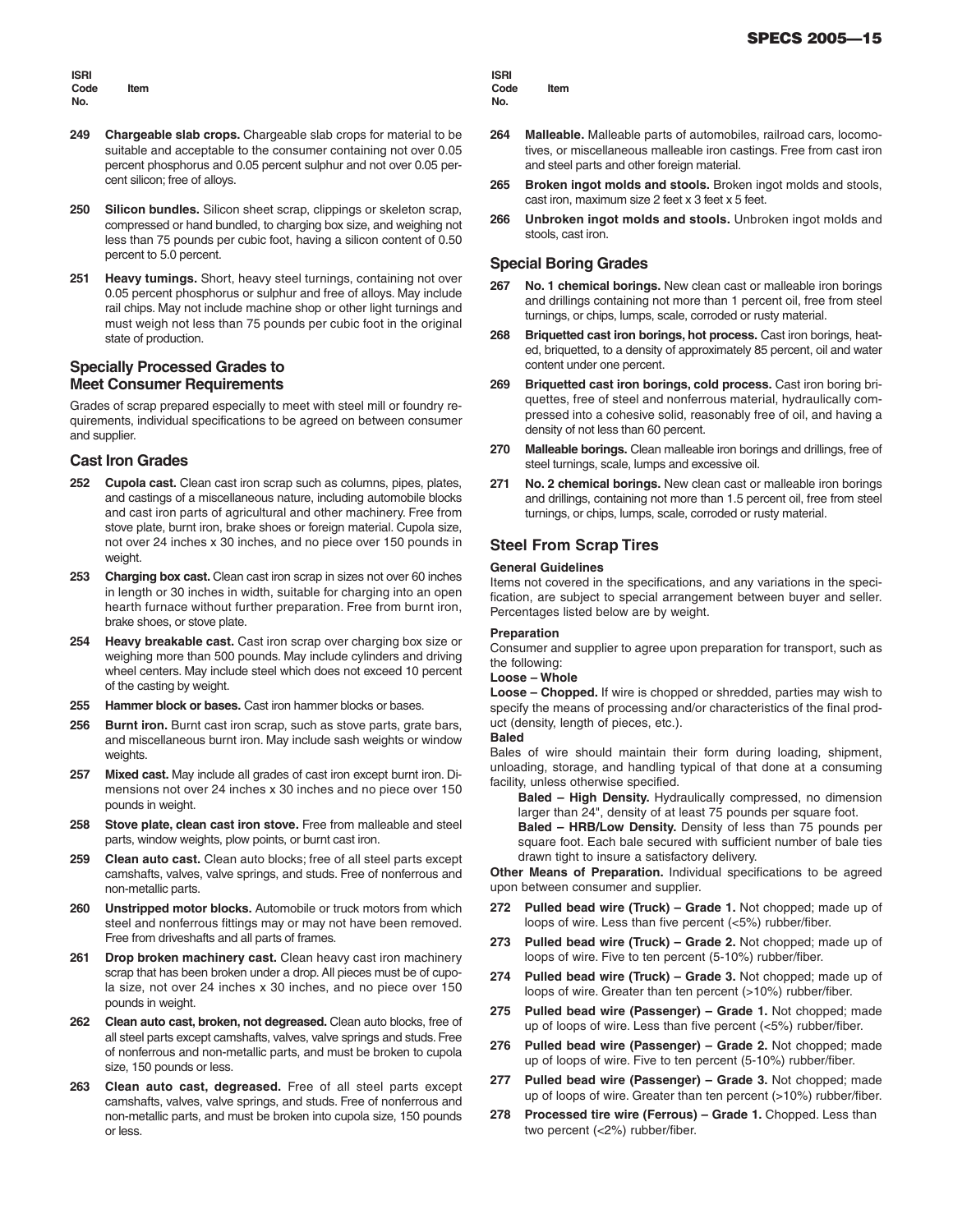**ISRI Code Item No.**

- **279 Processed tire wire (Ferrous) Grade 2.** Chopped. Less than five percent (<5%) rubber/fiber.
- **280 Processed tire wire (Ferrous) Grade 3.** Chopped. Five to ten percent (5-10%) rubber/fiber.
- **281 Processed tire wire (Ferrous) Grade 4.** Chopped.Ten to twenty percent (10-20%) rubber/fiber.
- **282 Processed tire wire (Ferrous) Grade 5.** Chopped. Greater than twenty percent (>20%) rubber/fiber.

#### **Railroad Ferrous Scrap\***

**Specifications of Association of American Railroads promulgated by its Purchases and Materials Management Division (Revised 1973)**

**(2)** Axles, Steel. Solid car and/or locomotive friction bearing, 8 inch diameter and under (free of axles with key-way between wheel seats, no axles of shorter lengths than distance between wheel seats to be included).

**(2A)** Axles, Steel. Solid car and/or locomotive friction bearing over 8 inch diameter (free of axles with key-way between wheel seats, no axles of shorter length than distance between wheel seats to be included).

**(3)** Axles, Steel. Roller bearing 8 inch diameter and under (no axles of shorter lengths than distance between wheel seats to be included).

**(3A)** Axles, Steel. Roller bearing over 8 inch diameter (no axles of shorter length than distance between wheel seats to be included).

**(4)** Spikes, Track Bolts and Nuts, and Lock Washers, may include Rail Anchors.

- **(5)** Tie Plates. Steel.
- **(6)** Rail Joints, Angle and/or Splice Bars.Steel.
- **(9)** Bolsters and/or Truck Sides, Frames: Uncut. Cast steel.

**(11)** Cast Steel, No. 2. Steel castings, over 18 inches wide and/or over 5 feet long.

**(11A)** Cast Steel, No. 1. Steel castings, 18 inches and under, not over 5 feet long, including cut truck side frames and bolsters.

**(12)** Cast Iron, No. 1. Cast iron scrap, such as columns, pipes, plates, and/or castings of miscellaneous nature, but free from stove plates, brake shoes, and burnt scrap. Must be cupola size, not over 24 inches x 30 inches in dimensions and no piece to weigh over 150 pounds. Must be free from foreign material.

**(13)** Cast Iron, No. 2. Pieces weighing over 150 pounds, but not more than 500 pounds. Free from burnt cast.

**(14)** Cast Iron, No. 3. Pieces weighing over 500 pounds; includes cylinders, driving wheel centers and/or all other castings. (Free from hammer blocks or bases.)

**(15)** Cast Iron, No. 4.Burnt cast iron scrap, such as grate bars, stove parts and/or miscellaneous burnt scrap.

**(16)** Cast Iron Brake Shoes.Brakes shoes of all types except compositionfilled shoes.

**(17)** Couplers and/or Knuckles. Railroad car and/or locomotive steel couplers, knuckles and/or locks stripped clean of all other attachments.

**(18)** Frogs and/or Switches, uncut. Steel frogs and switches that have not been cut apart, exclusive of manganese.

**(18A)** Railbound Manganese Frogs and Switch Points with manganese inserts that have not been cut apart.

**(23)** Malleable. Malleable parts of automobiles, railroad cars, locomotive and/or miscellaneous malleable castings.

**ISRI Code Item No.**

**(24)** Melting Steel, Railroad No. 1. Clean wrought iron or steel scrap, 1 /4 inch and over in thickness, not over 18 inches in width, and not over 5 feet in length. May include pipe ends and material 1 /8 inch to ¼ inch in thickness, not over 15 inches x 15 inches. Individual pieces cut so as to lie reasonably flat in charging box.

**(27)** Rail, Steel No. 1.Standard section tee rails, original weight 50 pounds per yard or heavier, 10 feet long and over. Suitable for rerolling into bars and shapes. Free from bent and twisted rails, frog, switch, and guard rails, or rails with split heads and broken flanges. Continuous welded rail may be included provided no weld is over 9 inches from the end of the piece of rail.

**(28A)** Rail, Steel No. 2 Cropped Rail Ends. Standard section, original weight of 50 pounds per yard and over, 18 inches long and under.

**(28B)** Rail, Steel No. 2 Cropped Rail Ends.Standard section, original weight of 50 pounds per yard and over, 2 feet long and under.

**(28C)** Rail, Steel No. 2 Cropped Rail Ends. Standard section, original weight 50 pounds per yard and over, 3 feet long and under.

**(29)** Rail, Steel No. 3.Standard section tee, girder, and/or guard rails, to be free from frog and switch rails not cut apart, and contain no manganese, cast, welds, or attachments of any kind except angle bars. Free from concrete, dirt, and foreign material of any kind.

**(30)** Sheet Scrap, No. 1. Under 3/16 inch thick, may include hoops, band iron and/or steel, scoops and/or shovels (free of wood). Must be free from burnt or metal coated material, cushion, or other similar springs.

**(31)** Sheet Scrap, No. 2. Galvanized or tinned material and/or gas retorts, and/or any other iron or steel material not other-wise classified.

**(32)** Steel, Tool. (Specify kind in offering.)

**(33)** Steel, Manganese. All kinds of manganese, rail, guard rails, frogs and/or switch points, cut or uncut.

**(34)** Steel, Spring. Coil and/or elliptical, minimum thickness 1 /4 inch may be assembled or cut apart.

**(34A)** Steel, Spring. Coil only.

**(35)** Structural, Wrought Iron and/or Steel Uncut. All steel or steel mixed with iron from bridges, structures and/or equipment that has not been cut apart, may include uncut bolsters, brakebeams, steel trucks, underframes, channel bars, steel bridge plates, frog and/or crossing plates and/or other steel of similar character.

**(36)** Tires.All locomotive, not cut to specified lengths.

**(38)** Turnings. No. 1. Heavy turnings from wrought iron and/or steel railroad axles or heavy forgings and/or rail chips, to weigh not less than 75 pounds per cubic foot. Free from dirt or other foreign material of any kind. Alloy steel scrap may be excluded from these specifications by mutual agreement between buyer and seller.

**(38A)** Turnings, Drillings and/or Borings. No. 2. Cast, wrought, steel and/or malleable iron borings, turnings and/or drillings mixed with other metals.

**(40)** Wheels, No. 1. Cast iron car wheels.

**(42)** Wheels, No. 3. Solid cast steel, forged, pressed and/or rolled steel car and/or locomotive wheels, not over 42 inches diameter. (Specify kind in offering.)

**(45)** Destroyed Steel Cars. Bodies of steel cars cut apart sufficiently to load. (Specify kind.)

**(45A)** Destroyed Steel Car Sides and Box Car Roofs. Cut to a maximum length of... and a maximum width of... suitable for use in super presses and shears without additional preparation.

\*Specifications in force as of publication date.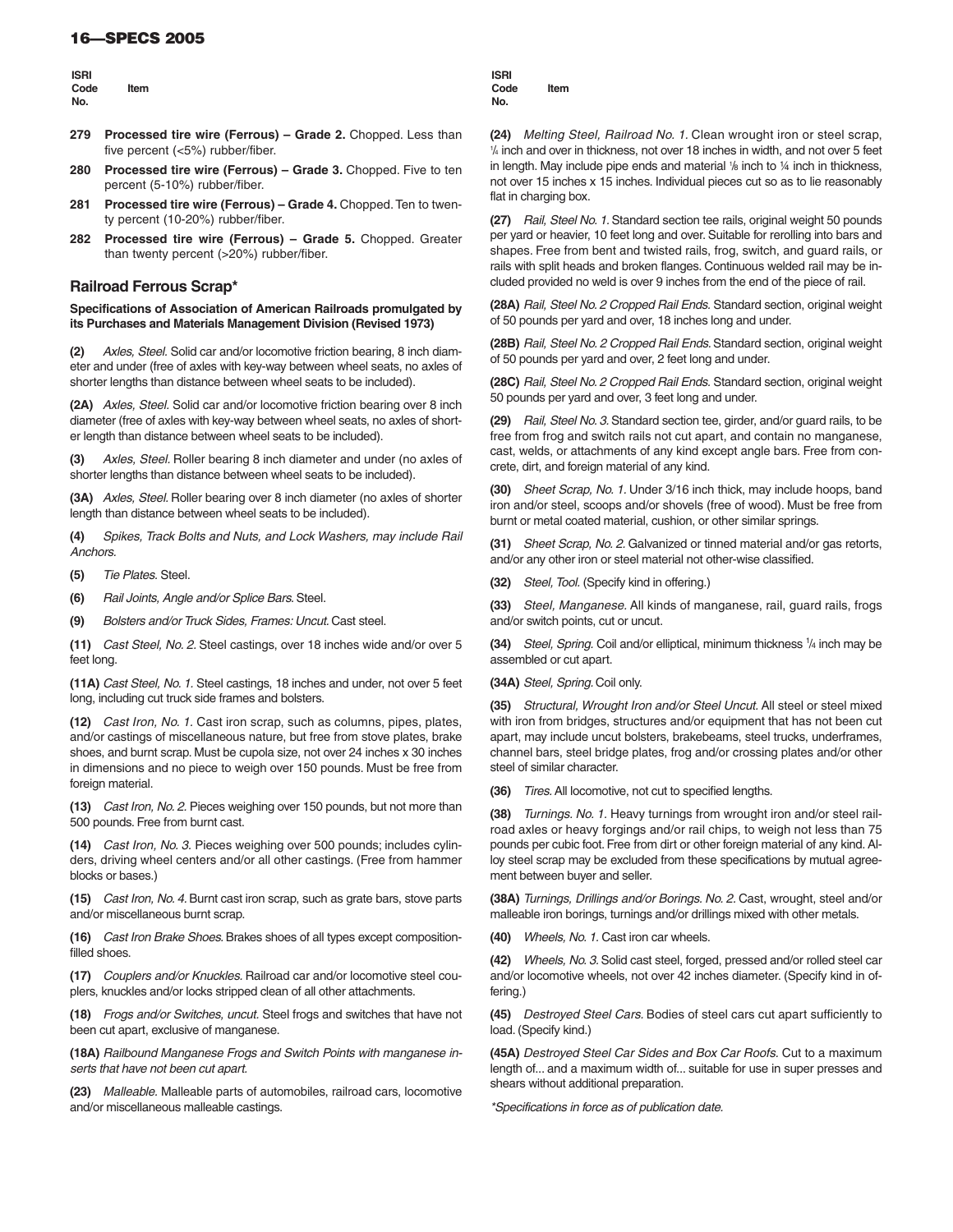# Guidelines for Glass Cullet: GC-2005

# **CONTAINER GLASS CULLET SPECIFICATIONS**

# **PREAMBLE**

These standards and practices apply to container glass cullet for purchase or sale in the United States and Canada. Transactions covering shipments to or from other countries may also be in accordance with these standards and practices and may be modified by mutual agreement between buyer and seller.These specifications are guidelines for buying and selling container glass cullet and always subject to the buyer and seller's agreement.

# **SCRAP GLASS DEFINITIONS**

**Container Glass Cullet:** crushed or whole scrap soda-limesilica container glass

**Unprocessed Container Glass Cullet:** broken or whole scrap glass containers that comply with the proper ISRI glass specifications.

**Processed (Furnace Ready) Container Glass Cullet:** crushed and whole contaminate-free scrap container glass that complies with the proper ISRI glass specifications.

**Organic Matter:** consists of organic materials that are noncontainer glass items; for example, paper labels should not exceed .2%.

**Ferrous Materials:** are magnetic metals, i.e. steel, iron, etc., and therefore, must be removed during scrap glass processing.

**Non-ferrous Materials:** are non-magnetic metals, i.e. aluminum, lead, copper, etc., and therefore, must be removed during glass processing.

# **The Purchase Agreement**

Each transaction covering the purchase or sale of container glass cullet should be confirmed in writing and include agreement on the following items:

# **UNPROCESSED FLINT CONTAINER GLASS CULLET SPECIFICATIONS**

**Composition:** soda-lime-silica beverage or food container glass

#### **Cullet Colors Segregation:**

| <b>Flint Cullet</b> |         |
|---------------------|---------|
| 95-100%             | Flint   |
| $0 - 5%$            | Amber   |
| $0 - 5%$            | Green   |
| $0 - 5%$            | Other ( |

**Size:** Cullet may be broken but not pulverized.

**Moisture:** Cullet should be free of excess moisture.

#### **Contaminant Listings:**

Outthrow Materials: Normal container labels; ring and metal closures where processing capabilities permit.

Colors<sup></sup>

# **1. Product**

Where possible each container glass cullet grade shall be specified in accordance with the grade as defined.

# **2. Quantity**

Where possible, the quantity shall always be specified in terms of a definite number of tons of 2,000 pounds each.

- A. If the quantity is specified in tons, the order shall be considered completed when aggregate shipments are 5% under or over the quantity ordered.
- B. If the quantity is specified in carloads or truckloads, a "load" shall be defined as a truck, trailer, or railroad car loaded to full visible capacity not to exceed established legal weight limits.

# **3. Packaging**

It should be stated whether shipped units are to be in boxes, or in bulk by railroad car, truck, or trailer. Where possible, approximate weights should be specified.

# **4. Price Units**

The price agreed upon shall be clearly stated in US dollars and cents per 2,000 pounds or in US dollars and cents per hundred weight.

# **5.Terms**

Terms shall be "net cash 30 days after date of shipment" unless otherwise agreed upon.

# **Arbitration**

In the event of a total disagreement between buyer and seller, the dispute should be submitted to ISRI arbitration.

In all cases, the cost of arbitration shall be borne by the party found to be at fault, or split in the event of compromise, as determined by the arbitrators.

Prohibitive Materials: Non-acceptable items include non-container glass (vision ware, light bulbs, crystal, windows, mirrors, drinking glasses, ceramic, milk glass, etc.) metals, ores, minerals, bricks, clay, grinding and refractory materials, rocks, clay and ceramic closures.

**General:** The quality of the unprocessed flint container glass cullet must be such that after beneficiation with a conventional container glass cullet processor it will be suitable for the production of glass containers.

# **UNPROCESSED AMBER CONTAINER GLASS CULLET SPECIFICATIONS**

**Composition:** soda-lime-silica beverage or food container glass

#### **Cullet Colors Segregation:**

| Amber Cullet |                     |
|--------------|---------------------|
| $90-100%$    | Amber               |
| $0 - 5\%$    | Flint               |
| $0 - 5%$     | Green               |
| $0 - 5%$     | <b>Other Colors</b> |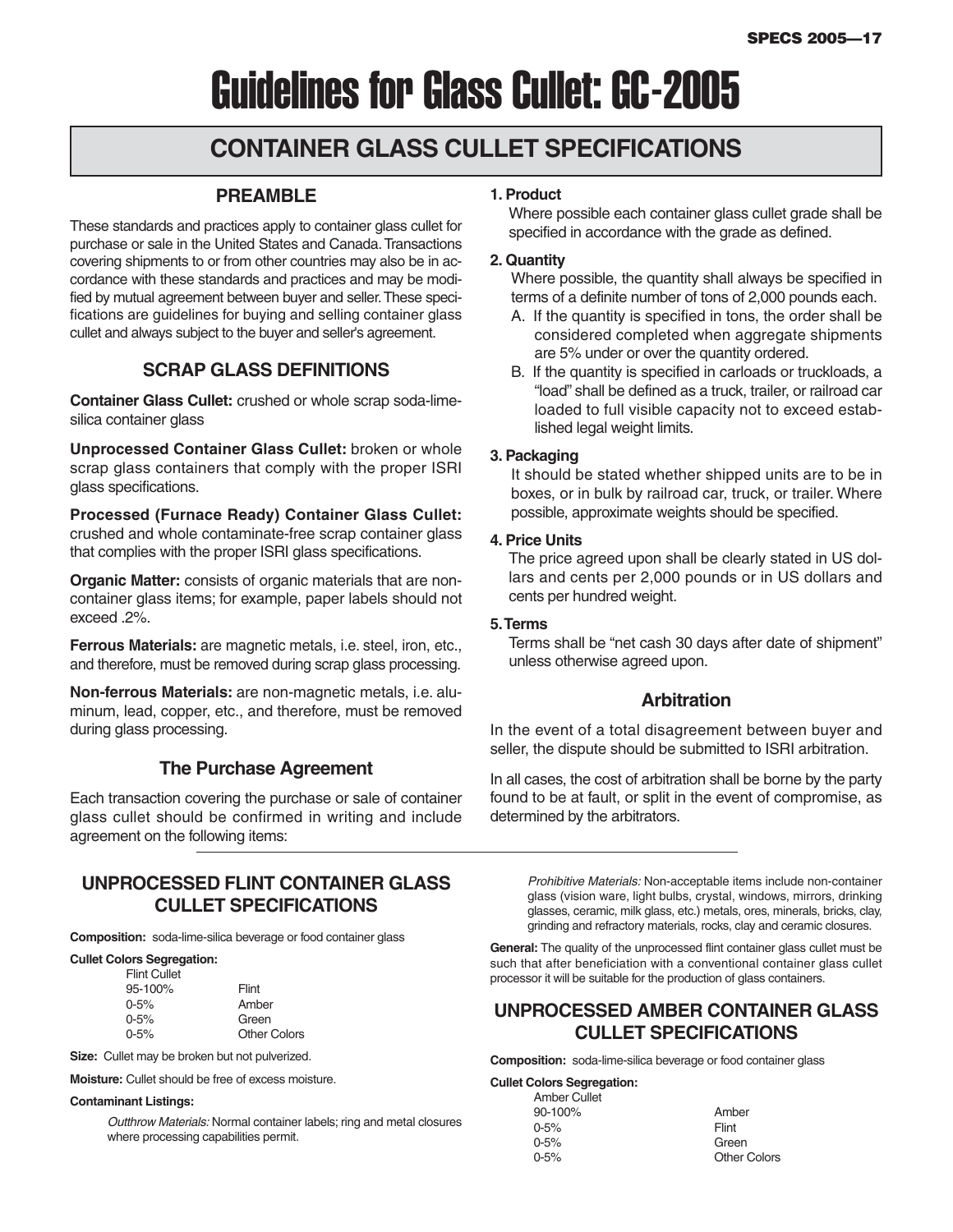**Size:** Cullet may be broken but not pulverized.

**Moisture:** Cullet should be free of excess moisture.

#### **Contaminant Listings:**

Outthrow Materials: Normal container labels; ring and metal closures where processing capabilities permit.

Prohibitive Materials: Non-acceptable items include non-container glass (vision ware, light bulbs, crystal, windows, mirrors, drinking glasses, ceramic, milk glass, etc.) metals, ores, minerals, bricks, clay, grinding and refractory materials, rocks, clay and ceramic closures.

**General:** The quality of the unprocessed amber container glass cullet must be such that after beneficiation with a conventional container glass cullet processor it will be suitable for the production of glass containers.

# **UNPROCESSED GREEN CONTAINER GLASS CULLET SPECIFICATIONS**

**Composition:** soda-lime-silica beverage or food container glass

#### **Cullet Colors Segregation:**

| Green Cullet |                     |
|--------------|---------------------|
| 90-100%      | Green               |
| 0-10%        | Flint               |
| 0-10%        | Amber               |
| 0-5%         | <b>Other Colors</b> |

**Size:** Cullet may be broken but not pulverized.

**Moisture:** Cullet should be free of excess moisture.

#### **Contaminant Listings:**

Outthrow Materials: Normal container labels; ring and metal closures where processing capabilities permit.

Prohibitive Materials: Non-acceptable items include non-container glass (vision ware, light bulbs, crystal, windows, mirrors, drinking glasses, ceramic, milk glass, etc:) metals, ores, minerals, bricks, clay, grinding and refractory materials, rocks, clay and ceramic closures.

**General:** The quality of the unprocessed green container glass cullet must be such that after beneficiation with a conventional container glass cullet processor it will be suitable for the production of glass containers.

# **PROCESSED (FURNACE READY) FLINT CONTAINER GLASS CULLET SPECIFICATIONS**

**Composition:** soda-lime-silica container glass

#### **Container Glass Cullet Colors Segregation:**

#### Flint Cullet

| $95 - 100%$                     | Flint               |
|---------------------------------|---------------------|
| $0 - 5%$                        | Amber               |
| $0 - 1\%$                       | Green               |
| $0 - 5%$                        | <b>Other Colors</b> |
| Total NON-Flint Cullet = $<5\%$ |                     |

**Size:** Various sizes from whole glass containers to -100 Mesh. However, the ideal material size is  $\frac{3}{8}$ "-to- $\frac{3}{4}$ " with a 10% minimum of fine particles. Material size is based upon buyer and seller's agreement.

#### **Contaminant Listings:**

Outthrow Materials: Organic Matter, allowable percentage based upon buyer and seller's agreement.

Prohibitive Materials:

- Ferrous Metals
- Nonferrous Metals

Ceramics (such as cups, saucers, dinnerware, pottery, etc.)

Other Glass (for example, plate window glass, heat-resistant glass—such as Pyrex—and lead-based glass—such as crystal ware, television tubes, vision ware, etc.)

Other Materials (such as bricks, rocks, etc.)

# **PROCESSED (FURNACE READY) AMBER CONTAINER GLASS CULLET SPECIFICATIONS**

**Composition:** soda-lime-silica container glass

#### **Container Glass Cullet Colors Segregation:**

| Amber Cullet                     |                     |
|----------------------------------|---------------------|
| $90-100%$                        | Amber               |
| $0 - 10%$                        | Flint               |
| $0 - 10%$                        | Green               |
| $0 - 5%$                         | <b>Other Colors</b> |
| Total NON-Amber Cullet = $<$ 10% |                     |

**Size:** Various sizes from whole glass containers to -100 Mesh. However, the ideal material size is  $\frac{3}{8}$ "-to- $\frac{3}{4}$ " with a 10% minimum of fine particles. Material size is based upon buyer and seller's agreement

#### **Contaminant Listings:**

Outthrow Materials: Organic Matter, allowable percentage based upon buyer and seller's agreement.

Prohibitive Materials:

Ferrous Metals

Nonferrous Metals

Ceramics (such as cups, saucers, dinnerware, pottery, etc.)

Other Glass (for example, plate window glass, heat-resistant glass—such as Pyrex—and lead-based glass—such as crystal ware, television tubes, vision ware, etc.)

Other Materials (such as bricks, rocks, etc.)

# **PROCESSED (FURNACE READY) GREEN CONTAINER GLASS CULLET SPECIFICATIONS**

**Composition:** soda-lime-silica container glass

#### **Container Glass Cullet Colors Segregation:**

| Green Cullet                     |                     |
|----------------------------------|---------------------|
| 70-100%                          | Green               |
| $0 - 15%$                        | Flint               |
| $0 - 15%$                        | Amber               |
| $0 - 10%$                        | <b>Other Colors</b> |
| Total NON-Green Cullet = $<$ 30% |                     |

\*\*The color green typically consists of a variety of

shades, for example: emerald green or lime green.\*\*

**Size:** Various sizes from whole glass containers to -100 Mesh. However, the ideal material size is  $\frac{3}{8}$ "-to- $\frac{3}{4}$ " with a 10% minimum of fine particles. Material size is based upon buyer and seller's agreement.

#### **Contaminant Listings:**

Outthrow Materials: Organic Matter, allowable percentage based upon buyer and seller's agreement.

- Prohibitive Materials:
	- Ferrous Metals

Nonferrous Metals

Ceramics (such as cups, saucers, dinnerware, pottery, etc.)

Other Glass (for example, plate window glass, heat-resistant glass—such as Pyrex—and lead based glass—such as crystal ware, television tubes, vision ware, etc.)

Other Materials (such as bricks, rocks, etc.)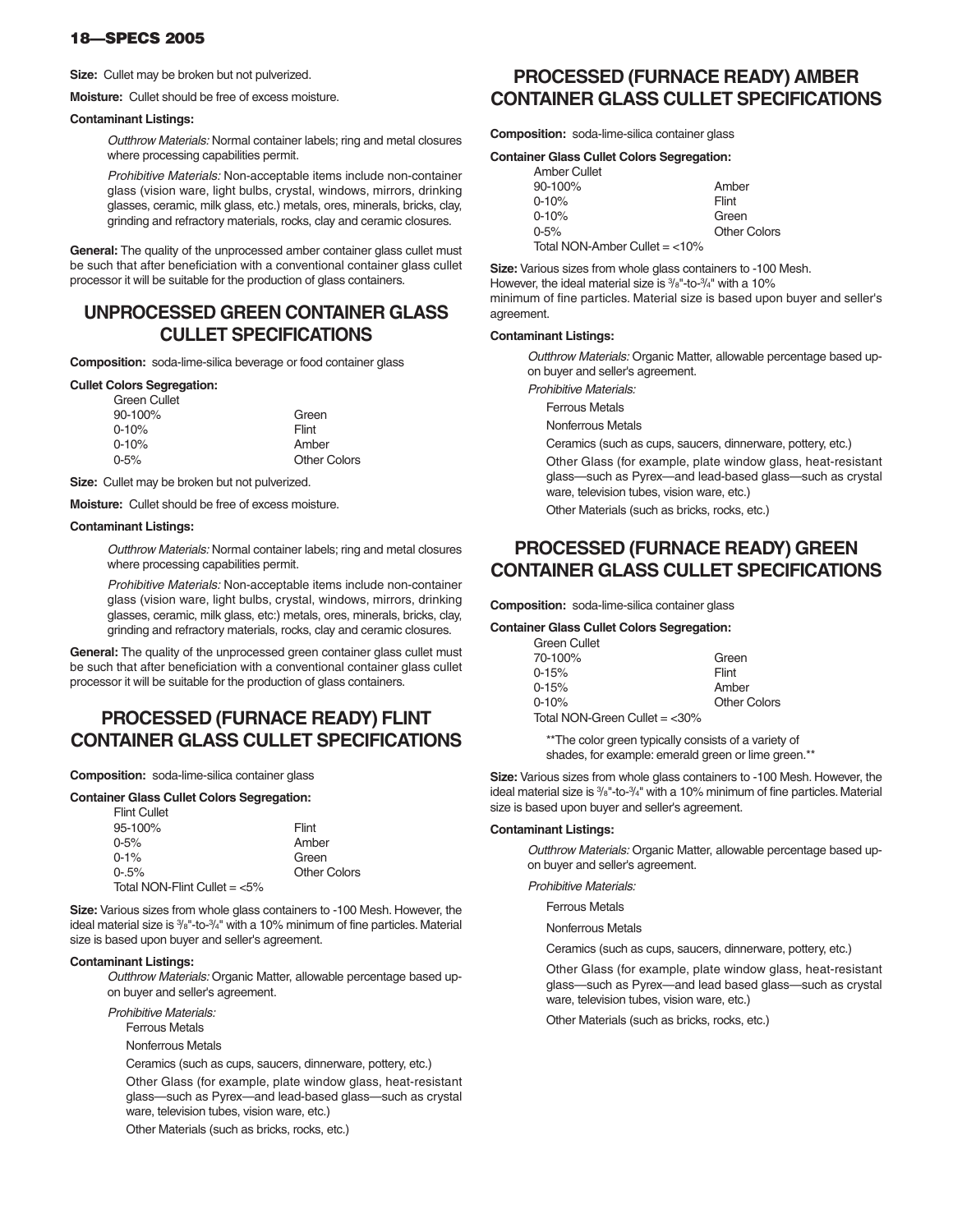# Guidelines for Paper Stock: PS-2005–Domestic Transactions

# **PAPER STOCK: DOMESTIC TRANSACTIONS**

# **PREAMBLE**

These standards and practices apply to paper stock for repulping only and are for use in the United States and Canada. Transactions covering shipments to or from other countries may also be in accordance with these standards and practices and may be modified by mutual agreement between buyer and seller.

# **Basic to the success of any buyer-seller relationship is an atmosphere of "good faith."**

In keeping with this, the following underlying principles have been accepted as necessary to the maintenance of amicable dealings:

- 1. Seller must use due diligence to ascertain that shipments consist of properly packed paper stock and that shipment is made during the period specified.
- 2. Arbitrary rejections, deductions and cancellations by the buyer are counter to acceptable good trade practice.
- 3. Seller shall deliver the quality of paper stock agreed upon but shall not be responsible for its use or the paper or paperboard manufactured therefrom.

# **I.The Purchase Agreement**

Each transaction covering the purchase or sale of paper stock should be confirmed in writing and include agreement on the following items:

# **1. Quantity**

Where possible, the quantity shall always be specified in terms of a definite number of tons of 2,000 lbs. each.

- a. If the quantity is specified in tons, the order shall be considered completed when aggregate shipments are 5% under or over the quantity ordered.
- b. If the quantity is specified in carloads or truckloads, a "load" shall be defined as a truck, trailer or railcar loaded to full visible capacity not to exceed established legal weight limits.

# **2. Grades**

Where possible each grade purchased shall be specified in accordance with the grade as defined in SECTION VI hereof.

# **3. Packing**

Whether units are to be bales, skids, rolls, pallets, boxes, securely tied bundles or loose should be stated. Where possible, approximate sizes or weights should be specified.

# **4. Price Units**

The price agreed upon shall be clearly stated in dollars and cents per 2,000 lbs. or in dollars and cents per hundredweight.

# **5. Transportation charge**

This shall be clearly indicated with the use of the phrases "f.o.b. shipping point" or "delivered destination" or "f.o.b. shipping point—(\$\$\$) freight allowed."

# **6. Shipping Instructions**

Shipping instructions should clearly specify shipping schedule, route, delivery carrier and destination.

# **7. Shipping Period**

The shipping period shall be understood to be within 30 days of date of order unless otherwise specified.

# **8. Terms**

Terms shall be "net cash 30 days after date of shipment" unless otherwise agreed upon.

# **9. Method of Invoicing**

Invoicing instructions shall be clearly stated.

# **II. Fulfillment by the Seller**

Practices of the seller shall be in accordance with the following:

# **1. Acceptance**

An order is confirmed if verbal or written agreement or initial shipment is received by the buyer.

# **2. Grading**

Paper stock which is sold under the grade names appearing in SECTION VI shall be warranted to conform to those grading definitions.

# **3. Baling**

Each bale must be secured with a sufficient number of bale ties drawn tight to insure a satisfactory delivery.

# **4. Tare**

Sides and headers must be adequate to make a satisfactory delivery of the packing but must not be exces-

# **Paper Stock Industries**

**A National Chapter of the Institute of Scrap Recycling Industries, Inc.**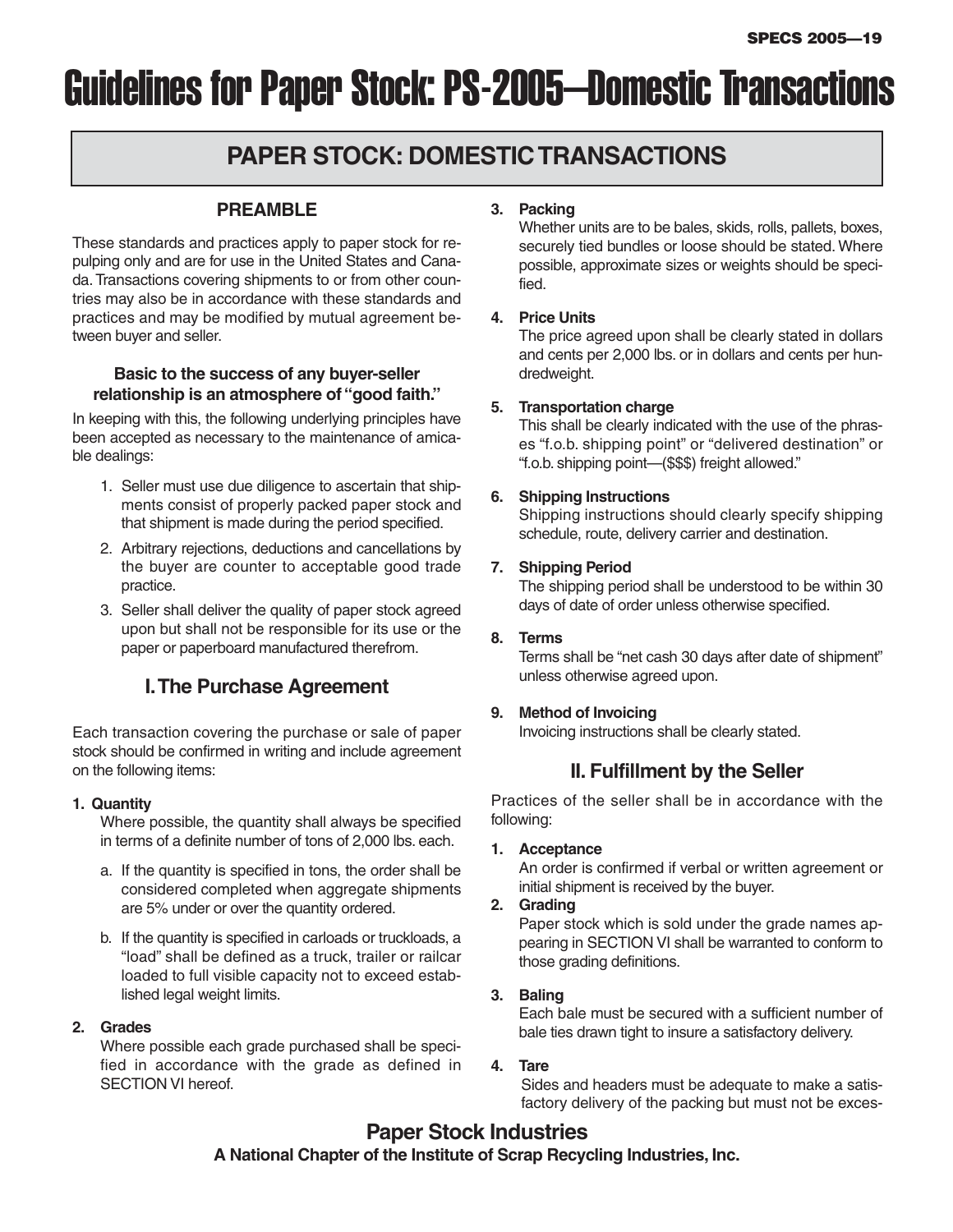sive, nor can they consist of prohibitive materials. The weight of skids or iron cores should be deducted from a gross invoice weight.

# **5. Identification**

The shipper should mark each individual bale as to weight and grade when possible.

# **6. Loading**

Paper stock shall be loaded as follows:

- a. Before they are loaded, cars and trucks shall be free from objectionable materials, odors, and have sound floors.
- b. Grades should be loaded in straight loads unless otherwise agreed to. When two or more grades are included in the same shipment, units of each grade should be kept together in a separate part of the car or truck.
- c. Paper stock must be loaded in a manner that will minimize shifting and breakage. Excessive breakage due to improper loading shall be cause for rejection.

# **7. Shipping Notice**

A shipping notice or an invoice showing the date of shipment, car number and contents shall be mailed or faxed to the buyer within 24 hours of shipment. On request, a bill of lading should also be furnished.

# **8. Invoicing**

Invoicing should conform to instructions on the order and include the following data:

- a. Date of Shipment
- b. Car or Truck Number
- c. Customer's Order Number
- d. Shipper's Invoice Number
- e. F.O.B. Point
- f. Number of Bales, Rolls, etc.
- g. Quantity and Grade
- h. Price and Extension
- i. Terms

# **9. Rejection**

When a seller has been notified of a rejection, he must within two business days advise the buyer as to which of the following procedures he has decided upon:

- a. Order reshipment of the material.
- b. Require the opportunity to inspect the quality of the rejected material within three business days and during such period give buyer final disposition.
- c. Agree with the buyer to a compromise acceptance and settlement.
- d. Request the buyer agree to submit the rejected ship ment to arbitration.

# **Ill. Fulfillment by the Buyer**

The practice of the buyer shall be in accordance with the following:

# **1. Unloading**

After arrival of the shipment, the buyer is to inspect the contents so far as possible while it is still loaded.

If the shipment appears to be in accordance with the order and shipping notice, the buyer shall proceed with the unloading.

Where the bales are tagged or labeled, the buyer shall keep an accurate tally by identifying each bale by number, grade and weight.

If the shipment does not appear to be in accordance with the order and shipping notices, or if the quality of the stock is not in accordance with specifications as agreed, the buyer shall immediately notify the seller of such rejection before unloading.

If during the process of unloading, any portion of the shipment not visible in the original inspection is not in accordance with specifications, shipping notice and order, that portion shall be set aside and the seller immediately notified of its rejection.

If at any time within 21 days after receipt of shipment the buyer, upon opening the bales, finds objectionable materials heretofore not visible, he shall have the right to reject the paper stock and shall immediately notify the seller.

In the event of any rejection, the buyer shall use due diligence to protect all controversial paper stock from external deterioration or contamination.

# **2. Settlement**

In the event that the buyer does not intend to make settlement in accordance with the seller's shipping notice or invoice for reasons OTHER THAN QUALITY:

The buyer shall, within 48 hours or two business days of unloading, notify the seller of any necessary changes and shall furnish detailed information with regard to these changes.

# **3. Rejection**

In the event of a rejection, the buyer shall be responsible for any paper stock used by the buyer and the freight thereon, other than such quantity as may be considered reasonable for laboratory sampling or testing purposes.

# **IV. Miscellaneous Practices**

# **1. Ownership**

a. If the shipment is purchased "f.o.b. shipping point" and is in accordance with the agreement covering the transaction, it becomes the property of the buyer when loaded on the transportation vehicle.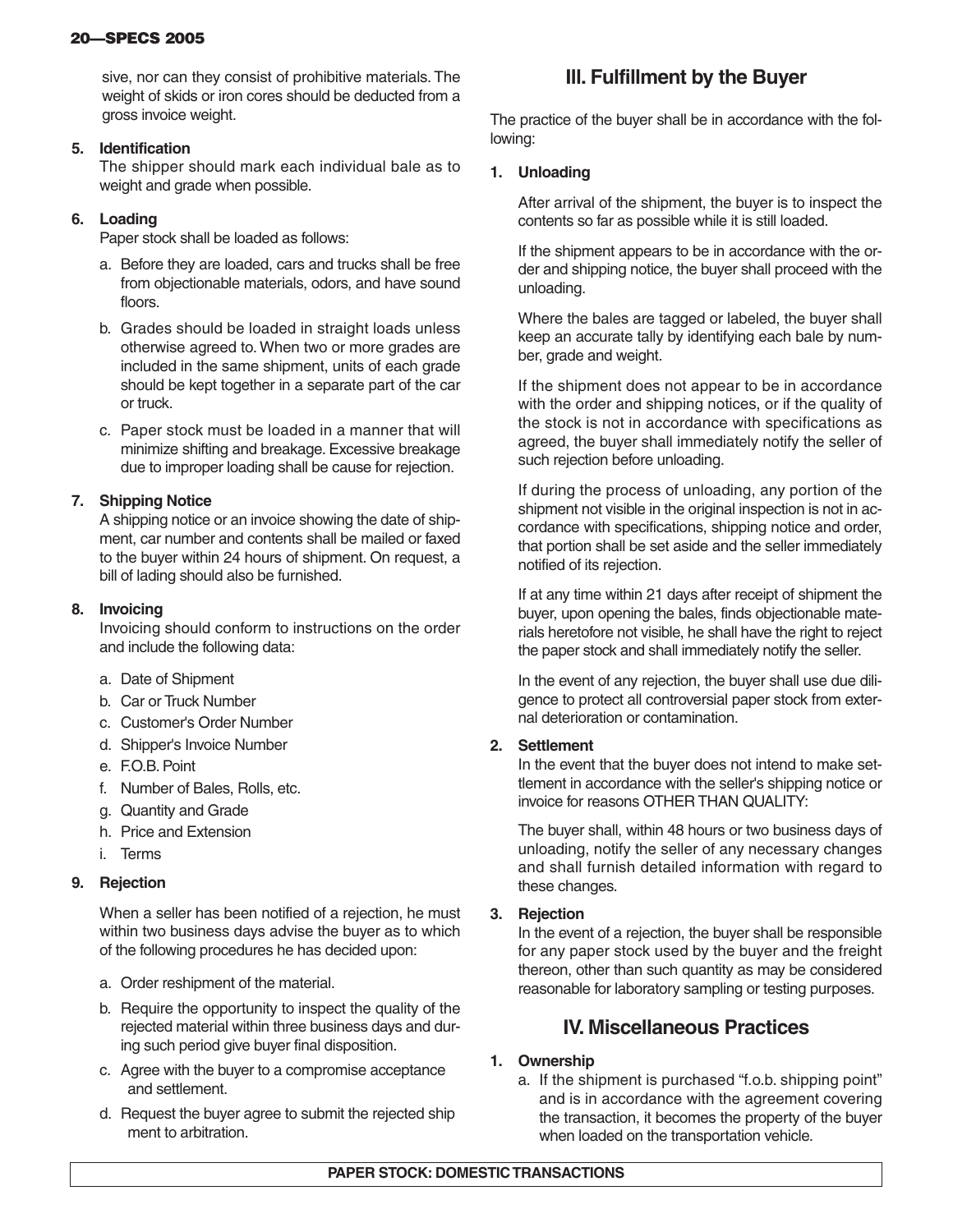- b. If the shipment is purchased on a "delivered destination" basis and is in accordance with the agreement covering the transaction, it remains the property of the seller until it is delivered to the buyer by carrier.
- c. If the shipment is purchased on an "f.o.b. shipping point-specified freight allowed" basis and is in accordance with the agreement covering the transaction, it becomes the property of the buyer when loaded on the transportation vehicle.

# **2. Demurrage Charges**

- a. Any demurrage accrued on a shipment due to the failure of the seller to ship in accordance with the order, except with respect to quality, is the liability of the seller.
- b. In the event that a rejection for quality stands, any demurrage accruing on the shipment prior to notification to the seller shall be the buyer's liability.
- c. In the event that negotiation of a substantiated rejection for quality results in agreement by the buyer to accept the shipment, then only the demurrage, following notification of rejection—and including 24 hours after the agreement—becomes the liability of the seller. Demurrage accruing prior to and including the day of notification becomes the liability of the buyer.

# **3. Carrier Selection**

- a. F.O.B. Shipping Point. Selection of the carrier is at the discretion of the buyer unless otherwise agreed.
- b. F.O.B. Delivered. Selection of the carrier is at the discretion of the seller unless otherwise agreed. Should the buyer specify a carrier or routing which results in a freight cost higher than would have occurred had the seller selected the carrier or routing, the difference shall be charged to the buyer
- c. Any extra switching or excess freight charges accruing on a shipment due to the failure to the seller to protect the agreed upon minimum rail rate or to ship in accordance with the agreement, is the liability of the seller.

# **4. Weight Discrepancies**

No debits, credits or adjustments shall be issued on any shipment of paper stock when the weight variation is 1% or less.

In the event that a discrepancy exceeds those mentioned above as "allowable," the buyer and seller shall exchange copies of unloading and loading records showing individual bale weights. In the event that both parties have such records, and errors cannot be determined, it is recommended that the weight closest to the public carrier's scale weight be assumed to be correct. In the absence of such records on the part of one of the parties, the records of the other party shall govern.

a. All paper must be packed air dry.

Where excess moisture is present in the shipment, the buyer has the right to request an adjustment and if a settlement cannot be reached, the buyer has the right to reject the shipment.

# **6. Replacement of Shipment**

a. In the event that any shipment is rejected due to quality:

Whether or not the shipment is to be replaced is to be decided by mutual agreement between buyer and seller.

# **7. Promptness of Shipment**

In the event that shipments are postponed:

- a. On instructions of the BUYER, the seller shall have the option of extending the time limit of the order by the same number of days of the postponement, or of canceling that portion of the order on which shipment was postponed. Seller shall promptly notify buyer of option selected.
- b. On the instructions of the SELLER, the buyer shall have the option of extending the time limit of the order by the same number of days of the postponement, or of canceling that portion of the order on which shipment was postponed. Buyer shall promptly notify seller of option selected.

# **V. Arbitration**

- 1. In the event of a total disagreement between buyer and seller, the dispute should be submitted to ISRI arbitration.
- 2. In all cases, the cost of arbitration shall be borne by the party found to be at fault, or split in the event of compromise, as determined by the arbitrators.

# **VI. Grade Definitions**

The definitions which follow describe grades as they should be sorted and packed. CONSIDERATION SHOULD BE GIVEN TO THE FACT THAT PAPER STOCK AS SUCH IS A SECONDARY MATERIAL PRODUCED MANUALLY AND MAY NOT BE TECHNICALLY PERFECT. Definitions may not specifically address all types of processes used in the manufacture of, or recycling of, paper products. Specific requirements should be discussed between buyer and seller during negotiations.

# **Outthrows**

The term "Outthrows" as used throughout this section is defined as "all papers that are so manufactured or treated or are in such a form as to be unsuitable for consumption as the grade specified."

# **5. Moisture content**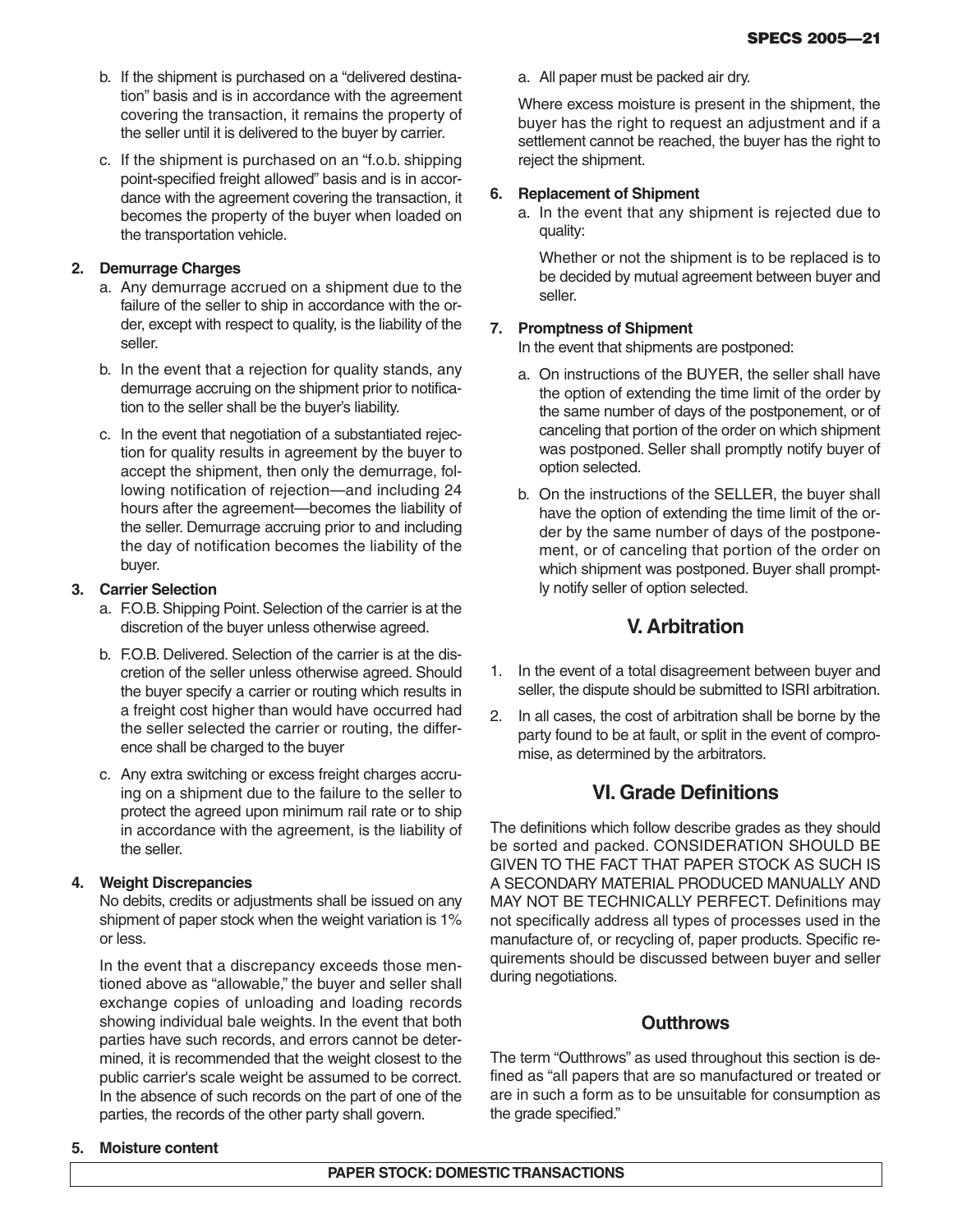# **Prohibitive Materials**

The term "Prohibitive Materials" as used throughout this section is defined as:

- a. Any materials which by their presence in a packing of paper stock, in excess of the amount allowed, will make the packaging unusable as the grade specified.
- b. Any materials that may be damaging to equipment.
- Note: The maximum quantity of "Outthrows" indicated in connection with the following grade definitions is understood to be the TOTAL of "Outthrows" and "Prohibitive Materials:"

A material can be classified as an "Outthrow" in one grade and as a "Prohibitive Material" in another grade. Carbon paper, for instance, is "UNSUITABLE" in Mixed Paper and is, therefore, classified as an "Outthrow;" whereas it is "UNUSABLE" in White Ledger and in this case classified as a "Prohibitive Material:"

# **Glossary of Terms**

A supplemental glossary of paper stock terms is located on page 25. The purpose of this limited list of terms is to help the user better understand specific grade definitions contained within this Circular.

#### **(1) Soft Mixed Paper**

Consists of a mixture of various qualities of paper not limited as to type of baling or fiber content.

| Prohibitive materials may not exceed2% |  |
|----------------------------------------|--|
|                                        |  |

#### **(2) Mixed Paper**

Consists of a clean, sorted mixture of various qualities of paper containing less than 10% of groundwood content.

**(3)** (Grade not currently in use)

#### **(4) Boxboard Cuttings**

Consists of new cuttings of paperboard used in the manufacture of folding cartons, set-up boxes and similar boxboard products.

| Prohibitive materials may not exceed <sup>1</sup> / <sub>2</sub> of 1% |  |
|------------------------------------------------------------------------|--|
|                                                                        |  |

#### **(5) Mill Wrappers**

Consists of paper used as outside wrap for rolls, bundles, or skids of finished paper.

> Prohibitive materials may not exceed...................<sup>1</sup>/<sub>2</sub> of 1% Total Outthrows may not exceed..................................3%

#### **(6) News**

Consists of newspaper as typically generated from news drives and curbside collections.

#### **(7) News, De-ink Quality (#7 ONP)**

Consists of sorted, fresh newspapers, not sunburned, containing not more than the normal percentage of rotogravure and colored sections. May contain magazines.

| Prohibitive materialsNone permitted |  |
|-------------------------------------|--|
|                                     |  |

#### **(8) Special News, De-ink Quality (#8 ONP)**

Consists of sorted, fresh newspapers, not sunburned, free from magazines, white blank, pressroom over-issues, and paper other than news, containing not more than the normal percentage of rotogravure and colored sections. This grade must be tare-free.

> Prohibitive materials.................................None permitted Total Outthrows may not exceed..........................1 /4 of 1%

#### **(9) Over-Issue News (OI or OIN)**

Consists of unused, overrun newspapers printed on newsprint, containing not more than the normal percentage of rotogravure and colored sections.

> Prohibitive materials.................................None permitted Total Outthrows.........................................None permitted

#### **(10) Magazines (OMG)**

Consists of coated magazines, catalogues, and similar printed materials. May contain a small percentage of uncoated news-type paper.

> Prohibitive materials may not exceed...........................1% Total Outthrows may not exceed..................................3%

#### **(11) Corrugated Containers (OCC)**

Consists of corrugated containers having liners of either test liner, jute or kraft.

> Prohibitive materials may not exceed............................1% Total Outthrows may not exceed..................................5%

#### **(12) Double-Sorted Corrugated (DS OCC)**

Consists of double-sorted corrugated containers, generated from supermarkets and/or industrial or commercial facilities, having liners or test liner, jute, or kraft. Material has been specially sorted to be free of boxboard, offshore corrugated, plastic, and wax.

| Prohibitive materials may not exceed1/2 of 1% |  |
|-----------------------------------------------|--|
|                                               |  |

#### **(13) New Double-Lined Kraft Corrugated Cuttings (DLK)**

Consists of new corrugated cuttings having liners of either test liner, jute, or kraft. Treated medium or liners, insoluble adhesives, butt rolls, slabbed or hogged medium, are not acceptable in this grade.

#### **(14) Fiber Cores**

Consists of paper cores made from either chipboard and/or linerboard, single or multiple plies. Metal or plastic end caps, wood plugs, and textile residues are not acceptable in this grade

| Prohibitive materials may not exceed1% |  |
|----------------------------------------|--|
|                                        |  |

#### **PAPER STOCK: DOMESTIC TRANSACTIONS**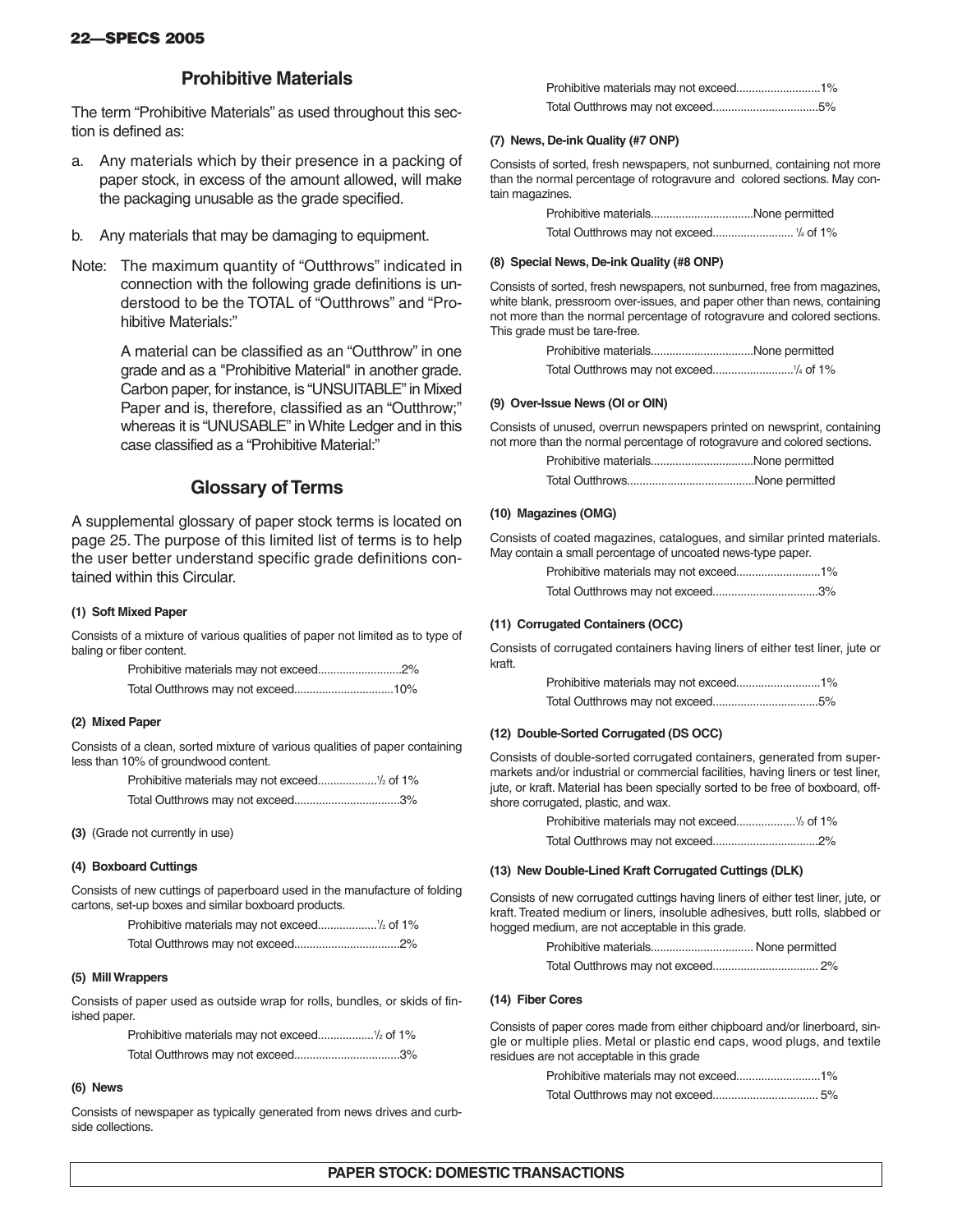#### **(15) Used Brown Kraft**

Consists of brown kraft bags free of objectionable liners and original contents.

#### **(16) Mixed Kraft Cuttings**

Consists of new brown kraft cuttings, sheets and bag scrap free of stitched paper.

#### **(17) Carrier Stock**

Consists of printed or unprinted, unbleached new beverage carrier sheets and cuttings. May contain wet strength additives.

| Prohibitive materials None permitted |  |
|--------------------------------------|--|
|                                      |  |

#### **(18) New Colored Kraft**

Consists of new colored kraft cuttings, sheets and bag scrap, free of stitched papers.

| Prohibitive materialsNone permitted |  |
|-------------------------------------|--|
|                                     |  |

#### **(19) Grocery Bag Scrap (KGB)**

Consists of new brown kraft bag cuttings, sheets and misprint bags. Prohibitive materials................................. None permitted Total Outthrows may not exceed..................................1%

#### **(20) Kraft Multi-Wall Bag Scrap**

Consists of new brown kraft multi-wall bag cuttings, sheets, and misprint bags, free of stitched papers.

#### **(21) New Brown Kraft Envelope Cuttings**

Consists of new unprinted brown kraft envelopes, cuttings or sheets.

#### **(22) Mixed Groundwood Shavings**

Consists of trim of magazines, catalogs and similar printed matter, not limited with respect to groundwood or coated stock, and may contain the bleed of cover and insert stock as well as beater-dyed paper and solid color printing.

#### **(23) Telephone Directories**

Consists of clean telephone directories printed for or by telephone directory publishers.

| Prohibitive materialsNone permitted |  |
|-------------------------------------|--|
|                                     |  |

#### **(24) White Blank News (WBN)**

Consists of unprinted cuttings and sheets of white newsprint or other uncoated white groundwood paper of similar quality.

# **(25) Groundwood Computer Printout (GW CPO)**

Consists of groundwood papers which are used in forms manufactured for use in data processing machines. This grade may contain colored stripes and impact or nonimpact (e.g., laser) computer printing.

#### **(26) Publication Blanks (CPB)**

Consists of unprinted cuttings or sheets of white coated or filled groundwood content paper.

#### **(27) Flyleaf Shavings**

Consists of trim from magazines, catalogs and similar printed matter. May contain the bleed of cover and insert stock to a maximum of 10% dark colors. Beater-dyed paper may not exceed 2%. Shavings of novel news or newsprint grades may not be included in this grade.

> Prohibitive materials.................................None permitted Total Outthrows may not exceed..................................1%

#### **(28) Coated Soft White Shavings (SWS)**

Consists of unprinted, coated, and uncoated shavings and sheets of white groundwood free printing paper. May contain a small percentage of groundwood.

> Prohibitive materials.................................None permitted Total Outthrows may not exceed..................................1%

**(29)** (Grade not currently in use)

#### **(30) Hard White Shavings (HWS)**

Consists of shavings or sheets of unprinted, untreated white groundwood free paper.

| Prohibitive materialsNone permitted |  |
|-------------------------------------|--|
|                                     |  |

#### **(31) Hard White Envelope Cuttings (HWEC)**

Consists of groundwood free cuttings, shavings, or sheets of unprinted, untreated, and uncoated white envelope paper.

> Prohibitive materials................................. None permitted Total Outthrows may not exceed..........................1 /2 of 1%

**(32)** (Grade not currently in use)

#### **(33) New Colored Envelope Cuttings**

Consists of groundwood free cuttings, shavings, or sheets of untreated, uncoated bleachable colored envelope paper.

> Prohibitive materials ................................. None permitted Total Outthrows may not exceed .................................. 2%

#### **(34)** (Grade not currently in use)

#### **PAPER STOCK: DOMESTIC TRANSACTIONS**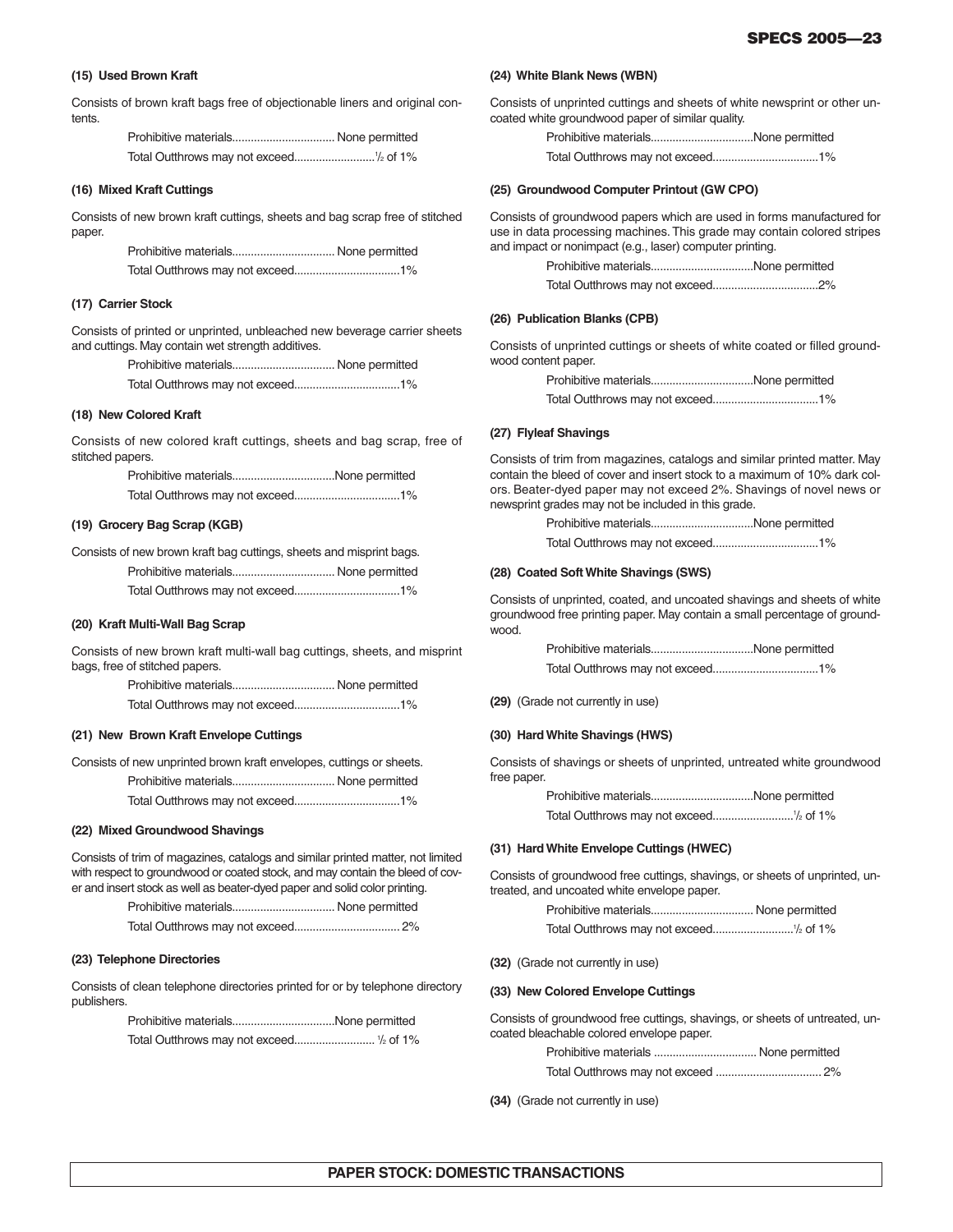#### **(35) Semi Bleached Cuttings**

Consists of sheets and cuttings of unprinted, untreated, groundwood free paper such as file folder stock, manila tabulating card trim, untreated milk carton stock, or manila tag.

> Prohibitive materials................................. None permitted Total Outthrows may not exceed.................................. 2%

**(36)** (Grade not currently in use)

#### **(37) Sorted Office Paper (SOP)**

Consists of paper, as typically generated by offices, containing primarily white and colored groundwood free paper, free of unbleached fiber. May include a small percentage of groundwood computer printout and facsimile paper.

**(38)** (Grade not currently in use)

#### **(39) Manifold Colored Ledger (MCL)**

Consists of sheets, shavings, and cuttings of industrially-generated printed or unprinted colored or white groundwood-free paper. All stock must be uncoated and free of nonimpact printing. A percentage of carbonless paper is allowable.

| Prohibitive materials may not exceed 1/2 of 1% |  |
|------------------------------------------------|--|
|                                                |  |

#### **(40) Sorted White Ledger (SWL)**

Consists of uncoated, printed or unprinted sheets, shavings, guillotined books, and cuttings of white groundwood-free ledger, bond, writing, and other papers which has similar fiber and filler content.

Prohibitive materials may not exceed.................... 1/2 of 1%

Total Outthrows may not exceed.................................. 2%

#### **(41) Manifold White Ledger (MWL)**

Consists of sheets, shavings, and cuttings of industrially-generated printed or unprinted white groundwood-free paper. All stock must be uncoated and free of nonimpact printing.

| Prohibitive materials may not exceed1/2 of 1% |  |
|-----------------------------------------------|--|
|                                               |  |

#### **(42) Computer Printout (CPO)**

Consists of white groundwood free paper in forms manufactured for use in data processing machines. This grade may contain colored stripes and impact or non-impact (e.g. laser) computer printing, and may contain no more than 5% groundwood in the pack. All stock must be untreated and uncoated.

| Prohibitive materialsNone permitted |  |
|-------------------------------------|--|
|                                     |  |

#### **(43) Coated Book Stock (CBS)**

Consists of coated groundwood free paper, printed or unprinted in sheets, shavings, guillotined books and cuttings. A reasonable percentage of paper containing fine groundwood may be included.

Prohibitive materials................................. None permitted

Total Outthrows may not exceed.................................. 2%

#### **(44) Coated Groundwood Sections (CGS)**

Consists of printed, coated groundwood paper in sheets, sections, shavings or guillotined books. This grade may not include news quality groundwood paper.

> Prohibitive materials................................. None permitted Total Outthrows may not exceed................................. 2%

#### **(45) Printed Bleached Board Cuttings**

Consists of groundwood free printed bleached board cuttings, free from misprint sheets, cartons, wax, greaseproof lamination, gilt, and inks, adhesives or coatings that are insoluble.

#### **(46) Misprinted Bleached Board**

Consists of groundwood free misprint sheets and cartons of bleached board, free from wax, greaseproof lamination, gilt, and inks, adhesives or coatings that are insoluble.

| Tatal Outlasses seasonat assays | $\sim$ |
|---------------------------------|--------|

Total Outthrows may not exceed.................................. 2%

#### **(47) Unprinted Bleached Board**

Consists of groundwood free unprinted, untreated bleached board cuttings, sheets or rolls, free from wax, greaseproof lamination and adhesives or coatings that are insoluble.

| $T_{\alpha+1}$ $\bigcap_{i=1}^{n}$ $H_{\alpha+1}$ $\bigcup_{i=1}^{n}$ $I_{\alpha+1}$ $I_{\alpha+2}$ $I_{\alpha+1}$ | 40/ |
|--------------------------------------------------------------------------------------------------------------------|-----|

## Total Outthrows may not exceed..................................1%

#### **(48) #1 Bleached Cup Stock (#1 Cup)**

Consists of untreated cuttings or sheets of coated or uncoated cup base stock. Cuttings with slight bleed may be included. Must be free of wax, poly, and other coatings that are insoluble.

#### **(49) #2 Printed Bleached Cup Stock (#2 Cup)**

Consists of printed, untreated formed cups, cup die cuts, and misprint sheets of coated or uncoated cup base stock. Glues must be water soluble. Must be free of wax, poly, and other coatings that are insoluble.

|--|--|

Total Outthrows may not exceed..................................1%

#### **(50) Unprinted Bleached Plate Stock**

Consists of groundwood free bleached coated or uncoated, untreated and unprinted plate cuttings and sheets.

#### **(51) Printed Bleached Plate Stock**

Consists of groundwood free bleached coated or uncoated, untreated printed plates and sheets. Must be free of coatings or inks that are insoluble.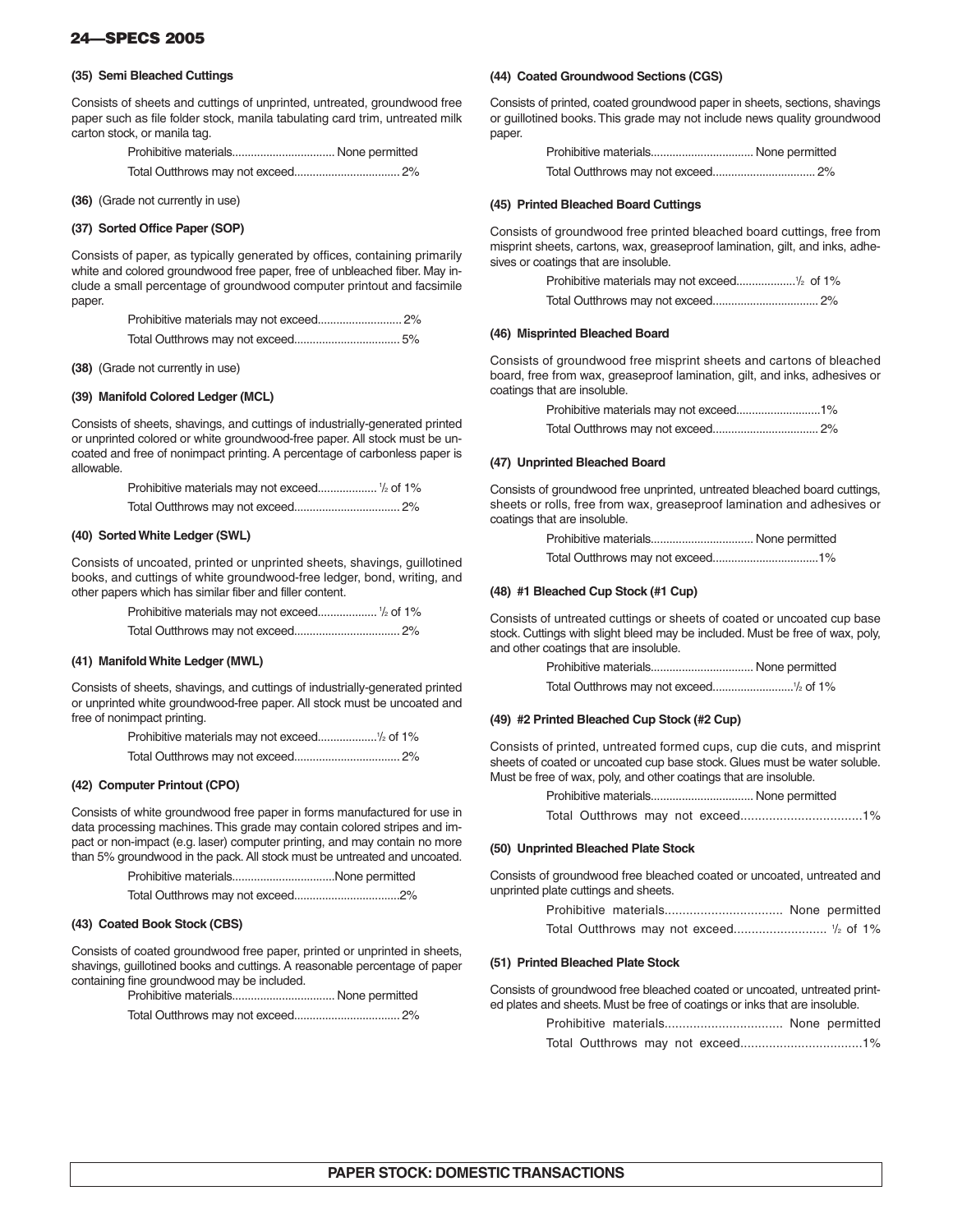# **SPECIALTY GRADES**

The grades listed at right are produced and traded in carload and truckload quantities throughout the United States, and because of certain characteristics (i.e., the presence of wet strength, polycoatings, plastic, foil, carbon paper, hot melt glue), are not included in the regular grades of paper stock. However, it is recognized that many mills have special equipment and are able to utilize large quantities of these grades. Since many paper mills around the world do use these specialty grades, they are being listed with appropriate grade numbers for easy reference.

The Paper Stock Industries Chapter of ISRI is not establishing specific specifications, which would refer to such factors as the type of wet strength agent use, the percentage of wax, the amount of polycoating, whether it is on top of or under the printing, etc. The specification for each grade should be determined between buyer and seller, and it is recommended that purchase be made based on sample.

> Melt Glue **24—S** Carbon Mix **25—S** Books with Covers **26—S** Unsorted Tabulating Cards **27 Colored Tabulating Cards 28—S** Carbonless Treated Ledger **29—S** (Not currently in use) **30—S** Plastic Windowed Envelopes

**31—S** Textile Boxes **32—S** Printed TMP **33—S** Unprinted TMP **34—S** Manila Tabulating Cards **35—S** Sorted Colored Ledger

These specialty grades are as follows:

- **1—S** White Waxed Cup Cuttings<br>**2—S** Printed Waxed Cup Cutting
- Printed Waxed Cup Cuttings
- **3—S** Plastic Coated Cups
- **4—S** Polycoated Bleached Kraft—Unprinted
- **5—S** Polycoated Bleached Kraft—Printed
- **6—S** Polycoated Milk Carton Stock
- **7—S** Polycoated Diaper Stock
- **8—S** Polycoated Boxboard Cuttings
- **9—S** Waxed Boxboard Cuttings<br>**10—S** Printed and/or Unprinted B
- Printed and/or Unprinted Bleached
- Sulphate Containing Foil
- **11—S** Waxed Corrugated Cuttings
- **12—S** Wet Strength Corrugated Cuttings
- 13—S Asphalt Laminated Corrugated Cuttings<br>14—S Beer Carton Scrap
- 14-S Beer Carton Scrap<br>15-S Contaminated Bag
	- **Contaminated Bag Scrap**
- **16—S** Insoluble Glued Free Sheet Paper and/or Board (IGS)
- **17—S** White Wet Strength Scrap
- **18—S** Brown Wet Strength Scrap
- **19—S** Printed and/or Colored Wet
	- Strength Scrap
- **20—S** File Stock
- **21—S** New Computer Print Out
- **22—S** Ruled White **23—S** Flyleaf Shavings Containing Hot
- **PAPER STOCK: DOMESTIC TRANSACTIONS**

# **GLOSSARY OF PAPER STOCK TERMS FOR BOTH DOMESTIC AND EXPORT TRANSACTIONS**

The following is a glossary of paper stock terms used within section VI, Grade Definitions, of the Guidelines for Paper Stock: PS-2005, for both Domestic and Export Transactions. These terms are not intended as a dictionary, but as a guide to help the Circular user better understand specific grade definitions as used in the recovered paper industry.

**ADHESIVES:** Bonding substances that are non-water soluble are considered contaminants in pulp subs, groundwood and deinking grades.

**BEATER-DYED:** Paper dyed or colored during the paper manufacturing process.

**BLEACHED:** Paper that has been whitened by chemicals.

**BOARDS:** Paperboard 0.006 inch or thicker. **BOGUS:** Paper of inferior quality to a standard grade.

**BOXBOARD:** Paperboard made from mixed papers having folding properties and thickness used to manufacture folding or set-up boxes.

**CHEMICAL WOOD-FIBER PULP:** Generic for cellulose fiber isolated and purified by a chemical digestive process.

**CHIPBOARD**: Low density paperboard with 0.006 thickness or heavier.

**COATINGS:** A layer of adhesives, clays, varnish or any barrier applied to paper.

**CONTAINERBOARD:** Linerboard and corrugated medium used to manufacture shipping containers.

**CORES:** Paper tubes on which rolls of paper may be wound for shipment.

**CORRUGATED CONTAINERS:** Shipping containers made with kraft paper linerboard and corrugated medium.

**CUTTINGS:** Paper stock by-product of paper converting operations.

**FILLER/FILLED:** Denotes papers that have minerals (clays or other pigments) added for improving quality or color.

**FLYLEAF/SHAVINGS:** Trim scrap from printing operations.

**FREESHEET:** Paper that contains less than 10% groundwood fiber (synonym: groundwood free).

**GROUNDWOOD:** Paper made with fibers produced without chemical pulping.

**GILT:** Metallic (gold or silver) inks used in printing.

**HOGGED:** Paper that has been mechanically torn or ripped to reduce its original size.

**HOT-MELT:** A type of glue or adhesive applied while hot/warm. Considered a contaminant in some grades.

**IMPACT (PRINTING):** A paper printing process that physically applies ink to the paper surface.

**INSOLUABLE GLUES:** Glues that won't dissolve (break down) in water.

**JUTE:** Strong, long-fibered pulp made from hemp.

**KRAFT:** Paper made from sulfate pulp (synonyms: brown and strong).

**LAMINATED:** Paper manufactured by fusing one or more layers of paper together.

**LINERBOARD:** Outside layers of a combination board used to manufacture corrugated shipping containers.

**MANIFOLD:** May denote continuous forms or business forms with several parts (may be interleaved with carbon paper or be carbonless papers).

**MEDIUM:** The inner corrugated fluted material used to manufacture corrugated shipping containers.

**NON-IMPACT:** Papers having printing images formed without impact.

**OFF-SHORE/ASIAN:** Denotes corrugated shipping containers manufactured overseas and containing bogus liners or medium. (Color is somewhat lighter/more yellow than North American produced materials).

**PAPERBOARD:** Denotes paper products used for packaging (corrugated boxes, folding cartons, set-up boxes, etc.).

**ROTOGRAVURE:** A paper printing (Intaglio) process typically used to create the highest quality of smoothness on coated and uncoated papers. Excess quantities are considered an outthrow in grades #7, #8, and #9.

**SECTIONS:** Unbound, unused printed material with full ink coverage.

**SHAVINGS:** Trim from converting and bindery operations.

**SIGNATURES:** A section of book obtained by folding a single sheet of printing paper.

**SLABBED:** Type of paper stock normally generated by cutting rolls.

**SULFITE:** Papers and boards made from pulps made from an acid process.

**SULPHATE:** Papers and boards made from alkaline processed pulps.

**TEST LINER:** Liners, which are the outer ply of any kind of paperboard, containing 100% recycled material.

**TMP:** Thermomechanical pulp.

**TREATED:** Paper manufactured with additives. **TRIM:** Cuttings of paper stock generated at converting or bindery operations which normally have little or no printing.

**ULTRA-VIOLET (UV) INKS/COATINGS:**

Papers having inks or coatings dried by utilizing an ultra violet radiation method. Considered a contaminant in deinking grades. **WET STRENGTH:** Papers that have been treated with a moisture-resistant chemical that inhibits pulping.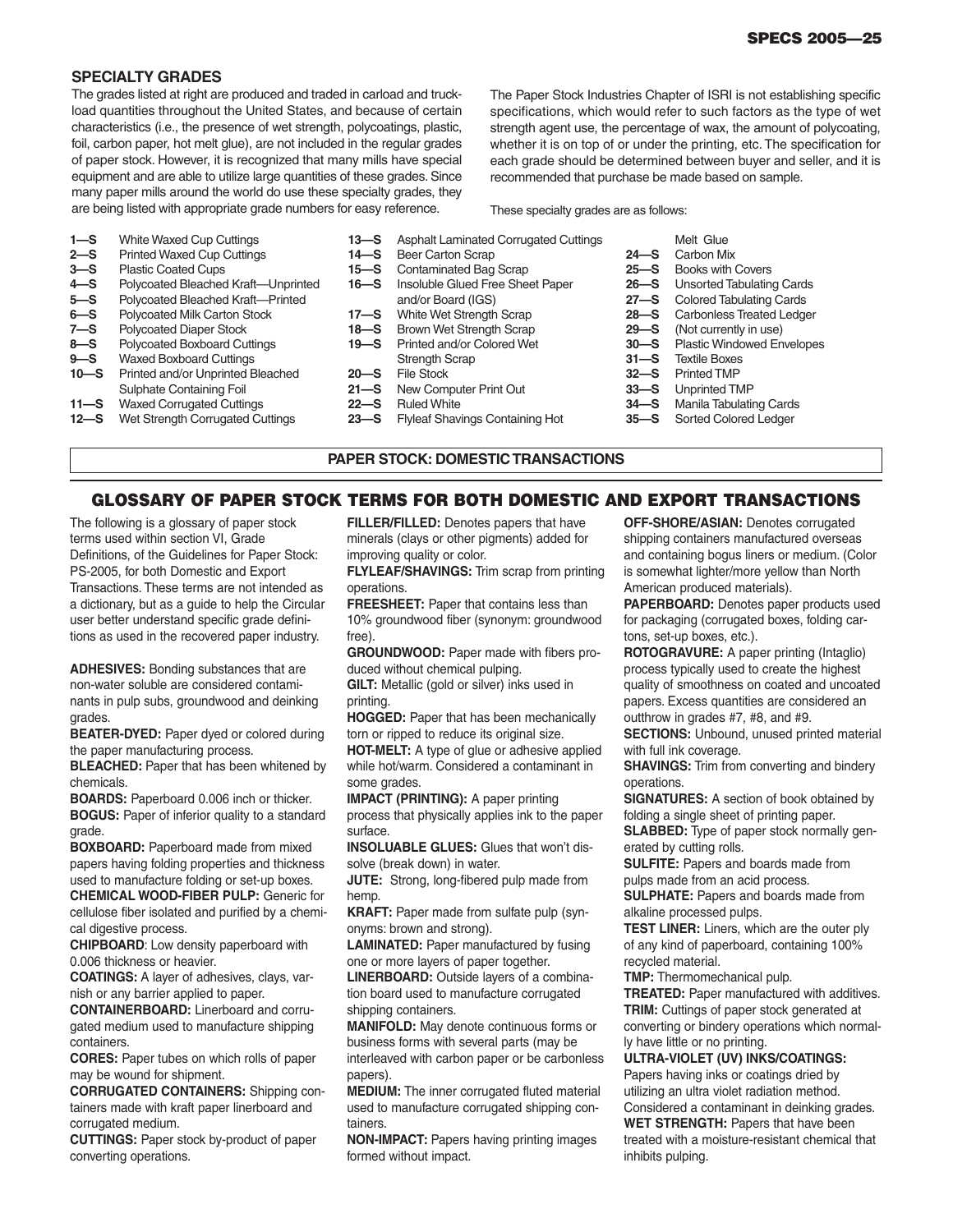# Guidelines for Paper Stock: PS-2005 – Export Transactions

# **PAPER STOCK: EXPORT TRANSACTIONS**

# **PREAMBLE**

These Guidelines apply to paper stock for repulping only and are for use in export transactions from the U.S. and Canada.

# **Basic to the success of any buyer-seller relationship is an atmosphere of "good faith."**

In keeping with this, the following underlying principles have been accepted as necessary to the maintenance of amicable international dealings:

- 1. Seller must use due diligence to ascertain that shipments consist of properly packed paper stock and that shipment is made during the period specified.
- 2. Arbitrary rejections, deductions and cancellations by the buyer are counter to acceptable good trade practice.
- 3. Seller shall deliver the quality of paper stock agreed upon but shall not be responsible for its use or the paper or paperboard manufactured therefrom.
- 4. Unless otherwise mutually agreed to by both buyerseller, all transactions shall conform to the trade practice outlined in these Guidelines and the grade descriptions shown in the PSI Standards and Practices Circular.

# **I. The Purchase Agreement**

Each transaction covering the purchase or sale of paper stock should be confirmed in writing and include agreement on the following items:

# **1. Quantity**

Where possible, the quantity shall always be specified in terms of a definite number of metric tons of 2,204.6 pounds each, or short tons of 2,000 pounds each.

- a. If the quantity is specified in tons, the order shall be considered completed when aggregate shipments are 5% under or over the quantity ordered (unless Letter of Credit restrictions apply).
- b. If the quantity is specified in truckload and/or container load, this is defined as full visible capacity but not in excess of legal or freight line limits.

# **2. Grades**

Where possible, each grade purchased shall be specified in accordance with the grade as defined in the latest Paper Stock Industries Chapter Standards and Practices Circular. Any deviation from the grades listed in the Paper

Stock Industries Chapter Standards and Practices Circular should be specified and agreed to by both parties.

# **3. Packing**

Whether units are to be bales, skids, rolls, pallets, boxes, or bundles should be stated. Where possible, approximate sizes or weights should be specified.

# **4. Price**

The price agreed upon shall be clearly stated in U.S. dollars and cents.

# **5. Transportation Charges**

These shall be clearly indicated with the use of the following phrases such as: "F.A.S. harbor," or "C&F," "C.I.F.," or "container yard" (CY), "ex-ship," "ex-frontier."

# **6. Shipping**

- a. Instructions—Should be provided by buyer at time of order. Information should include: consignee; party to be notified; identification marks; insurance information; and freight payment information.
- b. Time Frame—Shipment to be completed within 30 days of receipt of order, Letter of Credit and instruction information, unless otherwise specified.

# **7. Terms**

Payment shall be made in U.S. dollars by means of an irrevocable Letter of Credit confirmed by a U.S. bank.

# **8. Method of Invoicing**

Invoicing instructions shall be clearly stated in Letter of Credit.

# **II. Fulfillment by the Seller**

Practices of the seller shall be in accordance with the following:

# **1. Acceptance**

All orders shall be confirmed in writing.

# **2. Grading**

Paper stock which is sold under the grade names appearing in the PSI Standards and Practices Circular shall be warranted to conform to those grading definitions.

# **3. Baling**

Each bale must be secured with a sufficient number of bale ties drawn tight to insure a satisfactory delivery.

# **4. Tare**

Sides and headers must be adequate to make a satis-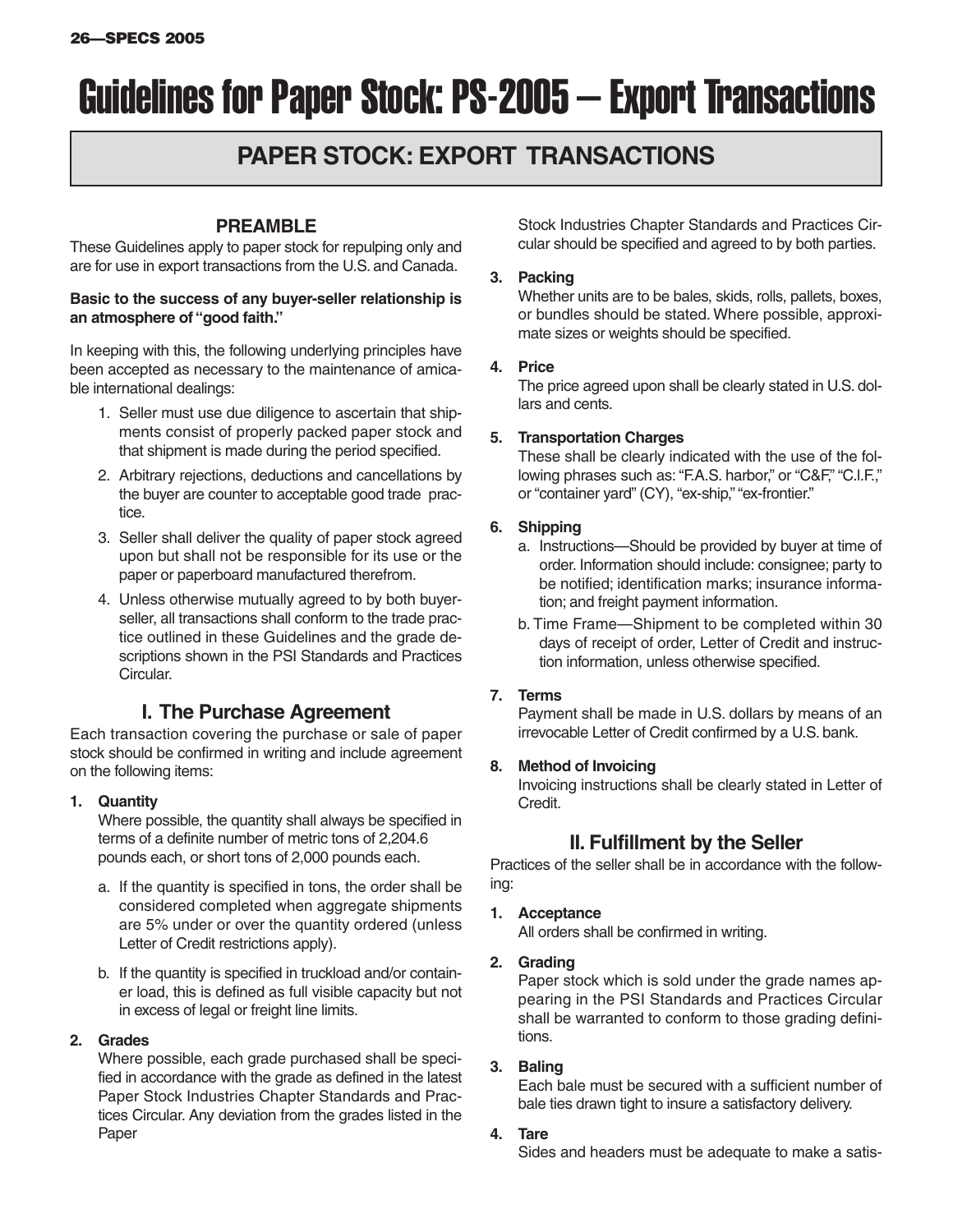factory delivery of the bale but must not be excessive. The weight of skids or iron cores should be deducted from a gross invoice weight.

# **5. Loading**

Paper stock shall be loaded as follows:

- a. Before they are loaded, cars, trucks, and containers shall be in sound condition and free from odors and objectionable materials.
- b. Grades should be loaded in straight loads unless otherwise agreed to. When two or more grades are included in the same shipment, units of each grade should be kept together in a separate part of the container.
- c. Paper stock must be loaded in a manner that will minimize shifting and breakage. Excessive breakage prior to unloading may be cause for a claim.

# **6. Shipping Notice**

A shipping notice or an invoice showing the date of shipment, container number and net weight of contents shall be mailed or telexed to the buyer within 72 hours of shipment.On request, a bill of lading shall be furnished.

# **7. Invoicing**

Invoicing should conform to instructions on the order and include the following data:

- a. Date of Shipment
- b. Container Number
- c. Ship Name
- d. Bill of Lading Number
- e. Customer's Order Number
- f. Shipper's Invoice Number
- g. Number of Bales, Rolls, etc.
- h. Quantity and Grade
- i. Price and Extension
- j. Terms

# **8. Claims**

When a seller has been notified of a claim, within five business days he/she must advise the buyer as to which of the following procedures he/she has decided upon:

- a. Require the opportunity to inspect the quality of the material in question within five business days and during such period give buyer final disposition.
- b. Agree with the buyer to a compromise acceptance and settlement.
- c. Request the buyer agree to submit the claim to arbitration.

# **Ill. Fulfillment by the Buyer**

The practice of the buyer shall be in accordance with the following:

# **1. Unloading**

After arrival of the shipment, the buyer is to inspect the contents so far as possible while it is still loaded.

If the shipment appears to be in accordance with the order and shipping notice, the buyer shall proceed with the unloading.

If the shipment does not appear to be in accordance with the order and shipping notices, or if the quality of the stock is not in accordance with specifications agreed to, the buyer shall immediately notify the seller before unloading.

If during the process of unloading, any portion of the shipment not visible in the original inspection is not in accordance with specifications, shipping notice and order, that portion shall be set aside and the seller immediately notified.

If at any time within 21 days after receipt of shipment, the buyer, upon opening the bales finds objectionable materials heretofore not visible, he shall immediately notify the seller

In the event of any claim, the buyer shall use due diligence to protect all controversial paper stock from external deterioration or contamination.

# **2. Claims Other Than Quality**

The buyer shall within 10 days of unloading notify the seller of any necessary changes and shall furnish detailed information with regard to these changes.

# **3. Rejection**

In the event of a rejection, the buyer shall be responsible for any paper stock used by the buyer and the freight thereon, other than such quantity as may be considered reasonable for laboratory sampling or testing purposes. The buyers must protect the shipment from weather or any other elements until the claim is settled.

# **IV. Miscellaneous Practices**

# **1. Ownership**

If the shipment is purchased on a "delivered destination" basis, and is in accordance with the agreement covering the transaction, it remains the property of the seller until it is delivered to the buyer by carrier.

# **2. Demurrage Charges**

- a. Any demurrage accrued on a shipment due to the failure of the seller to ship in accordance with the order, except with respect to quality, is the liability of the seller.
- b. In the event that a rejection for quality stands, any demurrage accruing on the shipment prior to notification to the seller shall be the buyer's liability.
- c. In the event that negotiation of substantiated rejection for quality results in agreement by the buyer to accept the shipment, then only the demurrage, following notification of the rejection—and including 24 hours after the agreement—becomes the liability of the seller. Demurrage accruing prior to and including the day of notification becomes the liability of the buyer.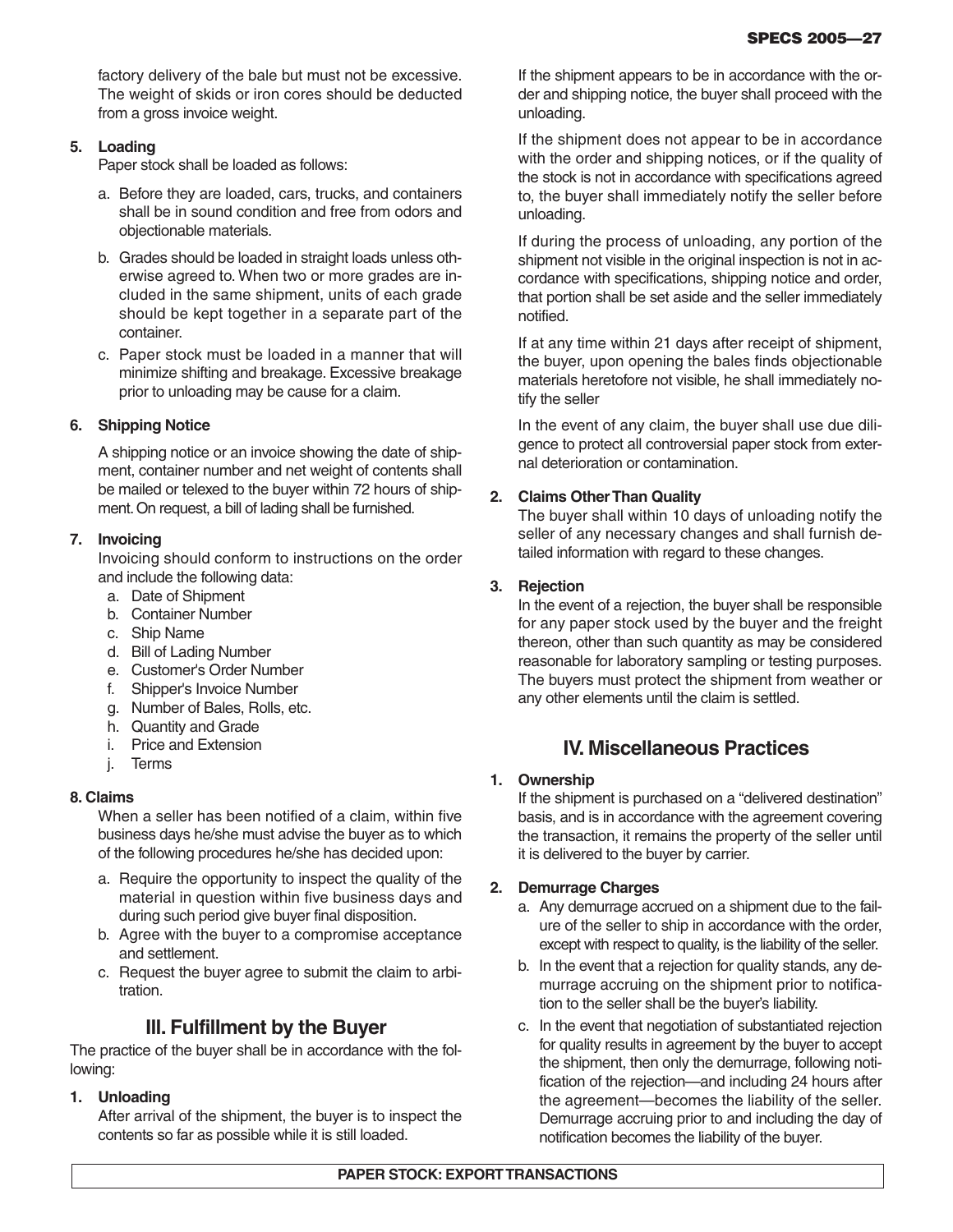# **3. Switching and Freight charges**

Any extra switching or excess freight charges accruing on a shipment due to the failure of the seller to protect the agreed upon minimum rate or to ship in accordance with the agreement is the liability of the seller.

# **4. Weight Discrepancies**

No debits, credits or adjustments shall be issued on any shipment of paper stock when the weight variation is 2% or less.

In the event that a discrepancy exceeds those mentioned above as "allowable;" the buyer and seller shall exchange copies of certified weight in containers. In the event that both parties have such records, and errors cannot be determined, it is recommended that the weight closest to the public carrier's scale weight shall be assumed to be correct, buyer and seller should agree on the location of the public carrier's scale prior to shipment. In the absence of such records on the part of one of the parties, the records of the other party shall govern.

# **5. Moisture Content**

All paper stock must be packed air dry. A moisture content of 12% is deemed to be air dry.

Where excess moisture is present in the shipment, the buyer has the right to request an adjustment. Whenever possible, such adjustment shall be made on an average air-dry basis.

# **6. Replacement of Shipment**

In the event that any shipment is rejected due to quality: Whether or not the shipment is to be replaced is to be decided by mutual agreement between buyer and seller.

# **7. Promptness of Shipment**

a. In the event that buyer causes shipment to be postponed:

On instructions of the buyer, the seller shall have the option of extending the time limit of the order by the same number of days of the postponement, or of canceling that portion of the order on which shipment was postponed. Seller shall promptly notify buyer of option selected.

b. In the event that buyer causes shipment to be postponed:

On instructions of the seller, the buyer shall have the option of extending the time limit of the order by the same number of days of the postponement, or of canceling that portion of the order on which shipment was postponed. Buyer shall promptly notify seller of option selected.

# **8. Outthrows**

Outthrows shall be understood to be all papers that are so manufactured or treated or are in such form as to be unsuitable for consumption as the grade specified.

# **9. Prohibitive Materials**

- a. Any materials, which by their presence in a packing of paper stock, in excess of the amount allowed, make the packing unusable as the grade specified.
- b. Any materials, which by their presence in a package of paper stock, pose a risk of damage to the equipment.
- Note: In connection with Items 8 and 9, a material can be classified as an "Outthrow" in one grade and as a "Prohibitive Material" in another grade. Carbon paper, for instance, is "UNSUITABLE" in Mixed Paper and is, therefore, classified as an "Outthrow"; whereas it is "UNUSABLE" in White Ledger and in this case classified as a "Prohibitive Material."

# **V. Arbitration**

In the event of a total disagreement between buyer and seller, the dispute should be submitted to ISRI arbitration.

In all cases, the cost of arbitration shall be borne by the party found to be at fault, or split in the event of compromise, as determined by the arbitrators.

# **VI. Grade Definitions**

The definitions which follow describe grades as they should be sorted and packed. CONSIDERATION SHOULD BE GIVEN TO THE FACT THAT PAPER STOCK AS SUCH IS A SECONDARY MATERIAL PRODUCED MANUALLY AND MAY NOT BE TECHNICALLY PERFECT. Definitions may not specifically address all types of processes used in the manufacture of, or recycling of, paper products. Specific requirements should be discussed between buyer and seller during negotiations.

# **Outthrows**

The term "Outthrows" as used throughout this section is defined as "all papers that are so manufactured or treated or are in such a form as to be unsuitable for consumption as the grade specified."

# **Prohibitive Materials**

The term "Prohibitive Materials" as used throughout this section is defined as:

- a. Any materials which by their presence in a packing of paper stock, in excess of the amount allowed, will make the packaging unusable as the grade specified.
- b. Any materials that may be damaging to equipment.
- Note: The maximum quantity of "Outthrows" indicated in connection with the following grade definitions is understood to be the TOTAL of "Outthrows" and "Prohibitive Materials."

A material can be classified as an "Outthrow" in one grade and as a "Prohibitive Material" in another grade. Carbon paper, for instance, is "UNSUITABLE" in Mixed Paper and is, therefore, classified as an "Out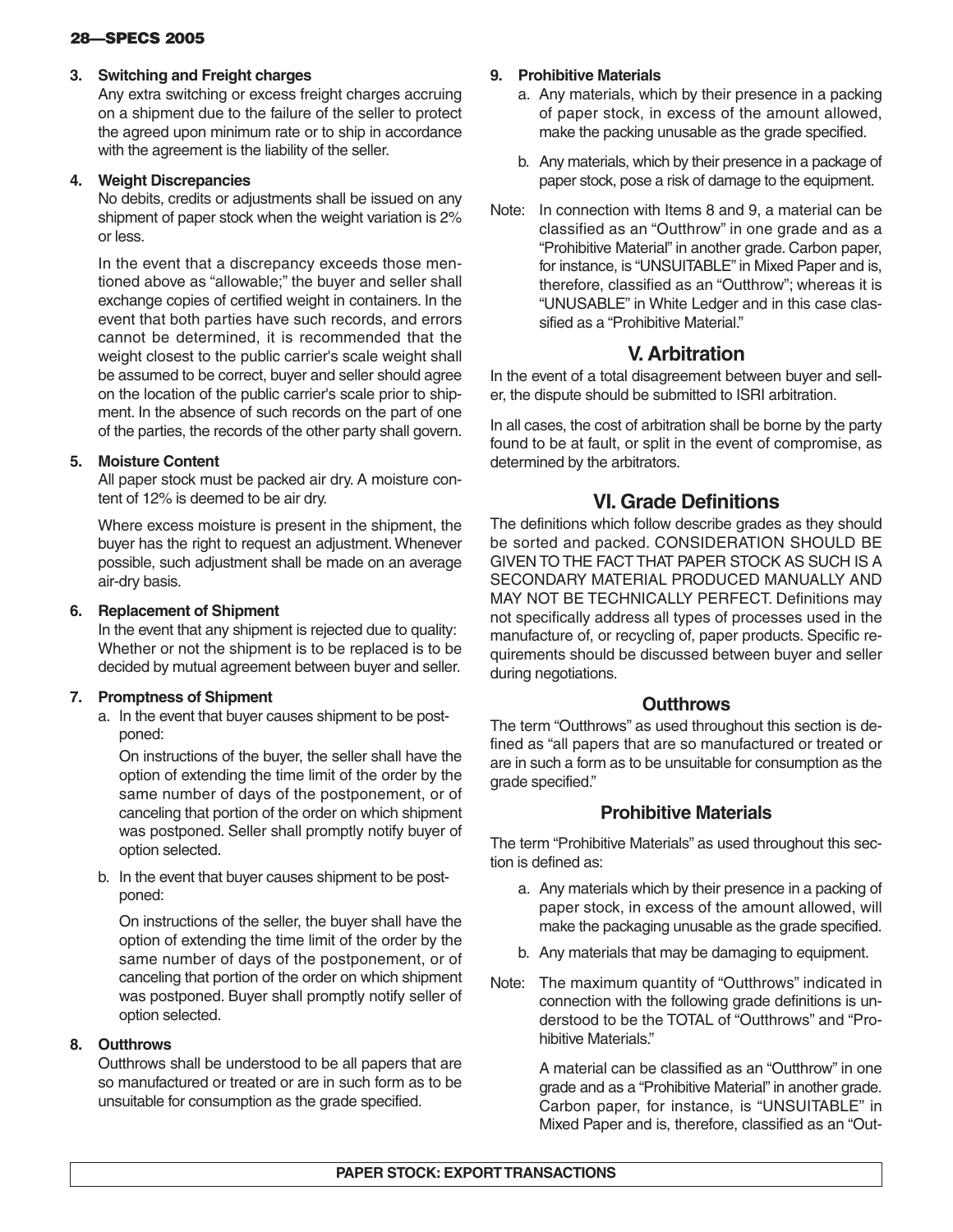throw"; whereas it is "UNUSABLE" in White Ledger and in this case classified as a "Prohibitive Material."

# **Glossary of Terms**

A supplemental glossary of paper stock terms is located on page 25. The purpose of this limited list of terms is to help the user better understand specific grade definitions contained within this Circular.

# **(1) Soft Mixed Paper**

Consists of a mixture of various qualities of paper not limited as to type of baling or fiber content.

#### **(2) Mixed Paper**

Consists of a clean, sorted mixture of various qualities of paper containing less than 10% of groundwood content.

> Prohibitive materials may not exceed....................1/2 of 1% Total Outthrows may not exceed..................................3%

**(3)** (Grade not currently in use)

#### **(4) Boxboard Cuttings**

Consists of new cuttings of paperboard used in the manufacture of folding cartons, set-up boxes, and similar boxboard products.

> Prohibitive materials may not exceed...................1/2 of 1% Total Outthrows may not exceed..................................2%

#### **(5) Mill Wrappers**

Consists of paper used as outside wrap for rolls, bundles, or skids of finished paper.

| Prohibitive materials may not exceed1/2 of 1% |  |
|-----------------------------------------------|--|
|                                               |  |

#### **(6) News**

Consists of newspaper as typically generated from news drives and curbside collections.

#### **(7) News, De-ink Quality (#7 ONP)**

Consists of sorted, fresh newspapers, not sunburned, containing not more than the normal percentage of rotogravure and colored sections. May contain magazines.

#### **(8) Special News, De-ink Quality (#8 ONP)**

Consists of sorted, fresh newspapers, not sunburned, free from magazines, white blank, pressroom over-issues, and paper other than news, containing not more than the normal percentage of rotogravure and colored sections. This grade must be tare-free.

| Prohibitive materialsNone permitted      |  |
|------------------------------------------|--|
| Total Outthrows may not exceed 1/4 of 1% |  |

#### **(9) Over-Issue News (OI or OIN)**

Consists of unused, overrun newspapers printed on newsprint, or securely tied in bundles, containing not more than the normal percentage of rotogravure and colored sections.

#### **(10) Magazines (OMG)**

Consists of coated magazines, catalogues, and similar printed materials. May contain a small percentage of uncoated news-type paper.

#### **(11) Corrugated Containers (OCC)**

Consists of corrugated containers having liners of either test liner, jute, or kraft.

> Prohibitive materials may not exceed.............................1% Total Outthrows may not exceed..................................5%

#### **(12) Double Sorted Corrugated (DS OCC)**

Consists of double sorted corrugated containers, generated from supermarkets and/or industrial or commercial facilities, having liners of test liner, jute, or kraft. Material has been specially sorted to be free of boxboard, off-shore corrugated, plastic, and wax.

Prohibitive materials may not exceed....................<sup>1</sup>/<sub>2</sub> of 1%

Total Outthrows may not exceed..................................2%

#### **(13) New Double-Lined Kraft Corrugated Cuttings (DLK)**

Consists of new corrugated cuttings having liners of either test liner, jute, or kraft. Treated medium or liners, insoluble adhesives, butt rolls, slabbed or hogged medium, are not acceptable in this grade.

# **(14) Fiber Cores**

Consists of paper cores made from either chipboard and/or linerboard, single or multiple plies. Metal or plastic end caps, wood plugs, and textile residues are not acceptable in this grade

#### **(15) Used Brown Kraft**

Consists of used brown kraft bags free of objectionable liners and original contents.

Prohibitive materials.................................None permitted

Total Outthrows may not exceed.......................... <sup>1</sup> /2 of 1%

#### **(16) Mixed Kraft Cuttings**

Consists of new brown kraft cuttings, sheets and bag scrap free of stitched paper.

> Prohibitive materials.................................None permitted Total Outthrows may not exceed..................................1%

#### **(17) Carrier Stock**

Consists of printed or unprinted, unbleached new beverage carrier sheets and cuttings. May contain wet strength additives.

Prohibitive materials.................................None permitted

Total Outthrows may not exceed..................................1%

#### **(18) New Colored Kraft**

Consists of new colored kraft cuttings, sheets and bag scrap, free of stitched papers.

| The first Constitution of the contract of the constitution of the contract of the contract of the contract of the contract of the contract of the contract of the contract of the contract of the contract of the contract of |  |
|-------------------------------------------------------------------------------------------------------------------------------------------------------------------------------------------------------------------------------|--|

#### **PAPER STOCK: EXPORT TRANSACTIONS**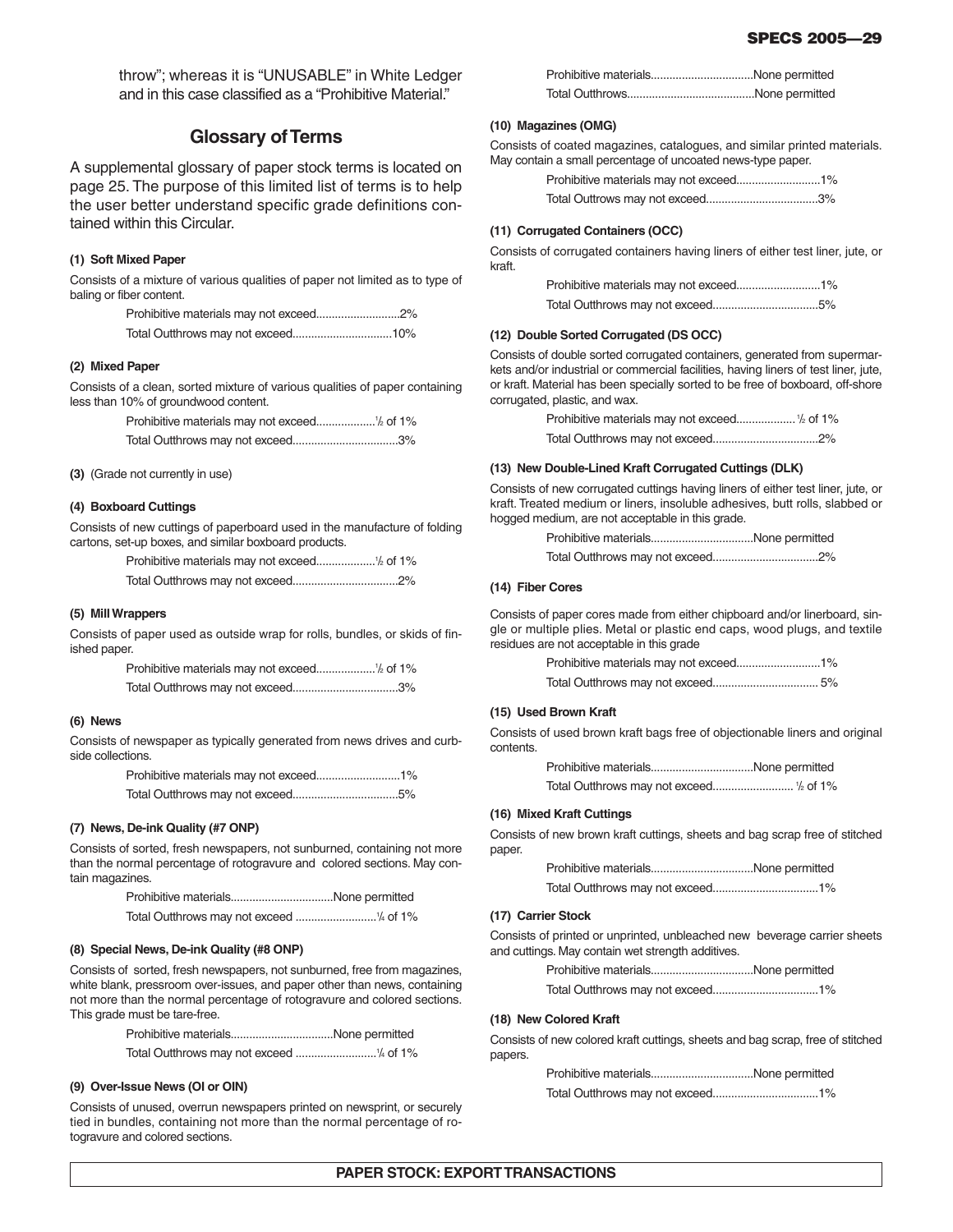#### **(19) Grocery Bag Scrap (KGB)**

Consists of new brown kraft bag cuttings, sheets and misprint bags.

#### **(20) Kraft Multi-Wall Bag Scrap**

Consists of new brown kraft multi-wall bag cuttings, sheets, and misprint bags, free of stitched papers.

| Prohibitive materialsNone permitted |  |
|-------------------------------------|--|
|                                     |  |

#### **(21) New Brown Kraft Envelope Cuttings**

Consists of new unprinted brown kraft envelopes, cuttings or sheets.

| Prohibitive materialsNone permitted |  |
|-------------------------------------|--|
|                                     |  |

#### **(22) Mixed Groundwood Shavings**

Consists of trim of magazines, catalogs and similar printed matter, not limited with respect to groundwood or coated stock, and may contain the bleed of cover and insert stock as well as beater-dyed paper and solid color printing.

| Prohibitive materialsNone permitted |  |
|-------------------------------------|--|
|                                     |  |

#### **(23) Telephone Directories**

Consists of clean telephone directories printed for or by telephone directory publishers.

> Prohibitive materials.................................None permitted Total Outthrows may not exceed..........................1 /2 of 1%

#### **(24) White Blank News (WBN)**

Consists of unprinted cuttings and sheets of white newsprint or other uncoated white groundwood paper of similar quality.

| Prohibitive materialsNone permitted |  |
|-------------------------------------|--|
|                                     |  |

#### **(25) Groundwood Computer Printout (GW CPO)**

Consists of groundwood papers which are used in forms manufactured for use in data processing machines. This grade may contain colored stripes and impact or nonimpact (e.g., laser) computer printing.

Prohibitive materials.................................None permitted

Total Outthrows may not exceed..................................2%

#### **(26) Publication Blanks (CPB)**

Consists of unprinted cuttings or sheets of white coated or filled groundwood content paper.

| Prohibitive materialsNone permitted |  |
|-------------------------------------|--|
|                                     |  |

#### **(27) Flyleaf Shavings**

Consists of trim from magazines, catalogs and similar printed matter. May contain the bleed of cover and insert stock to a maximum of 10% dark colors. Beater-dyed paper may not exceed 2%. Shavings of novel news or newsprint grades may not be included in this grade.

| Prohibitive materialsNone permitted |  |
|-------------------------------------|--|
|                                     |  |

#### **(28) Coated Soft White Shavings (SWS)**

Consists of unprinted, coated, and uncoated, shavings and sheets of white groundwood free printing paper. May contain a small percentage of groundwood.

> Prohibitive materials.................................None permitted Total Outthrows may not exceed..................................1%

**(29)** (Grade not currently in use)

#### **(30) Hard White Shavings (HWS)**

Consists of shavings or sheets of unprinted, untreated white groundwood free paper.

> Prohibitive materials.................................None permitted Total Outthrows may not exceed..........................1 /2 of 1%

#### **(31) Hard White Envelope Cuttings (HWEC)**

Consists of groundwood free cuttings, shavings or sheets of unprinted, untreated and uncoated white envelope paper.

#### **(32)** (Grade not currently in use)

#### **(33) New Colored Envelope Cuttings**

Consists of groundwood free cuttings, shavings, or sheets of untreated, uncoated bleachable colored envelope paper.

| Prohibitive materialsNone permitted |  |
|-------------------------------------|--|
|                                     |  |

**(34)** (Grade not currently in use)

#### **(35) Semi Bleached Cuttings**

Consists of sheets and cuttings of unprinted, untreated, groundwood free paper such as file folder stock, manila tabulating card trim, untreated milk carton stock, or manila tag.

**(36)** Grade not currently in use)

#### **(37) Sorted Office Paper (SOP)**

Consists of paper, as typically generated by offices, containing primarily white and colored groundwood free paper, free of unbleached fiber. May include a small percentage of groundwood computer printout and facsimile paper.

|--|--|

Total Outthrows may not exceed..................................5%

**(38)** Grade not currently in use)

#### **(39) Manifold Colored Ledger (MCL)**

Consists of sheets, shavings, and cuttings of industrially-generated printed or unprinted colored or white groundwood-free paper. All stock must be uncoated and free of nonimpact printing. A percentage of carbonless paper is allowable.

> Prohibitive materials may not exceed....................<sup>1</sup>/<sub>2</sub> of 1% Total Outthrows may not exceed..................................2%

#### **(40) Sorted White Ledger (SWL)**

Consists of uncoated, printed or unprinted sheets, shavings, guillotined books, and cuttings of white groundwood-free ledger, bond, writing, and other papers which has similar fiber and filler content.

#### **(41) Manifold White Ledger (MWL)**

Consists of sheets, shavings, and cuttings of industrially-generated printed or unprinted white groundwood-free paper. All stock must be uncoated and free of nonimpact printing.

#### **PAPER STOCK: EXPORT TRANSACTIONS**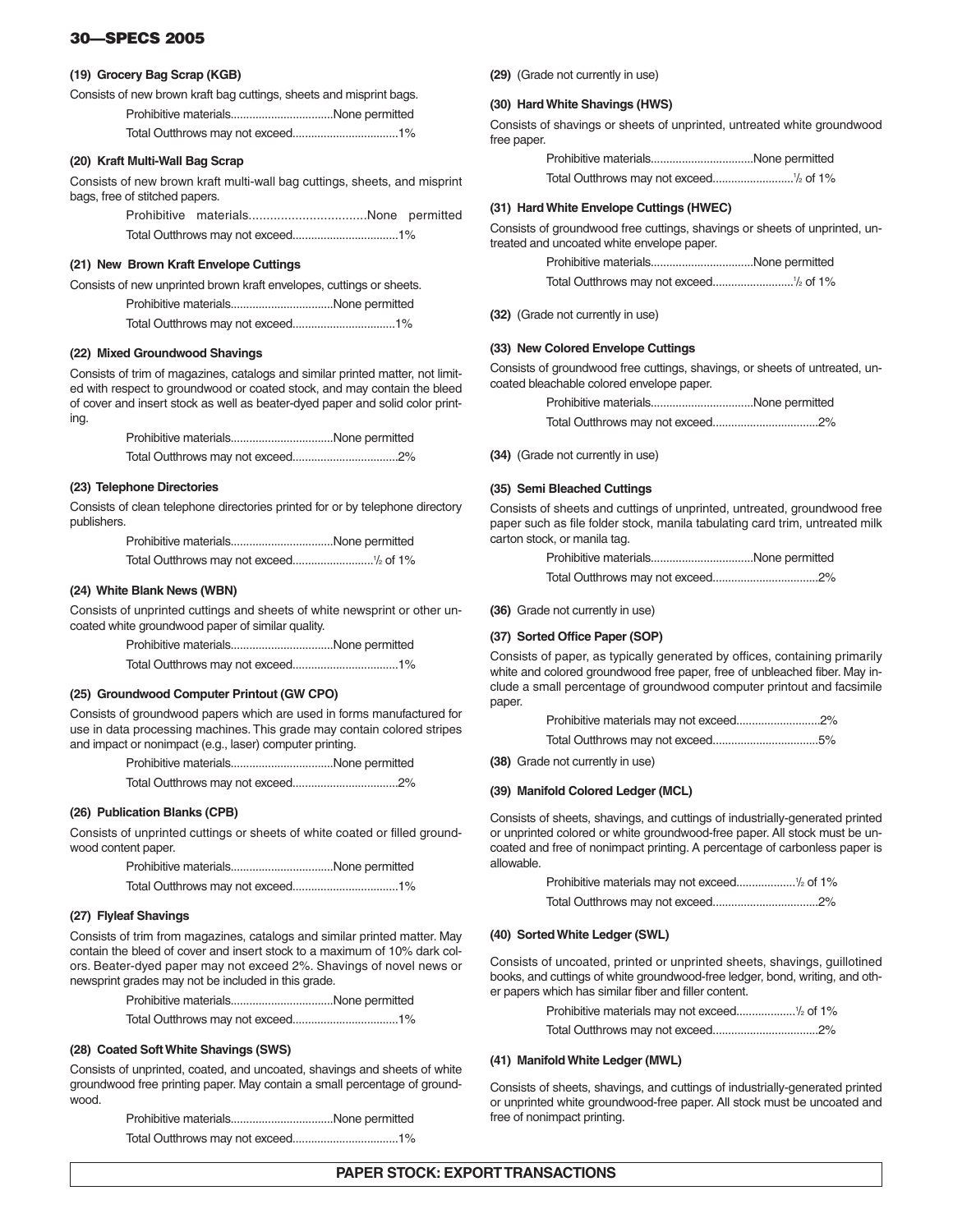| Prohibitive materials may not exceed1/2 of 1% |  |
|-----------------------------------------------|--|
|                                               |  |

#### **(42) Computer Printout (CPO)**

Consists of white groundwood free paper in forms manufactured for use in data processing machines. This grade may contain colored stripes and impact or non-impact (e.g. laser) computer printing, and may contain no more than 5% groundwood in the pack. All stock must be untreated and uncoated.

> Prohibitive materials.................................None permitted Total Outthrows may not exceed..................................2%

#### **(43) Coated Book Stock (CBS)**

Consists of coated groundwood free paper, printed or unprinted in sheets, shavings, guillotined books and cuttings. A reasonable percentage of paper containing fine groundwood may be included.

| Prohibitive materialsNone permitted |  |
|-------------------------------------|--|
|                                     |  |

#### **(44) Coated Groundwood Sections (CGS)**

Consists of printed, coated groundwood paper in sheets, sections, shavings or guillotined books. This grade may not include news quality groundwood paper.

#### **(45) Printed Bleached Board Cuttings**

Consists of groundwood free printed bleached board cuttings, free from misprint sheets, cartons, wax, greaseproof lamination, gilt, and inks, adhesives or coatings that are insoluble.

| Prohibitive materials may not exceed 1/2 of 1% |  |
|------------------------------------------------|--|
|                                                |  |

#### **(46) Misprinted Bleached Board**

Consists of groundwood free misprint sheets and cartons of bleached board, free from wax, greaseproof lamination, gilt, and inks, adhesives or coatings that are insoluble.

#### **SPECIALTY GRADES**

The grades listed below are produced and traded in carload and truckload quantities throughout the United States, and because of certain characteristics (i.e., the presence of wet strength, polycoatings, plastic, foil, carbon paper, hot melt glue), are not included in the regular grades of paper stock. However, it is recognized that many mills have special equipment and are able to utilize large quantities of these grades. Since many paper mills around the world do use these specialty grades, they are being listed with appropriate grade numbers for easy reference.

- **1—S** White Waxed Cup Cuttings
- **2—S** Printed Waxed Cup Cuttings
- **3—S** Plastic Coated Cups
- **4—S** Polycoated Bleached Kraft—
- Unprinted
- **5—S** Polycoated Bleached Kraft—Printed<br>**6—S** Polycoated Milk Carton Stock
- **6—S** Polycoated Milk Carton Stock<br>**7—S** Polycoated Diaper Stock Polycoated Diaper Stock
- **8—S** Polycoated Boxboard Cuttings
- **9—S** Waxed Boxboard Cuttings
- **10—S** Printed and/or Unprinted Bleached Sulphate Containing Foil
- **11—S** Waxed Corrugated Cuttings
- **12—S** Wet Strength Corrugated Cuttings
- **13—S** Asphalt Laminated Corrugated
	- **Cuttings**
- **14—S** Beer Carton Scrap
- **15—S** Contaminated Bag Scrap **16—S** Insoluble Glued Free Sheet Paper
- and/or Board (IGS)
- **17—S** White Wet Strength Scrap **18—S** Brown Wet Strength Scrap
- **19—S** Printed and/or Colored Wet Strength Scrap
- **20—S** File Stock
- **21—S** New Computer Print Out
- **22—S** Ruled White

Prohibitive materials may not exceed............................1% Total Outthrows may not exceed..................................2%

#### **(47) Unprinted Bleached Board**

Consists of groundwood free unprinted, untreated bleached board cuttings, sheets or rolls, free from wax, greaseproof lamination and adhesives or coatings that are insoluble.

#### **(48) #1 Bleached Cup Stock (#1 Cup)**

Consists of untreated cuttings or sheets of coated or uncoated cup base stock. Cuttings with slight bleed may be included. Must be free of wax, poly, and other coatings that are insoluble.

Total Outthrows may not exceed..........................1 /2 of 1%

#### **(49) #2 Printed Bleached Cup Stock (#2 Cup)**

Consists of printed, untreated formed cups, cup die cuts, and misprint sheets of coated or uncoated cup base stock. Glues must be water soluble. Must be free of wax, poly, and other coatings that are insoluble.

#### **(50) Unprinted Bleached Plate Stock**

Consists of groundwood free bleached coated or uncoated, untreated and unprinted plate cuttings and sheets.

| $\mathbf{1}$ $\mathbf{1}$ $\mathbf{1}$ |
|----------------------------------------|

Total Outthrows may not exceed..........................1 /2 of 1%

#### **(51) Printed Bleached Plate Stock**

Consists of groundwood free bleached coated or uncoated, untreated printed plates and sheets. Must be free of coatings or inks that are insoluble.

The Paper Stock Industries Chapter of ISRI is not establishing specific specifications, which would refer to such factors as the type of wet strength agent use, the percentage of wax, the amount of polycoating, whether it is on top of or under the printing, etc. The specification for each grade should be determined between buyer and seller, and it is recommended that purchase be made based on sample.

These specialty grades are as follows:

- **23—S** Flyleaf Shavings Containing Hot Melt Glue
- **24—S** Carbon Mix
- **25—S** Books with Covers
- **26—S** Unsorted Tabulating Cards
- **27—S** Colored Tabulating Cards
- **28—S** Carbonless Treated Ledger
- **29—S** (Not currently in use)
- **30—S** Plastic Windowed Envelopes
- **31—S** Textile Boxes
- **32—S** Printed TMP
- **33—S** Unprinted TMP
- **34—S** Manila Tabulating Cards
- **35—S** Sorted Colored Ledger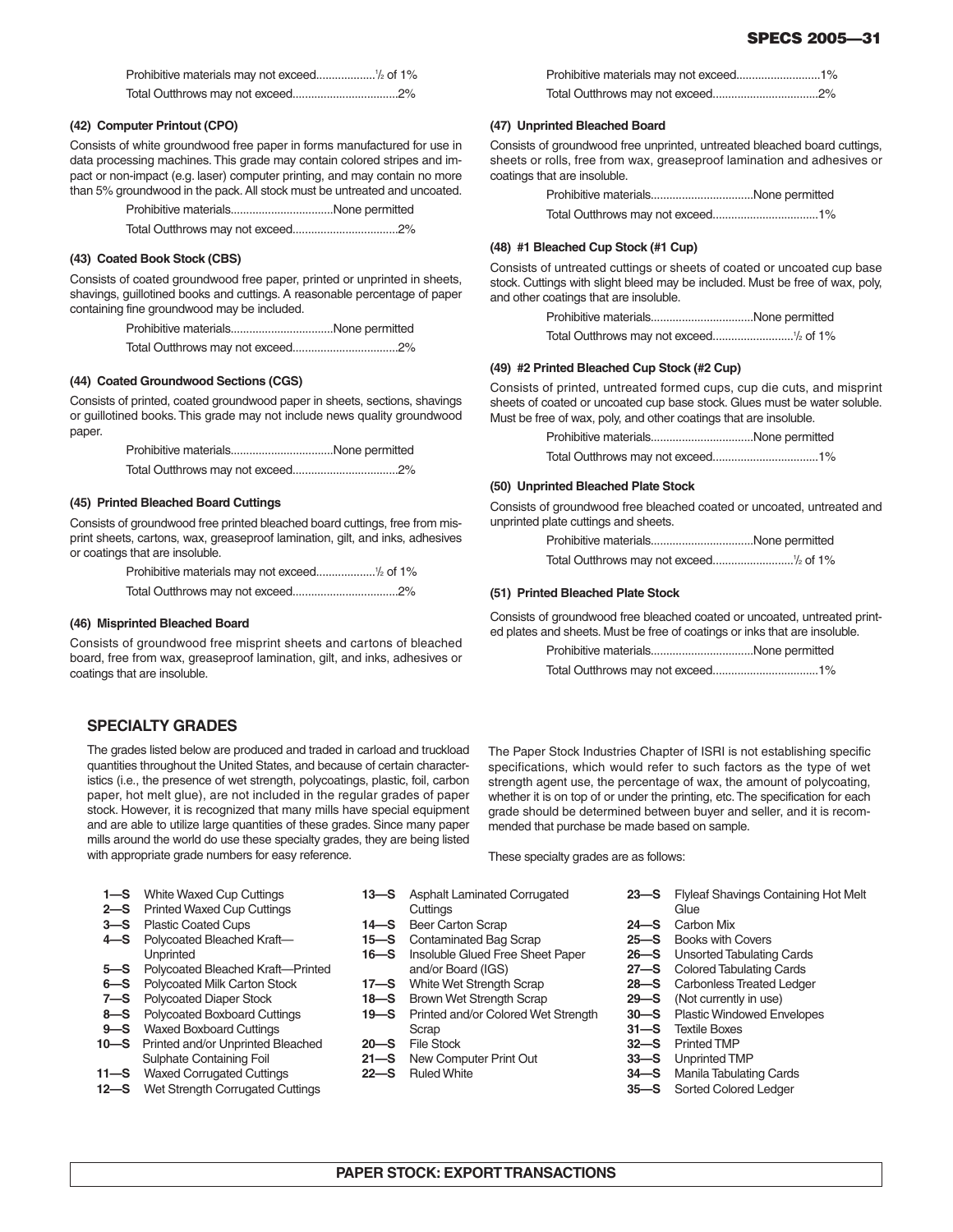# Guidelines for Plastic Scrap: P-2005

# **PLASTIC SCRAP**

# **BALED RECYCLED PLASTIC SCRAP COMMERCIAL GUIDELINES GENERAL INFORMATION**

Commercial Guidelines for Baled Recycled Plastic Scrap were developed to provide industry wide quality standards. These standards will facilitate commodity trading of these materials. They will also focus suppliers of such material on the quality requirements of their customers.

## **Product**

These guidelines are designed with the potential for dealing with all recycled plastic in bale form. Initial specifications refer only to bottles. The code framework allows for generation of guidelines for all types of plastic packaging materials (including rigids and flexibles) with room for expansion to other plastic products and resins including those which are used to produce durable goods. Guidelines for those products may be added at a later date.

## **Codes**

Codes for baled recycled plastics consist of a prefix letter, three digits and two suffix letters.The prefix letter "P" precedes all codes and designates "plastic" material.The first digit corresponds to the SPI resin identification code system and designates the primary plastic material. The second digit describes the plastic product category. The third digit defines the color/appearance of the product. The first suffix letter indicates the type of recycled plastic. The second suffix indicates the source of the recycled plastic product. (See Table 1.)

## **Bale Density**

Bales shall be compressed to a minimum density of 10 pounds per cubic foot and a maximum density to be determined by individual contract between buyer and seller. Increased density may improve transportation efficiency, but over-compression may adversely affect the ability of a buyer to separate, sort, and reprocess the material.

# **Bale Tying Material**

Bale wires, ties, or straps shall be made of non-rusting or corroding material.

## **Bale Integrity**

Bale integrity must be maintained through loading, shipping, handling, and storage. Distorted or broken bales are difficult to handle.They are unacceptable and may result in downgrading, rejection, or charge back.

## **Allowable Contamination**

Unspecified materials must not exceed 2% of total bale weight. Bales which contain over 2% will be subjected to reduction in the contracted price of the material as well as charges for disposal of the contaminants. The reduced percentage will vary

depending upon the amount and type of contamination. Quality of the baled plastic is the primary factor which determines the value.

# **Prohibited Material**

Certain materials are understood to be specified as "prohibited." Such materials will render the bale "non-specification" and may cause some customers to reject the entire shipment. These may include plastic materials which have a deleterious effect on each other when reprocessed, and materials such as agricultural chemicals, hazardous materials, flammable liquids and/or their containers, and medical waste.

## **Liquids**

Plastic containers/materials should be empty and dry when baled. The bale should be free of any free flowing liquid of any type.

## **General**

Shipments should be essentially free of dirt, mud, stones, grease, glass, and paper.The plastic must not have been damaged by ultraviolet exposure. Every effort should be made to store the material above ground and under cover. A good faith effort on the part of the supplier will be made to include only rinsed bottles which have closures removed.

# **DEFINITIONS FOR PLASTIC MATERIALS**

# **Rigid Plastic Container**

A package (formed or molded container) which maintains its shape when empty and unsupported.

# **Plastic Bottle**

A rigid container which is designed with a neck that is smaller than the body. Normally used to hold liquids and emptied by pouring.

# **Plastic Film**

A thin flexible sheet which does not hold a particular shape when unsupported.

## **Recycled Plastic**

Plastics composed of either post consumer or recovered material or both.

## **Recovered Plastic**

Plastic materials which have been recovered or diverted from the solid waste stream. Does not include materials generated from and commonly reused within an original manufacturing process.

# **Post Consumer**

Products generated by a business or consumer that have served their intended end use and have been separated or diverted from the solid waste stream for the purpose of recycling.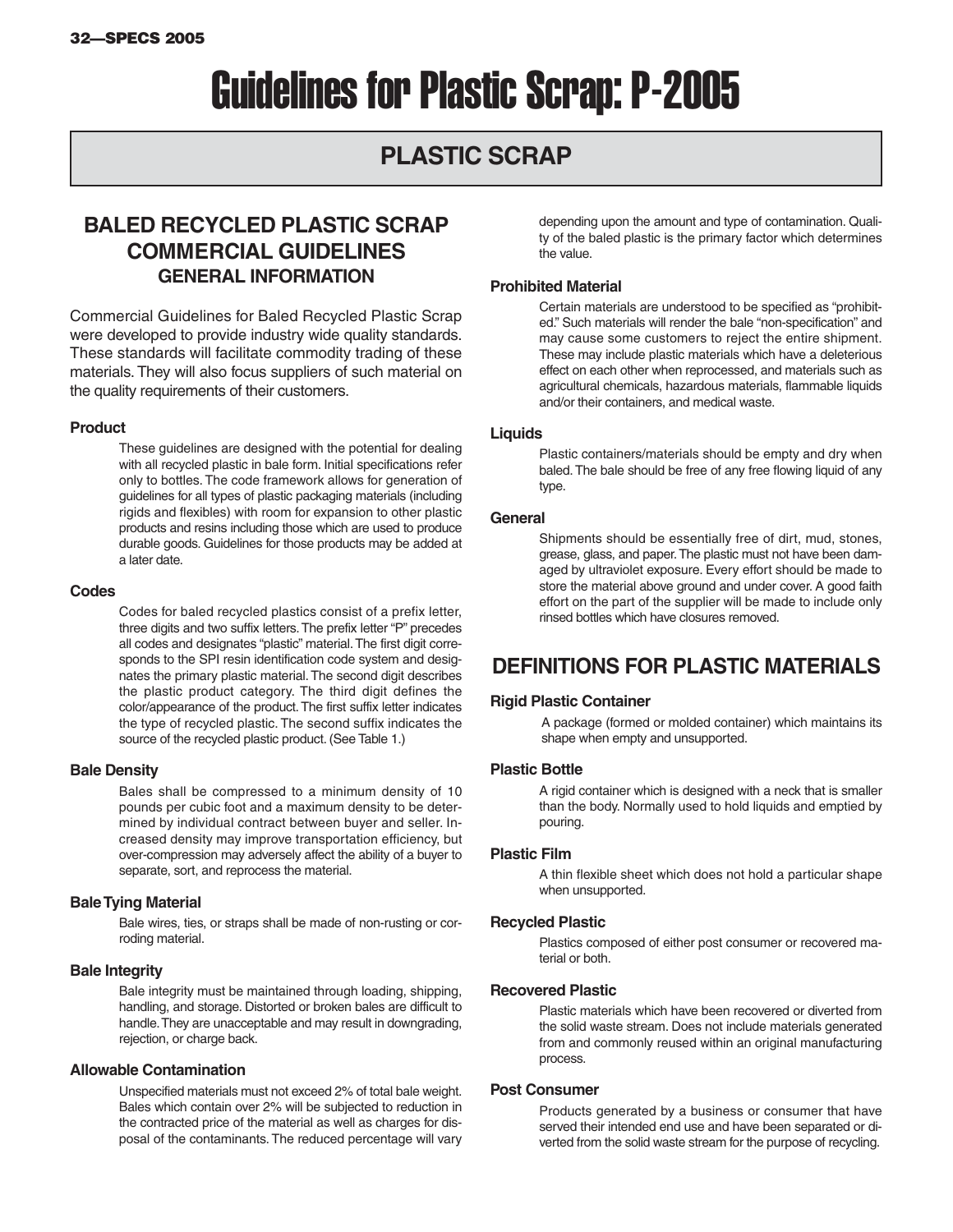# **BALED RECYCLED PLASTIC COMMERCIAL GUIDELINES CODING SYSTEM**

# **P 0 0 0 X X**

The coding system for baled recycled plastic consists of a three digit number with a prefix letter "P" and a two letter suffix.

The prefix "P" designates the category of Plastics and differentiates the code from similar codes for metals and other materials.

The first digit corresponds to the SPI resin identification code system and designates the primary plastic material.

The second digit describes the plastic/product category.

The third digit defines the color/appearance of the products.

The first suffix indicates the type of recycled plastic.

The second suffix indicates the source of the recycled plastic products.

# **CODING KEY:**

| P       | $\circ$              | $\circ$            | $\circ$                                | X               | X               |
|---------|----------------------|--------------------|----------------------------------------|-----------------|-----------------|
| Plastic | <b>Resin Code</b>    | Product            | Color                                  | Type            | Source          |
|         | 0 Mixed Resins (1-7) |                    |                                        |                 |                 |
|         | 1 PET                | 0-Bottles          | 0-Mixture                              | P-Post Consumer | M-Municipal     |
|         | 2 HDPE               | 1-Rigids           | 1-Natural                              |                 |                 |
|         | 3 PVC                |                    |                                        | R-Recovered     | I-Industrial    |
|         | 4 LDPE               | $2$ –Films         | 2-Pigment/Dyed                         |                 |                 |
|         | 5 PP                 |                    |                                        |                 | C-Commercial    |
|         | 6PS                  | 3-9 To be assigned | 3-9 Designated<br>within each category |                 | S-Institutional |
|         | 7 Other              |                    |                                        |                 |                 |
|         | 8 To be assigned     |                    |                                        |                 |                 |
|         | 9 To be assigned     |                    |                                        |                 |                 |

# **BALED PLASTIC MATERIAL IDENTIFICATION CODES**

| Series                 | Code                    | Resin                                     | Categories                                                                 | <b>Series</b>             |                                                                                    | Code                    | Resin                                        | Categories                                                                                                         |
|------------------------|-------------------------|-------------------------------------------|----------------------------------------------------------------------------|---------------------------|------------------------------------------------------------------------------------|-------------------------|----------------------------------------------|--------------------------------------------------------------------------------------------------------------------|
| P-100 Series-PET       | $P-100$<br>P-101        | <b>PET</b><br><b>PET</b>                  | <b>Mixed Bottles</b><br><b>Clear Soda Bottles</b>                          |                           | P-500 Series-PP                                                                    | P-500<br>P-501          | <b>PP</b><br>PP                              | <b>Mixed Bottles</b><br><b>Natural Bottles</b>                                                                     |
|                        | $P-102$<br>P-103        | <b>PET</b><br>PET                         | <b>Green Soda Bottles</b><br>Mixed Clear & Green                           |                           |                                                                                    | P-502                   | PP                                           | <b>Pigmented Bottles</b>                                                                                           |
| Soda<br><b>Bottles</b> |                         |                                           |                                                                            |                           | P-600 Series-PS                                                                    | P-600<br>P-601          | <b>PS</b><br><b>PS</b>                       | <b>Mixed Bottles</b><br><b>Natural Bottles</b>                                                                     |
|                        | P-104<br>$P-110$        | <b>PET</b><br><b>PET</b>                  | <b>Custom Bottles</b><br><b>Mixed Rigid</b>                                |                           |                                                                                    | P-602                   | <b>PS</b>                                    | <b>Pigmented Bottles</b>                                                                                           |
|                        |                         |                                           | Containers                                                                 |                           | P-700 Series Other/Code 7 P-700                                                    | P-701                   | <b>OTHER</b><br><b>OTHER</b>                 | <b>Mixed Bottles</b><br><b>Natural Bottles</b>                                                                     |
| P-200 Series-HDPE      | $P-200$<br>$P-201$      | <b>HDPE</b><br><b>HDPE</b>                | <b>Mixed Bottles</b><br><b>Natural Bottles</b>                             |                           |                                                                                    | P-702                   | <b>OTHER</b>                                 | <b>Pigmented Bottles</b>                                                                                           |
|                        | $P-202$                 | <b>HDPE</b>                               | <b>Pigmented Bottles</b>                                                   | P-000 Series-Mixed resins |                                                                                    |                         |                                              |                                                                                                                    |
| P-300 Series-PVC       | P-300<br>P-301<br>P-302 | <b>PVC</b><br><b>PVC</b><br><b>PVC</b>    | <b>Mixed Bottles</b><br><b>Natural Bottles</b><br><b>Pigmented Bottles</b> | $(Codes 1-7)$             |                                                                                    | P-000<br>P-001<br>P-002 | <b>MIXED</b><br><b>MIXED</b><br><b>MIXED</b> | <b>Mixed Bottles</b><br><b>Natural Bottles</b><br><b>Pigmented Bottles</b>                                         |
| P-400 Series-LDPE      | P-400<br>P-401<br>P-402 | <b>LDPE</b><br><b>LDPE</b><br><b>LDPE</b> | <b>Mixed Bottles</b><br><b>Natural Bottles</b><br><b>Pigmented Bottles</b> | NOTE:                     | tence of a market for the material.<br>gories may be developed as the need arises. |                         |                                              | The existence of a code category does not imply the exis-<br>These are representative code categories. Other cate- |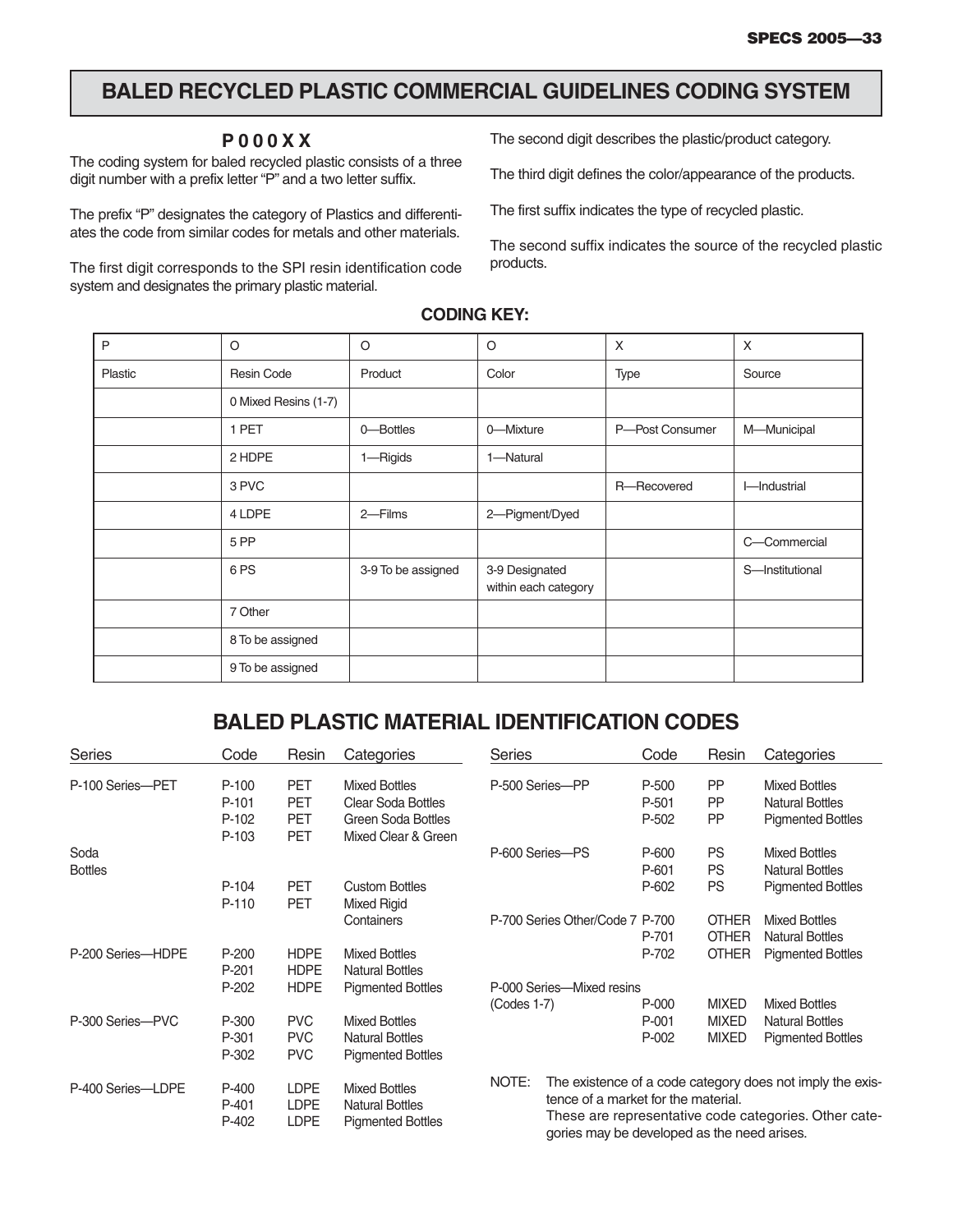|                                                                | <b>PLASTIC STANDARD P-100</b>                    | <b>COMMERCIAL GUIDELINE BALED RECYCLED</b>                                                    | <b>CONTAMINATION:</b>                                     | Total allowable:<br>Type:                               | 2%<br>Non specified plastic or                                               |
|----------------------------------------------------------------|--------------------------------------------------|-----------------------------------------------------------------------------------------------|-----------------------------------------------------------|---------------------------------------------------------|------------------------------------------------------------------------------|
|                                                                | <b>RESIN: PET MIXED</b>                          |                                                                                               |                                                           |                                                         | non-plastic material<br>Dirt: Essentially free of dirt,                      |
| <b>PRODUCT:</b><br><b>CATEGORY:</b><br>TYPE:<br><b>SOURCE:</b> | <b>Bottles Only</b>                              | Mixed soft drink, liquor, edible oil, etc. bottles                                            | <b>HAZARDOUS</b><br><b>MATERIALS:</b><br><b>MOISTURE:</b> | No hazardous or medical waste<br>No free flowing liquid | mud & stones                                                                 |
| <b>BALE PROPERTIES:</b>                                        | <b>Bulk Density:</b><br>Strapping:<br>Integrity: | Dimension: 72" maximum<br>10 lbs/cu ft. minimum<br>Non-rusting material<br>Must be maintained | <b>STORAGE:</b><br><b>GENERAL:</b>                        | Good faith effort to rinse bottles                      | Outdoor storage: <6 months unless<br>covered with UV<br>protective materials |
|                                                                |                                                  | through shipping,<br>unloading & storage                                                      |                                                           |                                                         |                                                                              |
| <b>CONTAMINATION:</b>                                          | Total allowable:                                 | 2%                                                                                            |                                                           |                                                         | <b>COMMERCIAL GUIDELINE BALED RECYCLED</b>                                   |
|                                                                | Type:                                            | Non specified plastic or<br>non-plastic material                                              |                                                           | <b>PLASTIC STANDARD P-103</b>                           |                                                                              |
| <b>HAZARDOUS</b>                                               |                                                  | Dirt: Essentially free of dirt,<br>mud & stones                                               | <b>RESIN:</b><br><b>PRODUCT:</b><br><b>CATEGORY:</b>      | PET CLEAR and GREEN<br><b>Bottles Only</b>              | Beverage containers only (1, 2, 3 liter, 16 oz. soft                         |
| <b>MATERIALS:</b>                                              | No hazardous or medical waste                    |                                                                                               |                                                           | drink bottles)                                          |                                                                              |
| <b>MOISTURE:</b>                                               | No free flowing liquid                           |                                                                                               | TYPE:                                                     |                                                         |                                                                              |
| <b>STORAGE:</b>                                                | Outdoor storage:                                 | <6 months unless<br>covered with UV<br>protective materials                                   | <b>SOURCE:</b><br><b>BALE PROPERTIES:</b>                 | <b>Bulk Density:</b>                                    | Dimension: 72" maximum<br>10 lbs/cu ft. minimum                              |
| <b>GENERAL:</b>                                                |                                                  | Good faith effort to rinse bottles and remove closures                                        |                                                           | Strapping:<br>Integrity:                                | Non-rusting material<br>Must be maintained<br>through shipping,              |
|                                                                | <b>COMMERCIAL GUIDELINE BALED</b>                |                                                                                               |                                                           |                                                         | unloading & storage                                                          |
|                                                                | <b>RECYCLED PLASTIC STANDARD P-101</b>           |                                                                                               | <b>CONTAMINATION:</b>                                     | Total allowable:                                        | 2%                                                                           |
| <b>RESIN:</b>                                                  | PET CLEAR                                        |                                                                                               |                                                           | Type:                                                   | Non specified plastic or<br>non-plastic material                             |
| <b>PRODUCT:</b>                                                | <b>Bottles Only</b>                              |                                                                                               |                                                           | Dirt:                                                   | Essentially free of dirt,                                                    |
| <b>CATEGORY:</b>                                               |                                                  | Beverage containers only (1, 2, 3 liter, 16                                                   |                                                           |                                                         | mud & stones                                                                 |
|                                                                | oz. soft drink bottles)                          |                                                                                               | <b>HAZARDOUS</b>                                          |                                                         |                                                                              |
| TYPE:<br><b>SOURCE:</b>                                        |                                                  |                                                                                               | <b>MATERIALS:</b><br><b>MOISTURE:</b>                     | No hazardous or medical waste<br>No free flowing liquid |                                                                              |
| <b>BALE PROPERTIES:</b>                                        |                                                  | Dimension: 72" maximum                                                                        | <b>STORAGE:</b>                                           |                                                         | Outdoor storage: <6 months unless                                            |
|                                                                | <b>Bulk Density:</b>                             | 10 lbs/cu ft. minimum                                                                         |                                                           |                                                         | covered with UV                                                              |
|                                                                | Strapping:                                       | Non-rusting material                                                                          |                                                           |                                                         | protective materials                                                         |
|                                                                | Integrity:                                       | Must be maintained<br>through shipping,                                                       | <b>GENERAL:</b>                                           |                                                         | Good faith effort to rinse bottles and remove closures                       |
|                                                                |                                                  | unloading & storage                                                                           |                                                           |                                                         |                                                                              |
| <b>CONTAMINATION:</b>                                          | Total allowable:                                 | 2%                                                                                            |                                                           |                                                         | <b>COMMERCIAL GUIDELINE BALED RECYCLED</b>                                   |
|                                                                | Type:                                            | Non specified plastic or<br>non-plastic material                                              |                                                           | <b>PLASTIC STANDARD P-104</b>                           |                                                                              |
|                                                                |                                                  | Dirt: Essentially free of dirt,                                                               | <b>RESIN:</b>                                             | PET CUSTOM                                              |                                                                              |
| <b>HAZARDOUS</b>                                               |                                                  | mud & stones                                                                                  | <b>PRODUCT:</b><br><b>CATEGORY:</b>                       | Bottles and Jars Only                                   | Mixed liquor, edible oil, peanut butter, etc. bottles/jars                   |
| <b>MATERIALS:</b>                                              | No hazardous or medical waste                    |                                                                                               | TYPE:                                                     |                                                         |                                                                              |
| <b>MOISTURE:</b>                                               | No free flowing liquid                           |                                                                                               | <b>SOURCE:</b>                                            |                                                         |                                                                              |
| <b>STORAGE:</b>                                                |                                                  | Outdoor storage: <6 months unless                                                             | <b>BALE PROPERTIES:</b>                                   |                                                         | Dimension: 72" maximum                                                       |
|                                                                |                                                  | covered with UV                                                                               |                                                           | <b>Bulk Density:</b><br>Strapping:                      | 10 lbs/cu ft. minimum<br>Non-rusting material                                |
| <b>GENERAL:</b>                                                |                                                  | protective materials<br>Good faith effort to rinse bottles and remove closures                |                                                           | Integrity:                                              | Must be maintained<br>through shipping,                                      |
|                                                                |                                                  |                                                                                               |                                                           |                                                         | unloading & storage                                                          |
|                                                                | <b>PLASTIC STANDARD P-102</b>                    | <b>COMMERCIAL GUIDELINE BALED RECYCLED</b>                                                    | <b>CONTAMINATION:</b>                                     | Total allowable:<br>Type:                               | 2%<br>Non specified plastic or<br>non-plastic material                       |
| <b>RESIN:</b><br><b>PRODUCT:</b>                               | <b>PET GREEN</b><br><b>Bottles Only</b>          |                                                                                               |                                                           |                                                         | Dirt: Essentially free of dirt,<br>mud & stones                              |
| <b>CATEGORY:</b>                                               | Beverage containers only (1, 2, 3 liter,         |                                                                                               | <b>HAZARDOUS</b>                                          |                                                         |                                                                              |
|                                                                | 16 oz. soft drink bottles)                       |                                                                                               | <b>MATERIALS:</b>                                         | No hazardous or medical waste                           |                                                                              |
| TYPE:<br><b>SOURCE:</b>                                        |                                                  |                                                                                               | <b>MOISTURE:</b><br><b>STORAGE:</b>                       | No free flowing liquid                                  | Outdoor storage: <6 months unless                                            |
| <b>BALE</b>                                                    |                                                  |                                                                                               |                                                           |                                                         | covered with uv                                                              |
| <b>PROPERTIES:</b>                                             | Dimension:                                       | 72" maximum                                                                                   |                                                           |                                                         | protective materials                                                         |
|                                                                | Bulk Density:<br>Strapping:                      | 10 lbs/cu ft. minimum<br>Non-rusting material                                                 | <b>GENERAL:</b>                                           |                                                         | Good faith effort to rinse bottles and remove closures                       |

Integrity: Must be maintained through shipping, unloading & storage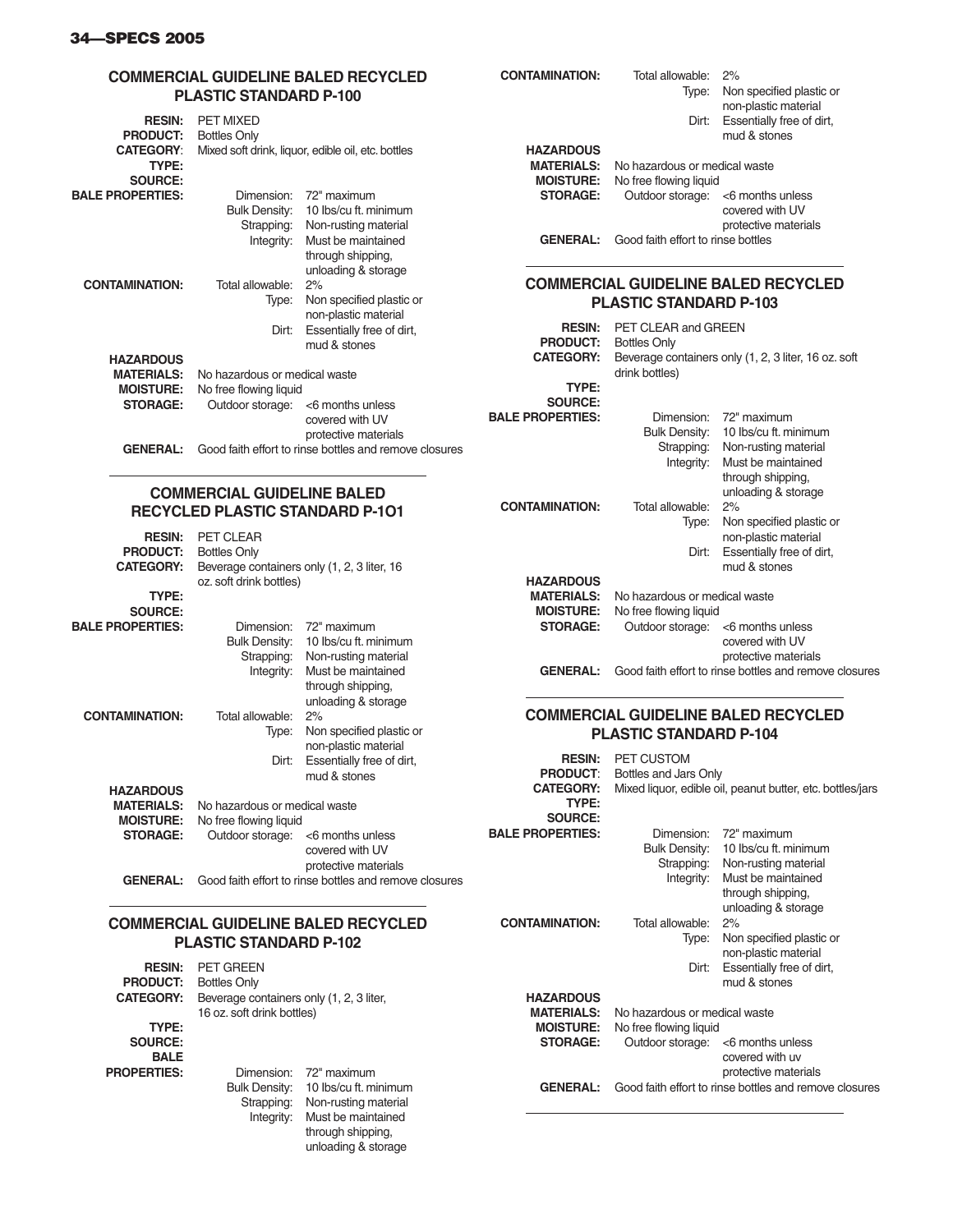protective materials

**GENERAL:** Good faith effort to rinse bottles and remove closures

#### **COMMERCIAL GUIDELINE BALED RECYCLED PLASTIC STANDARD P-110 RESIN:** PET MIXED **PRODUCT:** Rigid Containers **CATEGORY:** Mixed bottles, jars, tubs, trays, etc. **TYPE: SOURCE:**<br>BALE PROPERTIES: **Dimension: 72" maximum** Bulk Density: 10 Ibs/cu ft. minimum Strapping: Non-rusting material<br>Integrity: Must be maintained Must be maintained through shipping, unloading & storage **CONTAMINATION:** Total allowable: 2% Type: Non specified plastic or non-plastic material Dirt: Essentially free of dirt, mud & stones **HAZARDOUS MATERIALS:** Non hazardous or medical waste<br>**MOISTURE:** No free flowing liquid **MOISTURE:** No free flowing liquid<br>**STORAGE:** Outdoor storage: Outdoor storage: <6 months unless covered with UV protective materials **GENERAL:** Good faith effort to rinse bottles and remove closures **COMMERCIAL GUIDELINE BALED RECYCLED PLASTIC STANDARD P-200 RESIN:** HDPE MIXED **PRODUCT:** Bottles Only<br>CATEGORY: Mixed bouse Mixed household HDPE bottles (detergent, shampoo, household products, milk, etc.) **TYPE: SOURCE:**<br>:BALE PROPERTIES **Dimension: 72" maximum** Bulk Density: 10 Ibs/cu ft. minimum Strapping: Non-rusting material Integrity: Must be maintained through shipping, unloading & storage **CONTAMINATION:** Total allowable: 2% Type: Non specified plastic or non-plastic material Dirt: Essentially free of dirt, mud & stones **HAZARDOUS MATERIALS:** No hazardous or medical waste<br>**MOISTURE:** No free flowing liquid No free flowing liquid **STORAGE:** Outdoor storage: <1 month unless covered with UV protective materials **GENERAL:** Good faith effort to rinse bottles and remove closures **COMMERCIAL GUIDELINE BALED RECYCLED PLASTIC STANDARD P-201 RESIN:** HDPE NATURAL **PRODUCT:** Bottles Only **CATEGORY:** Milk, water, and juice (quart, ½ gallon, and 1 gallon bottles) **TYPE: SOURCE:**<br>:BALE PROPERTIES **Dimension: 72" maximum CONTAMINATION:** Total allowable: 2% Type: Non specified plastic or non-plastic material Dirt: Essentially free of dirt, mud & stones **HAZARDOUS MATERIALS:** No hazardous or medical waste<br>**MOISTURF:** No free flowing liquid No free flowing liquid **STORAGE:** Outdoor storage: <1 month unless covered with UV protective materials **GENERAL:** Good faith effort to rinse bottles and remove closures **COMMERCIAL GUIDELINE BALED RECYCLED PLASTIC STANDARD P-202 RESIN:** HDPE PIGMENTED<br>**ODUCT:** Bottles Only **PRODUCT: CATEGORY:** Mixed pigmented household HDPE bottles (detergent, shampoo, household products, etc.) **TYPE: SOURCE:**<br>**BALE PROPERTIES: Dimension: 72' maximum** Bulk Density: 10 lbs/cuff. minimum Strapping: Non-rusting material<br>Integrity: Must be maintained Must be maintained through shipping, unloading & storage **CONTAMINATION:** Total allowable: 2% Type: Non specified plastic or non-plastic material Dirt: Essentially free of dirt, mud & stones **HAZARDOUS MATERIALS:** No hazardous or medical waste **MOISTURE:** No free flowing liquid<br>**STORAGE:** Outdoor storage: Outdoor storage: <1 month unless covered with UV protective materials **GENERAL:** Good faith effort to rinse bottles and remove closures **COMMERCIAL GUIDELINE BALED RECYCLED PLASTIC STANDARD P-300 RESIN:** PVC MIXED **PRODUCT:** Bottles Only **CATEGORY**: Mixed clear and pigmented bottles **TYPE: SOURCE:**<br>**BALE PROPERTIES: Dimension:** 72" maximum Bulk Density: 10 Ibs/cu ft. minimum Strapping: Non-rusting material<br>Integrity: Must be maintained Must be maintained through shipping, unloading & storage **CONTAMINATION:** Total allowable: 2% Type: Non specified plastic or non-plastic material Dirt: Essentially free of dirt, mud & stones **HAZARDOUS MATERIALS:** No hazardous or medical waste<br>**MOISTURE:** No free flowing liquid **MOISTURE:** No free flowing liquid<br>**STORAGE:** Outdoor storage: Outdoor storage: <6 months unless covered with UV

Bulk Density: 10 Ibs/cu ft. Minimum Strapping: Non-rusting material Integrity: Must be maintained through shipping, unloading & storage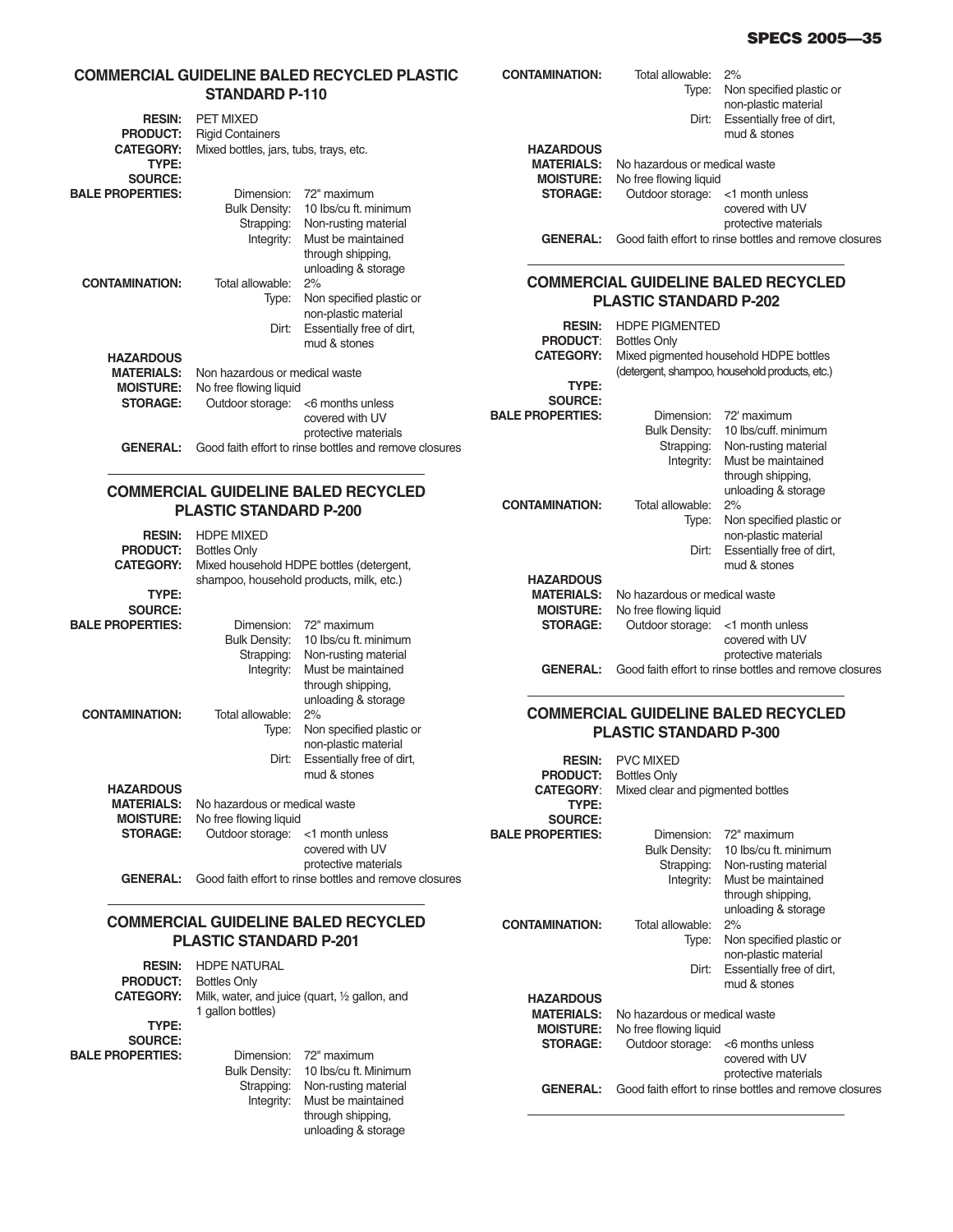|                                              | <b>PLASTIC STANDARD P-301</b>                        | <b>COMMERCIAL GUIDELINE BALED RECYCLED</b>             | <b>CONTAMINATION:</b>                 | Total allowable:<br>Type:                     | 2%<br>Non specified plastic or<br>non-plastic material |
|----------------------------------------------|------------------------------------------------------|--------------------------------------------------------|---------------------------------------|-----------------------------------------------|--------------------------------------------------------|
| <b>RESIN:</b>                                | <b>PVC NATURAL</b>                                   |                                                        |                                       | Dirt:                                         | Essentially free of dirt,                              |
| <b>PRODUCT:</b><br><b>CATEGORY:</b><br>TYPE: | <b>Bottles Only</b><br><b>Clear Bottles</b>          |                                                        | <b>HAZARDOUS</b><br><b>MATERIALS:</b> | No hazardous or medical waste                 | mud & stones                                           |
| <b>SOURCE:</b>                               |                                                      |                                                        | <b>MOISTURE:</b>                      | No free flowing liquid                        |                                                        |
| <b>BALE PROPERTIES:</b>                      |                                                      | Dimension: 72" maximum                                 | <b>STORAGE:</b>                       | Outdoor storage:                              | <1 month unless                                        |
|                                              |                                                      | Bulk Density: 10 lbs/cu ft. minimum                    |                                       |                                               | covered with UV                                        |
|                                              | Strapping:                                           | Non-rusting material                                   |                                       |                                               | protective materials                                   |
|                                              | Integrity:                                           | Must be maintained<br>through shipping,                | <b>GENERAL:</b>                       |                                               | Good faith effort to rinse bottles and remove closures |
|                                              |                                                      | unloading & storage                                    |                                       |                                               |                                                        |
| <b>CONTAMINATION:</b>                        | Total allowable:<br>Type:                            | 2%<br>Non specified plastic or                         |                                       | <b>PLASTIC STANDARD P-401</b>                 | <b>COMMERCIAL GUIDELINE BALED RECYCLED</b>             |
|                                              |                                                      | non-plastic material                                   | <b>RESIN:</b>                         | <b>LDPE MIXED</b>                             |                                                        |
| <b>HAZARDOUS</b>                             |                                                      | Dirt: Essentially free of dirt,<br>mud & stones        | <b>PRODUCT:</b><br><b>CATEGORY:</b>   | <b>Bottles Only</b><br><b>Natural Bottles</b> |                                                        |
| <b>MATERIALS:</b>                            | No hazardous or medical waste                        |                                                        | TYPE:                                 |                                               |                                                        |
| <b>MOISTURE:</b>                             | No free flowing liquid                               |                                                        | <b>SOURCE:</b>                        |                                               |                                                        |
| <b>STORAGE:</b>                              |                                                      | Outdoor storage: <6 months unless                      | <b>BALE PROPERTIES:</b>               | Dimension:                                    | 72" maximum                                            |
|                                              |                                                      | covered with UV                                        |                                       | Bulk Density:                                 | 10 lbs/cu ft. minimum                                  |
|                                              |                                                      | protective materials                                   |                                       | Strapping:                                    | Non-rusting material                                   |
| <b>GENERAL:</b>                              |                                                      | Good faith effort to rinse bottles and remove closures |                                       | Integrity:                                    | Must be maintained                                     |
|                                              |                                                      |                                                        |                                       |                                               | through shipping,<br>unloading & storage               |
|                                              |                                                      |                                                        | <b>CONTAMINATION:</b>                 | Total allowable:                              | 2%                                                     |
|                                              |                                                      | <b>COMMERCIAL GUIDELINE BALED RECYCLED</b>             |                                       | Type:                                         | Non specified plastic or                               |
|                                              | <b>PLASTIC STANDARD P-302</b>                        |                                                        |                                       |                                               | non-plastic material                                   |
| <b>RESIN:</b>                                | <b>PVC PIGMENTED</b>                                 |                                                        |                                       | Dirt:                                         | Essentially free of dirt,                              |
| <b>PRODUCT:</b>                              | <b>Bottles Only</b>                                  |                                                        |                                       |                                               | mud & stones                                           |
| <b>CATEGORY:</b>                             | <b>Pigmented Bottles</b>                             |                                                        | <b>HAZARDOUS</b>                      |                                               |                                                        |
| TYPE:                                        |                                                      |                                                        | <b>MATERIALS:</b>                     | No hazardous or medical waste                 |                                                        |
| <b>SOURCE:</b>                               |                                                      |                                                        | <b>MOISTURE:</b>                      | No free flowing liquid                        |                                                        |
| <b>BALE PROPERTIES:</b>                      |                                                      | Dimension: 72" maximum                                 | <b>STORAGE:</b>                       |                                               | Outdoor storage: <1 month unless<br>covered with UV    |
|                                              | <b>Bulk Density:</b>                                 | 10 lbs/cu ft. minimum                                  |                                       |                                               | protective materials                                   |
|                                              | Strapping:<br>Integrity:                             | Non-rusting material<br>Must be maintained             | <b>GENERAL:</b>                       |                                               | Good faith effort to rinse bottles and remove closures |
|                                              |                                                      | through shipping,                                      |                                       |                                               |                                                        |
|                                              |                                                      | unloading & storage                                    |                                       |                                               |                                                        |
| <b>CONTAMINATION:</b>                        | Total allowable:                                     | 2%                                                     |                                       |                                               | <b>COMMERCIAL GUIDELINE BALED RECYCLED</b>             |
|                                              | Type:                                                | Non specified plastic or                               |                                       | <b>PLASTIC STANDARD P-402</b>                 |                                                        |
|                                              |                                                      | non-plastic material                                   |                                       | <b>RESIN: LDPE PIGMENTED</b>                  |                                                        |
|                                              | Dirt:                                                | Essentially free of dirt,                              | <b>PRODUCT:</b>                       | <b>Bottles Only</b>                           |                                                        |
|                                              |                                                      | mud & stones                                           | <b>CATEGORY:</b>                      | <b>Pigmented Bottles</b>                      |                                                        |
| <b>HAZARDOUS</b><br><b>MATERIALS:</b>        | No hazardous or medical waste                        |                                                        | TYPE:                                 |                                               |                                                        |
| <b>MOISTURE:</b>                             | No free flowing liquid                               |                                                        | <b>SOURCE:</b>                        |                                               |                                                        |
| <b>STORAGE:</b>                              | Outdoor storage:                                     | <6 months unless                                       | <b>BALE PROPERTIES:</b>               | Dimension:                                    | 72" maximum                                            |
|                                              |                                                      | covered with UV                                        |                                       | Bulk Density:                                 | 10 lbs/cu ft. minimum                                  |
|                                              |                                                      | protective materials                                   |                                       | Strapping:                                    | Non-rusting material                                   |
| <b>GENERAL:</b>                              | Good faith effort to rinse bottles and               |                                                        |                                       | Integrity:                                    | Must be maintained<br>through shipping,                |
| remove closures                              |                                                      |                                                        |                                       |                                               | unloading & storage                                    |
|                                              |                                                      |                                                        | <b>CONTAMINATION:</b>                 | Total allowable:                              | 2%                                                     |
|                                              |                                                      |                                                        |                                       | Tvpe:                                         | Non specified plastic or                               |
|                                              |                                                      | <b>COMMERCIAL GUIDELINE BALED RECYCLED</b>             |                                       |                                               | non-plastic material                                   |
|                                              | <b>PLASTIC STANDARD P-400</b>                        |                                                        |                                       | Dirt:                                         | Essentially free of dirt,                              |
|                                              |                                                      |                                                        |                                       |                                               | mud & stones                                           |
|                                              | <b>RESIN: LDPE MIXED</b>                             |                                                        | <b>HAZARDOUS</b>                      |                                               |                                                        |
| <b>PRODUCT:</b>                              | <b>Bottles Only</b>                                  |                                                        | <b>MATERIALS:</b>                     | No hazardous or medical waste                 |                                                        |
|                                              | <b>CATEGORY:</b> Mixed natural and pigmented bottles |                                                        | <b>MOISTURE:</b>                      | No free flowing liquid                        |                                                        |

**BALE PROPERTIES:** Dimension: 72" maximum Bulk Density: 10 Ibs/cu ft. minimum Strapping: Non-rusting material Integrity: Must be maintained

through shipping, unloading & storage

**TYPE:**

**SOURCE:**<br>BALE PROPERTIES:

#### protective materials **GENERAL:** Good faith effort to rinse bottles and remove closures

covered with UV

**STORAGE:** Outdoor storage: <1 month unless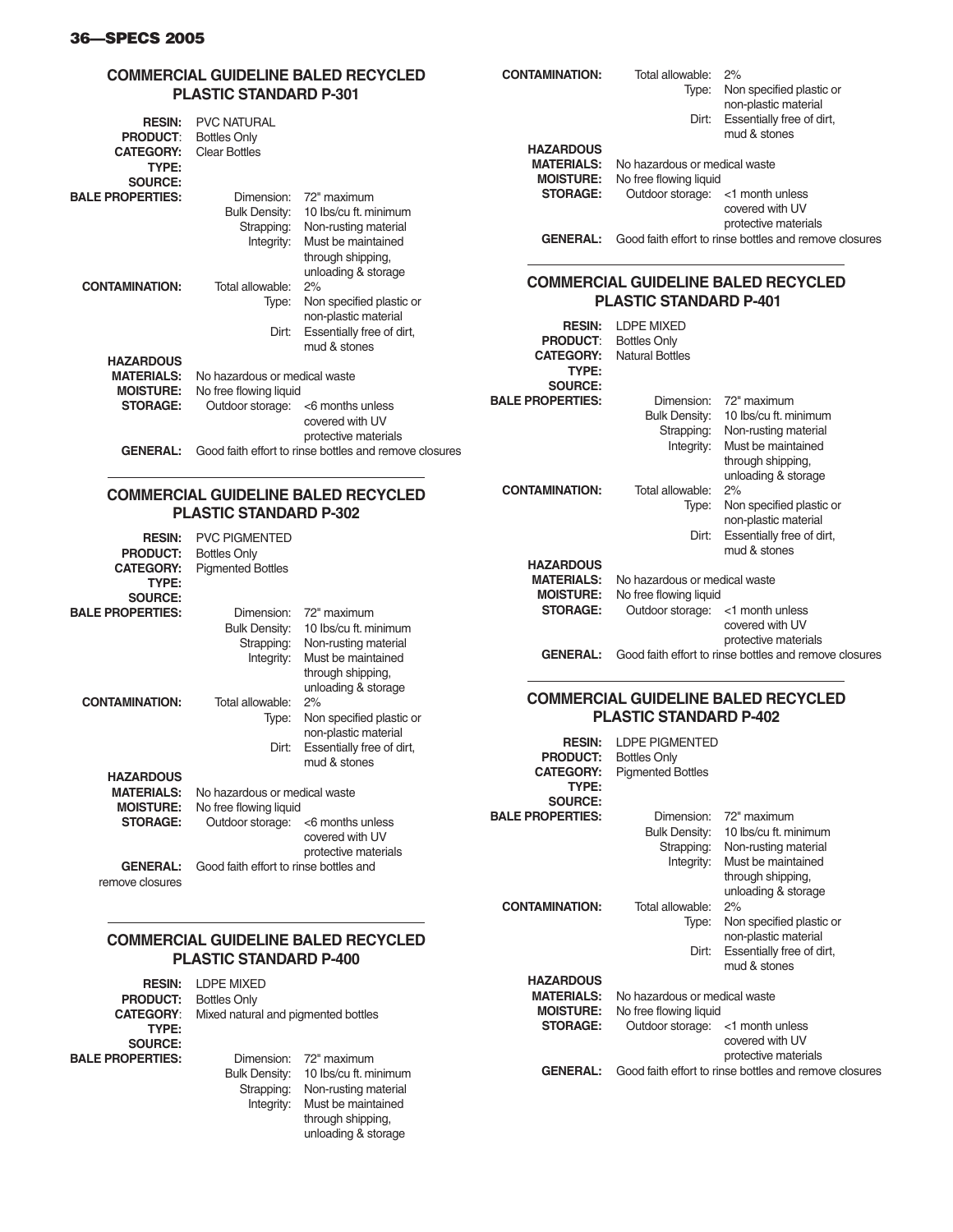#### **SPECS 2005—37**

# **COMMERCIAL GUIDELINE BALED RECYCLED PLASTIC STANDARD P-500**

| <b>RESIN:</b>           | <b>PP MIXED</b>                     |                                                        |  |
|-------------------------|-------------------------------------|--------------------------------------------------------|--|
| <b>PRODUCT:</b>         | <b>Bottles Only</b>                 |                                                        |  |
| <b>CATEGORY:</b>        | Mixed natural and pigmented bottles |                                                        |  |
| TYPE:                   |                                     |                                                        |  |
| <b>SOURCE:</b>          |                                     |                                                        |  |
| <b>BALE PROPERTIES:</b> | Dimension:                          | 72" maximum                                            |  |
|                         |                                     | Bulk Density: 10 lbs/cu ft. minimum                    |  |
|                         | Strapping:                          | Non-rusting material                                   |  |
|                         | Integrity:                          | Must be maintained                                     |  |
|                         |                                     | through shipping,                                      |  |
|                         |                                     | unloading & storage                                    |  |
| <b>CONTAMINATION:</b>   | Total allowable:                    | 2%                                                     |  |
|                         | Type:                               | Non specified plastic or                               |  |
|                         |                                     | non-plastic material                                   |  |
|                         | Dirt:                               | Essentially free of dirt,                              |  |
|                         |                                     | mud & stones                                           |  |
| <b>HAZARDOUS</b>        |                                     |                                                        |  |
| <b>MATERIALS:</b>       | No hazardous or medical waste       |                                                        |  |
| <b>MOISTURE:</b>        | No free flowing liquid              |                                                        |  |
| <b>STORAGE:</b>         | Outdoor storage: <1 month unless    |                                                        |  |
|                         |                                     | covered with UV                                        |  |
|                         |                                     | protective materials                                   |  |
| <b>GENERAL:</b>         |                                     | Good faith effort to rinse bottles and remove closures |  |

# **COMMERCIAL GUIDELINE BALED RECYCLED PLASTIC STANDARD P-501**

| <b>RESIN:</b>           | PP NATURAL                    |                                                        |
|-------------------------|-------------------------------|--------------------------------------------------------|
| <b>PRODUCT:</b>         | <b>Bottles Only</b>           |                                                        |
| <b>CATEGORY:</b>        | <b>Natural Bottles</b>        |                                                        |
| TYPE:                   |                               |                                                        |
| <b>SOURCE:</b>          |                               |                                                        |
| <b>BALE PROPERTIES:</b> | Dimension:                    | 72" maximum                                            |
|                         |                               | Bulk Density: 10 lbs/cu ft. minimum                    |
|                         | Strapping:                    | Non-rusting material                                   |
|                         | Integrity:                    | Must be maintained                                     |
|                         |                               | through shipping,                                      |
|                         |                               | unloading & storage                                    |
| <b>CONTAMINATION:</b>   | Total allowable:              | 2%                                                     |
|                         | Type:                         | Non specified plastic or                               |
|                         |                               | non-plastic material                                   |
|                         | Dirt:                         | Essentially free of dirt,                              |
|                         |                               | mud & stones                                           |
| <b>HAZARDOUS</b>        |                               |                                                        |
| <b>MATERIALS:</b>       | No hazardous or medical waste |                                                        |
| <b>MOISTURE:</b>        | No free flowing liquid        |                                                        |
| <b>STORAGE:</b>         | Outdoor storage:              | <1 month unless                                        |
|                         |                               | covered with UV                                        |
|                         |                               | protective materials                                   |
| <b>GENERAL:</b>         |                               | Good faith effort to rinse bottles and remove closures |
|                         |                               |                                                        |

# **COMMERCIAL GUIDELINE BALED RECYCLED PLASTIC STANDARD P-502**

| <b>RESIN:</b><br><b>PRODUCT:</b><br><b>CATEGORY:</b><br>TYPE:<br><b>SOURCE:</b> | <b>PP PIGMENTED</b><br><b>Bottles Only</b><br><b>Pigmented Bottles</b> |                                                                                                                                |
|---------------------------------------------------------------------------------|------------------------------------------------------------------------|--------------------------------------------------------------------------------------------------------------------------------|
| <b>BALE PROPERTIES:</b>                                                         | Dimension:<br><b>Bulk Density:</b><br>Strapping:<br>Integrity:         | 72" maximum<br>10 lbs/cu ft. minimum<br>Non-rusting material<br>Must be maintained<br>through shipping,<br>unloading & storage |
| <b>CONTAMINATION:</b>                                                           | Total allowable:<br>Type:                                              | 2%<br>Non specified plastic or<br>non-plastic material                                                                         |

|                                                           |                                                         | Dirt: Essentially free of dirt,<br>mud & stones        |
|-----------------------------------------------------------|---------------------------------------------------------|--------------------------------------------------------|
| <b>HAZARDOUS</b><br><b>MATERIALS:</b><br><b>MOISTURE:</b> | No hazardous or medical waste<br>No free flowing liquid |                                                        |
| <b>STORAGE:</b>                                           | Outdoor storage: <1 month unless                        | covered with UV                                        |
|                                                           |                                                         | protective materials                                   |
| <b>GENERAL</b> :                                          |                                                         | Good faith effort to rinse bottles and remove closures |

# **COMMERCIAL GUIDELINE BALED RECYCLED PLASTIC STANDARD P-600**

| <b>RESIN:</b><br><b>PRODUCT:</b><br><b>CATEGORY:</b><br>TYPE:<br><b>SOURCE:</b> | <b>PS MIXED</b><br><b>Bottles Only</b><br>Mixed clear and pigmented bottles |                                                  |  |
|---------------------------------------------------------------------------------|-----------------------------------------------------------------------------|--------------------------------------------------|--|
| <b>BALE PROPERTIES:</b>                                                         | Dimension:                                                                  | 72" maximum                                      |  |
|                                                                                 | Bulk Density:                                                               | 10 lbs/cu ft. minimum                            |  |
|                                                                                 | Strapping:                                                                  | Non-rusting material                             |  |
|                                                                                 | Integrity:                                                                  | Must be maintained                               |  |
|                                                                                 |                                                                             | through shipping,                                |  |
|                                                                                 |                                                                             | unloading & storage                              |  |
| <b>CONTAMINATION:</b>                                                           | Total allowable:                                                            | 2%                                               |  |
|                                                                                 | Type:                                                                       | Non specified plastic or<br>non-plastic material |  |
|                                                                                 | Dirt:                                                                       | Essentially free of dirt,                        |  |
|                                                                                 |                                                                             | mud & stones                                     |  |
| <b>HAZARDOUS</b>                                                                |                                                                             |                                                  |  |
| <b>MATERIALS:</b>                                                               | No hazardous or medical waste                                               |                                                  |  |
| <b>MOISTURE:</b>                                                                | No free flowing liquid                                                      |                                                  |  |
| <b>STORAGE:</b>                                                                 | Outdoor storage:                                                            | <6 months unless                                 |  |
|                                                                                 |                                                                             | covered with UV                                  |  |
|                                                                                 |                                                                             | protective materials                             |  |
| <b>GENERAL:</b>                                                                 | Good faith effort to rinse bottles and                                      |                                                  |  |

remove closures

# **COMMERCIAL GUIDELINE BALED RECYCLED PLASTIC STANDARD P-601**

| <b>PS NATURAL</b> |                                                                                                                                                                          |
|-------------------|--------------------------------------------------------------------------------------------------------------------------------------------------------------------------|
|                   |                                                                                                                                                                          |
|                   |                                                                                                                                                                          |
|                   |                                                                                                                                                                          |
|                   |                                                                                                                                                                          |
| Dimension:        | 72" maximum                                                                                                                                                              |
|                   | Bulk Density: 10 lbs/cu ft. minimum                                                                                                                                      |
|                   | Non-rusting material                                                                                                                                                     |
|                   | Must be maintained                                                                                                                                                       |
|                   | through shipping,                                                                                                                                                        |
|                   | unloading & storage                                                                                                                                                      |
|                   | 2%                                                                                                                                                                       |
|                   |                                                                                                                                                                          |
|                   | Non specified plastic or                                                                                                                                                 |
|                   | non-plastic material                                                                                                                                                     |
|                   | Essentially free of dirt,                                                                                                                                                |
|                   | mud & stones                                                                                                                                                             |
|                   |                                                                                                                                                                          |
|                   |                                                                                                                                                                          |
|                   |                                                                                                                                                                          |
|                   | Outdoor storage: <6 months unless                                                                                                                                        |
|                   | covered with UV                                                                                                                                                          |
|                   | protective materials                                                                                                                                                     |
|                   | Good faith effort to rinse bottles and remove closures                                                                                                                   |
|                   | <b>Bottles Only</b><br><b>Clear Bottles</b><br>Strapping:<br>Integrity:<br>Total allowable:<br>Type:<br>Dirt:<br>No hazardous or medical waste<br>No free flowing liquid |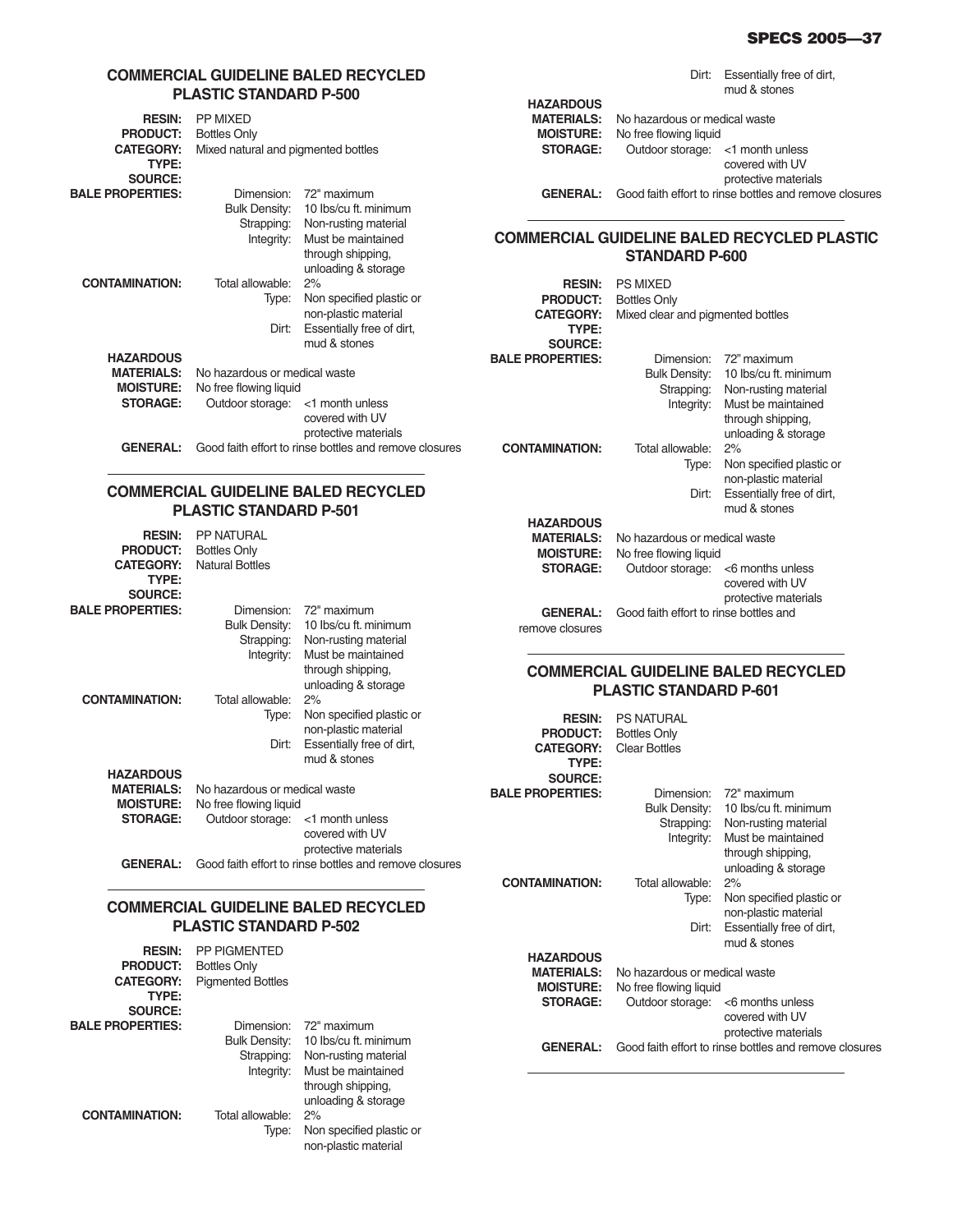#### **COMMERCIAL GUIDELINE BALED RECYCLED PLASTIC STANDARD P-602 RESIN:** PS PIGMENTED **PRODUCT:** Bottles Only **CATEGORY:** Pigmented Bottles **TYPE: SOURCE:**<br>:BALE PROPERTIES **Baltimon:** 72" maximum<br>Bulk Density: 10 lbs/cu ft. m 10 lbs/cu ft. minimum Strapping: Non-rusting material Integrity: Must be maintained through shipping, unloading & storage **CONTAMINATION:** Total allowable: 2% Type: Non specified plastic or non-plastic material Dirt: Essentially free of dirt, mud & stones **HAZARDOUS MATERIALS:** No hazardous or medical waste<br>**MOISTURE:** No free flowing liquid No free flowing liquid **STORAGE:** Outdoor storage: <6 months unless covered with UV protective materials **GENERAL:** Good faith effort to rinse bottles and remove closures **COMMERCIAL GUIDELINE BALED RECYCLED PLASTIC STANDARD P-700 RESIN:** CODE #7-OTHER MIXED **PRODUCT**: Bottles Only **CATEGORY:** Mixed natural and pigmented bottles **TYPE: SOURCE:**<br>::BALE PROPERTIES **Dimension:** 72" maximum Bulk Density: 10 Ibs/cu ft. minimum Strapping: Non-rusting material<br>Integrity: Must be maintained Must be maintained through shipping, unloading & storage **CONTAMINATION:** Total allowable: 2% Type: Non specified plastic or non-plastic material Dirt: Essentially free of dirt, mud & stones Dirt: Essentially free of dirt, mud & stones **HAZARDOUS MATERIALS:** No hazardous or medical waste **MOISTURE:** No free flowing liquid<br>**STORAGE:** Outdoor storage: <1 **Outdoor storage: <1 month unless** covered with UV protective materials **GENERAL:** Good faith effort to rinse bottles and remove closures **COMMERCIAL GUIDELINE BALED RECYCLED PLASTIC STANDARD P-702 RESIN:** CODE #7-OTHER PIGMENTED **PRODUCT:** Bottles Only **CATEGORY:** Pigmented Bottles **TYPE: SOURCE:**<br>**BALE PROPERTIES: Baltimon:** 72" maximum<br>Bulk Density: 10 lbs/cu ft. mi 10 lbs/cu ft. minimum Strapping: Non-rusting material Integrity: Must be maintained through shipping. unloading & storage **CONTAMINATION:** Total allowable: 2% Type: Non specified plastic or non-plastic material Dirt: Essentially free of dirt, mud & stones **HAZARDOUS** No hazardous or medical waste **MOISTURE:** No free flowing liquid<br>**STORAGE:** Outdoor storage: Outdoor storage: <1 month unless covered with UV protective materials GENERAL: Good faith effort to rinse bottles and remove closures **COMMERCIAL GUIDELINE BALED RECYCLED PLASTIC STANDARD P-000 RESIN:** MIXED RESINS (Coded 1 through 7)—MIXED COLOR **PRODUCT:** Bottles Only **CATEGORY:** Natural and pigmented bottles **TYPE: SOURCE:**<br>:: BAI F PROPERTIES

**Dimension:** 72" maximum Bulk Density: 10 Ibs/cu ft. minimum Strapping: Non-rusting material Integrity: Must be maintained through shipping, unloading & storage

No hazardous or medical waste

**GENERAL:** Good faith effort to rinse bottles and remove closures

**STORAGE:** Outdoor storage: <1 month unless

Type: Non specified plastic or non-plastic material Dirt: Essentially free of dirt, mud & stones

> covered with UV protective materials

**CONTAMINATION:** Total allowable: 2%

**MOISTURE:** No free flowing liquid

**HAZARDOUS**

| <b>HAZARDOUS</b>  |                                         |                                                                        |
|-------------------|-----------------------------------------|------------------------------------------------------------------------|
| <b>MATERIALS:</b> | No hazardous or medical waste           |                                                                        |
|                   | <b>MOISTURE:</b> No free flowing liquid |                                                                        |
| <b>STORAGE:</b>   | Outdoor storage: <1 month unless        |                                                                        |
|                   |                                         | covered with UV                                                        |
|                   |                                         | protective materials                                                   |
|                   |                                         | <b>GENERAL:</b> Good faith effort to rinse bottles and remove closures |

# **COMMERCIAL GUIDELINE BALED RECYCLED PLASTIC STANDARD P-701**

| <b>RESIN:</b><br><b>PRODUCT:</b><br><b>CATEGORY:</b><br>TYPE:<br><b>SOURCE:</b> | CODE #7-OTHER NATURAL<br><b>Bottles Only</b><br>Natural bottles |                                                                                                                                |  |  |
|---------------------------------------------------------------------------------|-----------------------------------------------------------------|--------------------------------------------------------------------------------------------------------------------------------|--|--|
| <b>BALE PROPERTIES:</b>                                                         | Dimension:<br><b>Bulk Density:</b><br>Strapping:<br>Integrity:  | 72" maximum<br>10 lbs/cu ft. minimum<br>Non-rusting material<br>Must be maintained<br>through shipping,<br>unloading & storage |  |  |
| <b>CONTAMINATION:</b>                                                           | Total allowable: 2%<br>Type:                                    | Non specified plastic or<br>non-plastic material                                                                               |  |  |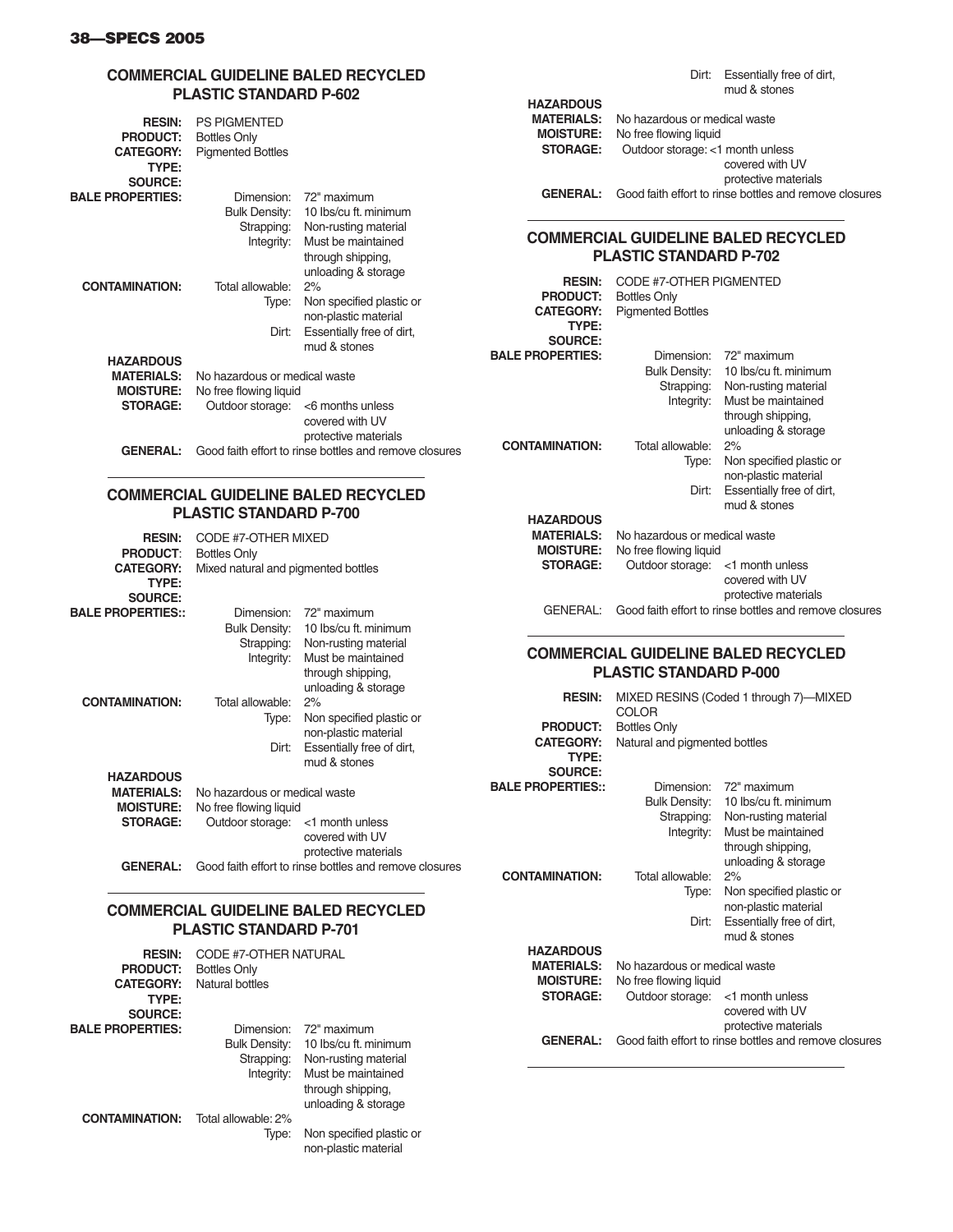**COMMERCIAL GUIDELINE BALED RECYCLED PLASTIC STANDARD P-002**

# **COMMERCIAL GUIDELINE BALED RECYCLED PLASTIC STANDARD P-001**

| <b>RESIN:</b>            |                               | MIXED RESINS (Coded 1 through 7)-NATURAL               | <b>RESIN:</b>         | MIXED RESINS (Coded 1 through 7)- |                                                        |
|--------------------------|-------------------------------|--------------------------------------------------------|-----------------------|-----------------------------------|--------------------------------------------------------|
| <b>PRODUCT:</b>          | <b>Bottles Only</b>           |                                                        |                       | <b>PIGMENTED</b>                  |                                                        |
| <b>CATEGORY:</b>         | Natural bottles               |                                                        | <b>PRODUCT:</b>       | <b>Bottles Only</b>               |                                                        |
| TYPE:                    |                               |                                                        | <b>CATEGORY:</b>      | Pigmented bottles                 |                                                        |
| <b>SOURCE:</b>           |                               |                                                        | TYPE:                 |                                   |                                                        |
| <b>BALE PROPERTIES::</b> | Dimension:                    | 72" maximum                                            | <b>SOURCE:</b>        |                                   |                                                        |
|                          | <b>Bulk Density:</b>          | 10 lbs/cu. ft. minimum                                 | <b>BALE</b>           |                                   |                                                        |
|                          | Strapping:                    | Non-rusting material                                   | <b>PROPERTIES:</b>    | Dimension:                        | 72" maximum                                            |
|                          | Integrity:                    | Must be maintained                                     |                       | <b>Bulk Density:</b>              | 10 lbs/cu ft. minimum                                  |
|                          |                               | through shipping,                                      |                       | Strapping:                        | Non-rusting material                                   |
|                          |                               | unloading & storage                                    |                       | Integrity:                        | Must be maintained                                     |
| <b>CONTAMINATION:</b>    | Total allowable:              | 2%                                                     |                       |                                   | through shipping,                                      |
|                          | Type:                         | Non specified plastic or                               |                       |                                   | unloading & storage                                    |
|                          |                               | non-plastic material                                   | <b>CONTAMINATION:</b> | Total allowable:                  | 2%                                                     |
|                          | Dirt:                         | Essentially free of dirt,                              |                       | Type:                             | Non specified plastic or                               |
|                          |                               | mud & stones                                           |                       |                                   | non-plastic material                                   |
| <b>HAZARDOUS</b>         |                               |                                                        |                       | Dirt:                             | Essentially free of dirt,                              |
| <b>MATERIALS:</b>        | No hazardous or medical waste |                                                        |                       |                                   | mud & stones                                           |
| <b>MOISTURE:</b>         | No free flowing liquid        |                                                        | <b>HAZARDOUS</b>      |                                   |                                                        |
| <b>STORAGE:</b>          | Outdoor storage:              | <1 month unless                                        | <b>MATERIALS:</b>     | No hazardous or medical waste     |                                                        |
|                          |                               | covered with UV                                        | <b>MOISTURE:</b>      | No free flowing liquid            |                                                        |
|                          |                               | protective materials                                   | <b>STORAGE:</b>       | Outdoor storage:                  | <1 month unless                                        |
| <b>GENERAL:</b>          |                               | Good faith effort to rinse bottles and remove closures |                       |                                   | covered with UV                                        |
|                          |                               |                                                        |                       |                                   | protective materials                                   |
|                          |                               |                                                        | <b>GENERAL:</b>       |                                   | Good faith effort to rinse bottles and remove closures |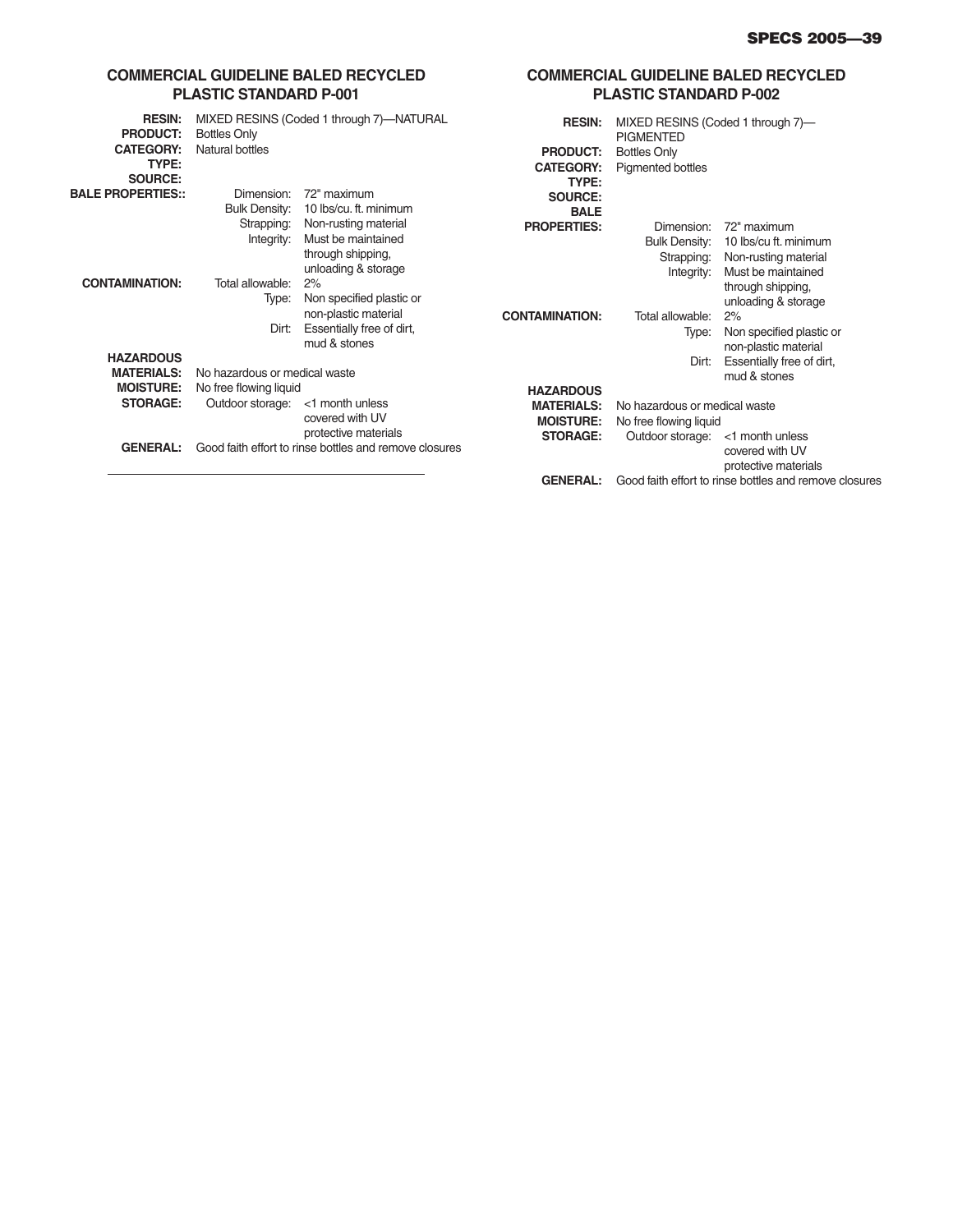# Guidelines for Electronics Scrap: ES-2005

# **ELECTRONICS SCRAP**

Commercial Guidelines for Electronics Scrap were developed to provide industry-wide quality standards. These standards will facilitate commodity transactions domestically and internationally. Transactions covering shipments to or from other countries may be in accordance with these standards and may be modified by mutual agreement between buyer and seller.

# **ELECTRONIC SCRAP DEFINITIONS**

The following E-Recycling definitions will facilitate a more consistent language for both domestic as well as international transactions.

# **"END-OF-LIFE ELECTRONIC PRODUCTS"**

EOL Electronic Products are either obsolete for its intended purpose or no longer useful by the current user and lacks any significant market value as an operational unit. These products are represented by any of the following categories of electronic products:

# **IT and telecommunications electronic equipment including:**

Centralized data processing: Mainframes **Minicomputers** Printer units Personal computing: Personal computers (CPU. mouse, screen and keyboard included) Laptop computers (CPU, mouse, screen and keyboard included) Notebook computers Notepad computers **Printers** Copying equipment Electrical and electronic typewriters Pocket and desk calculators Other products and equipment for the collection, storage, processing, presentation or communication of information by electronic means User terminals and systems Facsimile **Telex Telephones** Pay telephones Cordless telephones Cellular telephones Answering systems Other products or equipment of transmitting sound, images or other information by telecommunications

# **Consumer electronic equipment including:**

Radio sets Television sets Video cameras Video recorders Eli-h recorders Audio amplifiers Musical instruments and other products or equipment for the purpose of recording or reproducing sound or images, including signals or other technologies for the distribution of sound and image than by telecommunications

# **Toys, leisure and sports electronic equipment including:**

Electric trains or car racing sets Hand-held video game consoles Video games Computers for biking, diving, running, rowing, etc. Sports equipment with electric or electronic components Coin slot machines

#### **Medical devices (except all implanted and infected products and radioactive components) including:**

Radiotherapy equipment **Cardiology** Dialysis Pulmonary ventilators Nuclear medicine Laboratory equipment or in-vitro diagnostics Analyzers **Freezers** Fertilization tests Other appliances for detecting, preventing, monitoring, treating, alleviating illness, injury or disability

## **Monitoring and control instruments including:**

Smoke detectors Heating regulators **Thermostats** Measuring, weighing or adjusting appliances for household or as laboratory equipment Other monitoring and control instruments used in industrial installations (e.g. Ira control panels)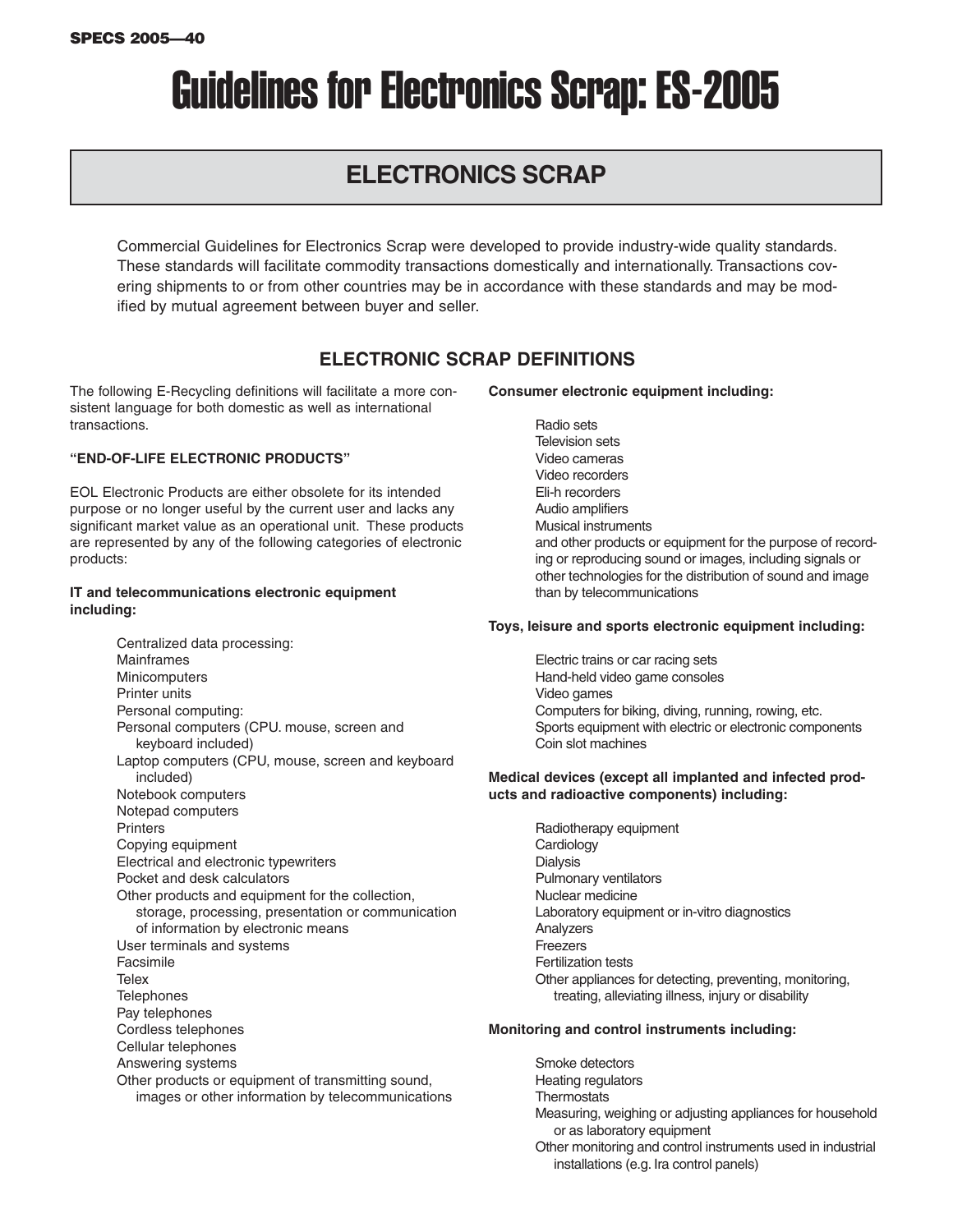# **"E-Recycling"**

E-Recycling is any process by which End-of-Life (EOL) electronic products which would otherwise become solid waste are collected, separated, reused or processed and returned to use in the form of raw materials or products.

#### **"E-Demanufacturing"**

Demanufacturing is the process of separating EOL electronic products (electronic materials) into metallic and non-metallic parts that can be reused or recycled.

## **"E-Dismantler"**

Dismantler is a person who engages in the manual demanufacturing of EOL electronic products (electronic materials) to reuse or recycle components and commodities contained within.

#### **"E-Dismantling"**

Dismantling is the manual demanufacturing of EOL electronic products (electronic materials) to reuse or recycle components and commodities contained within.

#### **"E-Processor"**

Processor is a person who engages in the mechanical demanufacturing of EOL electronic products (electronic materials) to reuse or recycle various commodities contained within.

# **"E-Processing"**

Processing is the mechanical demanufacturing of EOL electronic products (electronic materials) to recover various commodities contained within.

#### **"E-Broker"**

Broker is a person who engages in the buying, selling, and trading of electronic products (electronic materials) without demanufacturing.

#### **"E-Brokering"**

Brokering is the buying, selling, and trading of electronic products (electronic materials) without demanufacturing.

## **ELECTRONICS SCRAP METALS – ESM**

## **ESM 1 - Triple – Mixed Aluminum Breakage**

Shall consist of old sheet, cast, clips, punchings, bare wire and cable, painted sheet or cast of two or more alloys, free from excessive corrosion, oil, dirt and oxidation. Free of all fluids, gases, drosses, sweepings and hazardous materials such as mercury switches. All foreign attachments, non-metallics, iron, and extraneous materials are deductible. Should be sold on a recovery basis or by special arrangements with purchaser.

| Heavy Breakage:  | 20% - 45% Aluminum content |
|------------------|----------------------------|
| Medium Breakage: | 46% - 60% Aluminum content |
| Light Breakage:  | 61% - 80% Aluminum content |

# **ESM 2 - Depot - Mixed Copper/Precious Metals**

May include any whole or partially demanufactured EOL electronic products that are destined for a recycling processing operation. Material may contain printed circuit boards, ribbon cable, monitor yokes and other copper and / or precious metal bearing components. Final acceptance subject to agreement between buyer and seller.

#### **ESM 3 - Dallas – Shredded Copper/Precious Metals**

Shredded copper/precious metal bearing from an end of life electronic products (EOLEP) shredding operation, with the majority of iron and aluminum removed. Material may contain plastic. The size will be less than one inch and the material will be free of mercury, toner, and batteries. Typically sold on a recovery basis, subject to terms between the buyer and seller.

#### **ESM 4 - Dallas 5 – Shredded Copper/Precious Metals**

Shredded copper/precious metal bearing from an end of life electronic products (EOLEP) demanufacturing operation. Material may contain large quantities of steel, aluminum and plastic. Pieces will be greater than one inch but less than 5 inches. Material will be free of mercury, toner, and batteries. Typically sold on a recovery basis, subject to terms between the buyer and seller.

#### **ESM 5 - Druid - Insulated Copper Wire Scrap**

Shall consist of copper wire scrap with various types of insulation. To be sold on a sample or recovery basis, subject to agreement between buyer and seller.

## **ESM 6 - Brant—Fragmentizer Aluminum Scrap (from EOL Electronic Products Shredders)**

The material, as received, must be dry and not contain more than 3% maximum free zinc, 1% maximum free magnesium, and 1.5% maximum free iron and stainless. Not to contain more than a total 5% maximum of non-metallics, of which no more than 1% shall berubber and plastics. To be free of excessively oxidized material, airbag canisters, or any sealed or pressurized items. Any variation to be sold by special arrangement between buyer and seller.

## **ESM 7 - Marco – Recyclable Concentrates Of Shredded Mixed Nonferrous Scrap Metal in Pieces- Derived From Fragmentizers For Further Separation of Contained Materials**

Shall be made up of a combination of the nonferrous metals: aluminum, copper, lead, magnesium, stainless steel, nickel, tin, and zinc, in elemental or alloyed (solid) form. The percentage of each of these metals within the nonferrous concentrate shall be subject to agreement between buyer and seller, may vary from shredder to shredder and may, in some cases, be zero for a particular metal. Shall be obtained by air separation, flotation, screening, eddy current, other segregation technique(s) or a combination of the same. Shall have passed one or more magnets to reduce or eliminate free iron and/or iron attachments. Shall be free of radioactive material, dross or ash. May be screened to permit description by specific size ranges. May contain high density non-metallics such as rock, glass, rubber, plastic and wood. Items of exclusion, inclusion or limitation not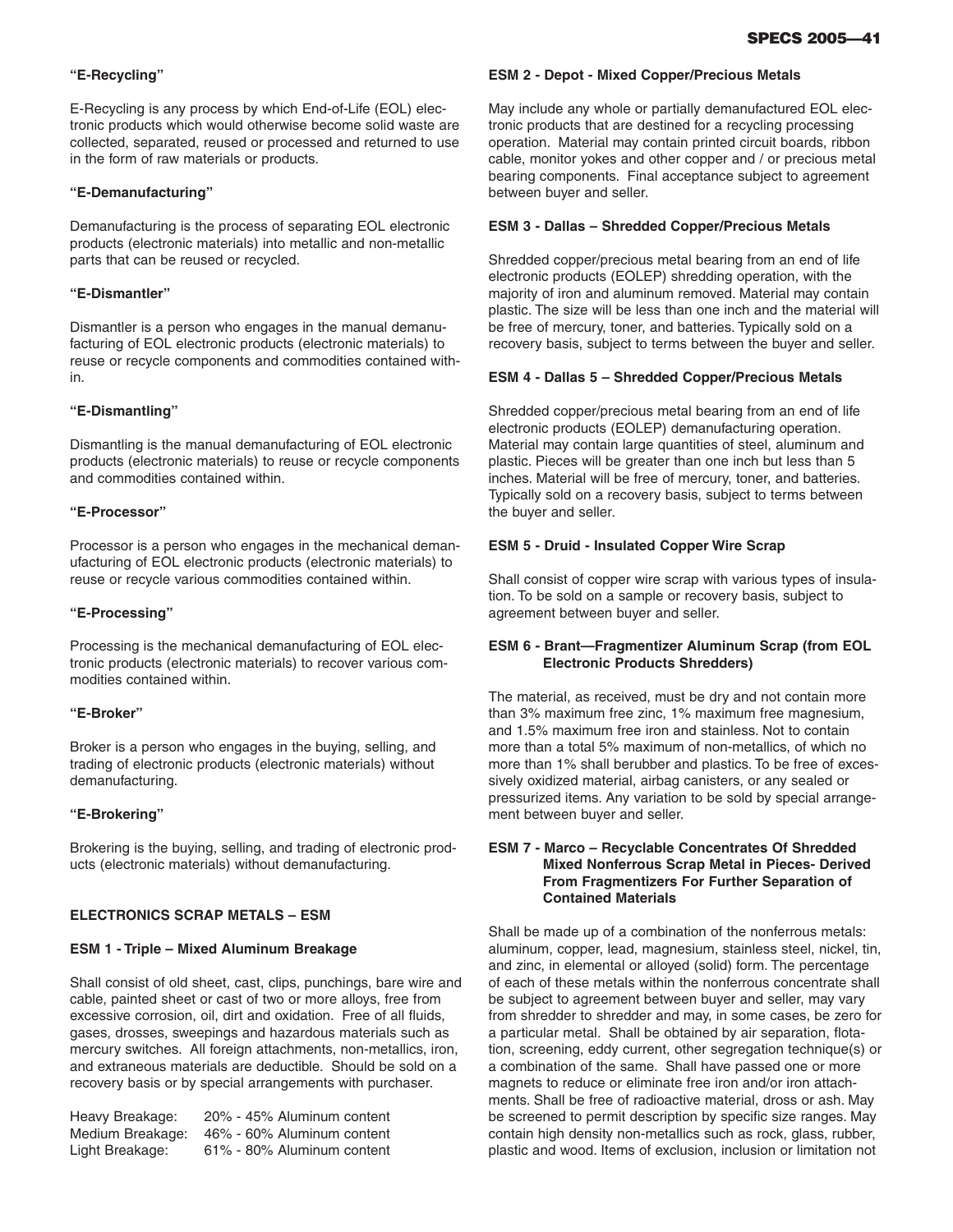# **SPECS 2005—42**

set out in the above specifications, such as moisture and free iron and/or attachments or the presence or absence of other metals, are subject to agreement between buyer and seller. Material to be traded under this guideline shall be identified as Marco with a number to follow indicating the estimated percentage nonferrous metal content of the material (e.g. Marco 63 - means the material contains approximately 63% nonferrous metal content).

# **ELECTRONICS SCRAP GLASS – ESG**

# **ESG 1 – Jimbo – Intact CRT's**

Intact CRT's with or without the steel implosion band, Copper yoke must be removed. Material must be free of Projection lenses with oil or aluminum frame.

## **ESG 2 – Jamers – Furnace Grade CRT Glass**

Furnace Grade CRT Glass—-Plastic - 0.50% by weight and  $1/8$ " maximum size, Aluminum - 0.25% by weight and  $\frac{1}{8}$ " maximum size, Iron – 5.0% by weight and 6" maximum size, Copper – 2.0% by weight and 3" maximum size. Glass shall be the balance and 6" maximum in size. Any variation to be sold by special arrangement between buyer and seller.

# **ESG 3 – Jacamo - Sinter Grade CRT Glass**

Sinter Grade CRT Glass——Plastic - 0.50% by weight and 1/8" maximum size, Aluminum - 0.50% by weight and 1 /8" in

size, Iron – 2.0% by weight and  $\frac{1}{8}$ " in size, Copper – 1.0% by weight and 1/8" in size. Glass to be the balance by weight and shall have a maximum size of 1 /4". At least 50% of the Glass Component must be less than  $\frac{1}{8}$ " in size.

# **ESG - CRT GLASS CULLET**

CRT Glass Cullet Specifications – This specification includes CRT's that are cullet size of approximately 3 to 5 inches and prepared for glass to glass recycling.

**ESG 4 - CRT 1 Dirty Mixed Cullet** - when the cullet contains both panel and funnel glass.

**ESG 5 - CRT 2 Dirty Mixed Cullet with Metals** – when the cullet contains both panel and funnel glass with mixed metals.

**ESG 6 - CRT 3 Dirty Funnel Cullet** – when the cullet is only funnel glass.

**ESG 7 - CRT 4 Dirty Panel Cullet** – when the cullet is only panel glass.

**ESG 8 - CRT 5 Clean Mixed Cullet - when the panel and** funnel cullet have been cleaned of all coatings, frit and metals.

**ESG 9 - CRT 6 Clean Funnel Cullet** – when the funnel cullet has been cleaned of all coatings, frit and metals.

**ESG 10 - CRT 7 Clean Panel Cullet** – when the panel cullet has been cleaned of all coatings, frit and metals.

| <b>Loose Plastics - Postconsumer Sources</b> |                                                          |                                                          |                                                                                   |                                                          |  |
|----------------------------------------------|----------------------------------------------------------|----------------------------------------------------------|-----------------------------------------------------------------------------------|----------------------------------------------------------|--|
|                                              | $ESP - 1$<br><b>Loose Mixed Plastics</b>                 | $ESP - 2$<br><b>Loose TV Plastics</b>                    | $ESP-3$<br><b>Loose Computer Plastics</b>                                         | $ESP - 4$<br><b>Loose Single-Resin Plastics</b>          |  |
| <b>Material</b>                              | Plastic parts from electrical<br>and electronic products | Plastic parts from electrical<br>and electronic products | Plastic parts from electrical<br>and electronic products                          | Plastic parts from electrical<br>and electronic products |  |
| <b>Source</b>                                | Residential or<br>commercial sources                     | Residential or<br>commercial sources                     | Residential or<br>commercial sources                                              | Residential or<br>commercial sources                     |  |
| <b>Material origin</b>                       | All                                                      | > 90% by weight from<br>disassembled TV sets             | > 90% by weight from<br>disassembled pc monitors,<br>cpu's, printers, & keyboards | >90% by weight single target<br>resin type               |  |
| <b>Plastic resin type</b>                    | All                                                      | All                                                      | All                                                                               | ABS, PC, PC/ABS, HIPS,<br>PPE. PVC                       |  |
| <b>Bulk density</b>                          | Varies                                                   | Varies                                                   | Varies                                                                            | Varies                                                   |  |
| <b>Size</b>                                  | N/a                                                      | N/a                                                      | N/a                                                                               | N/a                                                      |  |
| <b>Shipping</b>                              | Gaylords/ or larger bulk                                 | Gaylords/ or larger bulk                                 | Gaylords/ or larger bulk                                                          | Gaylords/ or larger bulk                                 |  |
| Quality                                      |                                                          |                                                          |                                                                                   |                                                          |  |
| Color                                        | All                                                      | All                                                      | Light or mixed                                                                    | Light or mixed                                           |  |
| Haz mat                                      | No haz mat or med waste                                  | No haz mat or med waste                                  | No haz mat or med waste                                                           | No haz mat or med waste                                  |  |
| <b>Moisture</b>                              | No free-flowing liquid                                   | No free-flowing liquid                                   | No free-flowing liquid                                                            | No free-flowing liquid                                   |  |
| <b>Flame retardant</b>                       | Fr or non-fr                                             | Fr or non-fr                                             | Fr or non-fr                                                                      | Fr or non-fr                                             |  |
| Contamination:                               |                                                          |                                                          |                                                                                   |                                                          |  |
| Painted/coated                               | < 2% of mat'ls by weight                                 | < 2% of mat'ls by weight                                 | < 2% of mat'ls by weight                                                          | < 2% of mat'ls by weight                                 |  |
| Laminated                                    | < 2% of mat'ls by weight                                 | < 2% of mat'ls by weight                                 | < 2% of mat'ls by weight                                                          | < 2% of mat'ls by weight                                 |  |
| <b>Metals</b>                                | < 10% of mat'ls by weight                                | < 10% of mat'ls by weight                                | < 10% of mat'ls by weight                                                         | < 10% of mat'ls by weight                                |  |
| <b>Dirt</b>                                  | < 2% of mat'ls by weight                                 | < 2% of mat'ls by weight                                 | < 2% of mat'ls by weight                                                          | < 2% of mat'ls by weight                                 |  |
| <b>Total non-plastics</b>                    | < 10% cumulative by weight                               | < 10% cumulative by weight                               | < 10% cumulative by weight                                                        | <10% cumulative by weight                                |  |

# **Electronics Scrap Plastics - ESP**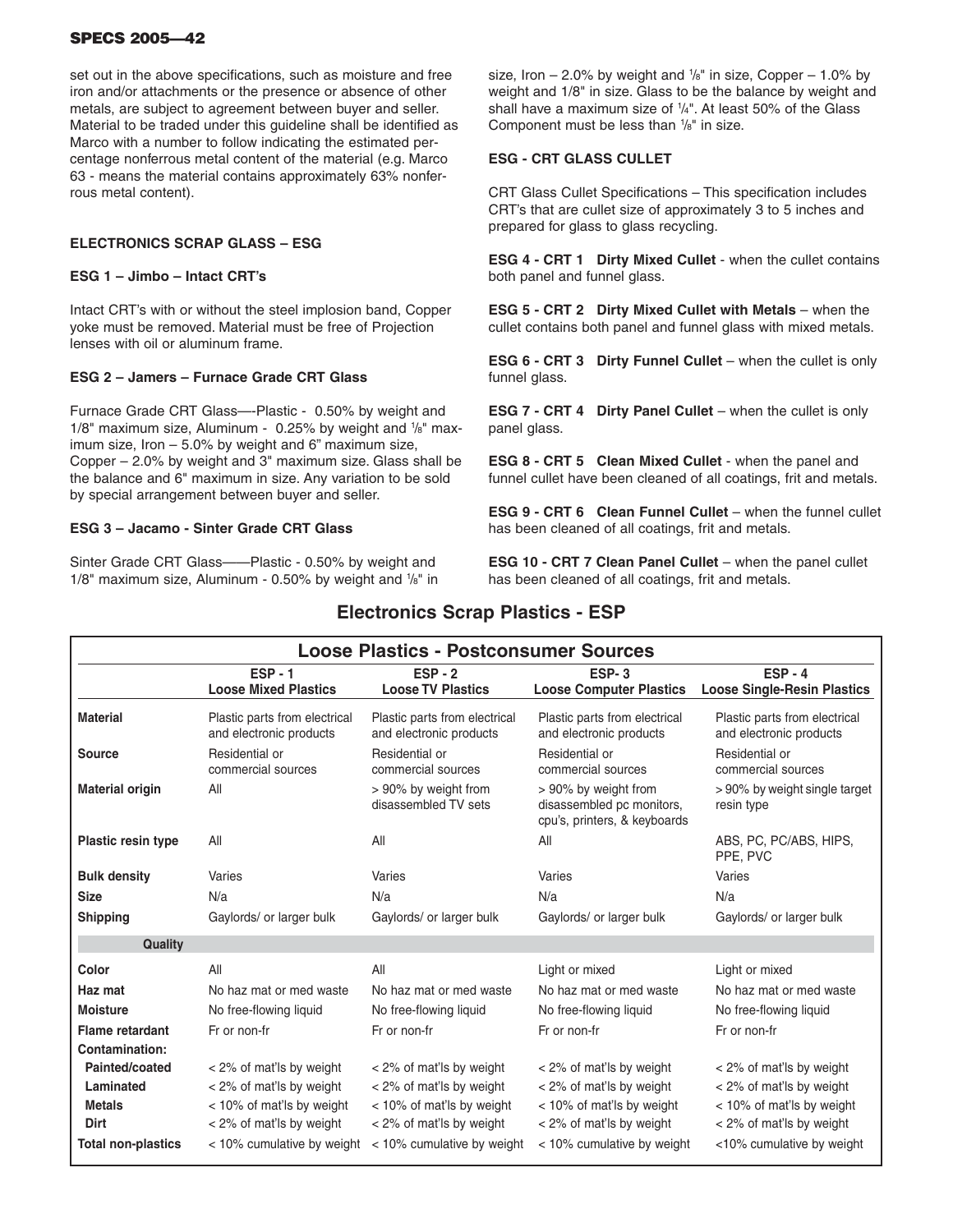|                           | <b>Loose Plastics - Postindustrial Sources</b>                 |                                                                        |                                                                                      |                                                                                                       |
|---------------------------|----------------------------------------------------------------|------------------------------------------------------------------------|--------------------------------------------------------------------------------------|-------------------------------------------------------------------------------------------------------|
|                           | $ESP - 5$                                                      | $ESP - 6$                                                              | $ESP - 7$                                                                            | $ESP - 8$                                                                                             |
|                           | <b>Loose Mixed Plastics</b>                                    | <b>Loose TV Plastics</b>                                               | <b>Loose Computer Plastics</b>                                                       | <b>Loose Single-Resin Plastics</b>                                                                    |
| <b>Material</b>           | Plastic parts from electrical<br>and electronic products       | Plastic parts from electrical<br>and electronic products               | Plastic parts from electrical<br>and electronic products                             | Plastic parts from electrical<br>and electronic products                                              |
| <b>Source</b>             | Manufacturers, suppliers<br>and/or molders                     | Manufacturers, suppliers<br>and/or molders serving<br>ty manufacturers | Manufacturers, suppliers<br>and/or molders serving pc &<br>peripherals manufacturers | Manufacturers, suppliers<br>and/or molders                                                            |
| <b>Material origin</b>    | Rejected parts, excess<br>inventory, or other<br>plastic scrap | Rejected parts, excess<br>inventory, or other<br>plastic scrap         | Rejected parts, excess<br>inventory, or other<br>plastic scrap                       | Rejected parts, excess<br>inventory, or other<br>plastic scrap                                        |
| <b>Plastic resin type</b> | All                                                            | All                                                                    | All                                                                                  | Minimum 95% by weight one<br>of the following target resins:<br>ABS, PC, PC/ABS, HIPS,<br>PPE, or PVC |
| <b>Bulk density</b>       | Varies                                                         | Varies                                                                 | Varies                                                                               | Varies                                                                                                |
| <b>Size</b>               | N/a                                                            | N/a                                                                    | N/a                                                                                  | N/a                                                                                                   |
| <b>Shipping</b>           | Gaylords/ or larger bulk                                       | Gaylords/ or larger bulk                                               | Gaylords/ or larger bulk                                                             | Gaylords/ or larger bulk                                                                              |
| Quality                   |                                                                |                                                                        |                                                                                      |                                                                                                       |
| Color                     | All                                                            | All                                                                    | Light or mixed                                                                       | Light or mixed                                                                                        |
| Haz mat                   | No haz mat or med waste                                        | No haz mat or med waste                                                | No haz mat or med waste                                                              | No haz mat or med waste                                                                               |
| <b>Moisture</b>           | No free-flowing liquid                                         | No free-flowing liquid                                                 | No free-flowing liquid                                                               | No free-flowing liquid                                                                                |
| <b>Flame retardant</b>    | Fr or non-fr                                                   | Fr or non-fr                                                           | Fr or non-fr                                                                         | Fr or non-fr                                                                                          |
| Contamination:            |                                                                |                                                                        |                                                                                      |                                                                                                       |
| Painted/coated            | 0% of mat'ls by weight                                         | 0% of mat'ls by weight                                                 | 0% of mat'ls by weight                                                               | 0% of mat'ls by weight                                                                                |
| Laminated                 | 0% of mat'ls by weight                                         | 0% of mat'ls by weight                                                 | 0% of mat'ls by weight                                                               | 0% of mat'ls by weight                                                                                |
| <b>Metals</b>             | < 2% of mat'ls by weight                                       | < 2% of mat'ls by weight                                               | < 2% of mat'ls by weight                                                             | < 2% of mat'ls by weight                                                                              |
| <b>Dirt</b>               | < 2% of mat'ls by weight                                       | < 2% of mat'ls by weight                                               | < 2% of mat'ls by weight                                                             | < 2% of mat'ls by weight                                                                              |
| <b>Total non-plastics</b> | < 2% cumulative by weight                                      | < 2% cumulative by weight                                              | < 2% cumulative by weight                                                            | < 2% cumulative by weight                                                                             |

ı

| <b>Baled Plastics - Postconsumer Sources</b> |                                                          |                                                          |                                                                                 |                                                          |
|----------------------------------------------|----------------------------------------------------------|----------------------------------------------------------|---------------------------------------------------------------------------------|----------------------------------------------------------|
|                                              | $ESP - 9$<br><b>Baled Mixed Plastics</b>                 | <b>ESP - 10</b><br><b>Baled TV Plastics</b>              | <b>ESP-11</b><br><b>Baled Computer Plastics</b>                                 | <b>ESP - 12</b><br><b>Baled Single-Resin Plastics</b>    |
| <b>Material</b>                              | Plastic parts from electrical<br>and electronic products | Plastic parts from electrical<br>and electronic products | Plastic parts from electrical<br>and electronic products                        | Plastic parts from electrical<br>and electronic products |
| <b>Source</b>                                | Residential or<br>commercial sources                     | Residential or<br>commercial sources                     | Residential or<br>commercial sources                                            | Residential or<br>commercial sources                     |
| <b>Material origin</b>                       | All                                                      | > 90% by weight from<br>dissembled tv sets               | > 90% by weight from<br>dissembled pc monitors,<br>cpu's, printers, & keyboards | > 90% by weight single target<br>resin type              |
| <b>Plastic resin type</b>                    | All                                                      | All                                                      | All                                                                             | ABS, PC, PC/ABS, HIPS,<br>PPE, PVC                       |
| <b>Bulk density</b>                          | Minimum 20 lbs/cu ft                                     | Minimum 20 lbs/cu ft                                     | Minimum 20 lbs/cu ft                                                            | Minimum 20 lbs/cu ft                                     |
| <b>Size</b>                                  | Maximum dimension 72"                                    | Maximum dimension 72"                                    | Maximum dimension 72"                                                           | Maximum dimension 72"                                    |
| <b>Shipping</b>                              | Strapped                                                 | Strapped                                                 | Strapped                                                                        | Strapped                                                 |
| Quality                                      |                                                          |                                                          |                                                                                 |                                                          |
| Color                                        | Light or mixed                                           | Light or mixed                                           | Light or mixed                                                                  | Light or mixed                                           |
| Haz mat                                      | No haz mat or med waste                                  | No haz mat or med waste                                  | No haz mat or med waste                                                         | No haz mat or med waste                                  |
| <b>Moisture</b>                              | No free-flowing liquid                                   | No free-flowing liquid                                   | No free-flowing liquid                                                          | No free-flowing liquid                                   |
| <b>Flame retardant</b>                       | Fr or non-fr                                             | Fr or non-fr                                             | Fr or non-fr                                                                    | Fr or non-fr                                             |
| Contamination:                               |                                                          |                                                          |                                                                                 |                                                          |
| Painted/coated                               | < 2% of mat'ls by weight                                 | < 2% of mat'ls by weight                                 | < 2% of mat'ls by weight                                                        | < 2% of mat'ls by weight                                 |
| Laminated                                    | < 2% of mat'ls by weight                                 | < 2% of mat'ls by weight                                 | < 2% of mat'ls by weight                                                        | < 2% of mat'ls by weight                                 |
| <b>Metals</b>                                | < 10% of mat'ls by weight                                | < 10% of mat'ls by weight                                | < 10% of mat'ls by weight                                                       | < 10% of mat'ls by weight                                |
| <b>Dirt</b>                                  | < 2% of mat'ls by weight                                 | < 2% of mat'ls by weight                                 | < 2% of mat'ls by weight                                                        | < 2% of mat'ls by weight                                 |
| <b>Total non-plastics</b>                    | < 10% cumulative by weight                               | < 10% cumulative by weight                               | < 10% cumulative by weight                                                      | < 10% cumulative by weight                               |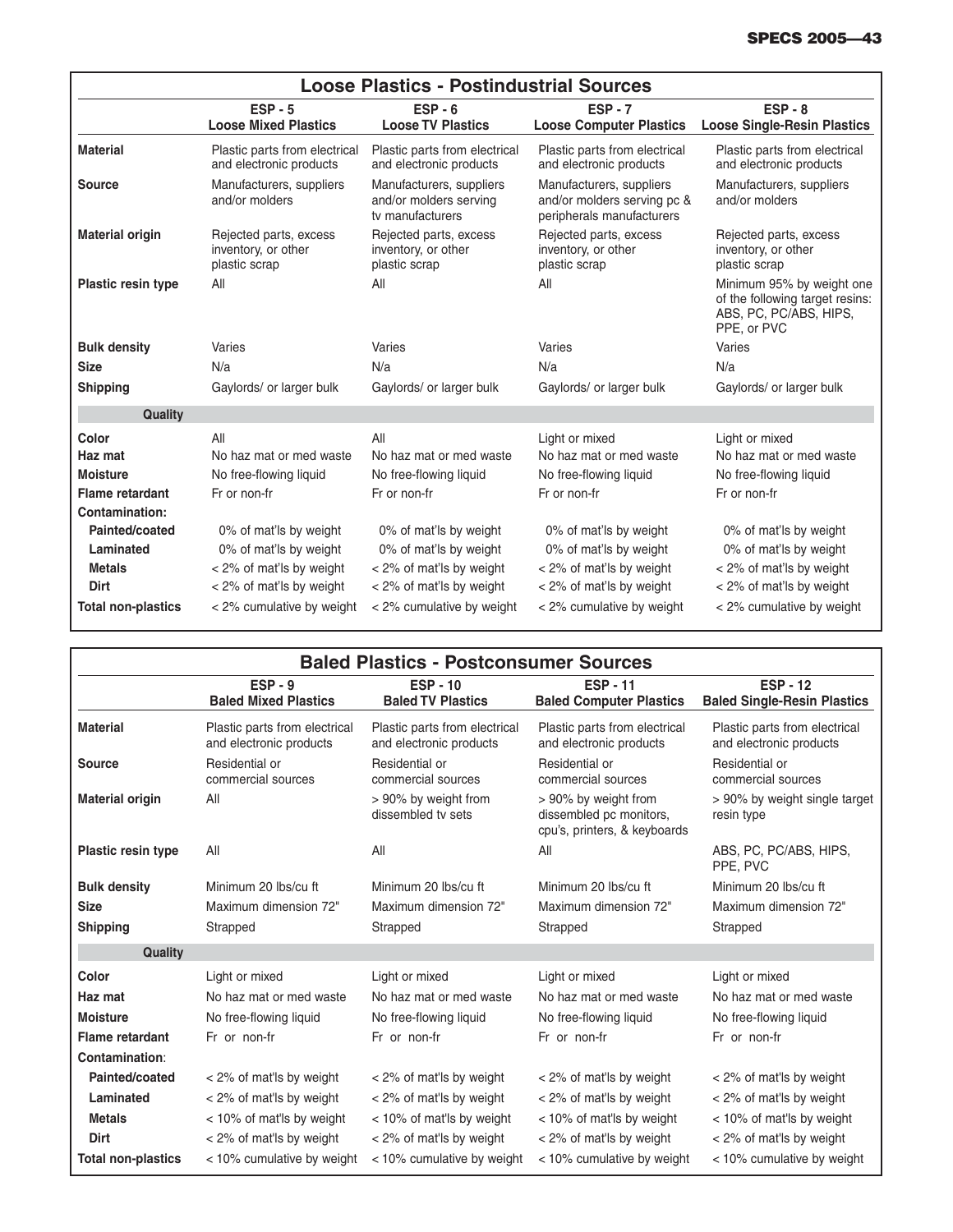$\overline{\phantom{a}}$ 

| <b>Baled Plastics - Postindustrial Sources</b>  |                                                               |                                                                        |                                                                                      |                                                                                                       |
|-------------------------------------------------|---------------------------------------------------------------|------------------------------------------------------------------------|--------------------------------------------------------------------------------------|-------------------------------------------------------------------------------------------------------|
|                                                 | <b>ESP - 13</b><br><b>Baled Mixed Plastics</b>                | <b>ESP - 14</b><br><b>Baled TV Plastics</b>                            | <b>ESP - 15</b><br><b>Baled Computer Plastics</b>                                    | <b>ESP - 16</b><br><b>Baled Single-Resin Plastics</b>                                                 |
| <b>Material</b>                                 | Plastic parts from electrical<br>and electronic products      | Plastic parts from electrical<br>and electronic products               | Plastic parts from electrical<br>and electronic products                             | Plastic parts from electrical<br>and electronic products                                              |
| <b>Source</b>                                   | Manufacturers, suppliers<br>and/or molders                    | Manufacturers, suppliers<br>and/or molders serving tv<br>manufacturers | Manufacturers, suppliers<br>and/or molders serving pc &<br>peripherals manufacturers | Manufacturers, suppliers<br>and/or molders                                                            |
| <b>Material origin</b>                          | Rejected parts, excess<br>inventory or other plastic<br>scrap | Rejected parts, excess<br>inventory or other plastic<br>scrap          | Rejected parts, excess<br>inventory or other plastic<br>scrap                        | Rejected parts, excess<br>inventory, or other plastic<br>scrap                                        |
| Plastic resin type                              | All                                                           | All                                                                    | All                                                                                  | Minimum 95% by weight one<br>of the following target resins:<br>ABS, PC, PC/ABS, HIPS,<br>PPE. or PVC |
| <b>Bulk density</b>                             | Minimum 8 lbs/cu ft                                           | Minimum 8 lbs/cu ft                                                    | Minimum 8 lbs/cu ft                                                                  | Minimum 8 lbs/cu ft                                                                                   |
| <b>Size</b>                                     | Maximum dimension 72"                                         | Maximum dimension 72"                                                  | Maximum dimension 72"                                                                | Maximum dimension 72"                                                                                 |
| <b>Shipping</b>                                 | Strapped                                                      | Strapped                                                               | Strapped                                                                             | Strapped                                                                                              |
| Quality                                         |                                                               |                                                                        |                                                                                      |                                                                                                       |
| Color                                           | Light or mixed                                                | Light or mixed                                                         | Light or mixed                                                                       | Light or mixed                                                                                        |
| Haz mat                                         | No haz mat or med waste                                       | No haz mat or med waste                                                | No haz mat or med waste                                                              | No haz mat or med waste                                                                               |
| <b>Moisture</b>                                 | No free-flowing liquid                                        | No free-flowing liquid                                                 | No free-flowing liquid                                                               | No free-flowing liquid                                                                                |
| <b>Flame retardant</b><br><b>Contamination:</b> | Fr or non-fr                                                  | Fr or non-fr                                                           | Fr or non-fr                                                                         | Fr or non-fr                                                                                          |
| Painted/coated                                  | 0% of mat'ls by weight                                        | 0% of mat'ls by weight                                                 | 0% of mat'ls by weight                                                               | 0% of mat'ls by weight                                                                                |
| Laminated                                       | 0% of mat'ls by weight                                        | 0% of mat'ls by weight                                                 | 0% of mat'ls by weight                                                               | 0% of mat'ls by weight                                                                                |
| <b>Metals</b>                                   | < 2% of mat'ls by weight                                      | < 2% of mat'ls by weight                                               | < 2% of mat'ls by weight                                                             | < 2% of mat'ls by weight                                                                              |
| <b>Dirt</b>                                     | < 2% of mat'ls by weight                                      | < 2% of mat'ls by weight                                               | < 2% of mat'ls by weight                                                             | < 2% of mat'ls by weight                                                                              |
| <b>Total non-plastics</b>                       | < 2% cumulative by weight                                     | < 2% cumulative by weight                                              | < 2% cumulative by weight                                                            | < 2% cumulative by weight                                                                             |

| <b>Shredded Plastics - Postconsumer Sources</b> |                                                          |                                                          |                                                                                 |                                                                                                       |
|-------------------------------------------------|----------------------------------------------------------|----------------------------------------------------------|---------------------------------------------------------------------------------|-------------------------------------------------------------------------------------------------------|
|                                                 | <b>ESP - 17</b><br><b>Shredded Mixed Plastics</b>        | <b>ESP - 18</b><br><b>Shredded TV Plastics</b>           | <b>ESP - 19</b><br><b>Shredded Computer Plastics</b>                            | <b>ESP - 20</b><br><b>Shredded Sorted Plastics</b>                                                    |
| <b>Material</b>                                 | Plastic parts from electrical<br>and electronic products | Plastic parts from electrical<br>and electronic products | Plastic parts from electrical<br>and electronic products                        | Plastic parts from electrical<br>and electronic products                                              |
| <b>Source</b>                                   | Residential or<br>commercial sources                     | Residential or<br>commercial sources                     | Residential or<br>commercial sources                                            | Residential or<br>commercial sources                                                                  |
| <b>Material origin</b>                          | All                                                      | > 90% by weight from<br>dissembled tv sets               | > 90% by weight from<br>dissembled pc monitors,<br>cpu's, printers, & keyboards | > 90% by weight single target<br>resin type                                                           |
| <b>Plastic Resin Type</b>                       | All                                                      | All                                                      | All                                                                             | Minimum 95% by weight one<br>of the following target resins:<br>ABS, PC, PC/ABS, HIPS,<br>PPE, or PVC |
| <b>Bulk Density</b>                             | Minimum 15 lbs/cu ft                                     | Minimum 15 lbs/cu ft                                     | Minimum 15 lbs/cu ft                                                            | Minimum 15 lbs/cu ft                                                                                  |
| <b>Size</b>                                     | 4" minus                                                 | 4" minus                                                 | 4" minus                                                                        | 4" minus                                                                                              |
| <b>Shipping</b>                                 | Gaylords or bulk                                         | Gaylords or bulk                                         | Gaylords or bulk                                                                | Gaylords or bulk                                                                                      |
| Quality                                         |                                                          |                                                          |                                                                                 |                                                                                                       |
| Color                                           | Light or mixed                                           | Light or mixed                                           | Light or mixed                                                                  | Light or mixed                                                                                        |
| <b>Hax Mat</b>                                  | No haz mat or med waste                                  | No haz mat or med waste                                  | No haz mat or med waste                                                         | No haz mat or med waste                                                                               |
| <b>Moisture</b>                                 | No free-flowing liquid                                   | No free-flowing liquid                                   | No free-flowing liquid                                                          | No free-flowing liquid                                                                                |
| <b>Flame Retardant</b><br>Contamination:        | Fr or non-fr                                             | Fr or non-fr                                             | Fr or non-fr                                                                    | Fr or non-fr                                                                                          |
| <b>Painted/coated</b>                           | < 2% of mat'ls by weight                                 | < 2% of mat'ls by weight                                 | < 2% of mat'ls by weight                                                        | < 2% of mat'ls by weight                                                                              |
| Laminated                                       | < 2% of mat'ls by weight                                 | < 2% of mat'ls by weight                                 | < 2% of mat'ls by weight                                                        | < 2% of mat'ls by weight                                                                              |
| <b>Metals</b>                                   | < 2% of mat'ls by weight                                 | < 2% of mat'ls by weight                                 | < 2% of mat'ls by weight                                                        | < 2% of mat'ls by weight                                                                              |
| <b>Dirt</b>                                     | < 2% of mat'ls by weight                                 | < 2% of mat'ls by weight                                 | < 2% of mat'ls by weight                                                        | < 2% of mat'ls by weight                                                                              |
| <b>Total Non-plastics</b>                       | < 10% cumulative by weight                               | < 10% cumulative by weight                               | < 10% cumulative by weight                                                      | < 10% cumulative by weight                                                                            |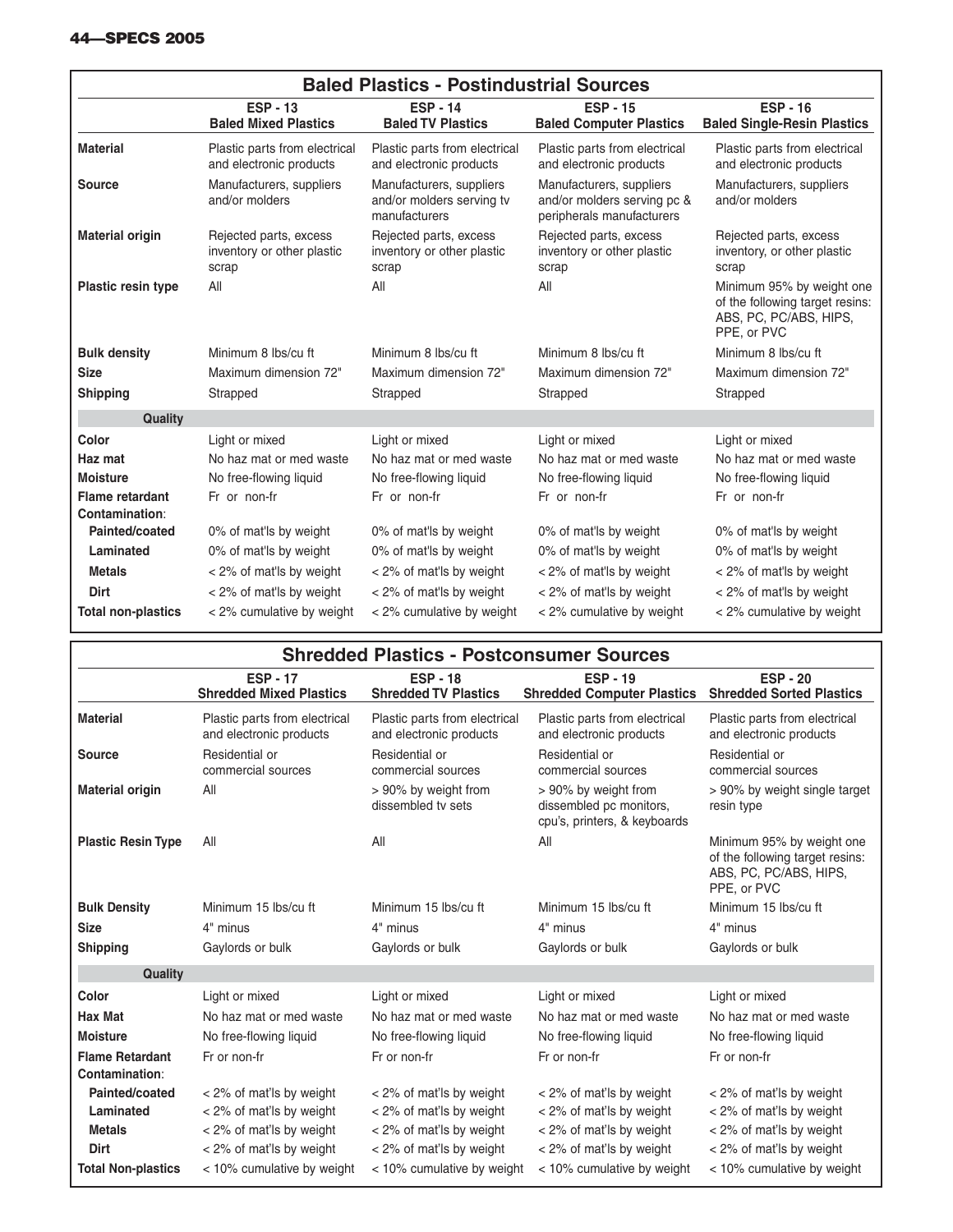|                                          | <b>Shredded Plastics - Postindustrial Sources</b>              |                                                                         |                                                                                       |                                                                                                       |  |
|------------------------------------------|----------------------------------------------------------------|-------------------------------------------------------------------------|---------------------------------------------------------------------------------------|-------------------------------------------------------------------------------------------------------|--|
|                                          | <b>ESP - 21</b><br><b>Shredded Mixed Plastics</b>              | <b>ESP - 22</b><br><b>Shredded TV Plastics</b>                          | <b>ESP - 23</b><br><b>Shredded Computer Plastics</b>                                  | <b>ESP - 24</b><br><b>Shredded Sorted Plastics</b>                                                    |  |
| <b>Material</b>                          | Plastic parts from electrical<br>and electronic products       | Plastic parts from electrical<br>and electronic products                | Plastic parts from electrical<br>and electronic products                              | Plastic parts from electrical<br>and electronic products                                              |  |
| <b>Source</b>                            | Manufacturers, suppliers<br>and/or moulders                    | Manufacturers, suppliers<br>and/or moulders serving<br>TV manufacturers | Manufacturers, suppliers<br>and/or moulders serving PC<br>& peripherals manufacturers | Manufacturers, suppliers<br>and/or moulders                                                           |  |
| <b>Material Origin</b>                   | Rejected parts, excess<br>inventory, or other<br>plastic scrap | Rejected parts, excess<br>inventory, or other<br>plastic scrap          | Rejected parts, excess<br>inventory, or other<br>plastic scrap                        | Rejected parts, excess<br>inventory, or other<br>plastic scrap                                        |  |
| <b>Plastic Resin Type</b>                | All                                                            | All                                                                     | All                                                                                   | Minimum 95% by weight one<br>of the following target resins:<br>ABS, PC, PC/ABS, HIPS,<br>PPE, or PVC |  |
| <b>Bulk Density</b>                      | Minimum 10 lbs/cu ft                                           | Minimum 10 lbs/cu ft                                                    | Minimum 10 lbs/cu ft                                                                  | Minimum 10 lbs/cu ft                                                                                  |  |
| <b>Size</b>                              | 4" minus                                                       | 4" minus                                                                | 4" minus                                                                              | 4" minus                                                                                              |  |
| <b>Shipping</b>                          | Gaylords or bulk                                               | Gaylords or bulk                                                        | Gaylords or bulk                                                                      | Gaylords or bulk                                                                                      |  |
| Quality                                  |                                                                |                                                                         |                                                                                       |                                                                                                       |  |
| Color                                    | Light or mixed                                                 | Light or mixed                                                          | Light or mixed                                                                        | Light or mixed                                                                                        |  |
| <b>Hax Mat</b>                           | No haz mat or med waste                                        | No haz mat or med waste                                                 | No haz mat or med waste                                                               | No haz mat or med waste                                                                               |  |
| <b>Moisture</b>                          | No free-flowing liquid                                         | No free-flowing liquid                                                  | No free-flowing liquid                                                                | No free-flowing liquid                                                                                |  |
| <b>Flame Retardant</b><br>Contamination: | Fr or non-fr                                                   | Fr or non-fr                                                            | Fr or non-fr                                                                          | Fr or non-fr                                                                                          |  |
| Painted/coated                           | 0% of mat'ls by weight                                         | 0% of mat'ls by weight                                                  | 0% of mat'ls by weight                                                                | 0% of mat'ls by weight                                                                                |  |
| Laminated                                | 0% of mat'ls by weight                                         | 0% of mat'ls by weight                                                  | 0% of mat'ls by weight                                                                | 0% of mat'ls by weight                                                                                |  |
| <b>Metals</b>                            | < 2% of mat'ls by weight                                       | < 2% of mat'ls by weight                                                | < 2% of mat'ls by weight                                                              | < 2% of mat'ls by weight                                                                              |  |
| <b>Dirt</b>                              | < 2% of mat'ls by weight                                       | < 2% of mat'ls by weight                                                | < 2% of mat'ls by weight                                                              | < 2% of mat'ls by weight                                                                              |  |
| <b>Total Non-plastics</b>                | < 2% cumulative by weight                                      | < 2% cumulative by weight                                               | < 2% cumulative by weight                                                             | < 2% cumulative by weight                                                                             |  |

| <b>Granulated Plastics - Postconsumer Sources</b> |                                                          |                                                          |                                                                                  |                                                          |  |
|---------------------------------------------------|----------------------------------------------------------|----------------------------------------------------------|----------------------------------------------------------------------------------|----------------------------------------------------------|--|
|                                                   | <b>ESP - 25</b><br><b>Granulated Mixed Plastics</b>      | <b>ESP - 26</b><br><b>Granulated TV Plastic</b>          | <b>ESP - 27</b><br><b>Granulated Computer Plastic</b>                            | <b>ESP - 28</b><br><b>Granulated Sorted Plastic</b>      |  |
| <b>Material</b>                                   | Plastic parts from electrical<br>and electronic products | Plastic parts from electrical<br>and electronic products | Plastic parts from electrical<br>and electronic products                         | Plastic parts from electrical<br>and electronic products |  |
| <b>Source</b>                                     | Residential or<br>commercial sources                     | Residential or<br>commercial sources                     | Residential or<br>commercial sources                                             | Residential or<br>commercial sources                     |  |
| <b>Material origin</b>                            | All                                                      | $> 90$ % by wt from<br>disassembled tv sets              | $> 90$ % by wt from<br>disassembled pc monitors,<br>cpu's, printers, & keyboards | > 90% by weight single<br>target resin type              |  |
| <b>Plastic resin type</b>                         | All                                                      | All                                                      | All                                                                              | ABS, PC, PC/ABS, HIPS,<br>PPE, PVC                       |  |
| <b>Bulk density</b>                               | Minimum 25 lbs/cu ft                                     | Minimum 25 lbs/cu ft                                     | Minimum 25 lbs/cu ft                                                             | Minimum 25 lbs/cu ft                                     |  |
| <b>Size</b>                                       | $\frac{3}{8}$ " minus                                    | $\frac{3}{8}$ " minus                                    | $\frac{3}{8}$ " minus                                                            | $\frac{3}{8}$ " minus                                    |  |
| <b>Shipping</b>                                   | Gaylords or bulk                                         | Gaylords or bulk                                         | Gaylords or bulk                                                                 | Gaylords or bulk                                         |  |
| Quality                                           |                                                          |                                                          |                                                                                  |                                                          |  |
| Color                                             | Light or mixed                                           | Light or mixed                                           | Light or mixed                                                                   | Light or mixed                                           |  |
| Haz mat                                           | No haz mat or med waste                                  | No haz mat or med waste                                  | No haz mat or med waste                                                          | No haz mat or med waste                                  |  |
| <b>Moisture</b>                                   | No free-flowing liquid                                   | No free-flowing liquid                                   | No free-flowing liquid                                                           | No free-flowing liquid                                   |  |
| <b>Flame retardant</b>                            | Fr or non-fr                                             | Fr or non-fr                                             | Fr or non-fr                                                                     | Fr or non-fr                                             |  |
| Contamination:<br>Painted/coated                  | < 2% of mat'ls by weight                                 | < 2% of mat'ls by weight                                 | < 2% of mat'ls by weight                                                         | < 2% of mat'ls by weight                                 |  |
| Laminated                                         | < 2% of mat'ls by weight                                 | < 2% of mat'ls by weight                                 | < 2% of mat'ls by weight                                                         | < 2% of mat'ls by weight                                 |  |
| <b>Metals</b>                                     | < 0.5% of mat'ls by weight                               | < 0.5% of mat'ls by weight                               | < 0.5% of mat'ls by weight                                                       | < 0.5% of mat'ls by weight                               |  |
| <b>Dirt</b>                                       | $< 0.5\%$ of mat'ls by weight                            | $< 0.5\%$ of mat'ls by weight                            | $< 0.5\%$ of mat'ls by weight                                                    | $< 0.5\%$ of mat'ls by weight                            |  |
| <b>Total non-plastics</b>                         | $<$ 1% cumulative by weight                              | < 1% cumulative by weight                                | < 1% cumulative by weight                                                        | < 1% cumulative by weight                                |  |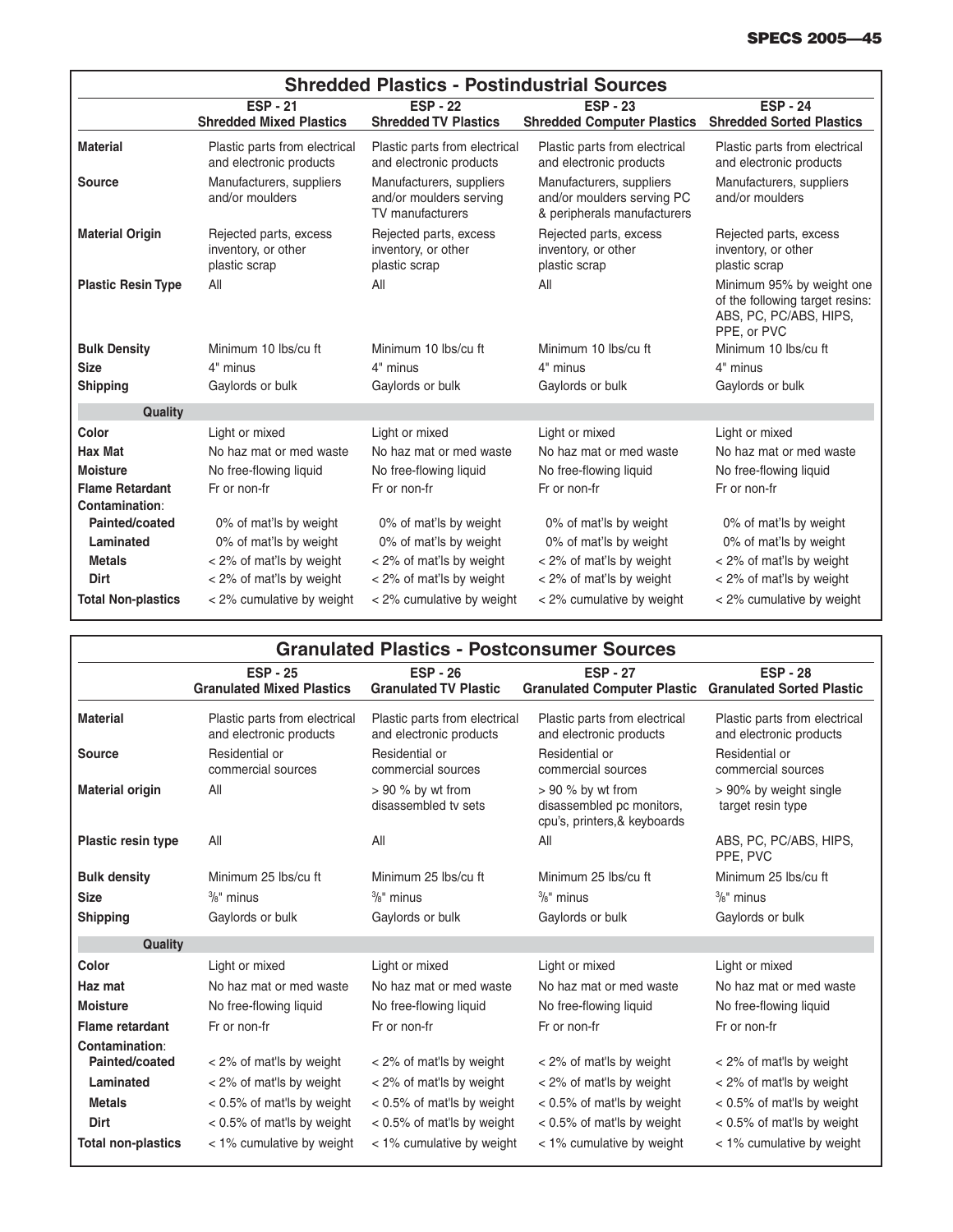| <b>Granulated Plastics - Postindustrial Sources</b> |                                                               |                                                                        |                                                                                      |                                                                                                |  |
|-----------------------------------------------------|---------------------------------------------------------------|------------------------------------------------------------------------|--------------------------------------------------------------------------------------|------------------------------------------------------------------------------------------------|--|
|                                                     | <b>ESP - 29</b><br><b>Granulated Mixed Plastics</b>           | <b>ESP - 30</b><br><b>Granulated TV Plastic</b>                        | <b>ESP - 31</b><br><b>Granulated Computer Plastic Granulated Sorted Plastic</b>      | <b>ESP - 32</b>                                                                                |  |
| <b>Material</b>                                     | Plastic parts from electrical<br>and electronic products      | Plastic parts from electrical<br>and electronic products               | Plastic parts from electrical<br>and electronic products                             | Plastic parts from electrical<br>and electronic products                                       |  |
| <b>Source</b>                                       | Manufacturers, suppliers<br>and/or molders                    | Manufacturers, suppliers<br>and/or molders serving TV<br>manufacturers | Manufacturers, suppliers<br>and/or molders serving PC &<br>peripherals manufacturers | Manufacturers, suppliers<br>and/or molders                                                     |  |
| <b>Material origin</b>                              | Rejected parts, excess<br>inventory or other plastic<br>scrap | Rejected parts, excess<br>inventory or other plastic<br>scrap          | Rejected parts, excess<br>inventory or other plastic<br>scrap                        | Rejected parts, excess<br>inventory or other plastic<br>scrap                                  |  |
| <b>Plastic resin type</b>                           | All                                                           | All                                                                    | All                                                                                  | Min 95% by weight one of<br>the following target resins:<br>ABS, PC, PC/ABS, HIPS,<br>PPE, PVC |  |
| <b>Bulk density</b>                                 | Minimum 12 lbs/cu ft                                          | Minimum 12 lbs/cu ft                                                   | Minimum 12 lbs/cu ft                                                                 | Minimum 12 lbs/cu ft                                                                           |  |
| <b>Size</b>                                         | $\frac{3}{8}$ " minus                                         | $\frac{3}{8}$ " minus                                                  | $\frac{3}{8}$ " minus                                                                | $\frac{3}{8}$ " minus                                                                          |  |
| <b>Shipping</b>                                     | Gaylords or bulk                                              | Gaylords or bulk                                                       | Gaylords or bulk                                                                     | Gaylords or bulk                                                                               |  |
| Quality                                             |                                                               |                                                                        |                                                                                      |                                                                                                |  |
| Color                                               | Light or mixed                                                | Light or mixed                                                         | Light or mixed                                                                       | Light or mixed                                                                                 |  |
| Haz mat                                             | No haz mat or med waste                                       | No haz mat or med waste                                                | No haz mat or med waste                                                              | No haz mat or med waste                                                                        |  |
| <b>Moisture</b>                                     | No free-flowing liquid                                        | No free-flowing liquid                                                 | No free-flowing liquid                                                               | No free-flowing liquid                                                                         |  |
| <b>Flame retardant</b>                              | Fr or non-fr                                                  | Fr or non-fr                                                           | Fr or non-fr                                                                         | Fr or non-fr                                                                                   |  |
| Contamination:<br>Painted/coated                    | < 0% of mat'ls by weight                                      | < 0% of mat'ls by weight                                               | < 0% of mat'ls by weight                                                             | < 0% of mat'ls by weight                                                                       |  |
| Laminated                                           | < 0% of mat'ls by weight                                      | < 0% of mat'ls by weight                                               | < 0% of mat'ls by weight                                                             | < 0% of mat'ls by weight                                                                       |  |
| <b>Metals</b>                                       | < 0.5% of mat'ls by weight                                    | < 0.5% of mat'ls by weight                                             | < 0.5% of mat'ls by weight                                                           | < 0.5% of mat'ls by weight                                                                     |  |
| <b>Dirt</b>                                         | < 0.5% of mat'ls by weight                                    | < 0.5% of mat'ls by weight                                             | < 0.5% of mat'ls by weight                                                           | < 0.5% of mat'ls by weight                                                                     |  |
| <b>Total non-plastics</b>                           | < 1% cumulative by weight                                     | < 1% cumulative by weight                                              | $<$ 1% cumulative by weight                                                          | < 1% cumulative by weight                                                                      |  |

# **Cleaned Granulated Plastics with Density Separation–Postconsumer Sources ESP - 33**

|                                                      | <b>Cleaned Granulate w/Density Separation</b>                                                                |
|------------------------------------------------------|--------------------------------------------------------------------------------------------------------------|
| <b>Material</b>                                      | Plastic parts from electrical<br>and electronic products                                                     |
| Source                                               | Residential or commercial Sources                                                                            |
| <b>Material Origin</b>                               | > 99% by weight single target resin type                                                                     |
| <b>Plastic Resin Type</b>                            | ABS, PC, PC/ABS, HIPS, PPE, or PVC                                                                           |
| <b>Bulk Density</b>                                  | Minimum 25 lbs/cu ft                                                                                         |
| <b>Size</b>                                          | $\frac{3}{8}$ " minus                                                                                        |
| <b>Shipping</b>                                      | Gaylords or bulk                                                                                             |
| Quality                                              |                                                                                                              |
| Color                                                | Light or mixed                                                                                               |
| <b>Hax Mat</b>                                       | No haz mat or med waste                                                                                      |
| <b>Moisture</b>                                      | No free-flowing liquid                                                                                       |
| <b>Flame Retardant</b><br>Contamination:             | Fr or non-fr                                                                                                 |
| Painted/coated<br>Laminated<br><b>Metals</b><br>Dirt | 0% of mat'ls by weight<br>0% of mat'ls by weight<br>< 0.1% of mat'ls by weight<br>< 0.1% of mat'ls by weight |
| <b>Total Non-plastics</b>                            | < 0.1% cumulative by weight                                                                                  |

# **Cleaned Granulated Plastics with Density Separation–Postindustrial Sources ESP - 34**

| ESP - 34<br><b>Cleaned Granulate w/Density Separation</b> |                                                                                                    |  |  |
|-----------------------------------------------------------|----------------------------------------------------------------------------------------------------|--|--|
| <b>Material</b>                                           | Plastic parts from electrical<br>and electronic products                                           |  |  |
| <b>Source</b>                                             | Manufacturers, suppliers and/or molders                                                            |  |  |
| <b>Material Origin</b>                                    | Rejected parts, excess inventory, or other<br>plastic scrap                                        |  |  |
| <b>Plastic Resin Type</b>                                 | Minimum 99% by weight one of the following<br>target resins: ABS, PC, PC/ABS, HIPS, PPE,<br>or PVC |  |  |
| <b>Bulk Density</b>                                       | Minimum 12 lbs/cu ft                                                                               |  |  |
| <b>Size</b>                                               | $\frac{3}{8}$ " minus                                                                              |  |  |
| <b>Shipping</b>                                           | Gaylords or bulk                                                                                   |  |  |
| Quality                                                   |                                                                                                    |  |  |
| Color                                                     | Light or mixed                                                                                     |  |  |
| <b>Hax Mat</b>                                            | No haz mat or med waste                                                                            |  |  |
| <b>Moisture</b>                                           | No free-flowing liguid                                                                             |  |  |
| <b>Flame Retardant</b><br>Contamination:                  | Fr or non-fr                                                                                       |  |  |
| Painted/coated                                            | 0% of mat'ls by weight                                                                             |  |  |
| Laminated                                                 | 0% of mat'ls by weight                                                                             |  |  |
| <b>Metals</b>                                             | $< 0.1\%$ of mat'ls by weight                                                                      |  |  |
| <b>Dirt</b>                                               | < 0.1% of mat'ls by weight                                                                         |  |  |
| <b>Total Non-plastics</b>                                 | $< 0.1\%$ cumulative by weight                                                                     |  |  |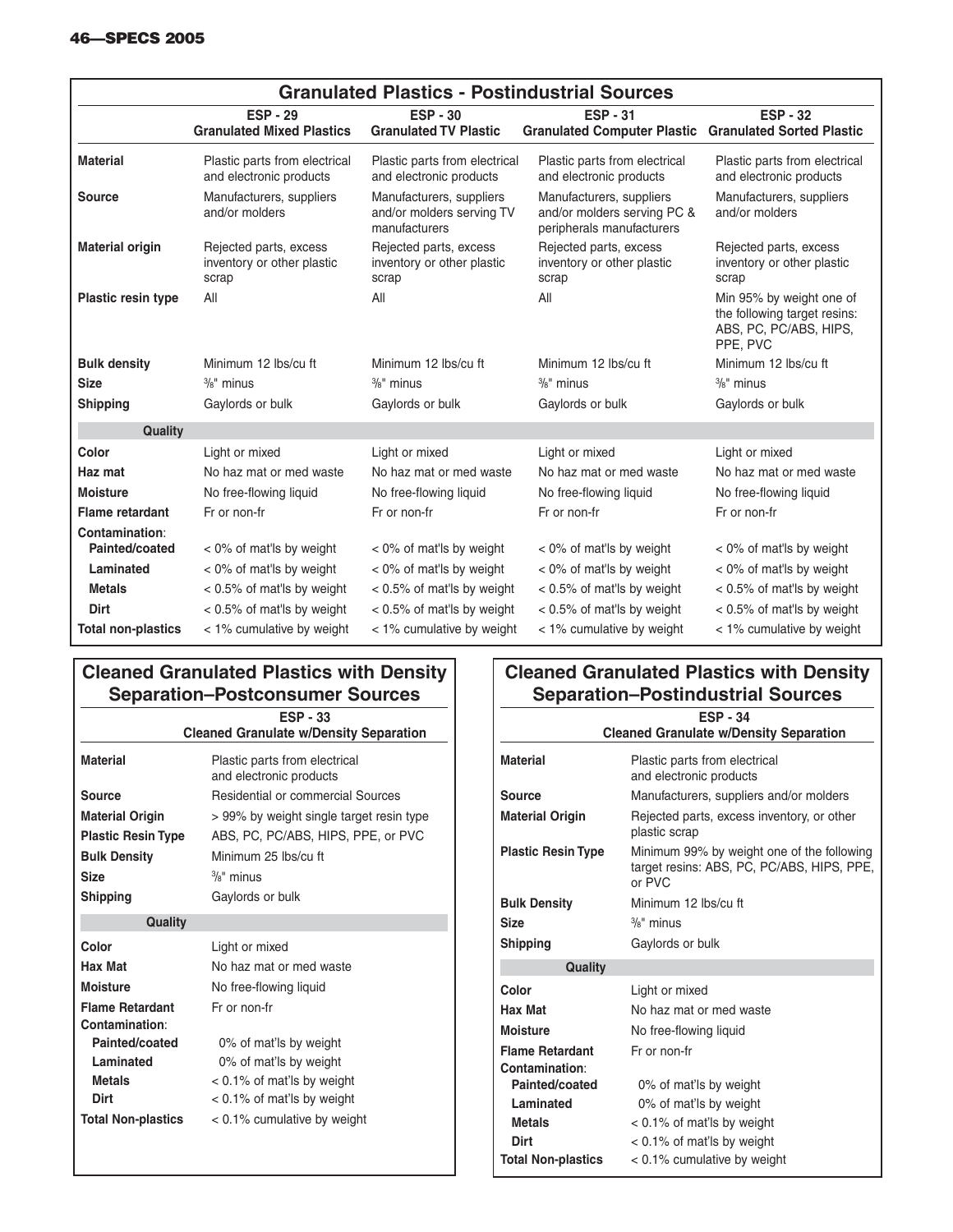# Guidelines for Tire Scrap: TS-2005

# **RUBBER FROM SCRAP TIRES**

# **General Guidelines**

Items not covered in the specifications, and any variations in the specification are subject to special arrangement between buyer and seller. Percentages listed below are by weight.

# **Definitions**

Fines consist of materials that pass a 4.75 mm sieve. These materials may include rubber, fiber, inorganic and organic matter, dirt, and other non-tire materials.

Sizes will be determined by sieving. Suitable sieve sizes will be selected. Nest the sieves in order of decreasing size of opening from top to bottom and place the sample on the top sieve. Agitate the sieves by hand or by mechanical apparatus for a sufficient period so that additional sieving does not result in substantial additional material passing through the sieves.

TDM refers to tire-derived material.

# **Rubber Primarily Used for Civil Engineering**

# **TDM 2 – A**

All material must be smaller than 4"; at least 90% must be smaller than 21 /2"; at least 50% must be larger than  $1\frac{1}{2}$ "; at least 90% must be larger than 1/2"; maximum of ½" protrusion of steel; and maximum of 1% fines.

# **TDM 2 – B**

All material must be smaller than 4"; at least 90% must be smaller than  $2\frac{1}{2}$ "; at least 50% must be larger than  $1\frac{1}{2}$ "; at least 90% must be larger than 1/2"; at least 90% must not exceed 1" protrusion of steel; and maximum of 5% fines.

**TDM 2 – C**

All material must be smaller than 4"; at least 90% must be smaller than 2½"; at least 50% must be larger than 1½"; at least 90% must be larger than ½"; and maximum of 5% fines.

# **TDM 3 – A**

At least 90% must be smaller than 4"; at least 75% must be larger than 1½"; at least 90% must be larger than ½"; maximum of ½" protrusion of steel; and maximum of 1% fines.

# **TDM 3 – B**

At least 90% must be smaller than 4"; at least 75% must be larger than  $1\frac{1}{2}$ "; at least 90% must be larger than  $\frac{1}{2}$ "; at least 90% must not exceed 1" protrusion of steel; and maximum of 5% fines.

# **TDM 3 – C**

At least 90% must be smaller than 4"; at least 75% must be larger than  $1\frac{1}{2}$ "; at least 90% must be larger than  $\frac{1}{2}$ "; and maximum of 5% fines.

# **TDM 5 – A**

All material must be smaller than 8"; at least 90% must be smaller than 6"; at least 50% must be larger than 3"; at least 90% must be larger than  $\frac{1}{2}$ "; maximum of 1" protrusion of steel; and maximum of 1% fines.

# **TDM 5 – B**

- All material must be smaller than 8";
- at least 90% must be smaller than 6";
- at least 50% must be larger than 3";
- at least 90% must be larger than  $\frac{1}{2}$ ";
- at least 90% must not exceed 2" protrusion of steel; and
- maximum of 5% fines.

# **TDM 5 – C**

All material must be smaller than 8";

at least 90% must be smaller than 6";

at least 50% must be larger than 3";

at least 90% must be larger than ½"; and

maximum of 5% fines.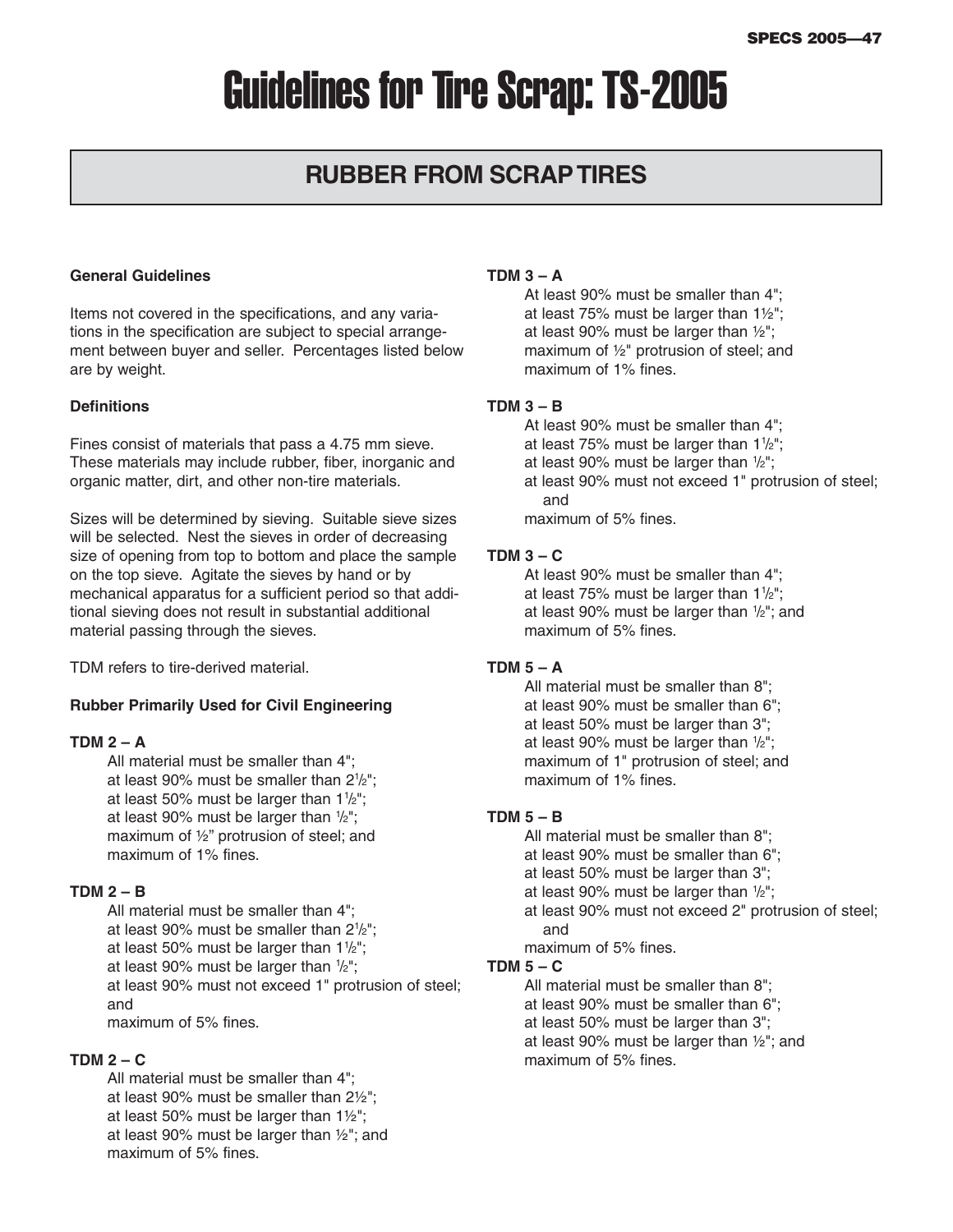# **TDM 8 – A**

At least 90% must be smaller than 12"; at least 75% must be smaller than 8"; at least 50% must be larger than 3"; at least 75% must be larger than 1½"; maximum of 2" protrusion of steel; and maximum of 1% fines.

# **TDM 8 – B**

At least 90% must be smaller than 12"; at least 75% must be smaller than 8"; at least 50% must be larger than 3"; at least 75% must be larger than 1½"; at least 90% must not exceed 2" protrusion of steel; and maximum of 5% fines.

# **TDM 8 – C**

At least 90% must be smaller than 12"; at least 75% must be smaller than 8"; at least 50% must be larger than 3"; at least 75% must be larger than 1½"; and maximum of 5% fines.

# **TDM 12 – A**

At least 90% must be smaller than 18"; at least 50% must be larger than 6"; at least 75% must be larger than 1½"; maximum of 2" protrusion of steel; and maximum of 1% fines.

# **TDM 12 – B**

At least 90% must be smaller than 18"; at least 50% must be larger than 6"; at least 75% must be larger than 1½"; at least 90% must not exceed 2" protrusion of steel; and maximum of 5% fines.

# **TDM 12 – C**

At least 90% must be smaller than 18"; at least 50% must be larger than 6"; at least 75% must be larger than 1½"; and maximum of 5% fines.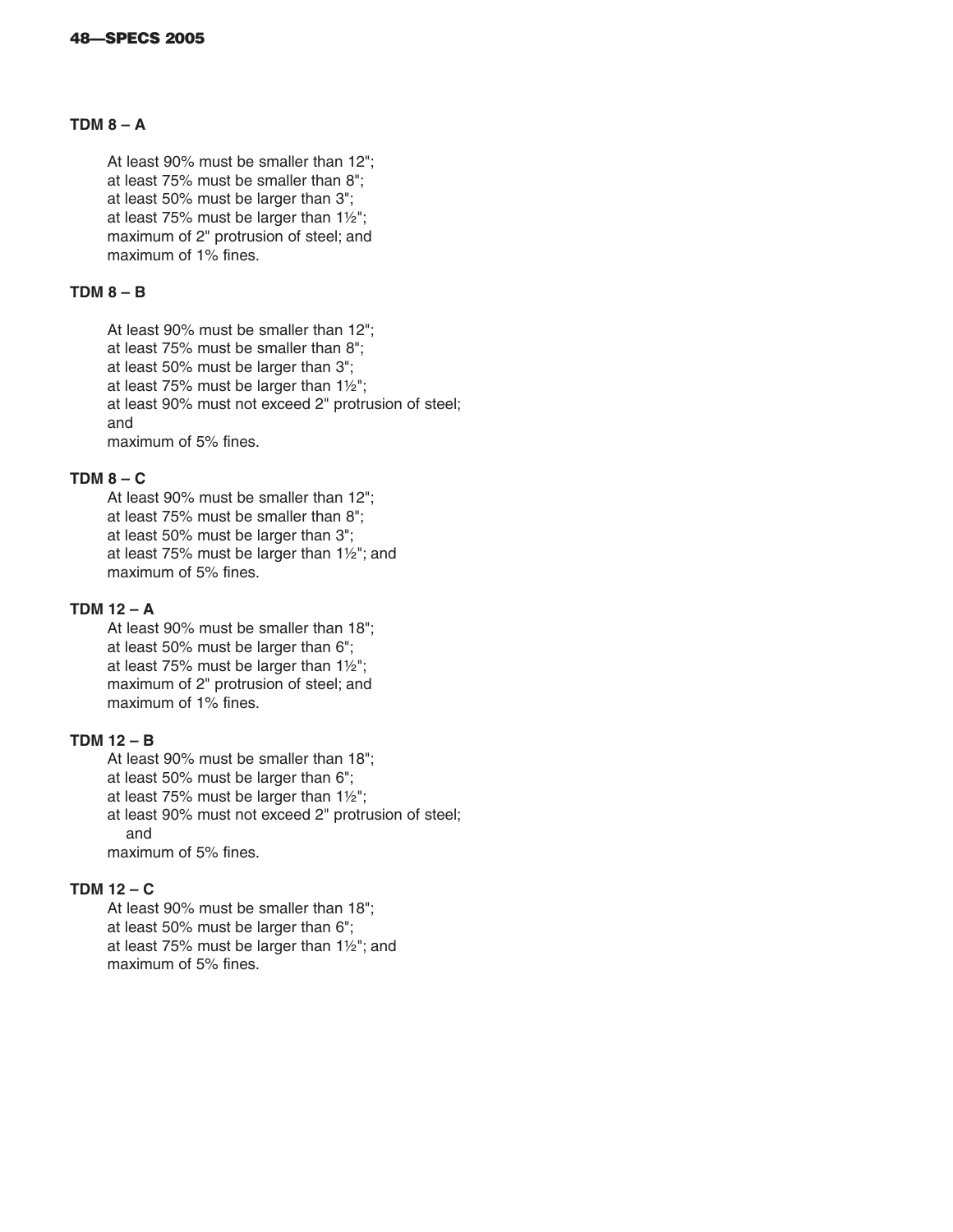# Scrap Specifications Circular 2005 Guidelines for Metals Transactions

These Guidelines are intended as a reference to assist members in carrying out their business obligations in a manner consistent with accepted industry practices. While the Guidelines are not obligatory, it is suggested that potential problems and misunderstandings may often be avoided by following these recommended procedures, in conjunction with ISRI's scrap descriptions.

At times, the respective parties to a transaction may be unaware of the differences in trading practices of the other party. This diversity of interpretation often leads to misunderstandings, disputes, and in some instances expensive lawsuits. It is with the objective of providing members the means of avoiding such friction that ISRI has published these Guidelines, which are based on those practices most common and current in the industry.

On these points where it is impractical to provide recommendations, it is advised that the points be mutually agreed upon by the parties involved.

# **PART I GUIDELINES FOR CONTRACTS**

A contract is an agreement between two or more parties to perform a legally enforceable act.

Therefore, all contracts should be in writing and set forth in **specific** terms. Before signing a contract, one should carefully read and understand all terms of it. No discrepancies or ambiguities should exist at the time the contract is executed. If you receive a contract with terms that are objectionable, you should immediately notify the other party in writing of your objections. An attorney should be consulted when legal advice is needed.

It should be kept in mind that if a dispute arises under a contract, and a court is called in to interpret its terms, certain general rules will be applied. First of all, contracts will be construed as a "whole," and specific clauses will be subordinated to the contract's general intent. Secondly, courts will construe words according to their "ordinary" meaning unless it is clearly shown that they were meant to be used in a technical sense. Also, where provisions appear to be inconsistent, the courts will determine whether some of the provisions are printed (indicating a form contract), as compared to others which are written or typed. The latter kinds of provisions will prevail.

It should be remembered that where you and a buyer (or seller) have reached verbal agreement on a transaction, your failure to sign and return a contract which is sent to you in

confirmation of that verbal agreement may not relieve you of the obligations of the terms and conditions enumerated in that contract.

# **This Guideline was developed to cover routine transac-**

**tions.** It is essential that any unusual arrangements must be completely spelled out in a contract. With these factors in mind, the following list of items is enumerated as a **Checklist** for you to follow, either in the construction of a contract, or for the review of another party's contract proposal. We cannot overemphasize the need for accuracy and specificity.

# **Checklist Items (Be specific at all times)**

# **I. Parties to Agreement:**

Indicate full name and address of buyer and seller. Include name of individual person or persons involved. Buyer's and seller's signatures are fundamental.

# **II. Date of Contract:**

(a) Give date the initial agreement was reached (b) Give Contract Number.

# **Ill. Description of Material:**

Use NF code names or clearly describe what is being traded. Any allowable quality variation to be so stated. Ex: "X percent moisture allowed" or "Minimum CU content to be X percent" or "X percent Painted Material allowed."

# **IV. Quantity:**

State exact quantity expected and indicate allowable tolerances or minimum/maximum limitations Ex. "40,000 lbs. (5% More/Less allowed)" or "38.000 to 42,000 lbs."

# **V. Packing:**

State type of packing allowable and restrictions if such are required. Ex: "Bales not to exceed 60 inches"; "Bales not to exceed 3.500 lbs."

# **VI. Delivery:**

Show complete address of shipping or delivery point, including where applicable, specific rail siding or junction. forwarding warehouse, and party to be notified. Ex: "FOB (Actual Point of Shipment) Chicago, Ill."; "FOB (Actual Point of Delivery) St. Louis. Mo."; "FAS Baltimore Container Yard"; "C&F Tokyo. Japan." If these details cannot be furnished at the time of writing of contract, it should state "shipping/delivery instructions to follow." State means of conveyance to be employed. State size and type of truck, rail car, container or number of shipments expected or permitted.

# **VII. Shipment:**

Time allowed for shipment or delivery should be clearly stated. Ex: "Shipment by Jan. 15, 1989 LATEST"; or "delivery by Jan. 15, 1989." Indicate at whose option, buyer's or seller's, shipment shall be made in time period stated.

# **VIII. Price:**

State price per unit. Ex: "\$20.00/CWT"; "20.00 Cents/ Pound"; "\$400.00/Net Ton"; "\$440.92/Metric Ton." and' indicate where appropriate "Clean and Dry"; "Full Copper Content." If applica-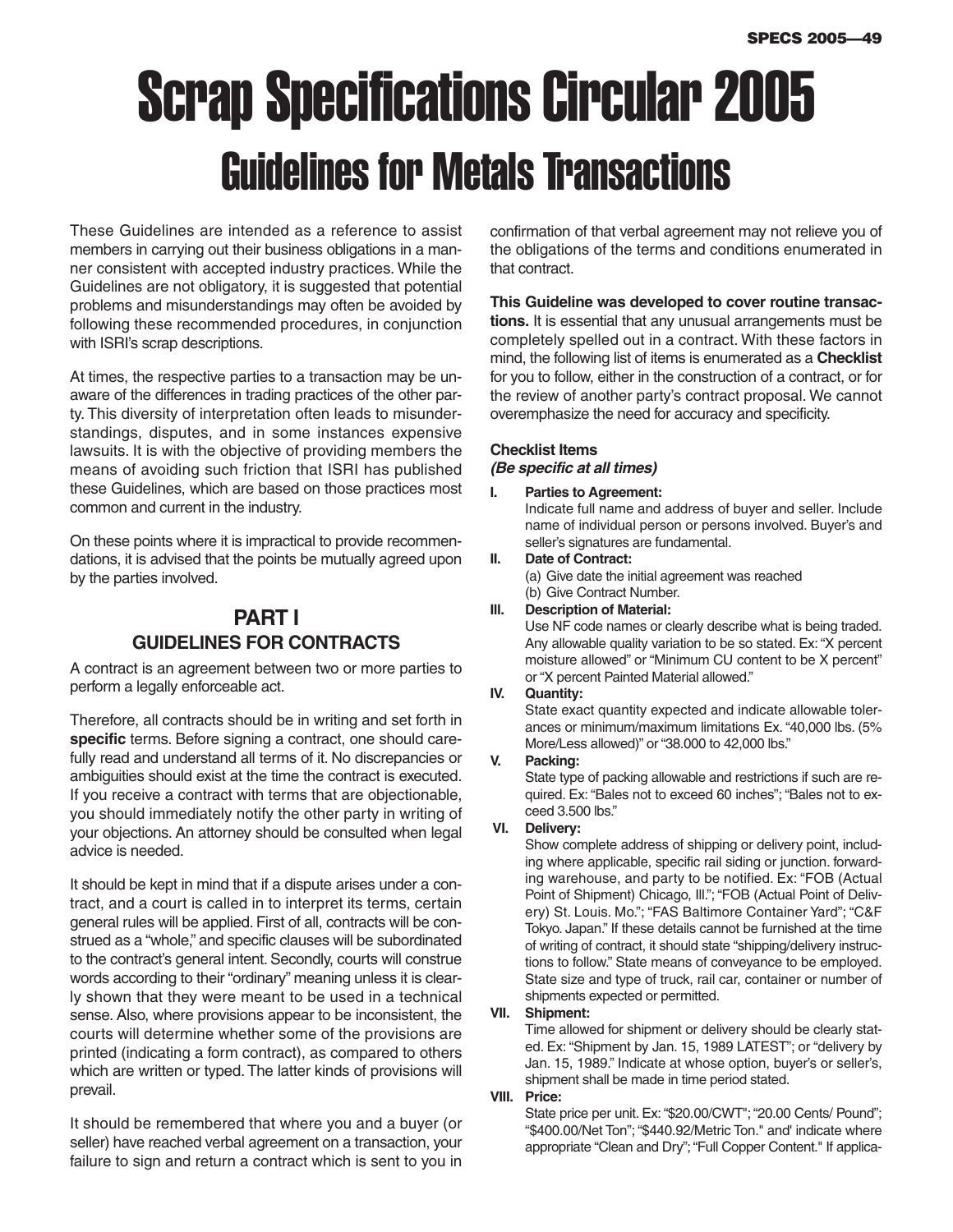ble, state exact processing, smelting, refining charge, or unit deductions for impurities. (Avoid the use of the word "penalties.")

# **IX. Payment:**

Terms of payment should be explicit. Ex: "Net 30 days after shipment"; "Net 15 days after mill receipt." Avoid phrases such as "usual." "Net 30." "Net Cash." Documents required to effect payment to be clearly stated. Ex: "Bill of Lading. Invoice. Weight Certificate." State how payment shall be made. If there is discussion of compensation for delayed payments, it should be included in the contract. If Letter of Credit is called for as a means of payment, it would be advisable that the terms to be included in the Letter of Credit also be stated in the contract. When applicable, contract should state whether buyer or seller is responsible for payment of taxes, duties, or any other levies to which a shipment could be subjected. Contract should state whether the seller's or buyer's weights shall govern the basis of settlement.

# **X. Assignment:**

The contract may state whether the buyer and/or the seller has the right to assign the contract. If it does, it should emphasize that the obligation arising under the contract shall be equally binding on his assignee.

## **XI. Notice:**

The seller should specify how notice to be given under the contract should be received—i.e. by hand, by telegram, by certified or registered mail. One should also specify when notice is deemed to be received by the party to whom it is given.

# **XII. Disclaimer of Warranties:**

Depending on the type of transaction, or the metal involved, the seller may want to limit his liability by disclaiming any warranties of merchantability or of fitness for a particular purpose.

# **XIII. Default:**

The contract should contain a provision setting forth the events which would result in a default of the contract. This provision might also contain a clause stipulating damages and/or setting forth available remedies (i.e. specific performance) in the event a default does, in fact, occur.

# **XIV. Force Majeure:**

This item is related to the item of default, as indicated in paragraph XIII. Seller or buyer may enumerate, either generally or specifically, what events (i.e. strikes, fires, accidents) constitute circumstances beyond its control and thereby absolve him/her of any liability for damages or delay.

## **XV. Non-Waiver:**

The seller or buyer should state in the contract that his/her failure to insist upon strict performance in any given instance shall not be construed as a waiver or relinquishment for the future of any of the terms, covenants and conditions contained therein.

# **XVI. Claims:**

The seller may specify that any claims involved in a metals transaction for contaminated materials, weight shortage, or for any other cause is waived by the buyer unless brought to the seller's attention within a certain number of days after delivery.

## **XVII. Arbitration and Applicable Law:**

The contract should set forth which state's or country's law will apply in the event of a legal dispute under the contract. It should also provide for arbitration procedure. (If ISRI Arbitration is desired, the contract should so stipulate.)

## **XVIII. Benefit:**

The contract should stipulate on whom it is binding. For instance, the seller or buyer may want to specify that the contract inures to the benefit of the parties, their legal representatives, successors and assigns.

## **XIX. Entire Agreement:**

This provision is especially important in the area of metals

transactions, which frequently involve extensive preliminary negotiations. A clause may be inserted into the contract stating that the contract constitutes the parties' entire agreement and supersedes all prior agreements and understandings with respect to the subject matter of the contract.

# **XX. Modification:**

A clause may be included in the contract stating that the contract's requirements can only be modified by a written instrument signed by the parties or their respective agents. This insures that the parties' informal discussions will not later be construed as affecting an alteration of the contract.

# **PART II**

# **PACKING,WEIGHING, SHIPPING AND RECEIVING**

It is recommended that strict adherence to contract terms will minimize many of the potential problems in this area. If there is a question about any item, one should communicate with his/her buyer/seller and clarify the situation prior to shipping. Listed below are some specific guidelines to be used in avoiding the most frequently reported problems.

# **PACKING (ALL SHIPMENTS)**

## **Seller's Responsibility:**

- a. Pack in the manner and form agreed. Example: In sound bales, briquettes, boxes, pallets, drums, loose, etc.
- b. Be sure that buyer agrees with your definition of words and phrases, i.e. Bale, Briquette, Coil, etc. as well as allowed dimensions and weights of such.
- c. Material and packages should be securely tied or supported so that packages will hold in transit and normal handling.

# **Buyer's Responsibility:**

- a. Advise seller of any specific prohibitions, i.e. type or method of packing, size or weight of pieces, units or packages, etc.
- b. Be sure that seller agrees with your definition of words and phrases, i.e. Bale, Briquette, Coil, etc., as well as allowed dimensions and weights of such.

## **WEIGHING, SHIPPING AND RECEIVING (TRUCK SHIPMENT)**

## **Seller's Responsibility:**

- a. Each package should be individually weighed and the entire truckload should be checkweighted for comparison. Reconcile or explain any differences. If truck is weighed during inclement weather or wind, make note of this on weight ticket.
- b. Trailers should be drop-weighed (both empty and loaded).
- c. All equipment should be inspected before loading, and cleaned or repaired where necessary to avoid loss or spillage.
- d. Open top trucks or trailers should be tarped or covered.
- e. Vans and closed trailers should be sealed and seal numbers indicated on all documents.
- f. If your customer requires appointments, make one in advance. Otherwise, as a courtesy, advise the buyer of your anticipated delivery schedules.
- g. A complete manifest and packing list should accompany each shipment.This should clearly indicate the order number, items shipped, number and type of packages of each commodity, as well as the gross, tare and net weights of each package. This detailed infor-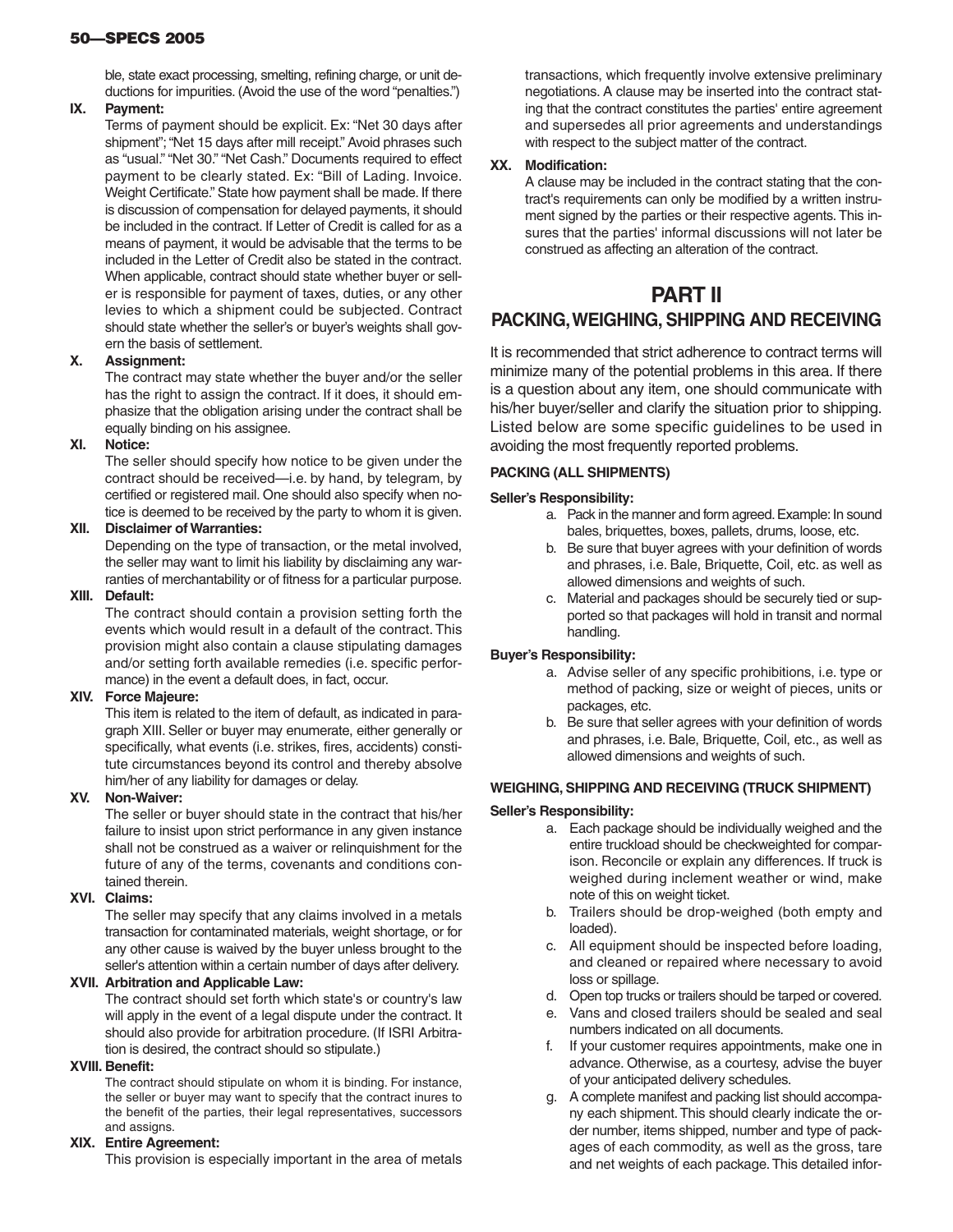mation should be put into an envelope and attached to the inside wall of the truck or van. If this cannot be done, give a complete set of papers to the driver to deliver with the original Bill of Lading covering the shipment. At the very least, notify buyer by telephone, telex or wire of these details on the day shipment leaves.

- h. Different lots should always be properly segregated and bulkheaded to avoid comingling. Each package should be tagged or marked to aid in proper identification and segregation at the receiving point.
- i. Be aware that someone at the delivery point will have to unload the shipment. Pay particular attention to door areas to assure that material is loaded safely. Proper care should be taken to insure that the material can be unloaded in a safe and expedient manner.

#### **Buyer's Responsibility:**

- a. If seller requires appointment prior to pickup, make one in advance. Otherwise, as a courtesy, advise the seller of your anticipated pickup schedule.
- b. Trailers should be drop-weighed (both empty and loaded).
- c. Carefully check shipment advices and compare package count, seal numbers, weights.
- d. **Prior to unloading,** if a significant\* weight difference is apparent, the seller should be notified promptly and if requested, another weight should be taken to determine if spillage or theft might have occurred.
- e. **After unloading,** promptly advise seller of any significant\* differences between advised and actual weights, segregation, classification or quality. (Note: Refer to Part IV of the circular for recommended procedures in handling quality problems.)
- f. Truck or trailer should be completely unloaded including any spilled material which should be picked up, weighed and identified as spilled from original containers. Buyers should cooperate in every way to help minimize losses.

## **WEIGHING, SHIPPING AND RECEIVING (RAIL SHIPMENT)**

#### **Seller's Responsibility:**

- a. Each package should be individually weighed and the entire rail car should be checkweighted for comparison. Reconcile or explain any differences. If rail car is weighed during inclement weather or wind, make note of this on weight ticket.
- b. Railroad cars should be uncoupled and at rest (if possible) before weighing.
- c. All equipment should be inspected before loading, and cleaned or repaired where necessary to avoid loss or spillage.
- d. Railroad cars should be sealed and seal numbers indicated on all documents.
- e. A complete manifest and packing list should accompany each shipment. This should clearly indicate the order number, items shipped, number and type of packages of each commodity, as well as the gross, tare and net weights of each package.This detailed information should be put into an envelope and attached to the inside wall of the railroad car. If this cannot be done, mail a complete set of papers to the buyer on the day shipment leaves.
- f. Different lots should always be properly segregated and bulkheaded to avoid comingling. Each package should be tagged or marked to aid in proper identification and segregation at the receiving point.

g. Be aware that someone at the delivery point will have to unload the shipment. Pay particular attention to door areas to assure that material can be unloaded in a safe and expedient manner.

#### **Buyer's Responsibility:**

- a. Railroad cars should be uncoupled and at rest (if possible) before weighing.
- b. Carefully check shipment advices and compare package count, seal numbers, weights.
- c. **Prior to unloading,** if a significant\* weight difference is apparent, the seller should be notified promptly and if requested, another weight should be taken to determine if spillage or theft might have occurred.
- d. **After unloading,** promptly advise seller of any significant\* differences between advised and actual weights, segregation, classification or quality. (Note: Refer to Part IV of the circular for recommended procedures in handling quality problems.)
- e. Rail car should be completely unloaded including any spilled material which should be picked up, weighed and identified as spilled from original containers. Buyer should cooperate in every way to help minimize losses.

# **WEIGHING, SHIPPING AND RECEIVING (EXPORT/IMPORT SHIPMENT)**

#### **Seller's Responsibility:**

- a. Each package should be individually weighed and the entire container load should be check-weighed for comparison. If container is weighed during inclement weather or wind, make note of this on weight ticket.
- b. Container and chassis should be drop-weighed, if possible, both empty and loaded.
- c. Prepare and send to buyer a complete manifest and packing list indicating the order number, items shipped, number and type of packages of each commodity, as well as the gross, tare and net weights of each package and the seal numbers.
- d. If shipment is against a Letter of Credit, pay strict attention to **all** terms.
- e. Place seals on all container doors and indicate seal numbers on documentation.
- f. Material and packages should be properly stowed and braced to prevent movement during shipment.
- g. Be aware that someone at the delivery point will have to unload the shipment. Pay particular attention to door areas to assure that material is loaded safely. Proper care should be taken to insure that the material can be unloaded in a safe and expedient manner.

## **Buyer's Responsibility:**

- a. Container and chassis should be drop-weighed, if possible, both empty and loaded.
- b. Carefully check shipment advices and compare package count, seal numbers, weights.
- c. **Prior to unloading,** if a significant\* weight difference is apparent, the seller should be notified promptly and if requested, another weight should be taken to determine if spillage or theft might have occurred. Seller should be given opportunity to appoint surveyor or representative to verify weights.
- d. **After unloading,** promptly advise seller of any significant\* differences between advised and actual weights, segregation, classification or quality. (Note: Refer to Part IV of the circular for recommended procedures in handling quality problems.)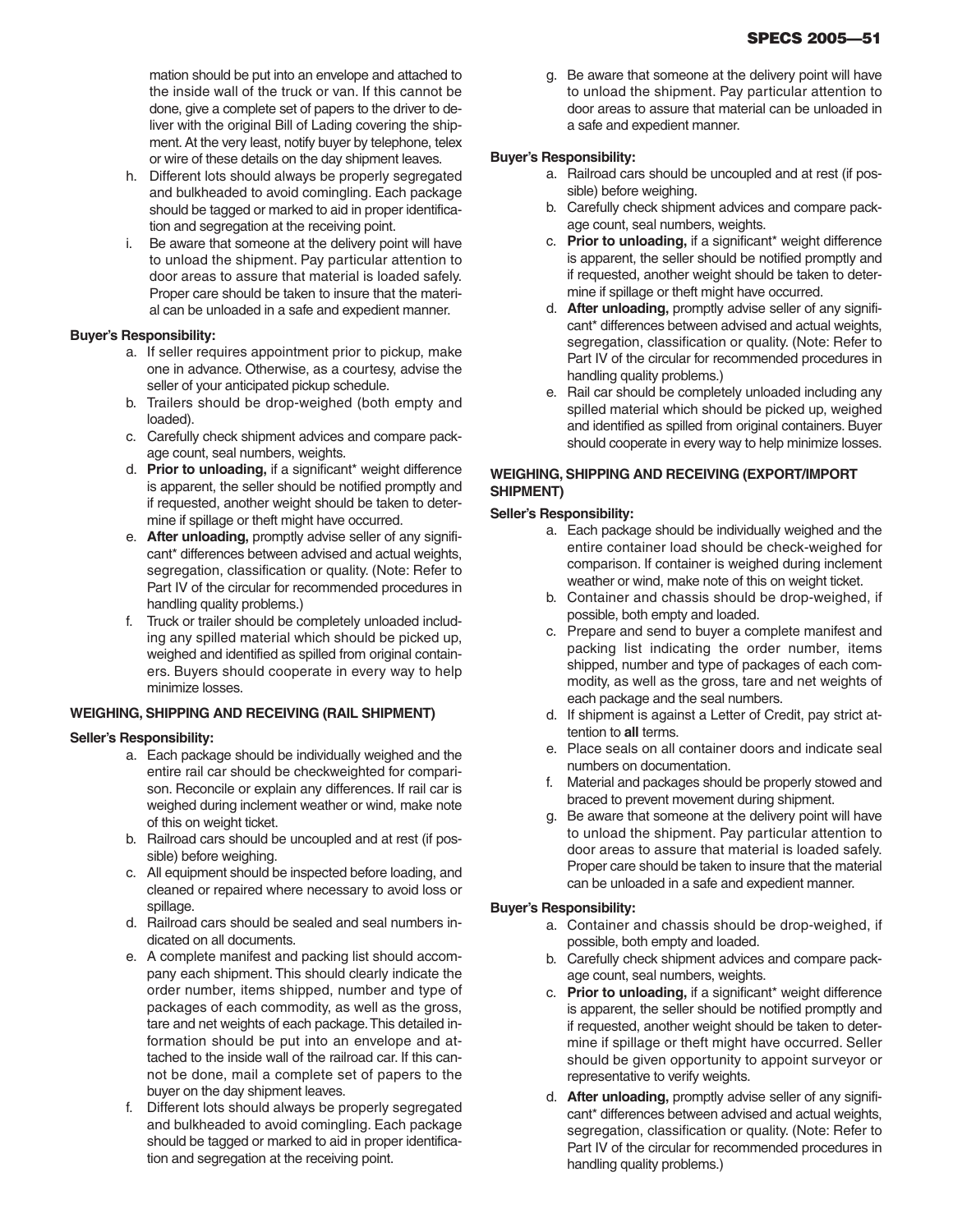e. Container should be completely unloaded including any spilled material which should be picked up, weighed and identified as spilled from original containers. Buyer should cooperate in every way to help minimize losses.

\*For purposes of this section, the meaning of the word "significant" shall be determined by agreement between buyer and seller, depending on the commodities and their values.

# **PART III TRANSPORTATION GUIDE**

The mode and type of conveyance should be specified in the contract. If it has not been, then it is important that buyer and seller agree upon the mode and type to be used. These guidelines will assist in determining the appropriate means of transportation to employ.

# **A. Mode-Truck/Trailer**

- 1. Type:
	- a. Dump
	- b. Removable sides
	- c. Van-open or closed
	- d. Dimensions of unit (20 ft., 40 ft., etc.)
	- e. Determine if truck/trailer capacity meets minimum weight specified on contract.

# **B. Mode-Rail Car**

- 1. Type:
	- a. Box car or gondola
	- b. Size of door opening, i.e. single or double door
	- c. Special type D.F., Hi Cube, etc.
	- d. Dimensions of car (40 ft., 50 ft., 60 ft., etc.)
	- e. Determine if rail car capacity meets minimum weight specified on contract.

# **C. Export Shipments**

- 1. Container:
	- a. Type of container, i.e. closed, open-top, flat rack, hi-cube, etc.
	- b. Size of container (20 ft., 35 ft., 40 ft., 45 ft., etc.)
	- c. Determine if container capacity meets minimum weight specified on contract.
- 2. Breakbulk

# **PART IV REJECTIONS—DOWNGRADES—CLAIMS**

A brief explanation of these items will help one understand and implement the procedures recommended in this section.

**Rejections:** Rejections can occur when a buyer refuses to accept a shipment of material that does not conform to the description specified in the contract. Usually in such cases, the buyer cannot utilize the material and the seller is asked to remove the material from the buyer's place of delivery. A rejection can occur prior to unloading, but often the cause of the problem cannot be determined until the material has been off loaded and graded. Any part, or all of the shipment, may be subject to rejection.

**Downgrades:**Downgrades can occur when all, or part, of the material in a shipment is not in conformity with the description specified in the contract. Often, in such cases, the buyer can

utilize the material and is willing to accept delivery of the material, subject to a price commensurate with its value.

**Claims:** This term is used mostly in export-import movements, and is used generically to encompass both **rejections** and **downgrades,** as well as **weight shortages.**

Strict adherence to contract terms can minimize the common causes of these difficulties. However, if a problem arises, it should be given prompt attention and settlement should be attempted as quickly as is practical. It is essential that both parties cooperate and keep communications open to minimize expenses and to preserve the relationship. Negotiations should not be conflicting but mutually beneficial and fair. Listed below are some recommended steps to be taken when a problem arises.

## **DOMESTIC SHIPMENTS**

#### **Buyer's Responsibilities:**

- a. In the event of a **rejection** buyer must notify seller immediately by telephone or telex. If seller fails to respond within two business days, buyer may return material in most prudent manner. Subject to contract provisions, buyer should promptly advise seller concerning replacement of rejected material.
- b. In the event of a **downgrade** buyer must notify seller immediately by telephone or telex and afford seller an opportunity to inspect the material prior to its use. If material is to be inspected by seller or his/her representative, buyer should agree to a mutually convenient time to do so.
- c. Buyer must give seller option of removing material if he/she does not agree to downgrade. (All costs of unloading and reloading are for seller's account.)

# **Seller's Responsibilities:**

- a. In the event of a **rejection** seller should respond promptly and advise buyer of his intentions. Seller must reply within two business days. Subject to contract provisions, he/she must advise buyer promptly concerning replacement of rejected material.
- b. In the event of an unacceptable **downgrade** seller must advise buyer within two business days if he/she wishes to inspect material and agree upon a mutually convenient time to do so.
- c. If seller wishes to remove downgraded material from buyer's delivery point, he/she must advise buyer promptly. (All costs of unloading and reloading are for seller's account.)

## **EXPORT-IMPORT SHIPMENTS**

#### **Buyer's Responsibility:**

- a. In the event of a **claim,** time is of the essence and notification should be given to seller within a reasonable period of time after arrival of vessel in receiving port.
- b. In the event of a **claim,** the material should be held intact until agreement has been reached. The acceptable portion of the material may be consumed and/or arrangements may be made to sample a portion of material, i.e., 10-25% with balance held intact pending resolution of claim.

#### **Seller's Responsibility:**

- a. In the event of a **claim,** seller should respond to buyer's notification promptly by telephone, telex, wire, or cable.
- b. When a claim settlement has been agreed upon, terms of settlement must be followed promptly.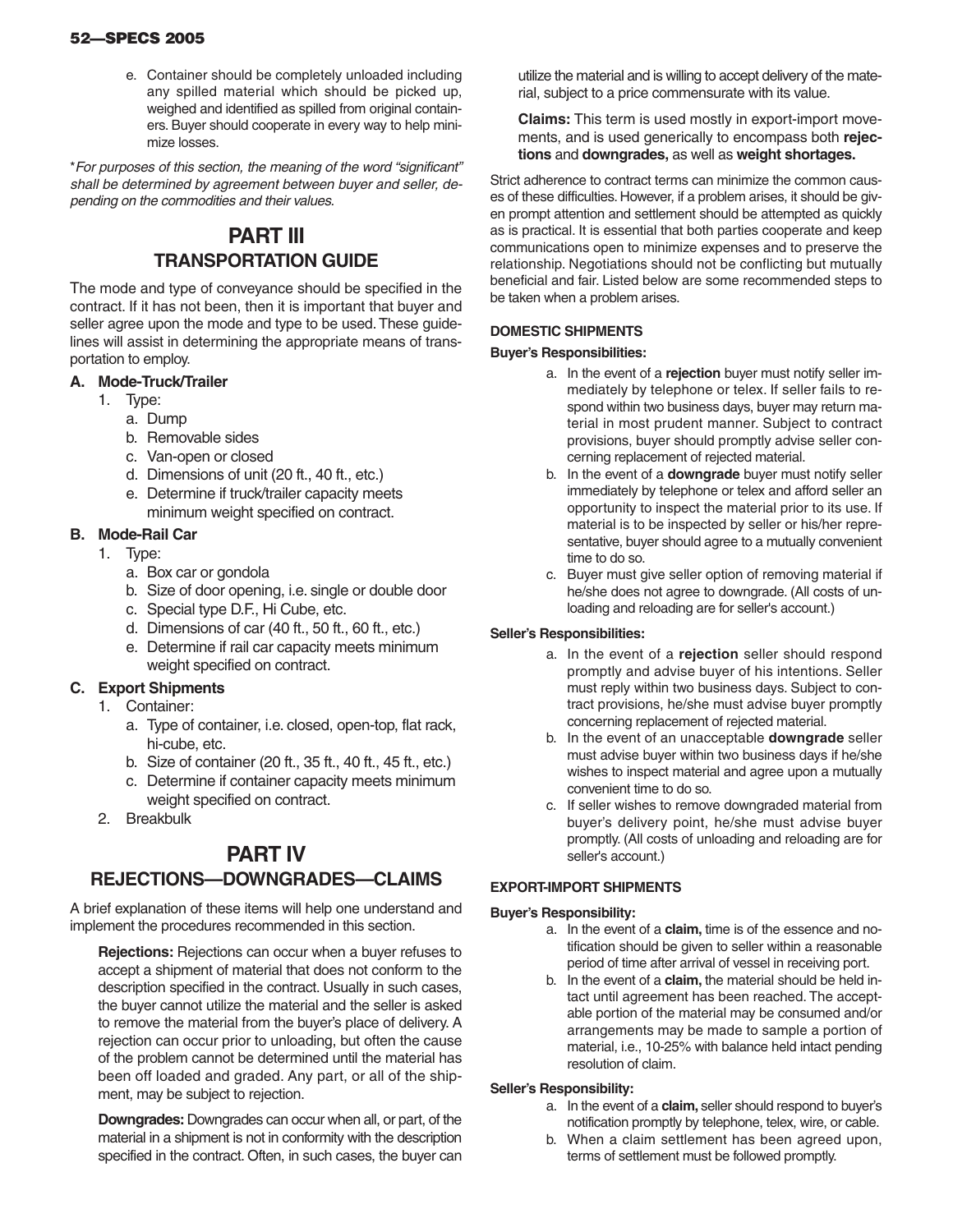# **NOTES**